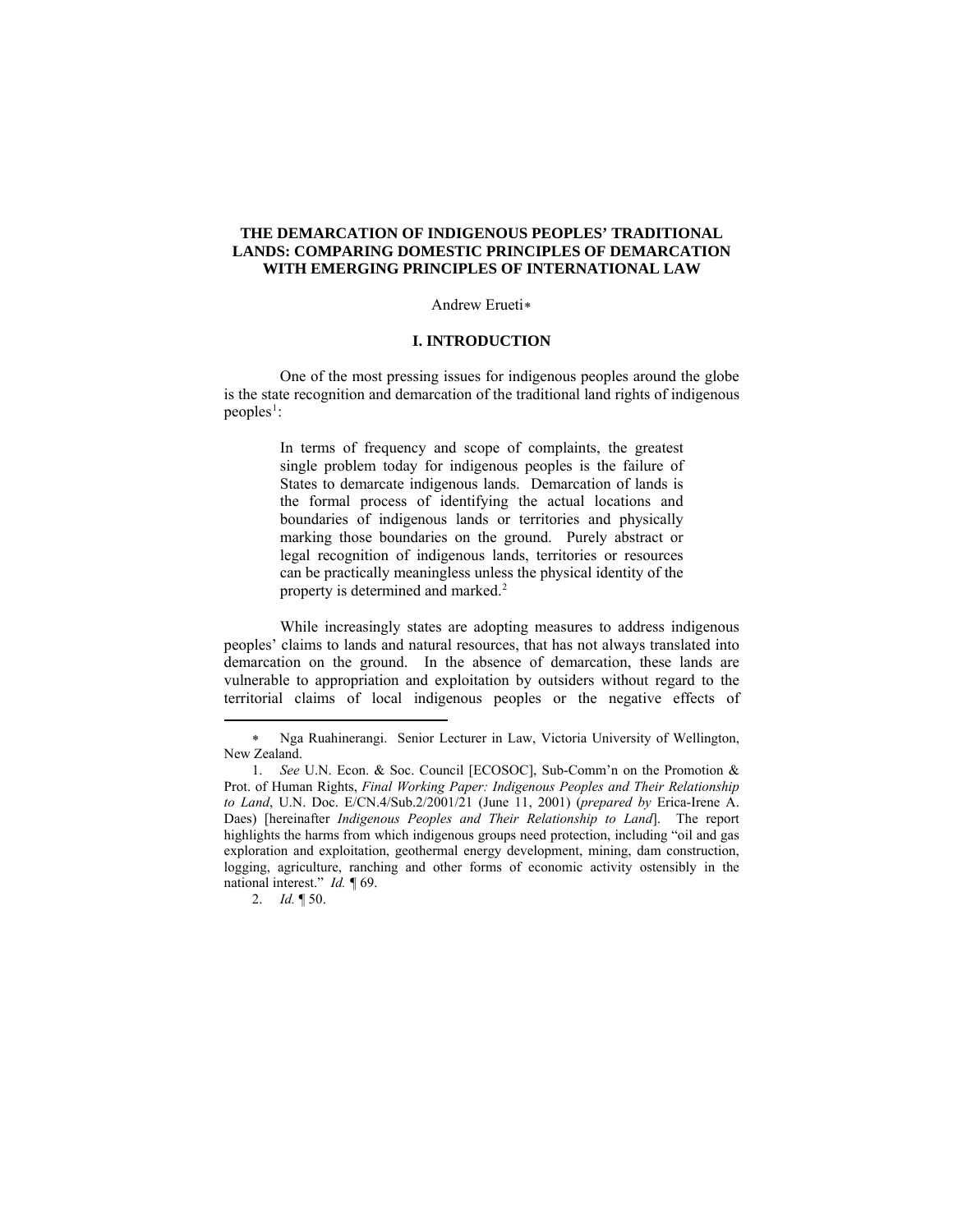development on their cultures and means of subsistence. Often these actions are carried out, or sanctioned, by states. The demarcation of lands, as indicated by the above quote, involves the physical delineation of areas of land and their recognition and protection by the state. Precisely how that should occur is a controversial issue and in large part the reason why states resist demarcation.

What many indigenous peoples seek is the right to communal *ownership* of lands that are traditionally used and occupied by them. Ownership in this context is not the same as state forms of ownership (e.g., fee simple titles). Indigenous ownership of land is a communal right and will ordinarily be subject to limits on alienation. The important point is that with ownership comes the right to control access to indigenous lands.<sup>[3](#page-1-0)</sup> The demarcation of traditional lands thus envisages the creation of a territorial land base that indigenous peoples may occupy and use to the exclusion of other peoples. Demarcation on these terms leaves indigenous peoples free to maintain and reproduce their unique forms of self-determination.<sup>[4](#page-1-1)</sup> States resist granting rights of exclusivity in large part because of the *extent* of territory claimed and the implications of demarcation on the property rights of the state and non-indigenous interests (especially lands and natural resources appropriated by the state and titles granted by the state to non-indigenous peoples).<sup>[5](#page-1-2)</sup> Typically, indigenous peoples' traditional lands are not confined to discrete areas of regular and intensive use but extend to wider territories used for a range of purposes, including subsistence hunting, gardening and gathering, and various traditional activities.

A variety of reasons are advanced by states to deny claims to demarcation, but what they all share is the notion that indigenous claims cannot be sustained because of cultural differences. Thus, claims to ownership may be denied because indigenous forms of tenure do not comport with the standards

 <sup>3.</sup> *See, e.g.*, Thomas Merrill, *Property and the Right to Exclude*, 77 NEB. L. REV. 730 (1998).

<sup>4.</sup> *See* ECOSOC, Sub-Comm'n on the Promotion & Prot. of Human Rights, *Final Report: Indigenous Peoples' Permanent Sovereignty over Natural Resources*, ¶¶ 6-8, E/CN.4/Sub.2/2004/30 (July 13, 2004) (*prepared by* Erica-Irene A. Daes) ("It has become clear that meaningful political and economic self-determination of indigenous peoples will never be possible without indigenous peoples' having the legal authority to exercise control over their lands and territories.").

<span id="page-1-2"></span><span id="page-1-1"></span><span id="page-1-0"></span><sup>5.</sup> Indigenous peoples' claims to demarcation may also be limited by international law and common law rights. *See*, *e.g.*, Commonwealth v. Yarmirr (2001) 208 C.L.R. 1 (Austl.) (rejecting a claim to exclusive interests in territorial waters because this would conflict with common law rights of fishing and the international right of free navigation).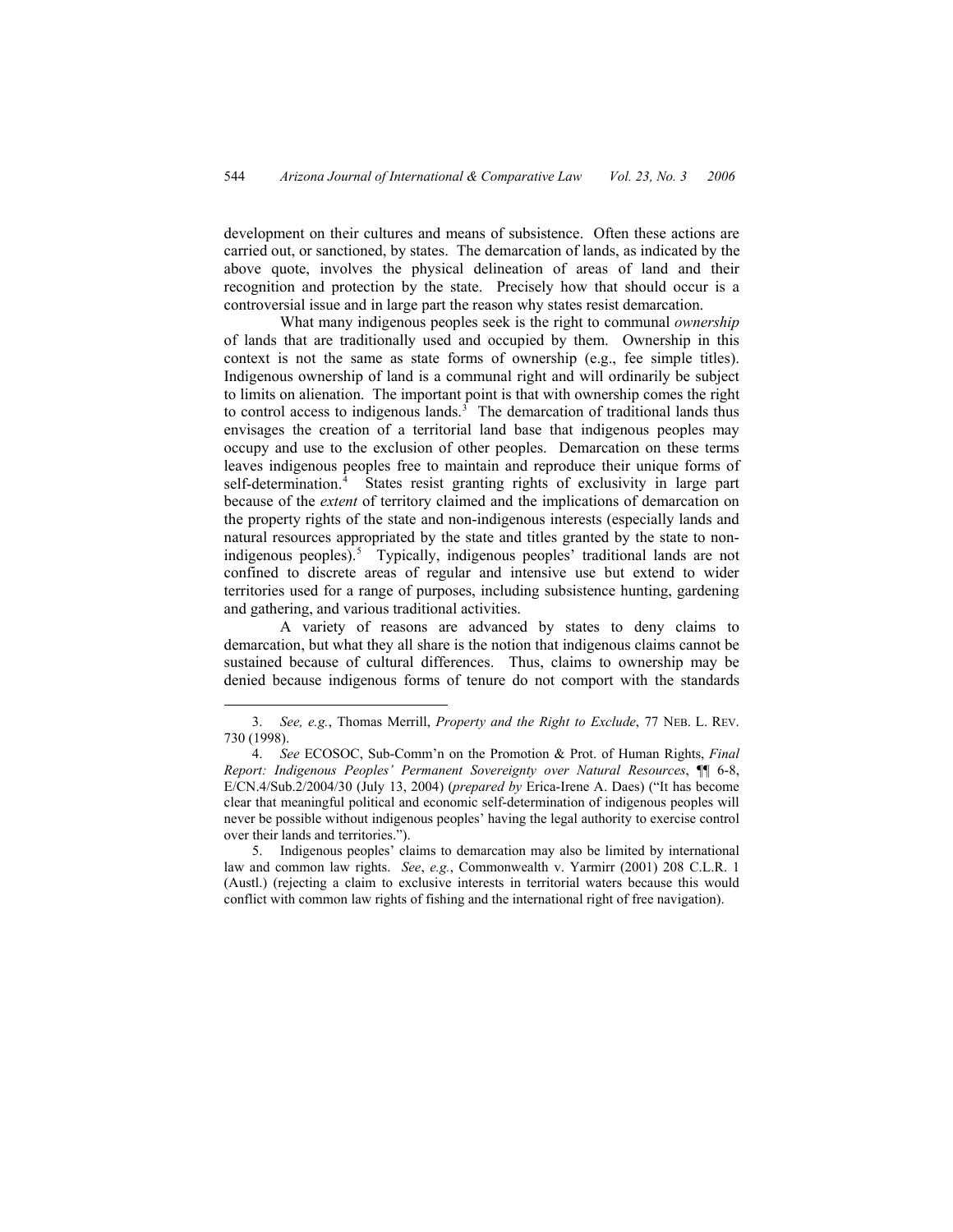states apply to establish ownership. Indigenous lands are characterized as *sui generis*, or unique, and therefore not amenable to the legal protections against expropriation extended to non-indigenous property interests. And states define the content of modern indigenous land rights with reference to ancient customary laws, thereby confining indigenous peoples to the practices carried out in the precolonial past. Thus, there is a strong sense of history repeating itself, with states using similar arguments to those advanced in the early years of European colonial expansion to deny the legality of indigenous peoples' forms of property rights.<sup>[6](#page-2-0)</sup>

In fact, in the common law jurisdictions of Australia, Canada, and New Zealand—which have recently been engaged in the legal recognition of indigenous land rights—the demarcation of lands is something of a misnomer. It is extremely rare for indigenous peoples to receive legal recognition of a right to occupy lands exclusively. Instead, it is more common for states to recognize only the right to engage in specific pre-colonial traditional activities, such as hunting and fishing.<sup>[7](#page-2-1)</sup> The legal recognition of these lesser property rights avoids the disruption of the extensive legal interests in land appropriated by the state or granted to non-indigenous peoples.<sup>[8](#page-2-2)</sup>

 <sup>6.</sup> For example, John Locke and other classical scholars argued that uncultivated land in North America was not occupied and therefore free to be acquired by European settlers. *See, e.g.*, JOHN LOCKE, TWO TREATISES OF GOVERNMENT (P. Laslett ed., Cambridge Univ. Press 1988) (1690); EMER DE VATTEL, THE LAW OF NATIONS (Northampton, Mass., S. Butler 1820) (1758). Similarly, the Australian decision of *Milirrpum v. Nabalco Party Ltd*., (1971) 17 F.L.R. 141, ruled that a colony could be considered uninhabited, or *terra nullius*, at the time of sovereignty if its occupants were nomadic or had no settled law. For an illuminating discussion of the medieval origins of these theories and their extension to the Americas, see generally ROBERT A. WILLIAMS, JR., THE AMERICAN INDIAN IN WESTERN LEGAL THOUGHT: THE DISCOURSES OF CONQUEST (1990).

<span id="page-2-0"></span><sup>7.</sup> The exceptions are the modern treaties negotiated by indigenous peoples and states. For example, the Nisga'a Final Agreement, which was negotiated between the Nisga'a Nation, British Columbia, and Canada, recognizes Nisga'a rights to roughly 2000 square kilometers of land. Nisga'a Final Agreement Act, 2000 S.C., ch. 7 (Can.).

<span id="page-2-2"></span><span id="page-2-1"></span><sup>8.</sup> Kent McNeil, *The Vulnerability of Indigenous Land Rights in Australia and Canada*, 42 OSGOODE HALL L.J. 271, 300 (2004) ("Despite what judges may say about maintaining legal principle, at the end of the day what really seems to determine the outcome in [indigenous land claims] is the extent to which Indigenous rights can be reconciled with the history of British settlement without disturbing the current political and economic power structure.").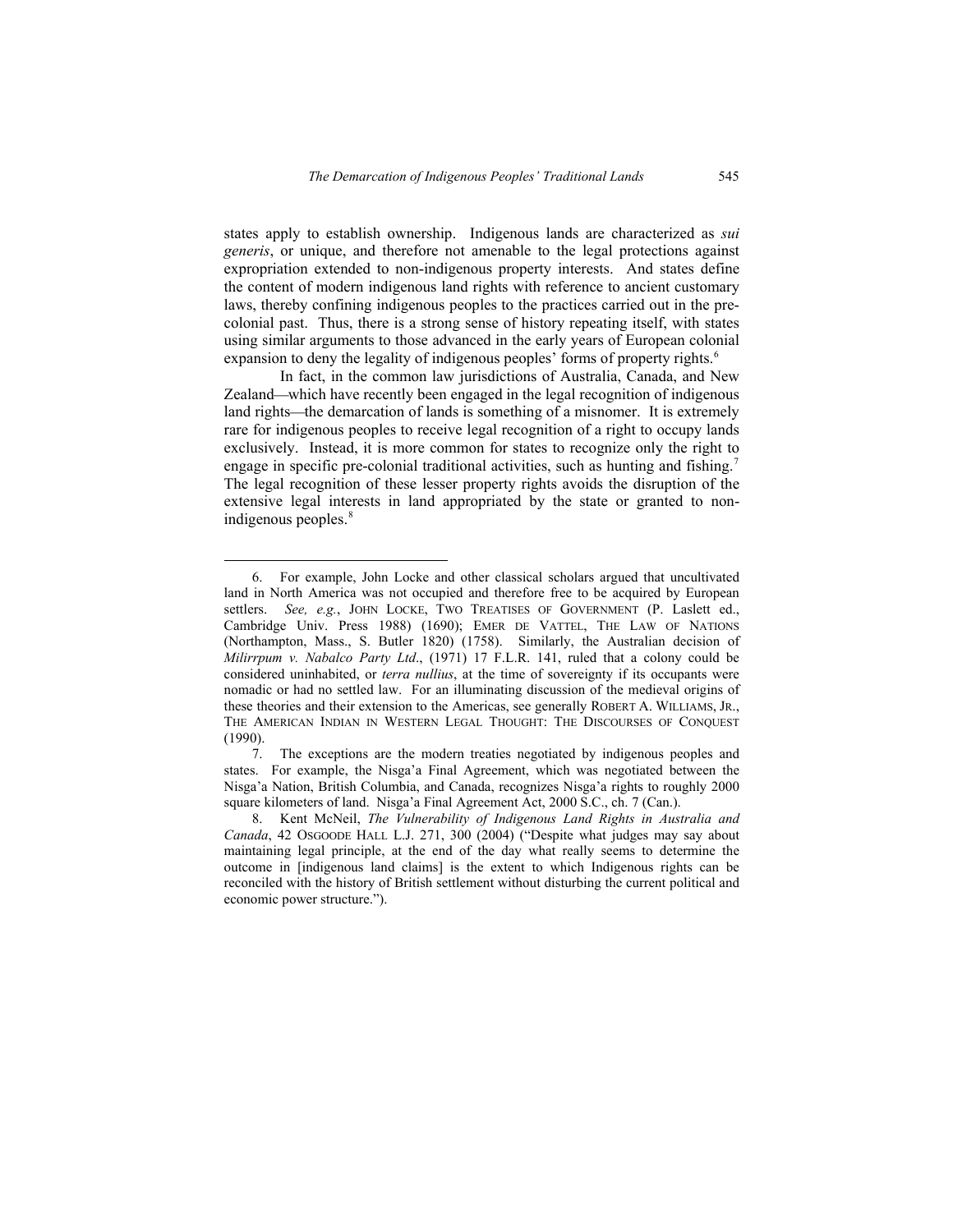This Article compares state modes of demarcation with the standards set by international law.<sup>[9](#page-3-0)</sup> Part II briefly outlines the historical focus of indigenous land claims and the issues that typically arise as a result of this focus. Part III examines and compares state modes of demarcation in the common law jurisdictions of Australia, Canada, and New Zealand. In addition to describing the methods by which these states define indigenous peoples' rights in land, I consider how they apply rules of continuity and extinguishment—both of these principles impact considerably the question of whether indigenous land rights can be recognized by the state—and the adversarial manner in which states address claims to traditional lands. I focus on these jurisdictions because they have generated a comprehensive body of jurisprudence on claims to traditional lands. To date, this jurisprudence has developed with little regard for the international law standards of demarcation. It could be easily seized upon and applied by other states yet to embark upon a program of demarcation.

Part IV describes the standards of demarcation set by international law, drawing upon principles emerging from international instruments and the jurisprudence of human rights treaty bodies, and Part V compares them with the standards applied by individual states. These emerging international principles establish a minimum set of standards of compliance that diverge significantly from those applied by states. In particular, these international principles accord the right to ownership of those lands that indigenous peoples traditionally occupy. International law recognizes that to accord rights of ownership in only those cases where indigenous land practices strictly conform to state standards of ownership would be to penalize indigenous peoples for normative divergence and perpetuate the historical discrimination suffered by them. In addition, in contrast to the laws of states, international law accords robust remedial protections for the dispossession of indigenous lands, blurring the sharp distinction frequently drawn in domestic law between the recognition of extant land rights and claims for dispossession.

The argument advanced in this Article is that all states must ensure that their standards of demarcation comply at the very least with these international principles. In this way, demarcation can respect the effects of colonization on indigenous peoples' way of life and promote their aspirations of selfdetermination.

<span id="page-3-0"></span> <sup>9.</sup> For a comprehensive discussion of international law and indigenous peoples, see generally S. JAMES ANAYA, INDIGENOUS PEOPLES IN INTERNATIONAL LAW (Oxford Univ. Press 2d ed. 2004).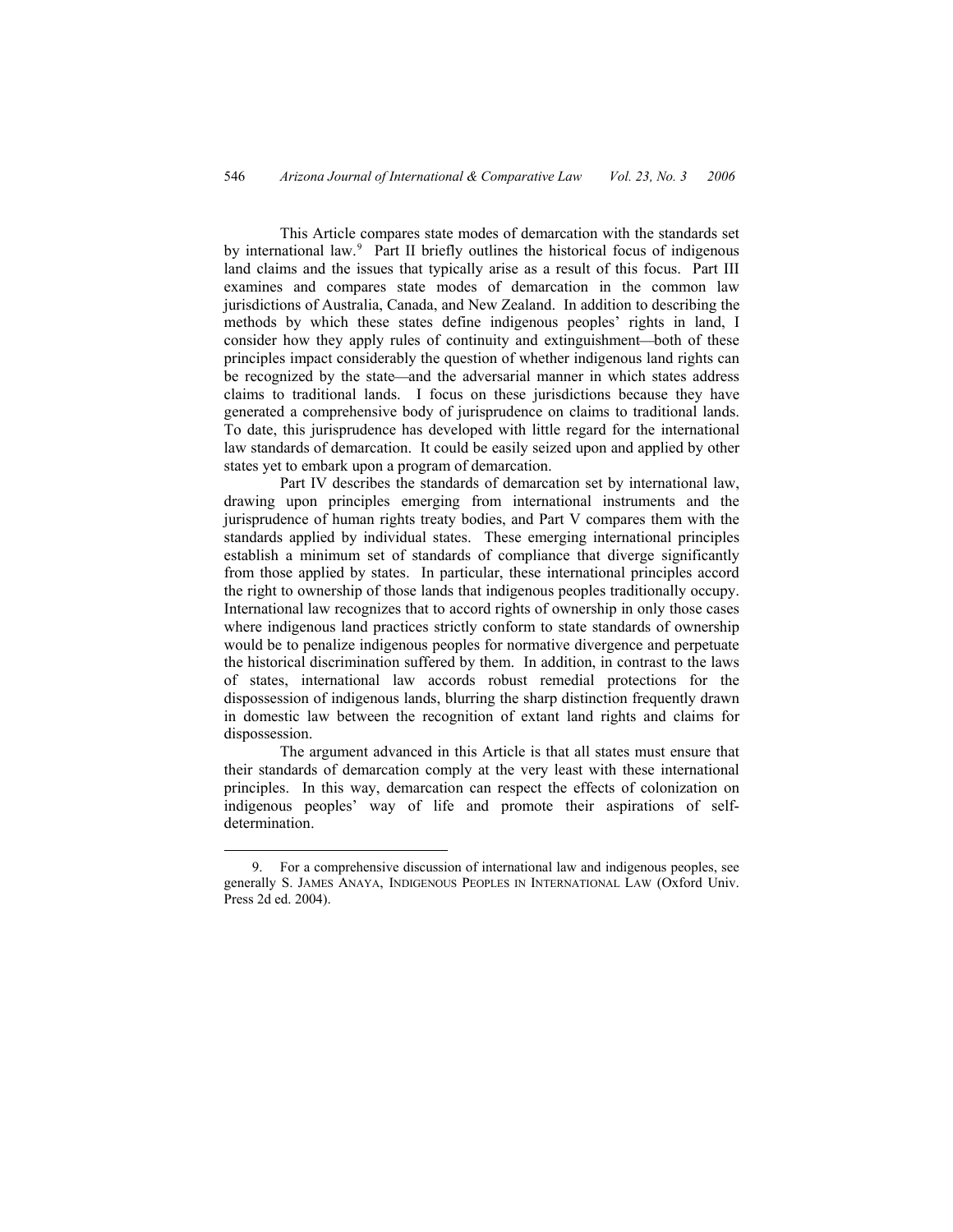# **II. THE HISTORICAL FOCUS OF INDIGENOUS PEOPLES' LAND CLAIMS**

The indigenous rights movement has focused on the unique factual circumstances of indigenous peoples, given their former status as self-governing polities with territorial rights over lands now colonized, their survival as collectives with values and customs that are distinct to the dominant culture, and their continuing vulnerable status within states.<sup>[10](#page-4-0)</sup> These circumstances are said to be unique to indigenous peoples and have been used to advance indigenous rights through a variety of avenues.<sup>[11](#page-4-1)</sup> What indigenous peoples seek is the restoration of the rights denied to them by history, principally their rights to a secure territorial land base and self-determination.

In the common law states of Australia and Canada (and later New Zealand), recent "breakthrough" judicial decisions opened the way for

 <sup>10.</sup> Note that this set of historical factors reflects the experience of countries that were colonized by European states, and the notion of indigenous peoples is now widely accepted to include indigenous peoples in other states, for example, Asia and Africa. *See* Benedict Kingsbury, *"Indigenous Peoples" in International Law: A Constructivist Approach to the Asian Controversy*, 92 AM. J. INT'L L. 414 (1998). The international law standards of demarcation discussed in this Article set minimum standards accessible to all indigenous peoples irrespective of the historical origins of their state.

<span id="page-4-1"></span><span id="page-4-0"></span><sup>11.</sup> Professor Kingsbury has identified and explored five conceptual structures employed in claims brought by indigenous peoples: (1) human rights, (2) minority claims, (3) self-determination claims, (4) historical sovereignty claims, and (5) claims as indigenous peoples, including claims based on treaties or other agreements between indigenous peoples and states. Benedict Kingsbury, *Reconciling Five Competing Conceptual Structures of Indigenous Peoples' Claims in International and Comparative Law*, 34 N.Y.U. J. INT'L L. & POL. 189 (2001); *see also* S. James Anaya, *Divergent Discourses About International Law, Indigenous Peoples, and Rights over Lands and Natural Resources: Towards a Realist Trend*, 16 COLO.J. INT'L ENVTL. L. & POL'Y 237 (2005) (noting that claims advanced in international fora on the basis of historical sovereignty have not been as successful as those advanced on the basis of human rights principles); WILL KYMLICKA, MULTICULTURAL CITIZENSHIP: A LIBERAL THEORY OF MINORITY RIGHTS (Clarendon Press 1995) (arguing that indigenous peoples, as national minorities, should be accorded group-differentiated rights, including rights to lands and self-government, based on liberal principles of equality and, where relevant, historical agreements like treaties of cession); PATRICK MACKLEM, INDIGENOUS DIFFERENCE AND THE CONSTITUTION OF CANADA (2001) (arguing that equality is promoted by the existence of a unique constitutional relationship between Aboriginal people and the Canadian state).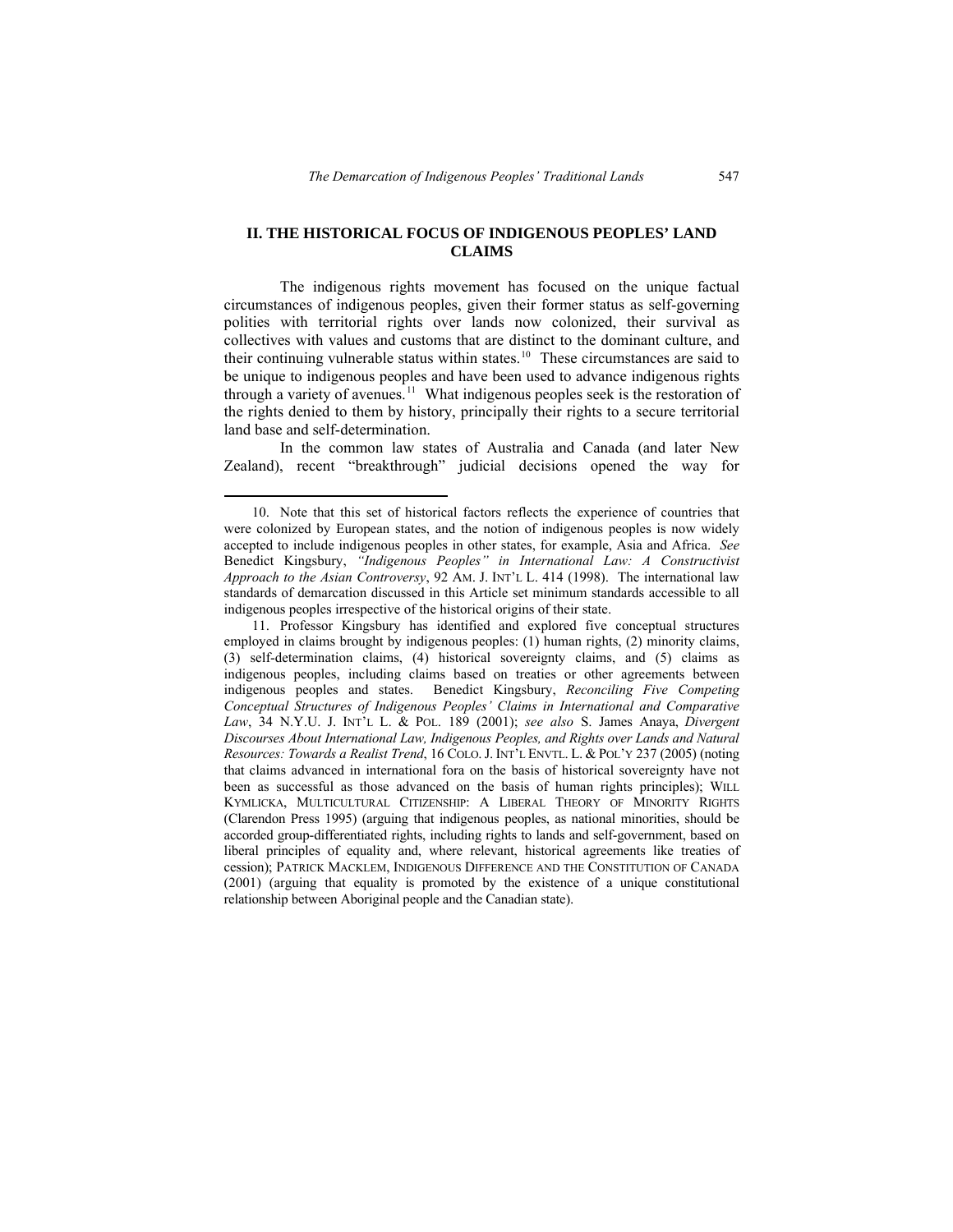demarcation by ruling that indigenous property rights survived the assertion of English sovereignty and are capable of judicial recognition and protection.<sup>[12](#page-5-0)</sup> The common law would give those rights legal status and protect them, but the rights themselves were treated as *sui generis* with their origins in a pre-colonial Aboriginal life and not the property system created by the state.<sup>[13](#page-5-1)</sup> These indigenous property rights were said to continue until such time as the Crown asserted its authority to extinguish those rights or acquire them through agreement.<sup>[14](#page-5-2)</sup> The modern recognition of indigenous property, therefore, involves detailed inquiries into colonial and especially indigenous histories, and this backward-looking focus has shaped the later development of the law.[15](#page-5-3)

The historical focus of indigenous land rights litigation raises complex issues of continuity, extinguishment, and definition. In relation to continuity, do tribes need to establish that the land claimed has consistently been in their possession since pre-colonial times? And what is the status of indigenous peoples who have been displaced and are no longer in occupation of their lands? Displacement may have occurred many decades ago, or longer, through state confiscations or, more recently, through forcible relocation due to violence by paramilitary groups and drug traffickers or by state-sponsored resource projects.<sup>[16](#page-5-4)</sup> And how are indigenous land rights to be reconciled with property rights granted or appropriated by the state in the many intervening years before the breakthrough

 <sup>12.</sup> For Canada, the breakthrough decision was *Calder v. Attorney-General of British Columbia*, [1973] S.C.R. 313. In relation to Australia, the decision of *Mabo v. Queensland II (Mabo II)*, (1992) 175 C.L.R. 1, overturned as discriminatory the common law rule that Australia was *terra nullius* when sovereignty was asserted over the country. As noted by Justice Brennan, who delivered the majority judgment, "[w]hatever the justification advanced in earlier days for refusing to recognize the rights and interests in land of the indigenous inhabitants of settled colonies, an unjust and discriminatory doctrine of that kind can no longer be accepted." *Id*. ¶ 42. The recent New Zealand Court of Appeal decision, *Attorney-General v. Ngati Apa*, [2003] 3 N.Z.L.R. 643 (C.A.), recognized the possibility of the New Zealand foreshore and seabed being subject to Māori customary title.

<sup>13.</sup> *See* Delgamuukw v. British Columbia, [1997] 3 S.C.R. 1010, ¶ 114 (Can.).

<span id="page-5-0"></span><sup>14.</sup> For a recent restatement of these principles, see *Ngati Apa*, [2003] 3 N.Z.L.R. 643.

<span id="page-5-3"></span><span id="page-5-2"></span><span id="page-5-1"></span><sup>15.</sup> *See* P.G. McHugh, *Aboriginal Title in New Zealand: A Retrospect and Prospect*, 2 N.Z. J. PUB. & INT'L L. 139 (2004) [hereinafter McHugh, *Aboriginal Title in New Zealand*]; P.G. McHugh, *New Dawn to Cold Light: Courts and Common Law Aboriginal Rights*, 2 N.Z. L. REV. 485 (2005) [hereinafter McHugh, *New Dawn to Cold Light*].

<span id="page-5-4"></span><sup>16.</sup> *Indigenous Peoples and Their Relationship to Land*, *supra* note 1.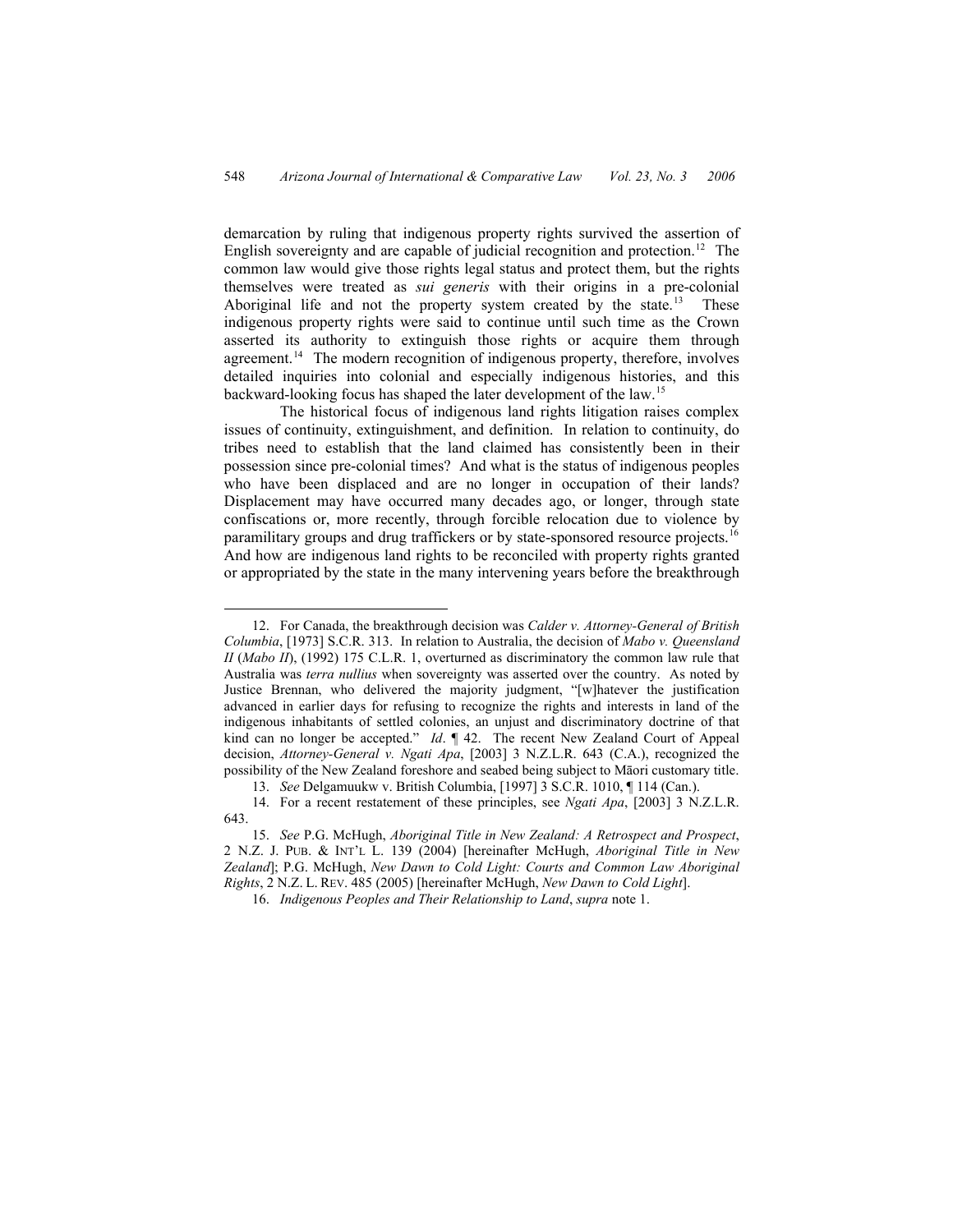decisions of recognition? This issue, characterized as an issue of legal extinguishment, requires courts to formulate rules on how to prioritize competing claims of right.[17](#page-6-0) Generally speaking, where indigenous peoples' lands have been acquired by the state, or where the state has granted those lands to non-indigenous peoples, the indigenous interest in the lands is legally extinguished.[18](#page-6-1)

Additionally, when demarcating lands, courts are required to translate indigenous land tenure systems into modern legal rights that are familiar to, and can be accommodated within, the state's legal system. It is this process of translation and rationalization of indigenous peoples' patterns of land tenure—called, in this Article, an issue of definition—that has created the most conceptual difficulties. While there is great diversity among the land tenure practices of indigenous peoples, the demarcation process has revealed some common features. Typically, land is held communally by the indigenous community as a whole, though sub-groups, and individuals may exercise subsidiary rights within the territory.<sup>[19](#page-6-2)</sup> Some indigenous peoples are relatively settled and agrarian; others lead a more nomadic existence, using and occupying lands cyclically or seasonally, and thus need access to greater areas of land.<sup>[20](#page-6-3)</sup> In addition to these tenure patterns, the relationship between indigenous communities and their lands contains cultural, inter-generational, and political dimensions that are essential to their continued viability as distinctive communities.<sup>[21](#page-6-4)</sup> How is this to be translated? And what guiding principles are to be used by states in this translation process? As we will see, the starting premise for demarcation often

<span id="page-6-2"></span><span id="page-6-1"></span><span id="page-6-0"></span>20. Speaking very generally of indigenous peoples in Latin America, Dr. Stavenhagen drew a distinction between the more settled indigenous peoples of the "high lands" and the relatively semi-nomadic indigenous peoples of the "low lands" (including the Amazonian Basin and the Caribbean region). *Id*.

<span id="page-6-4"></span><span id="page-6-3"></span>21. As noted by the Inter-American Court of Human Rights: "For indigenous communities, relations to the land are not merely a matter of possession and production but a material and spiritual element which they must fully enjoy, even to preserve their cultural legacy and transmit it to future generations." *Awas Tingni Case*, *supra* note 19, ¶ 149.

 <sup>17.</sup> *See infra* Part III.D.

<sup>18.</sup> *See infra* Part III.D.

<sup>19.</sup> See the expert evidence of Dr. Rodolfo Stavenhagen in Transcript of the Public Hearing on the Merits, Nov. 16-18, 2000, at the Seat of the Court, Mayagna (Sumo) Awas Tingni Cmty. v. Nicaragua Case, Inter-Am. Ct. H.R. (ser. C) No. 79 (Aug. 31, 2001) [hereinafter *Awas Tingni Case*], *translated in* 19 ARIZ. J. INT'L & COMP. L. 129, 182 (2002) (unofficial translation).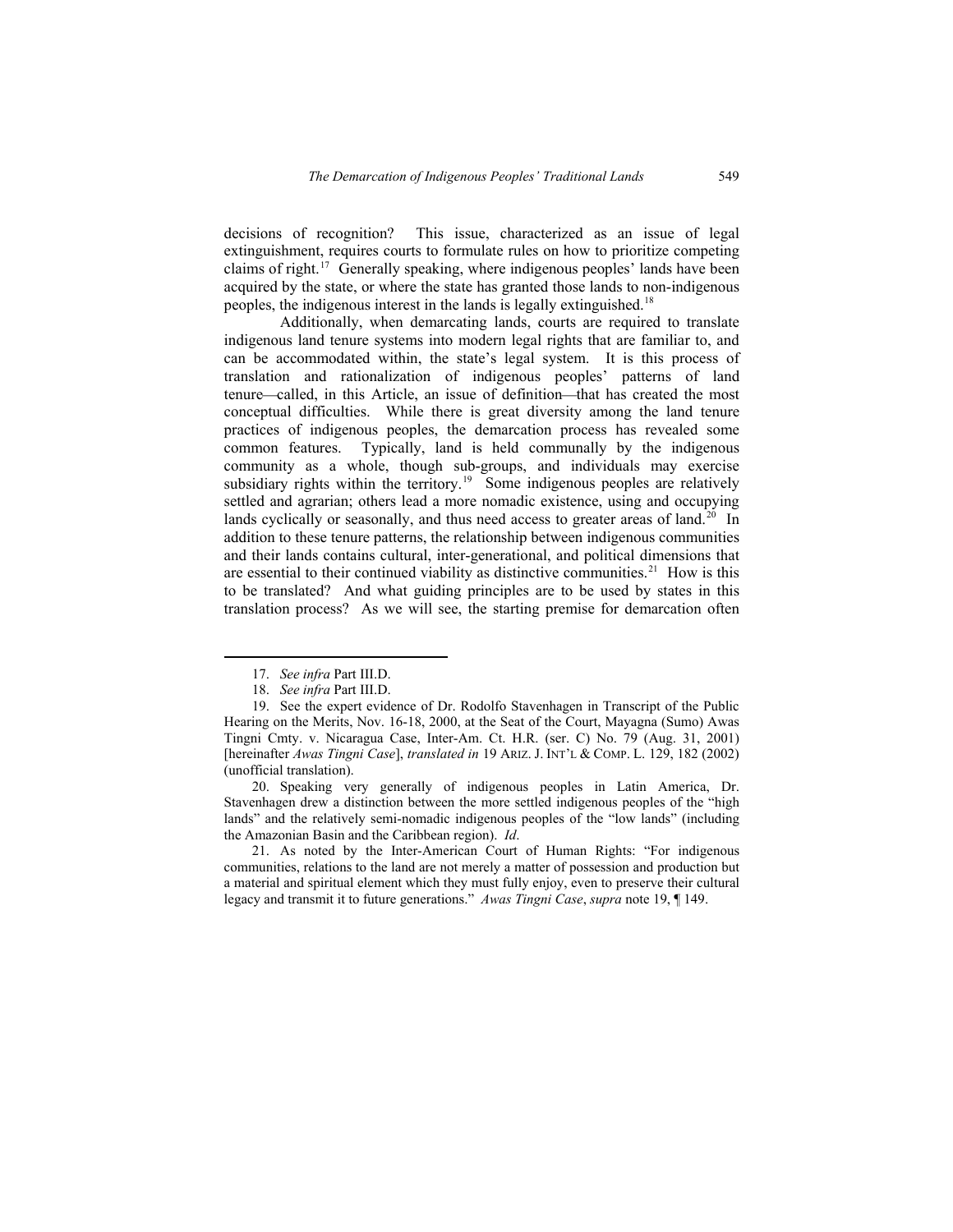dictates the evidential burdens placed upon indigenous peoples and the range of rights capable of recognition.

Typically, the courts in the common law jurisdictions undertake one of two modes for demarcating lands. First, states may inquire into indigenous peoples' normative systems for land ownership and specifically the substance of specific customary laws<sup>[22](#page-7-0)</sup> that create and regulate indigenous property rights. This is the approach used in Australia.<sup>[23](#page-7-1)</sup> Second, states may attempt to recognize indigenous land rights of ownership on the basis of their traditional use and occupation of lands under their land tenure systems. This is the approach used in Canada.[24](#page-7-2) Both processes endeavor to be faithful to the *indigenous* nature of the claim.

Determining the existence and nature of indigenous peoples' land rights with reference to their customary laws might make good sense to many. For both states and indigenous peoples, there is great intuitive appeal in this approach in light of the efforts by many states (even recently) to stamp out customary law and integrate indigenous peoples into the dominant culture.<sup>[25](#page-7-3)</sup> And plainly it was indigenous customary law that first gave life to these property rights and governed

 <sup>22.</sup> The term customary or custom law is usually applied to laws and legal systems of non-state societies. By customary law in this Article, I mean that body of law adhered to by indigenous communities that is closely linked with custom and social practice and is often unwritten.

<span id="page-7-0"></span><sup>23.</sup> The Native Title Act, 1993 (Austl.), defines Aboriginal land rights (called native title) with reference solely to customary law. The Foreshore and Seabed Act 2004, 2004 S.N.Z. No. 93, provides for the recognition of "customary rights" in the New Zealand foreshore and seabed but only if supported by Māori customary law. Prior to the enactment of the Foreshore and Seabed Act 2004, the Māori Land Act 1993, 1993 S.N.Z. No. 4, determined rights in the foreshore with regard to "Māori customary values and practices." *Id.* § 129(2).

<sup>24.</sup> *See* Delgamuukw v. British Columbia, [1997] 3 S.C.R. 1010 (Can.).

<span id="page-7-3"></span><span id="page-7-2"></span><span id="page-7-1"></span><sup>25.</sup> Indigenous peoples' custom law has been consistently denied, modified, and extinguished by successive colonial and modern governments. That situation was compounded by nineteenth- and twentieth-century state efforts to assimilate indigenous peoples into mainstream culture and force them to abandon their distinctive cultural attributes. *See* AUSTL. LAW REFORM COMM'N, THE RECOGNITION OF ABORIGINAL CUSTOMARY LAWS § 31 (1986), *available at* http://www.austlii.edu.au/au/other/IndigLRes/ 1986/1 (examining Australia's treatment of customary law); N.Z. LAW COMM'N, STUDY PAPER 9, MĀORI CUSTOM AND VALUES IN NEW ZEALAND LAW (2001), *available at* http://www.lawcom.govt.nz/UploadFiles/Publications/Publication\_112\_288\_SP9.pdf (discussing the New Zealand state's treatment of Māori customary law).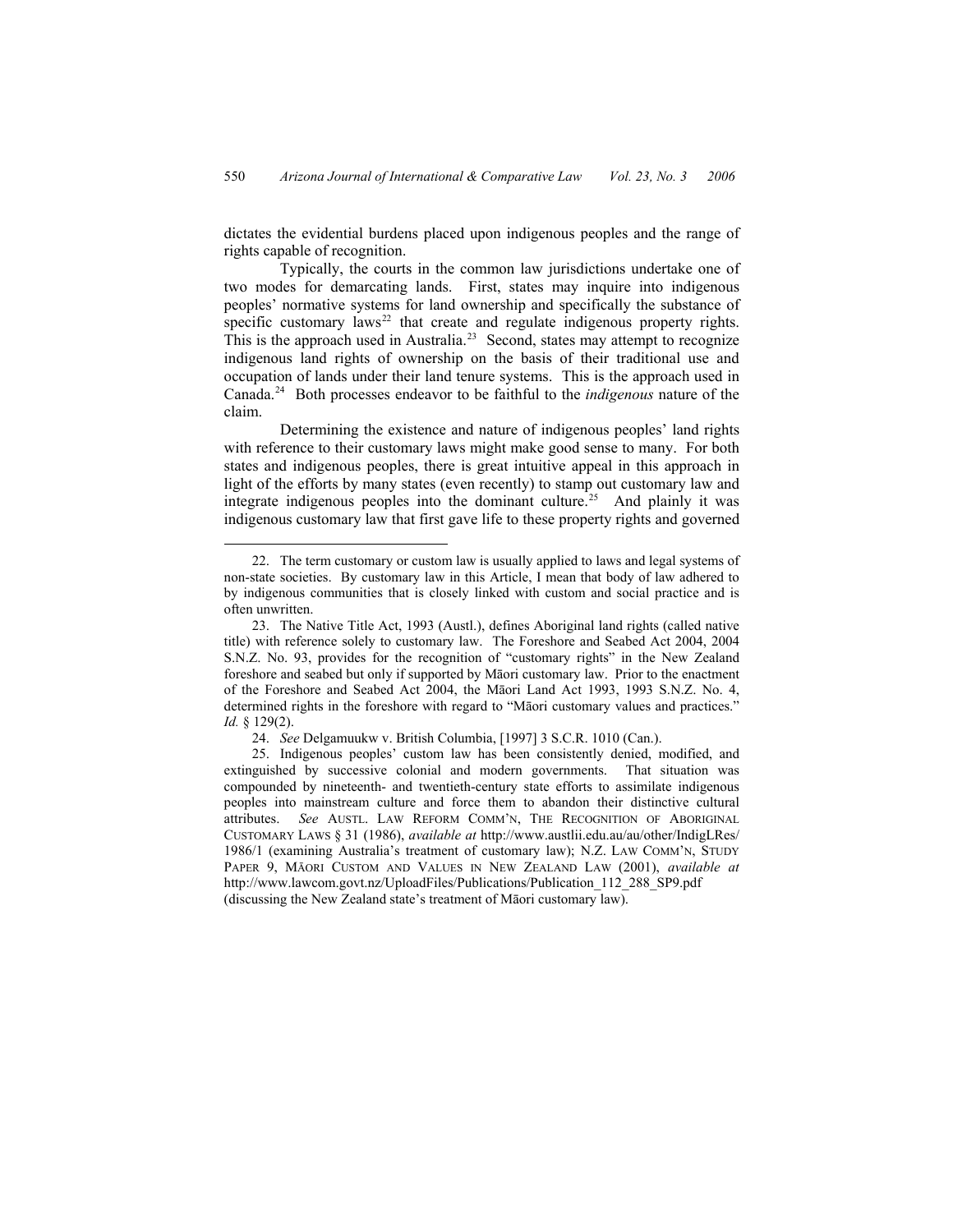the manner in which lands and resources were used. The approach also resonates with the increasingly popular practice of states giving formal recognition to indigenous peoples' customary law in statutes and constitutions.<sup>[26](#page-8-0)</sup> In the indigenous peoples' rights movement, customary law has become an important symbol of indigenous identity and self-determination. Many indigenous scholars argue that traditional solutions are better suited than Western laws to the problems facing indigenous peoples and that traditional institutions are a better expression of cultural authenticity.[27](#page-8-1)

Customary law may also serve an important strategic function in indigenous peoples' claims to lands. Indigenous peoples' advocates point to customary law to press the point that indigenous property rights are grounded in

<span id="page-8-0"></span> <sup>26.</sup> *See* AUSTL. LAW REFORM COMM'N, *supra* note 25 (providing an illuminating report on modes of state recognition of indigenous law); *see also Indigenous Peoples and Their Relationship to Land*, *supra* note 1, ¶¶ 105-13 (offering a description of the many state statutes and constitutions that recognize indigenous peoples' customary law). Scholars argue that the current approach of law reformers focuses too much on pre-colonial custom rather than on inquiring into how indigenous peoples might simply make their own laws. *See, e.g.*, Chris Cunneen & Melanie Schwartz, *[Customary Law, Human Rights and](http://www.lrc.justice.wa.gov.au/Aboriginal/BackgroundPapers/P94-11_background_Cunneen-Schwartz.pdf)  [International Law: Some Conceptual Issues](http://www.lrc.justice.wa.gov.au/Aboriginal/BackgroundPapers/P94-11_background_Cunneen-Schwartz.pdf)*, *in* ABORIGINAL CUSTOMARY LAWS: BACKGROUND PAPERS 429 (Law Reform Comm'n of W. Austl. 2006), *available at* http://www.lrc.justice.wa.gov.au/Aboriginal/BackgroundPapers/BP-11.pdf. International instruments also require states to recognize aspects of indigenous customary law. *See, e.g.*, Proposed American Declaration on the Rights of Indigenous Peoples art. 16, Inter-Am. C.H.R., OEA/Ser.L/V/II.95, doc. 6 (Feb. 26, 1997) [hereinafter Proposed OAS Declaration]; International Labour Organisation [ILO], Convention Concerning Indigenous and Tribal Peoples in Independent Countries, Sept. 5, 1991, 169 I.L.O. 1989, 28 I.L.M. 1382 (1989) [hereinafter ILO Convention No. 169]; Declaration on the Rights of Indigenous Peoples, Human Rights Council Res. 2006/2, Annex, U.N. Doc. E/CN.4/Sub.2/1994/56 (June 29, 2006), *available at* http://www.ohchr.org/english/issues/ indigenous/docs/declaration.doc [hereinafter U.N. Declaration] (revised text of the Draft Declaration adopted by the U.N. Human Rights Council in June 2006).

<span id="page-8-1"></span><sup>27.</sup> MOANA JACKSON, THE MĀORI AND THE CRIMINAL JUSTICE SYSTEM: A NEW PERSPECTIVE: HE WHAIPAANGA HOU (N.Z. Dep't of Justice, Policy and Research Div. 1987); *see also* John Borrows, *Creating an Indigenous Legal Community*, 50 MCGILL L.J. 153 (2005); Robert B. Porter, *Strengthening Tribal Sovereignty Through Peacemaking: How Anglo-American Legal Tradition Destroys Indigenous Societies*, 28 COLUM. HUM. RTS. L. REV. 235 (1996-97); Robert B. Porter, *Decolonising Indigenous Governance: Observations on Restoring Greater Faith and Legitimacy in the Government of the Seneca Nation*, 8 KAN. J.L. & PUB. POL'Y 97 (1989-99).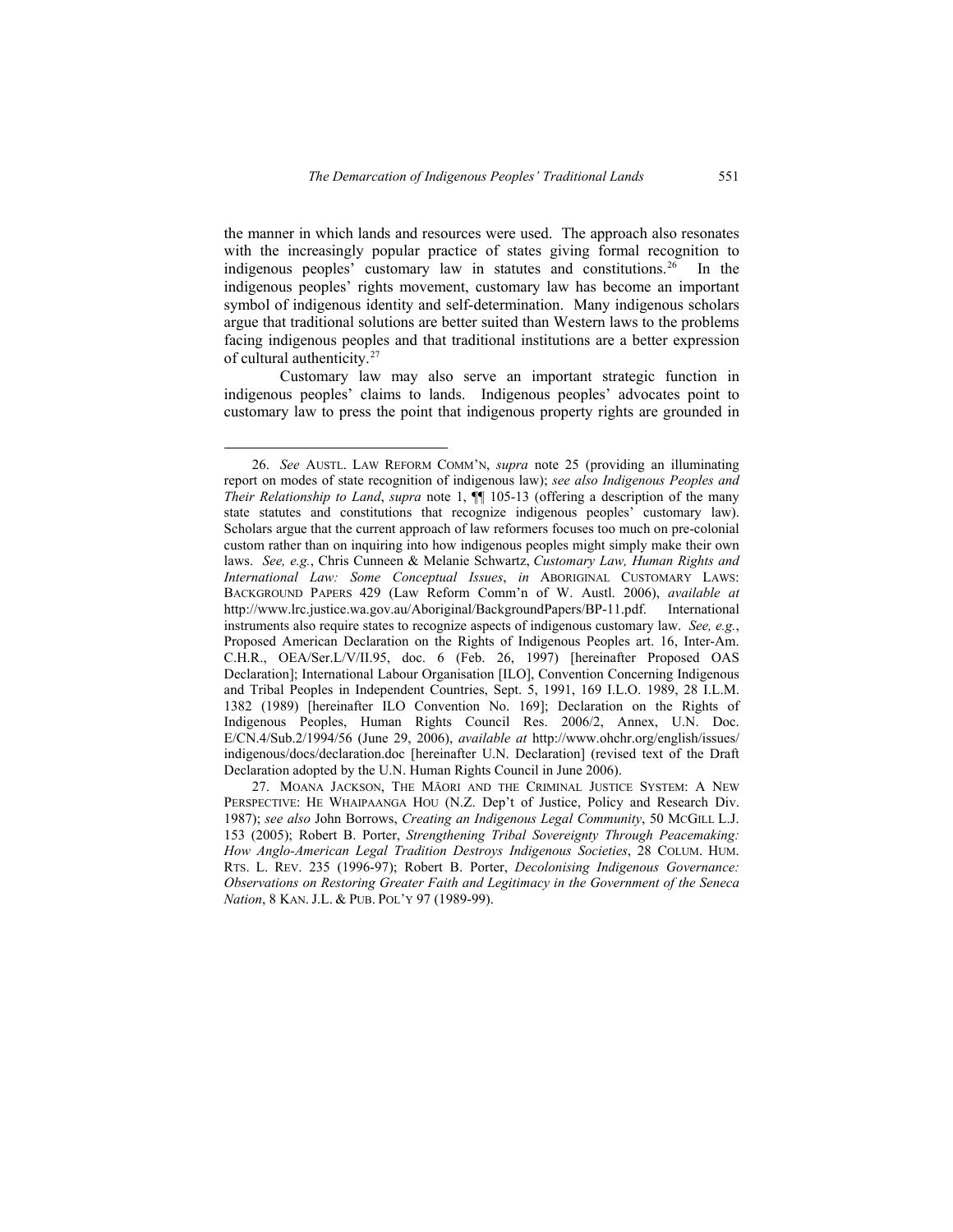laws that are just as complex and varied as non-indigenous property rights and are therefore deserving of recognition as "property."[28](#page-9-0) In international fora, it is often argued that indigenous peoples' rights do not rely upon state law for their continued existence but are capable of independent recognition as inherent rights with their basis in indigenous peoples' customary legal systems (both pre- and post-colonial).<sup>[29](#page-9-1)</sup> Additionally, indigenous peoples may assert a right to lands no longer occupied by them on the basis of a connection maintained under their customary laws and values.<sup>[30](#page-9-2)</sup> But it is a dangerous thing to conceive of indigenous land rights as having their basis today solely in extant indigenous customary law. It is too easy for states and state courts to move from that supposition to the next step of defining the nature or content of modern legal rights with reference to those laws. For many indigenous peoples these customary laws are, after many years of colonization, difficult to identify.<sup>[31](#page-9-3)</sup> In many states, indigenous peoples have been forced to abandon many of their distinctive cultural attributes and to adapt, sometimes radically, their cultures and customary laws in order to survive.<sup>32</sup> State and state court inquiries into customary law often assume that indigenous peoples are static, self-contained tribal cultures that have essentially adhered to the normative systems extant at the point of contact with

 <sup>28.</sup> *See infra* note 175.

<sup>29.</sup> The U.N. Declaration recognizes "the urgent need to respect and promote the inherent rights of indigenous peoples which derive from their political, economic and social structures and from their cultures, spiritual traditions, histories and philosophies, especially their rights to their lands, territories and resources." U.N. Declaration, *supra* note 26, pmbl., para. 6.

<sup>30.</sup> *See* Western Australia v. Ward (2002) 213 C.L.R. 1.

<span id="page-9-1"></span><span id="page-9-0"></span><sup>31.</sup> *See* Christine Zuni Cruz, *Tribal Law as Indigenous Social Reality and Separate Consciousness – Reincorporating Customs and Traditions into Tribal Law*, 1 TRIBAL L.J. 1 (2000) (commenting on problems associated with incorporating custom into tribal governments in the United States); Russel Barsh, *Putting the Tribe Back into Tribal Courts: Possible? Desirable?*, 8 KAN. J.L. & PUB. POL'Y 74 (1999) (same).

<span id="page-9-4"></span><span id="page-9-3"></span><span id="page-9-2"></span><sup>32.</sup> With regard to Canadian Aboriginal peoples, Professor Macklem notes: "Aboriginal people are not locked into particular cultures but instead express plural cultural allegiances; they also assimilate, break cultural bonds and change cultural allegiances over time . . . aboriginal cultures undergo dramatic transformations in response to internal and external circumstances and developments." MACKLEM, *supra* note 11, at 54. As noted by Professor Kingsbury: "Efforts to express culture and history as legal tests have tended to produce feeble and ultimately unconvincing searches to find or not find essentialized culture." Kingsbury, *supra* note 11, at 244.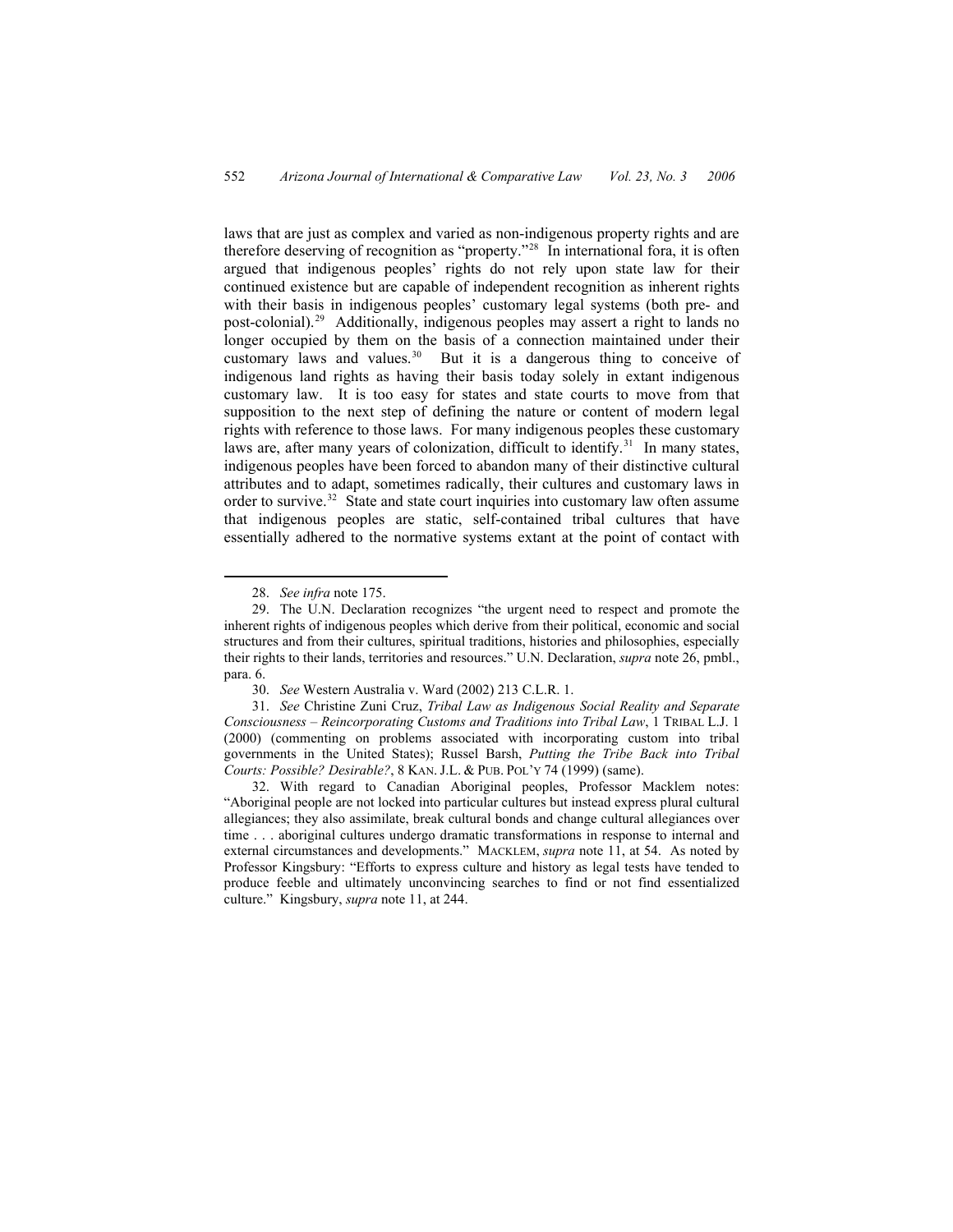European settlers.<sup>[33](#page-10-0)</sup> If indigenous peoples fail to conform to these stereotypes, then the law denies their claims to title. $3<sup>3</sup>$  In addition, problems with identification stem from the fact that customary law is rarely reduced to writing. Indeed in some cultures, particular practices and customary laws may have been kept secret as a defense mechanism against social and cultural colonization.<sup>[35](#page-10-2)</sup> Besides these problems of identification, the translation of indigenous customary law into modern legal rights invariably prompts inquiries into the "true nature" of indigenous customary law and often results in the distortion of customary law and its ossification in judicial precedent or legal codes.<sup>[36](#page-10-3)</sup>

The alternative method of conferring rights of ownership on the factual basis of traditional patterns of use and occupation provides a more accessible standard for the demarcation of indigenous land rights. Such an approach focuses first on the objective standard of how lands are actually used by indigenous peoples, rather than on the underlying normative system governing use.<sup>[37](#page-10-4)</sup> This

 <sup>33.</sup> Some indigenous groups view custom as a relic of the past with little relevance to their modern culture. *See* Barsh, *supra* note 31.

<span id="page-10-0"></span><sup>34.</sup> *See* PAUL G. MCHUGH, ABORIGINAL SOCIETIES AND THE COMMON LAW: A HISTORY OF SOVEREIGNTY, STATUS, AND SELF-DETERMINATION (2004) (commenting on the tendency of historians and courts to view Aboriginal histories as a simple tale of communities being overwhelmed by white settlement with little appreciation of their capacity for resistance and adaptation); Christine Choo & Shawn Hollbach, *The Role of the Historian in Native Title Litigation*, INDIGENOUS L. BULL., Jan. 1999, at 7; Sharon K. Hom & Eric Yamamoto, *Collective Memory, History and Social Justice*, 47 UCLA L. REV. 1747, 1766-77 (2000) (commenting on the failure of indigenous peoples' legal counsel to emphasize the adaptation of Aboriginal communities to white settlement); Alexander Reilly, *The Ghost of Truganini: Use of Historical Evidence as Proof of Native Title*, 28 FED. L. REV. 453 (2000); Patricia Wallace, *Grave-Digging: The Misuse of History in Aboriginal Rights Litigation*, 30 U. MIAMI INTER-AM. L. REV. 489, 516 (1998) (commenting on the misuse of history in the Canadian Aboriginal rights litigation process).

<span id="page-10-1"></span><sup>35.</sup> *See* David Ritter, *Whither the Historians: The Case for Historians in the Native Title Process*, INDIGENOUS L. BULL., Jan. 1999, at 4.

<sup>36.</sup> For example, the translation of Māori tribal customary title into a fee simple title by the Native (now Māori) Land Court in New Zealand, most of which occurred between 1865 and 1900, required clearly delineated boundaries between tribes when in fact tribal land interests often overlapped and intersected with one another. *See generally* DAVID V. WILLIAMS, "TE KOOTI TANGO WHENUA": THE NATIVE LAND COURT 1864-1909 (Huia Publishers 1999).

<span id="page-10-4"></span><span id="page-10-3"></span><span id="page-10-2"></span><sup>37.</sup> For judicial application of this approach, see the Canadian decision of *Delgamuukw v. British Columbia*, [1997] 3 S.C.R. 1010.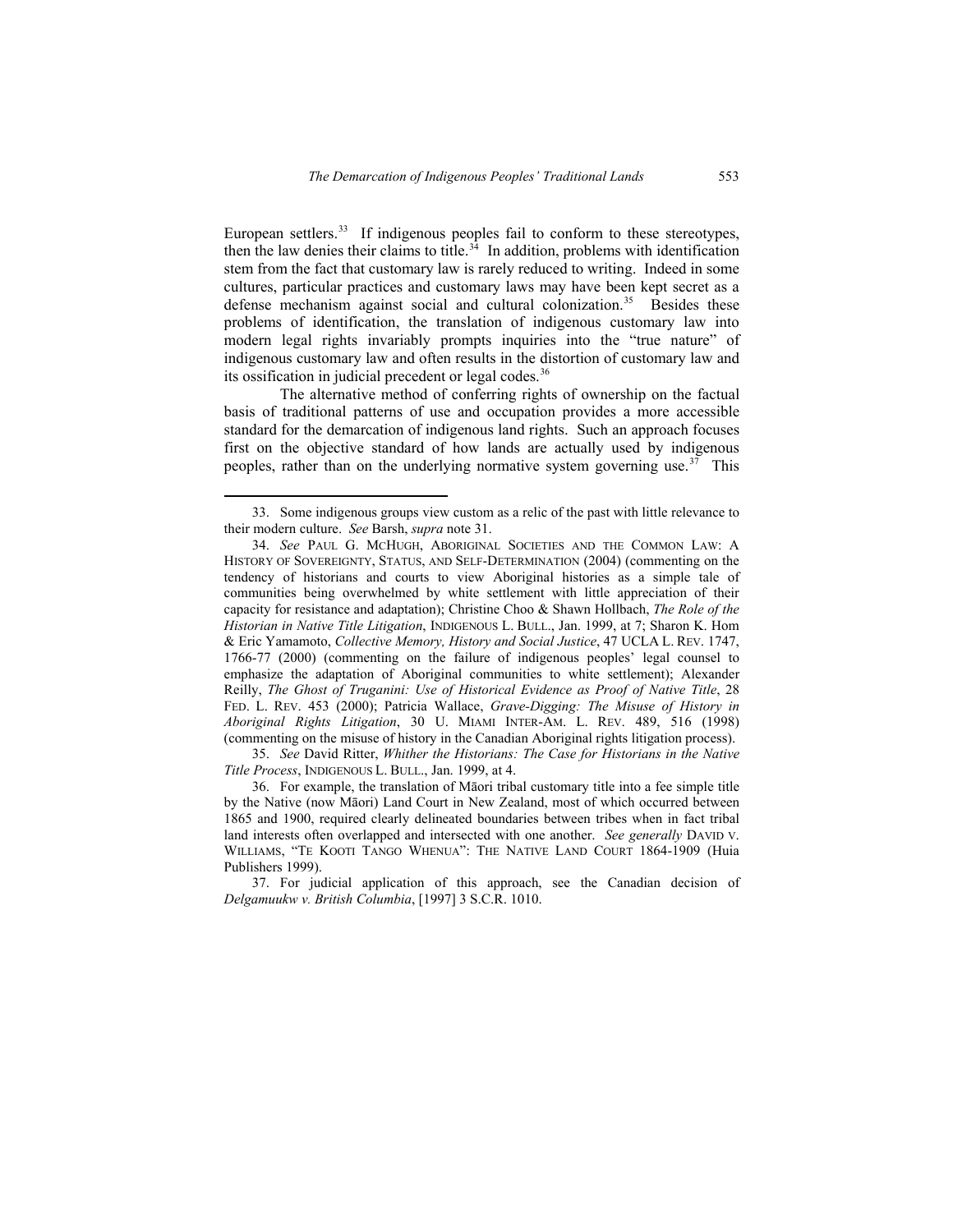approach is thus sensitive to the difficulties that arise from proving the content of specific customary laws.<sup>[38](#page-11-0)</sup> However, this approach does not necessarily avoid an inquiry into indigenous customary law and values altogether. "Occupation" is a culturally loaded term—under the common law it provides the factual basis for according rights of possession, or ownership, of lands.<sup>[39](#page-11-1)</sup> The standard of occupation, therefore, needs to accommodate indigenous patterns of land use and their unique perspectives on their relationship with the land. That may involve,

<span id="page-11-1"></span>39. Occupation is proof of possession in law, which in turn will ground title to land. *See* KENT MCNEIL, COMMON LAW ABORIGINAL TITLE 7 (Clarendon Press 1989).

<span id="page-11-0"></span> <sup>38.</sup> Yet the South African Constitutional Court's decision, *Alexkor Ltd. v. Richtersveld Community*, 2003 (12) BCLR 1301 (CC), is widely cited as an example of a progressive decision that accords substantial modern land rights to indigenous peoples on the basis of their customary laws only. The Richtersveld Community ("Community") brought a claim to the South African Constitutional Court ("Constitutional Court") for restitution for the dispossession of their traditional lands in the late 1920s. The ancestral lands, situated in the northwestern section of the Northern Cape Province, had been acquired by the state in the 1920s after diamonds were discovered on a portion of the lands. *Id.* ¶¶ 4, 9. The central legal issue for the Constitutional Court was whether the Community held an "interest" in these lands at the time the lands were acquired, thereby entitling them to restitution under the Restitution of Land Rights Act of 1994 ("Restitution Act"). *Id.* ¶ 18. The Constitutional Court ruled that in the 1920s, the Community did have an "interest" in their lands for the purposes of the Restitution Act, and were wrongfully dispossessed of those lands and therefore entitled to restitution. *Id.* ¶ 103. Significantly, the Court held that this interest in land was created by indigenous law and not by any state law. *Id.* ¶¶ 50-55. More specifically, based on the evidence presented, the Court held that under indigenous Nama law, the Community communally owned the land in question and all minerals beneath their lands. *Id.* ¶¶ 58-64. The evidence disclosed that not only did the Community engage in mining activities, under their laws the Community possessed a right to control access to their lands. *Id.* The decision of the Constitutional Court is significant as an endorsement of the value of indigenous peoples' custom law. But it is clear that the Court was able to reach this decision because of the temporal nature of the claim. The Constitutional Court's inquiry was directed at the interest held by the Community in the early twentieth century, before the discovery of minerals, when the Community in fact occupied the land to the practical exclusion of others apart from a few settlers. The Constitutional Court, in these circumstances, was easily able to find a general right under indigenous law to occupy and use lands exclusively. In addition, the Constitutional Court was not required to inquire into the questions of expiration and extinguishment of indigenous law so commonly raised in Australian native title litigation. *See infra* Part III.D.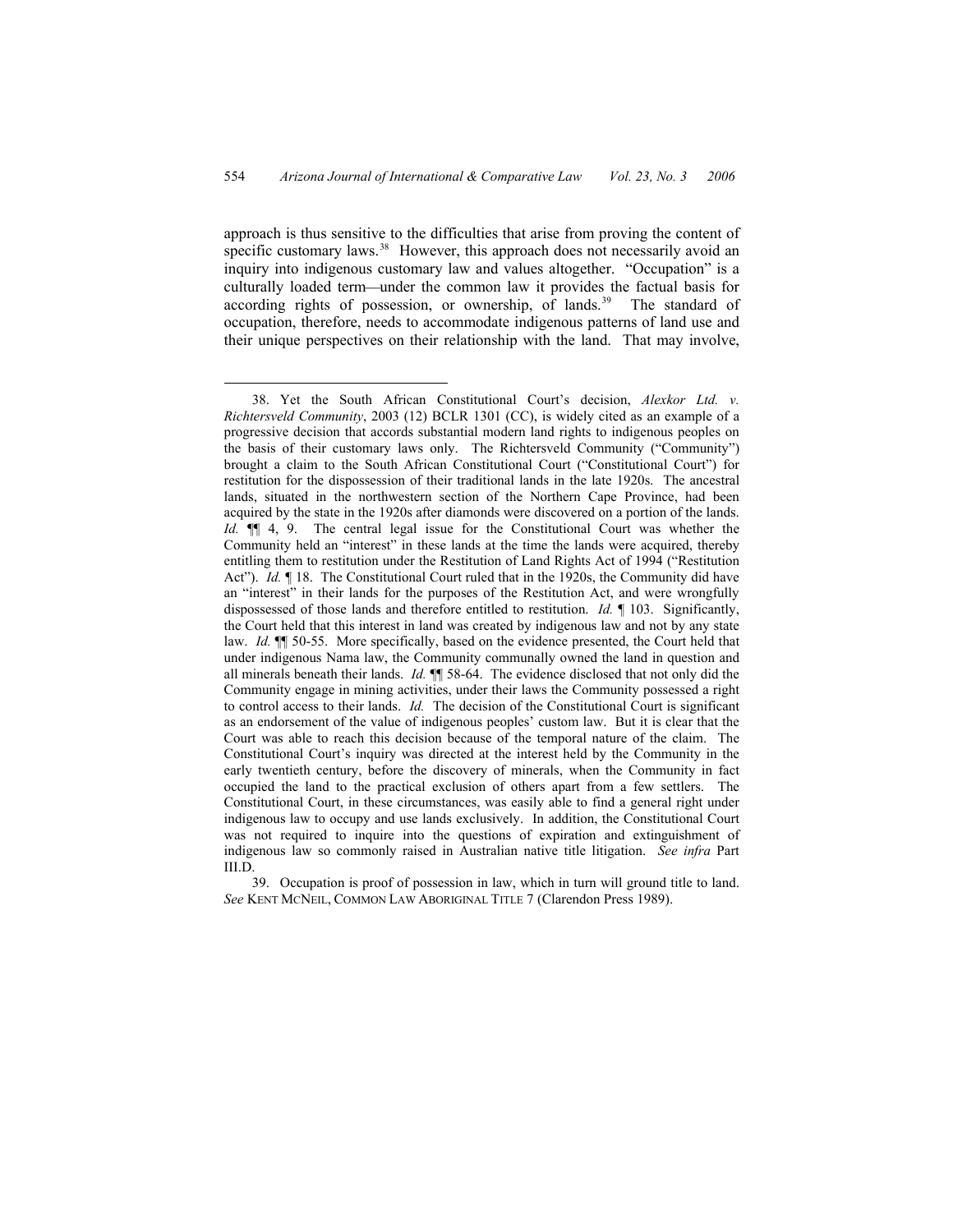but is not confined to, inquiries into the content of specific indigenous customary laws.

In Australia and Canada, the demarcation process—sparked by the breakthrough judicial decisions—has been underway for over a decade.<sup>40</sup> The general assessment of scholars and indigenous peoples is that the program of recognition has failed to deliver on the promises made by the breakthrough decisions.<sup>[41](#page-12-1)</sup> In many cases the process is so entrenched, with standards of demarcation well established, that there is little turning back and little potential for meaningful change. Indeed, some states have raised the demarcation standards in the face of increasing resistance from the dominant culture to what is seen as the preferential treatment of indigenous peoples.<sup>[42](#page-12-2)</sup> The experience in these jurisdictions is of vital importance to those indigenous peoples who are yet to receive formal legal recognition of their rights to lands. In Central and South America and other parts of the globe, such as Asia and Africa, the breakthrough judicial decisions recognizing the existence of indigenous land rights have just begun to emerge.<sup>[43](#page-12-3)</sup> Yet it remains to be seen how states will actually identify and demarcate rights on the ground. Some of these states have already sought to deny rights to indigenous peoples on the basis of the strict evidential standards applied by the common law courts.<sup>[44](#page-12-4)</sup> The task of all states is to formulate guiding

 <sup>40.</sup> *See, e.g.*, cases cited *supra* note 12.

<sup>41.</sup> *See, e.g.*, McHugh, *New Dawn to Cold Light*, *supra* note 15.

<sup>42.</sup> For example, it is clear that the standards for proving Māori customary interests in the foreshore under the Foreshore and Seabed Act 2004 were raised as a result of highprofile criticisms of Māori preferential treatment. *See* Andrew Erueti, *Ngati Apa and the Environmental Management of New Zealand's Coastal Marine Area*, *in* ESSAYS ON ENVIRONMENTAL LAW IN THE PACIFIC 235, 236-37 (Alberto Costi & Yves-Louis Sage eds., N.Z. Ass'n for Comparative Law 2005).

<span id="page-12-2"></span><span id="page-12-1"></span><span id="page-12-0"></span><sup>43.</sup> In the Americas, these decisions have come from the Organization of American States' (OAS) Inter-American Commission and Court of Human Rights in relation to Belize, Nicaragua, Paraguay, and Suriname. *See, e.g.*, Maya Indigenous Cmtys. of the Toledo Dist. v. Belize, Case 12.053, Inter-Am. C.H.R., Report No. 40/04 (2004) [hereinafter *Maya Case*]; *Awas Tingni Case*, *supra* note 19 (Nicaragua); Yakye Axa Indigenous Cmty. v. Paraguay Case, Inter-Am. Ct. H.R. (ser. C) No. 125 (June 17, 2005); Moiwana Village v. Suriname Case, Inter-Am. Ct. H.R. (ser. C) No. 125 (June 15, 2005). In relation to Malaysia, see Kerajaan Negeri Selangor v. Sagong Bin Tasi [2005] 6 M.L.J. 289 (App. Ct.).

<span id="page-12-4"></span><span id="page-12-3"></span><sup>44.</sup> *See Maya Case*, *supra* note 43. Belize argued that the claimants could not claim a common law title to their lands because under Canadian Aboriginal rights law, there must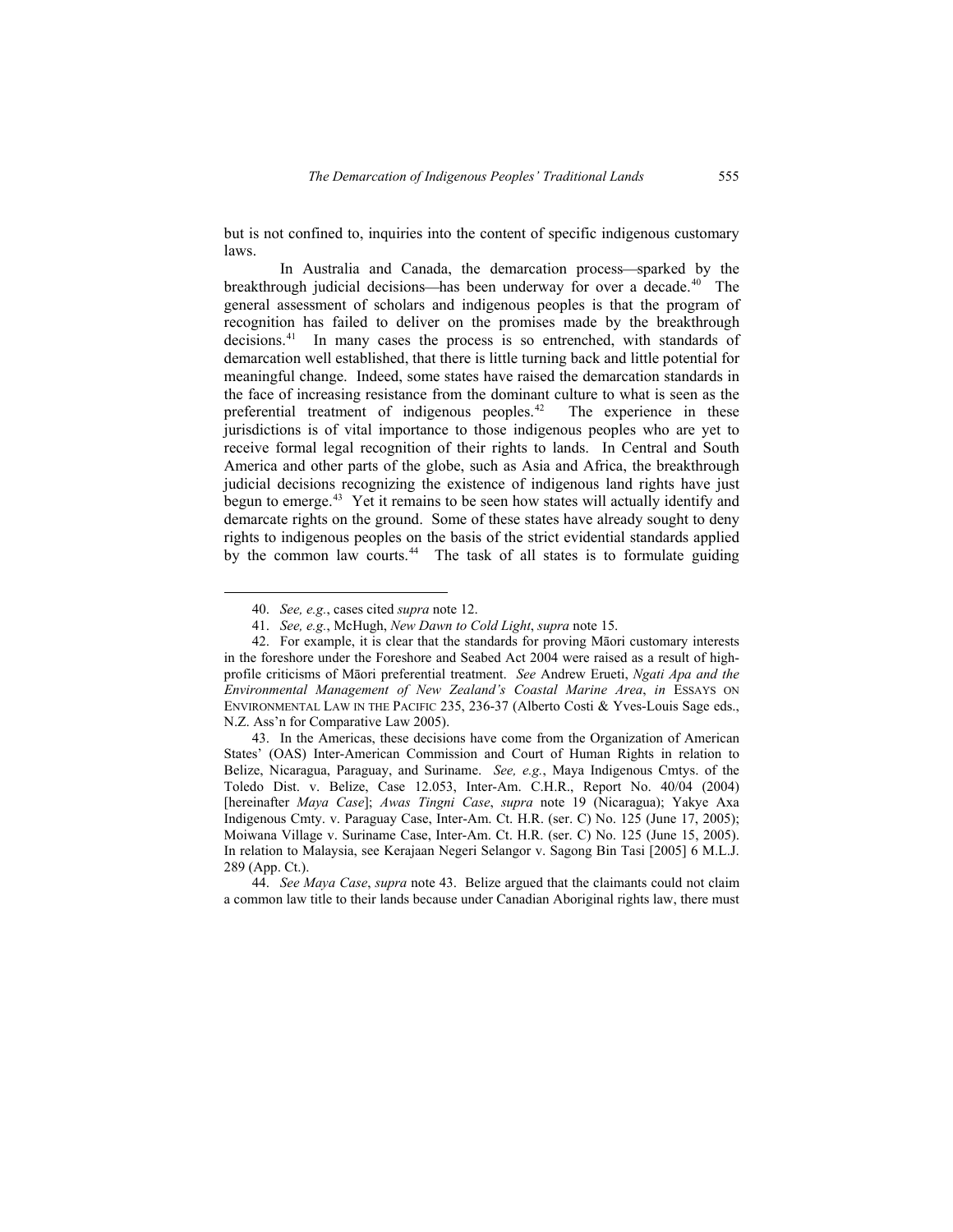standards for demarcation that do not penalize normative divergence and that recognize and respect the effects of colonization on indigenous peoples' way of life.

### **III. DEMARCATION OF INDIGENOUS PEOPLES' TRADITIONAL LANDS IN COMMON LAW JURISDICTIONS**

## **A. Defining Indigenous Peoples' Land Rights with Reference to Indigenous Customary Laws (Australia's Approach)**

The difficulties posed by defining the nature, or content, of indigenous peoples' modern legal rights with reference to customary law are well illustrated by native title jurisprudence in Australia. The Native Title Act 1993 (NTA), enacted after the "breakthrough decision" of *Mabo v. Queensland II* (*Mabo II*) [45](#page-13-0) to provide a framework for the judicial determination of native title claims, uses Aboriginal customary law as the basis and standard of proof for the recognition of native title.<sup>46</sup> This standard is provided for in section 223 of the NTA:

- (1) The expression *native title* or *native title rights and interests* means the communal, group or individual rights and interests of Aboriginal peoples or Torres Strait Islanders in relation to land or waters, where:
	- (a) the rights and interests are possessed under the traditional laws acknowledged, and the traditional customs observed, by the Aboriginal peoples or Torres Strait Islanders; and

 $\overline{a}$ 

be evidence of continuous exclusive occupation of lands. *Id.* ¶ 72. For this principle of law, Belize cited *Baker Lake v. Minister of Indian Affairs & Northern Development*, [1980] 1 F.C. 518, which has been superseded by the more recent decision of *Delgamuukw v. British Columbia*, [1997] 3 S.C.R. 1010, which does not require evidence of continuous exclusive occupation of lands. *See infra* Part III.C. The Foreshore and Seabed Act 2004, 2004 S.N.Z. No. 93, actually applies standards of demarcation adopted from Australian native title and Canadian Aboriginal rights law. *See infra* Part III.D.

<sup>45. (1992) 175</sup> C.L.R. 1 (Austl.).

<span id="page-13-1"></span><span id="page-13-0"></span><sup>46.</sup> *See* Native Title Act, 1993 (Austl.).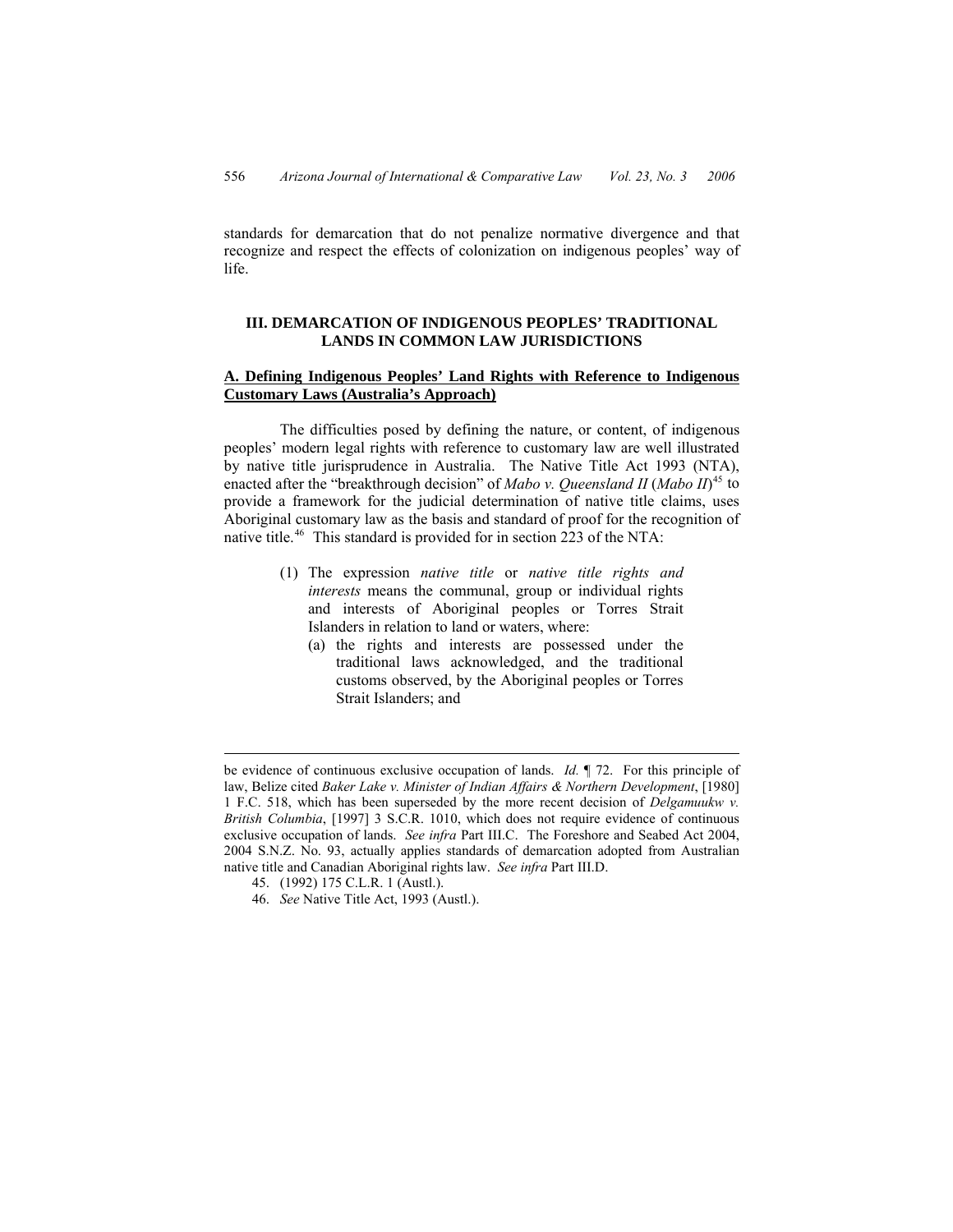- (b) the Aboriginal peoples or Torres Strait Islanders, by those laws and customs, have a connection with the land or waters; and
- (c) the rights and interests are recognised by the common law of Australia.<sup>[47](#page-14-0)</sup>

The NTA thus directs courts to inquire into the substance of Aboriginal customary laws. The emphasis in section 223 on customary law has its source in the decision of Justice Brennan in *Mabo II* where he said that "native title has its origin in and is given its content by the traditional laws acknowledged by and the traditional customs observed by the indigenous inhabitants of a territory."[48](#page-14-1) As a result, the process of demarcation is especially difficult in Australia and set against the interests of the Aboriginal inhabitants. Nevertheless, after the enactment of the NTA it was not clear what type of customary evidence would be necessary to establish native title rights, in particular, a native title right to occupy lands to the exclusion of other peoples. These questions would need to be addressed ultimately by the Australian High Court, as the country's highest court, applying the NTA on a case-by-case basis.

The answer to these questions has been largely determined by the way in which native title has been conceptualized as a land right by the High Court. The first opportunity for the High Court to address that issue directly did not arise until the decision of *Western Australia v. Ward*, which involved a native title claim by Aboriginal communities to approximately 7900 square kilometers in the remote western and northern regions of Australia.<sup>[49](#page-14-2)</sup> Two approaches were presented to the court: the "bundle of rights" approach argued by the state and the "interest in land" approach argued by Aboriginal claimants. The "bundle of rights" approach viewed native title as a collection of individual, stand-alone rights (e.g., the right to fish, the right to hunt, and conceivably the right to control access to native title lands).<sup>[50](#page-14-3)</sup> Under this approach, native title claimants would be required to establish evidence of the customary laws that created each individual right in the bundle. The "interest in land" approach, on the other hand, treated native title as a proprietary interest (an interest in land) to which are attached pendant Aboriginal

 <sup>47.</sup> *Id.* § 223.

<sup>48.</sup> *Mabo II* (1992) 175 C.L.R. 1, ¶ 64.

<sup>49. (2002) 213</sup> C.L.R. 1.

<span id="page-14-3"></span><span id="page-14-2"></span><span id="page-14-1"></span><span id="page-14-0"></span><sup>50.</sup> *Id.* ¶¶ 76, 95.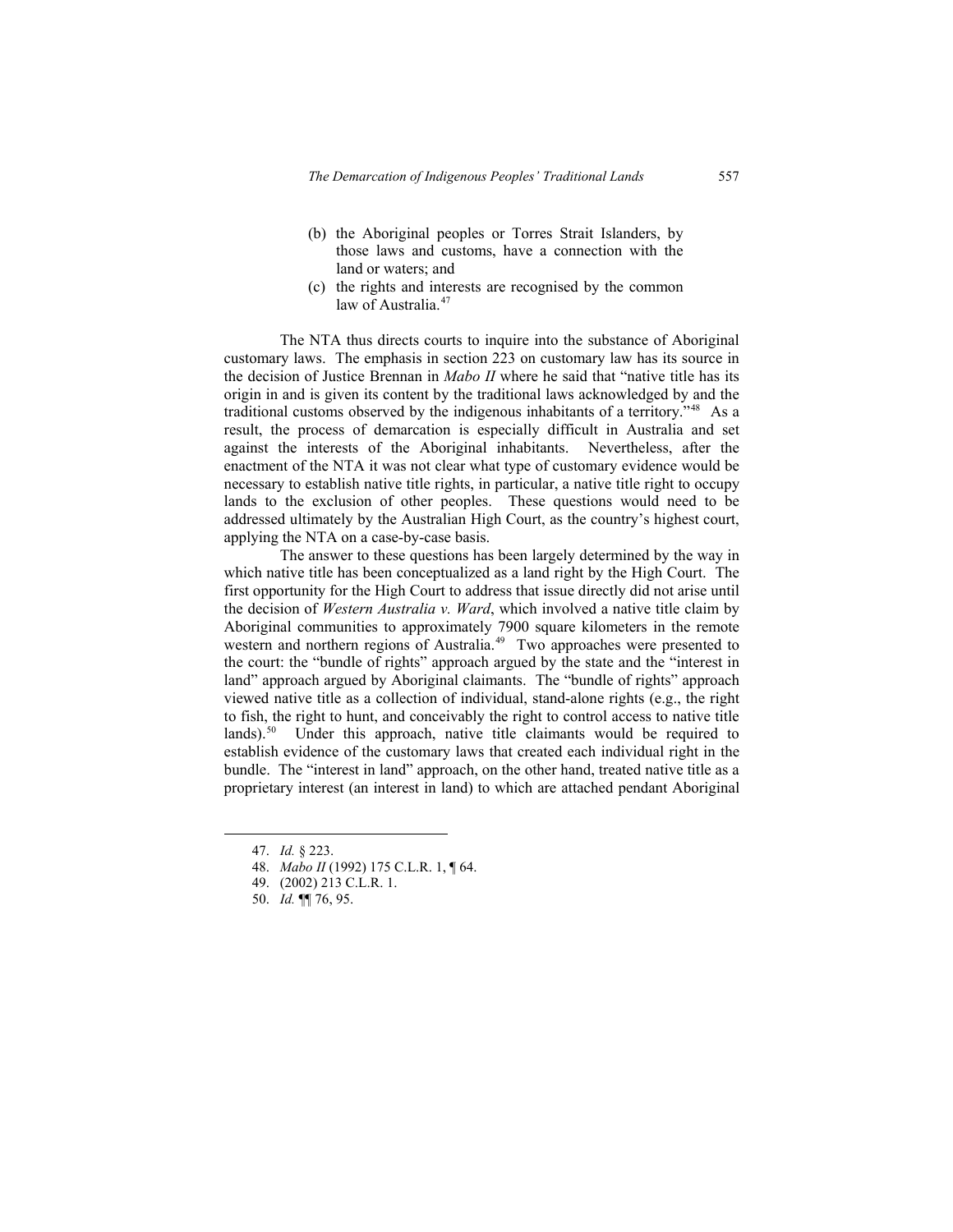rights, including, significantly, the right to exclude outsiders.<sup>[51](#page-15-0)</sup> To prove this title, it was argued that claimants need only establish that they had exclusively occupied the land claimed under an Aboriginal legal system at the time of sovereignty.<sup>[52](#page-15-1)</sup> The "interest in land" approach thus imposed fewer evidential burdens on native title claimants and would always include the right to control access to native title lands. In reality, this approach was an attempt by the Aboriginal claimants to shift the focus under the NTA away from specific customary laws to occupation under a general Aboriginal legal system at sovereignty.

The "interest in land" argument was influenced by the work of Canadian scholar, Professor Kent McNeil, who in his seminal text, *Common Law Aboriginal Title*, argued that indigenous peoples in colonies settled by England could claim under the common law a "possessory title" to their lands on the basis of evidence of their exclusive physical occupation of lands at sovereignty.[53](#page-15-2) A possessory title

This presumptive title, which arises from the possession that English law would attribute to indigenous occupiers the moment a territory was acquired by settlement, is what is meant here by "common law aboriginal title". Unless rebutted, it would be as effectual to defend or recover possession as a valid title by limitation, descent, or purchase. It would cover all lands occupied by indigenous people at the time the Crown acquired sovereignty, and would include the subsurface and any minerals (excluding precious metals, to which the Crown has a prerogative right) contained therein. It would entitle the indigenous possessors to fee simple estates, for possession is prima-facie evidence of seisin in fee simple, rebuttable only by proof that the possessor in fact holds a lesser estate. Since no other estate could have existed at the time the Crown acquired sovereignty, the estate which vested in the indigenous possessors would have to be the fee.

Counsel for the Aboriginal claimants in *Mabo II* used Professor McNeil's arguments to argue for such a "possessory title" under Australian common law. (1992) 175 C.L.R. 1. The concept of possessory title was accepted by Justice Toohey in *Mabo II* but not applied because the claimants had conceded that such a possessory title could be extinguished in the same manner as native title. *Id.* ¶ 98. Accordingly, he found that no more favorable consequences would flow from an acceptance of the possessory title. *Id.* Professor McNeil

 <sup>51.</sup> *Id.* ¶¶ 83-90.

<sup>52.</sup> *Id.* ¶¶ 83, 86.

<span id="page-15-2"></span><span id="page-15-1"></span><span id="page-15-0"></span><sup>53.</sup> MCNEIL, *supra* note 39, at 207 (internal citations omitted):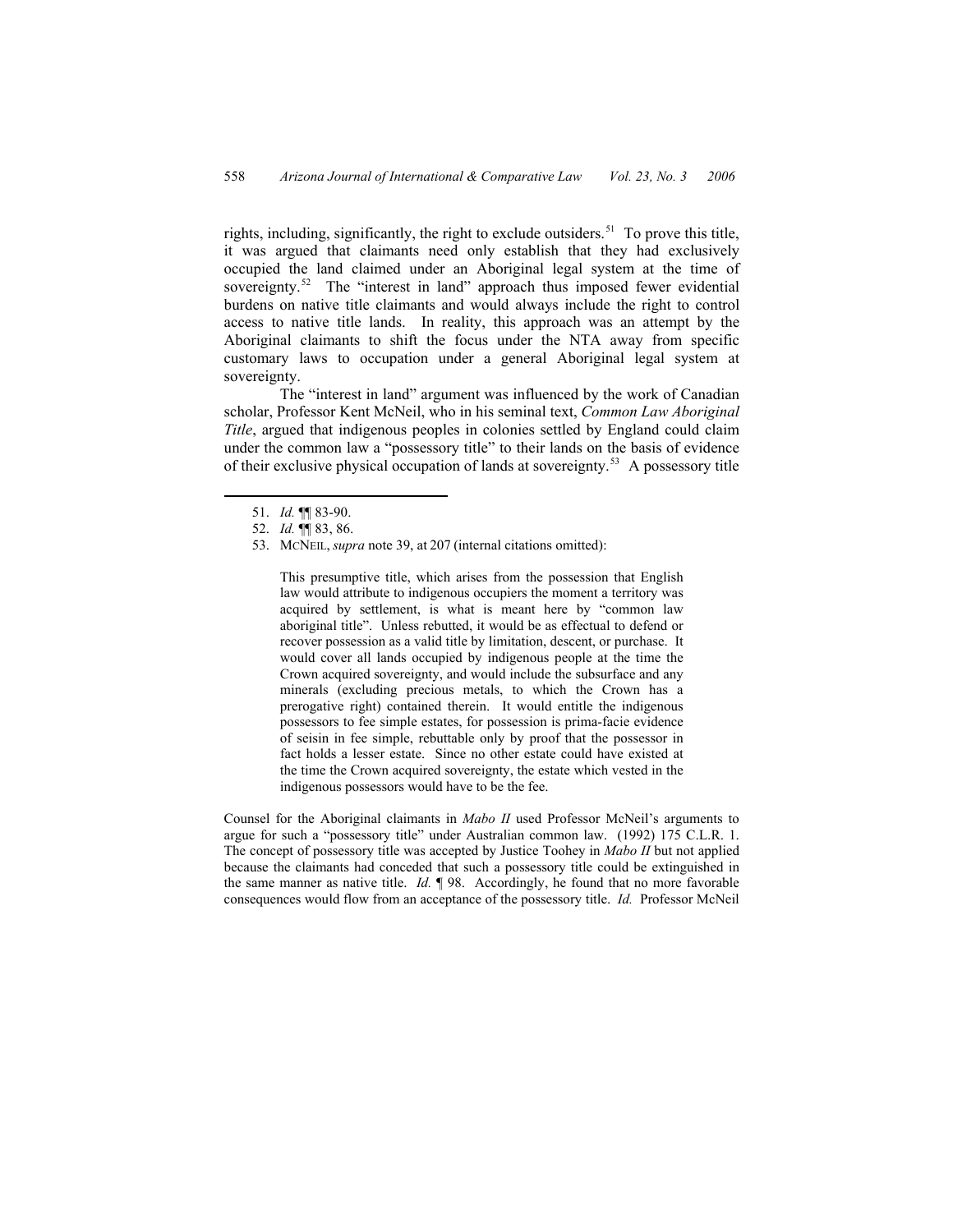not only results in a fee simple title, conferring rights of exclusivity, but also removes the burden of proving specific customary laws.<sup>[54](#page-16-0)</sup> The arguments made by the claimants in *Ward* also drew upon Canadian Aboriginal rights law, which applies a variant of Professor McNeil's possessory title argument, whereby Aboriginal communities may obtain an "Aboriginal title" from the courts—which confers the right to exclusive occupation of lands—upon proving evidence of their exclusive occupation of those lands at sovereignty.<sup>[55](#page-16-1)</sup> Aboriginal title is characterized as a general "interest in land" to which are attached various pendant rights and interests, including the right to exclude.

The choice made by the High Court in *Ward* would not only dictate the standard of proof (i.e., whether the evidential standard would be occupation of lands at sovereignty under an Aboriginal legal system or specific customary laws); it would determine how resistant native title rights and interests would be to conflicting legal rights created by the state. This issue of legal extinguishment is often the most critical aspect of a native title inquiry due to the extensive land rights granted by Australian states to settlers since sovereignty. These land rights were often granted in disregard of the presence of Aboriginal peoples. In particular, vast areas of rural Australia are subject to pastoral leases, many of which grant the lessee a right to occupy lands exclusively and, therefore, conflict with the Aboriginal right to control access to lands.<sup>[56](#page-16-2)</sup>

If native title is conceived of as an "interest in land," then the title is more robust so that "[o]nly a law or act which has the effect of totally replacing native title by completely nullifying it will result in extinguishment of native

 $\overline{a}$ 

has argued that Justice Brennan's decision in *Mabo II* in effect was recognizing a proprietary title based on exclusive and prior occupation. Kent McNeil, *The Relevance of Traditional Laws and Customs to the Existence and Content of Native Title at Common Law*, *in* EMERGING JUSTICE?: ESSAYS ON INDIGENOUS RIGHTS IN CANADA AND AUSTRALIA 416, 420-23, 435 (Univ. of Saskatchewan Native Law Ctr. 2001).

<sup>54.</sup> In addition, this "possessory title" is more resilient than the *sui generis* native title to extinguishment (as we will see) because it is not a pre-existing title. Rather the possessory title is based purely on common law property principles and not on Aboriginal customary law. *See infra* Part III.D.

<sup>55.</sup> Delgamuukw v. British Columbia, [1997] 3 S.C.R. 1010 (Can.).

<span id="page-16-2"></span><span id="page-16-1"></span><span id="page-16-0"></span><sup>56.</sup> *See* Wik Peoples v. Queensland (1996) 187 C.L.R. 1 (Austl.). The High Court heard unchallenged evidence that approximately 42% of Australia is covered by pastoral leases, and that in some states this may be as high as 70%-80%. *Id.* ¶ 9*.*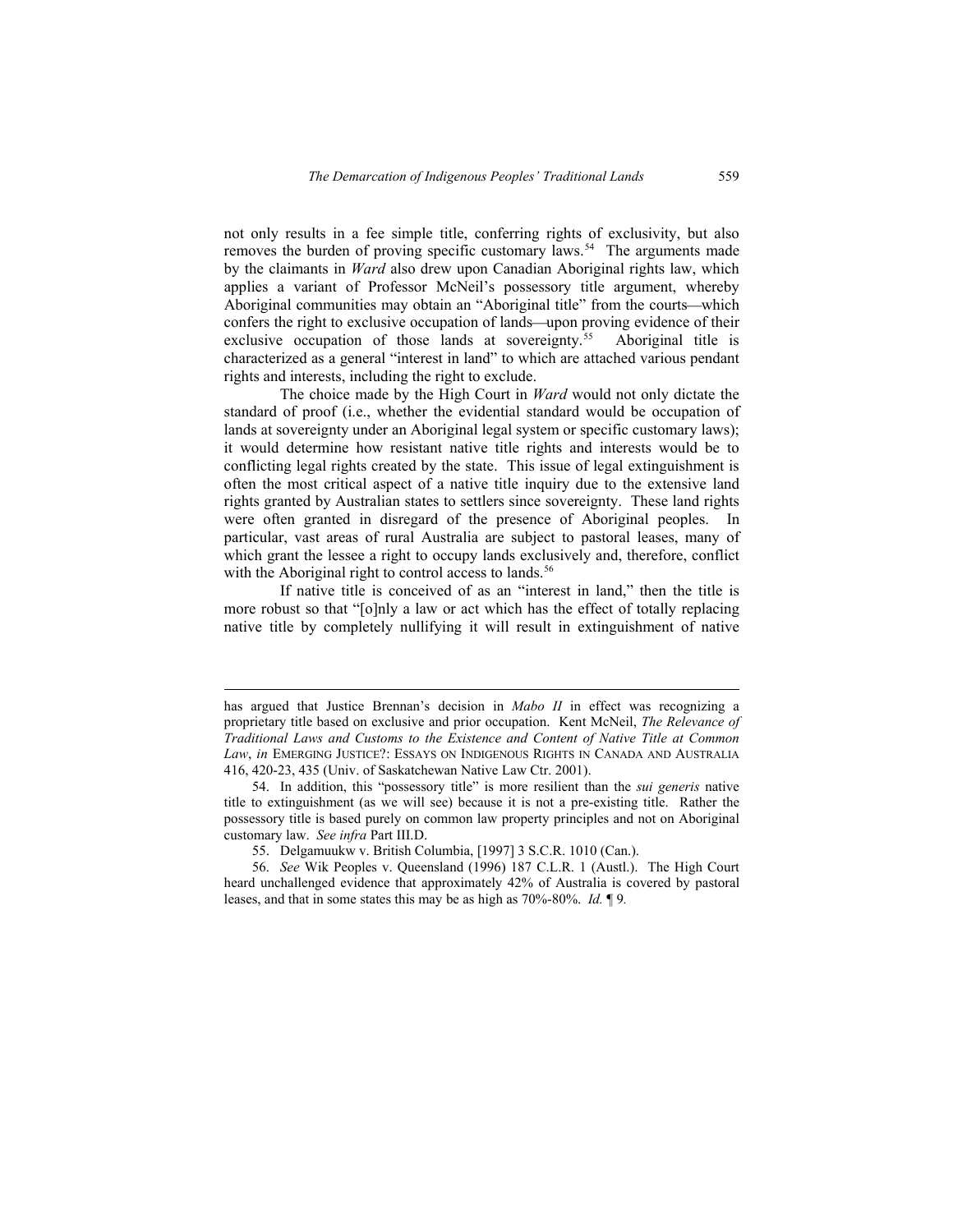title."[57](#page-17-0) An example would be a fee simple title conferring as it does permanent and exclusive rights of occupation. Inconsistent rights of a lesser degree—for example, a short-term lease conferring a finite right of exclusive occupation—might impair the enjoyment of the rights and interests attached to the native title, including the right to exclude, but would not result in their extinguishment for all time. Rather, the conflicting native title rights would be "held in abeyance for the duration of the existence of the inconsistent rights or interests,"[58](#page-17-1) supported as they are by the underlying title or interest in land. The significance of this, of course, would be that once the lease's term expired, the native title rights and interests, including the right to exclude, would re-emerge. With the bundle of rights approach, on the other hand, where rights are not tethered to an underlying title or interest in land, each individual native title right may be extinguished separately, one by one, and forever in the event of any conflict with a non-indigenous right.

In *Ward*, the High Court majority decided it was most appropriate to view native title as a bundle of rights.<sup>[59](#page-17-2)</sup> Relying on the NTA's statutory reference to native title "rights and interests," the Court noted that the metaphor of "bundle of rights" usefully reflected that there may be more than one right or interest and also that there may be several kinds of rights and interests in relation to land that exist under traditional law and customary law.<sup>[60](#page-17-3)</sup> While the High Court considered this approach artificial and selective, it concluded this was required by the NTA:

> The difficulty of expressing a relationship between a community or group of Aboriginal people and the land in terms of rights and interests is evident. Yet that is required by the NTA. The spiritual or religious is translated into the legal. This requires the fragmentation of an integrated view of the ordering of affairs

 <sup>57.</sup> *See* Western Australia v. Ward (2002) 213 C.L.R. 1, ¶ 81 (quoting *Ward* (2000) 170 A.L.R. 159, ¶ 689 (North, J., dissenting)). Justice North, dissenting from the majority, considered that extinguishment of native title could only result from fundamental inconsistency that was permanent and absolute in its effect. Anything short of this would merely curtail the exercise of rights under the title. *Id.*; *see also id.* ¶ 74 (citing *Ward* (1998) 159 A.L.R. 483) (for similar findings of Judge Lee in the trial decision).

<span id="page-17-2"></span><span id="page-17-1"></span><span id="page-17-0"></span><sup>58.</sup> *Ward* (2002) 213 C.L.R. 1, ¶ 81 (quoting *Ward* (2000) 170 A.L.R. 159, ¶ 689 (North, J., dissenting)).

<span id="page-17-3"></span><sup>59.</sup> *Id.* ¶ 95.

<sup>60.</sup> *Id*.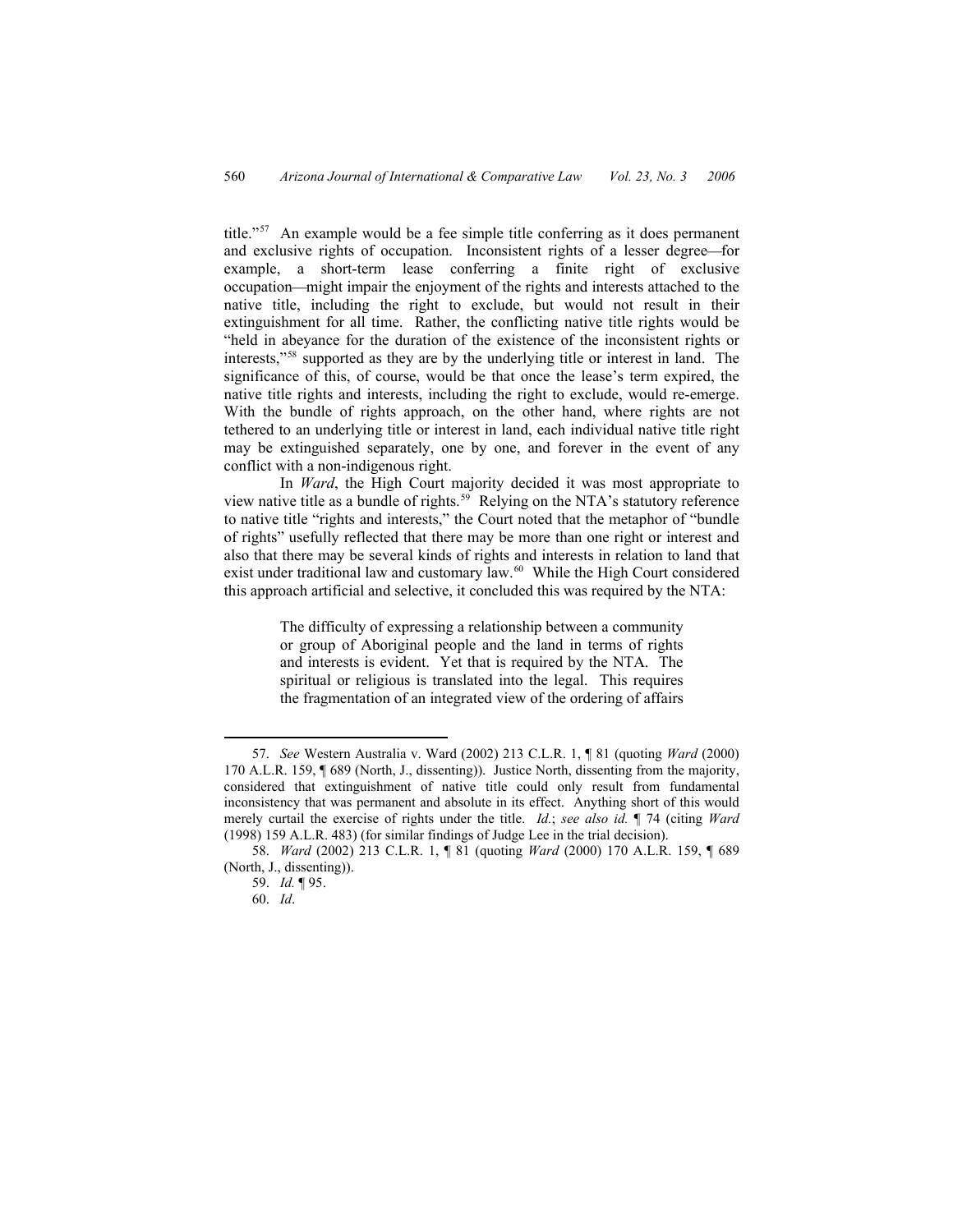into rights and interests which are considered apart from the duties and obligations which go with them.<sup>[61](#page-18-0)</sup>

The practical implications of this finding are now well apparent. Aboriginal claimants to native title, including those in *Ward*, have struggled to obtain a native title right to occupy lands exclusively. In terms of proof, the bundle of rights approach imposes the onerous standard of Aboriginal peoples establishing that each native title right and interest claimed is supported by existing and specific customary laws.<sup>[62](#page-18-1)</sup> Additionally, all identified and proved native title rights are extinguished indefinitely in the event of conflict with non-indigenous interests.<sup>[63](#page-18-2)</sup> As a result, the right to control access to native title lands, even if established in evidence, is frequently extinguished by the many rights of exclusivity granted by states. After the *Ward* decision, native title decisions typically result in the recognition of rights to engage in particular Aboriginal practices only, for example, the right "to hunt, fish, and gather" or to "conduct ceremony."[64](#page-18-3)

# **B. Defining Indigenous Peoples' Land Rights with Reference to Indigenous Patterns of Land Use (Canada's Approach)**

In Canada, the courts have adopted a very different approach towards proving Aboriginal land rights. "Aboriginal rights" have explicit constitutional protection under section 35 of the Canadian Constitution Act of  $1982^{65}$  $1982^{65}$  $1982^{65}$  The overall purpose of section 35, according to the Canadian Supreme Court, is to provide "the constitutional framework through which the fact that aboriginals lived on the land in distinctive societies . . . is acknowledged and reconciled with

 <sup>61.</sup> *Id*. ¶ 14.

<sup>62.</sup> More recently, the evidential onus has been increased by the High Court's imposition of a strictly linear approach towards proving those customary laws that create native title rights. *See* Yorta Yorta Aboriginal Cmty. v. Victoria (2002) 214 C.L.R. 422 (Austl.). For example, the customary laws must have their origins in a pre-sovereignty Aboriginal legal system and cannot be new customary laws that have emerged after sovereignty. *Id.*; *see also infra* Part III.C.

<sup>63.</sup> *Ward* (2002) 213 C.L.R. 1, ¶ 82.

<sup>64.</sup> *See, e.g.*, De Rose v. South Australia (No. 2) [2005] F.C.A.F.C. 110.

<span id="page-18-4"></span><span id="page-18-3"></span><span id="page-18-2"></span><span id="page-18-1"></span><span id="page-18-0"></span><sup>65.</sup> Constitution Act, 1982, being Schedule B to the Canada Act 1982, ch. 11, pt. II, § 35 (U.K.).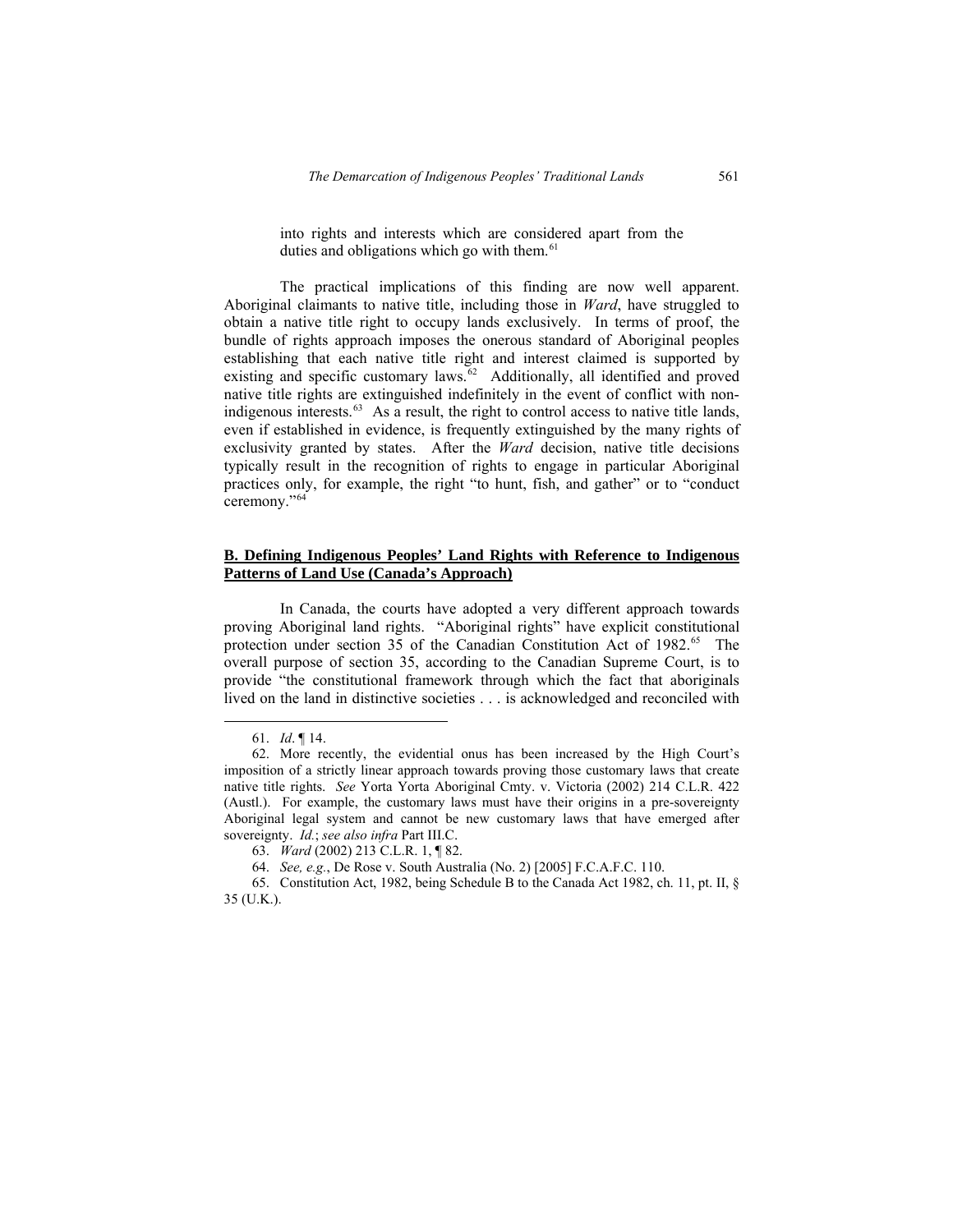the sovereignty of the Crown."<sup>[66](#page-19-0)</sup> In interpreting the phrase "Aboriginal rights," Canadian courts have identified several species of Aboriginal rights that fall along a spectrum according to their degree of association with land. On one end of the spectrum, "Aboriginal rights" are rights to engage in practices that are shown to be "integral to the distinctive culture" of the claimant group before contact with settlers.<sup>[67](#page-19-1)</sup> These practices may relate to a general territory (i.e., non-site-specific rights) or be connected to a particular area of land (i.e., site-specific rights). At the other end of the spectrum, "Aboriginal title" confers the right to occupy an area of land exclusively where claimants establish evidence of exclusive occupation of the land at sovereignty.<sup>[68](#page-19-2)</sup>

What sets Canadian Aboriginal rights law apart from Australian native title law is the fact that in Canada Aboriginal rights are defined with reference to Aboriginal land *practices* and not Aboriginal customary *law*. [69](#page-19-3) The Canadian courts have been sensitive to the evidential difficulties that arise from seeking evidence of specific customary laws.

In Canada, the key right, as one might expect, is Aboriginal title given that it confers the modern legal right to exclusive occupation of lands.<sup>[70](#page-19-4)</sup> In contrast, Aboriginal rights, both site- and non-site-specific, are not only difficult

 <sup>66.</sup> R. v. Van der Peet, [1996] 2 S.C.R. 507, ¶ 31 (Can.). Section 35(1) states, "The existing aboriginal and treaty rights of the aboriginal peoples of Canada are hereby recognized and affirmed." Constitution Act, 1982, being Schedule B to the Canada Act 1982, ch. 11, pt. II,  $\S 35(1)$  (U.K.). Section 35(1) is supreme law by virtue of section 52 of the Constitution Act, which provides "any law that is inconsistent with the provisions of the Constitution is, to the extent of the inconsistency, of no force or effect." *Id.* ch. 11, pt. VII, § 52.

<sup>67.</sup> *See Van der Peet*, [1996] 2 S.C.R. 507, ¶ 46.

<sup>68.</sup> Delgamuukw v. British Columbia, [1997] 3 S.C.R. 1010 (Can.).

<span id="page-19-0"></span><sup>69.</sup> *See* Kent McNeil, *Legal Rights and Legislative Wrongs: Māori Claims to the Foreshore and Seabed*, *in* MĀORI PROPERTY RIGHTS IN THE FORESHORE AND SEABED: THE LAST FRONTIER (Claire Charters & Andrew Erueti eds., forthcoming May 2007); *see also* Shaunnagh Dorsett, *An Australian Comparison on Native Title to the Foreshore and Seabed*, *in* MĀORI PROPERTY RIGHTS IN THE FORESHORE AND SEABED: THE LAST FRONTIER, *supra.*

<span id="page-19-4"></span><span id="page-19-3"></span><span id="page-19-2"></span><span id="page-19-1"></span><sup>70.</sup> *Delgamuukw*, [1997] 3 S.C.R. 1010, ¶¶ 118-24. This, however, is subject to an inherent limit preventing uses that are irreconcilable with the attachment to the land giving rise to the Aboriginal title. *Id.* ¶¶ 125-32; *see* Kent McNeil, *The Post-*Delgamuukw *Nature and Content of Aboriginal Title*, *in* EMERGING JUSTICE?: ESSAYS ON INDIGENOUS RIGHTS IN CANADA AND AUSTRALIA (Univ. of Saskatchewan Native Law Ctr. 2001) (offering a critical comment on this limit).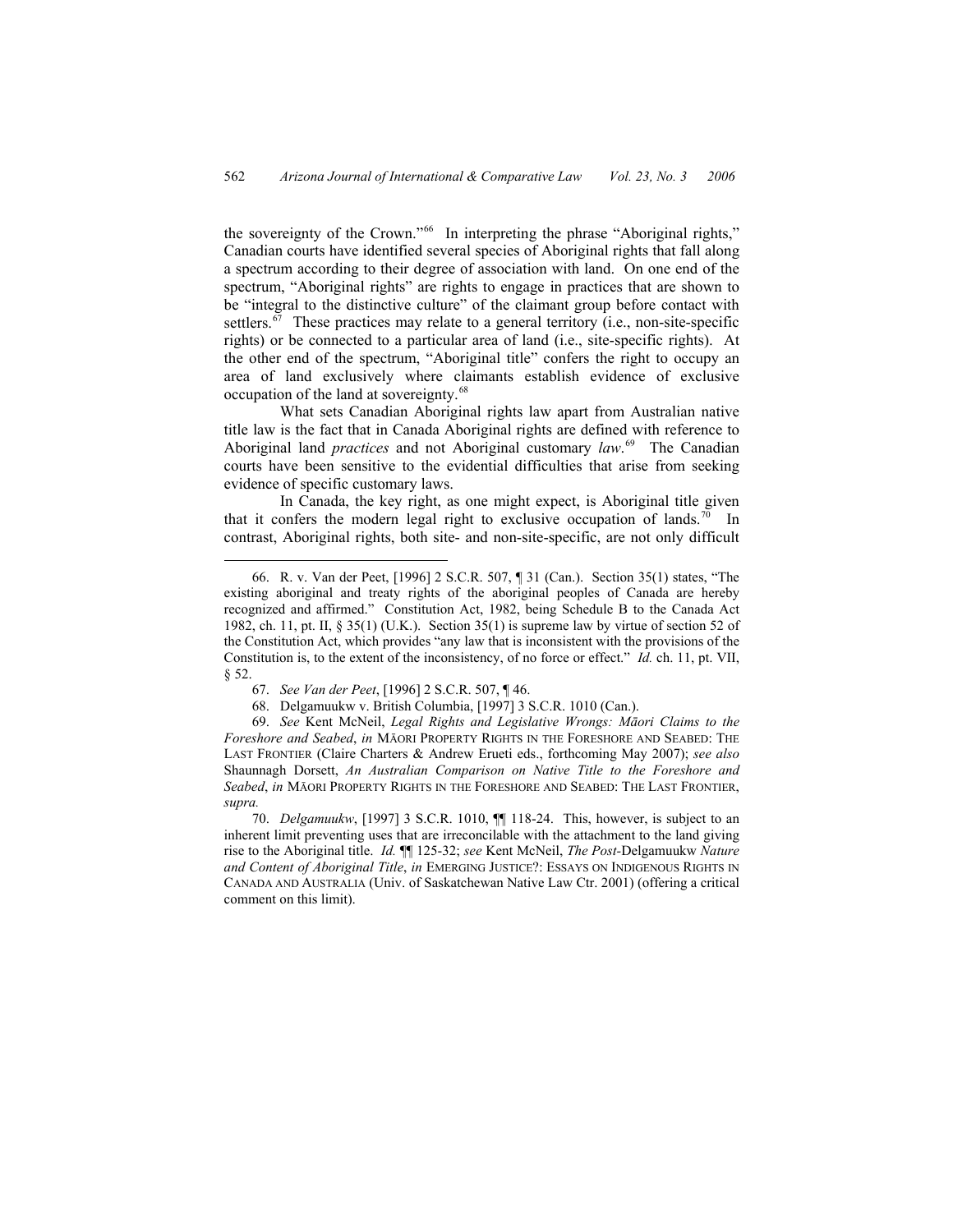to establish in evidence—claimants must meet the *integral to the distinctive culture* requirement—but provide only the right to engage in specific traditional activities, such as hunting and fishing.<sup>[71](#page-20-0)</sup> A great deal turns, therefore, on the standard of proof set for determining Aboriginal title. As noted, in order to ground a claim to Aboriginal title, claimants must establish evidence of exclusive occupation of the land claimed at sovereignty. This principle was established by Chief Justice Lamer in the leading Aboriginal title decision of *Delgamuukw v.*  British Columbia.<sup>[72](#page-20-1)</sup> The question of what factual circumstances amount to exclusive occupation, however, is highly contentious.

In *Delgamuukw*, the state had argued before the Canadian Supreme Court that the standard of occupation must be that set by the common law for according rights of possession or ownership of lands.<sup>[73](#page-20-2)</sup> That implied the need for evidence of regular and intensive use of the lands. On the other hand, the Aboriginal claimants (the Gitxsan nation) argued that Aboriginal title might be established by reference to Aboriginal patterns of land holdings.<sup>[74](#page-20-3)</sup> The motivation for this argument plainly was that Aboriginal land tenure systems at sovereignty did not always strictly conform to the types of occupation and use that would ordinarily qualify as occupation under the common law. The claimants, therefore, sought to have the common law test of occupation moderated to accommodate indigenous forms of land tenure. In response, Chief Justice Lamer decided that both common law and Aboriginal "perspectives" must be taken into account when determining occupation since Aboriginal title involved reconciling the original Aboriginal

<span id="page-20-0"></span> <sup>71.</sup> The "integral to the distinctive culture" test has been subjected to strong academic criticism. *See*, *e.g.*, Russel Barsh & James Henderson, *The Supreme Court's* Van der Peet *Trilogy: Native Imperialism and Ropes of Sand*, 42 MCGILL L.J. 993 (1997); Catherine Bell, *New Directions in the Law of Aboriginal Rights*, 77 CAN. BAR REV. 36, 44- 50 (1998); John Borrows, *Frozen Rights in Canada: Constitutional Interpretation and the Trickster*, 22 AM. INDIAN L. REV. 37 (1997); Chilwin Chienhan Cheng, *Touring the Museum: A Comment on* R. v. Van der Peet, 55 UNIV. TORONTO FACULTY L. REV. 419 (1997); Douglas Lambert, Van Der Peet *and* Delgamuukw*: Ten Unresolved Issues*, 32 UNIV. BRIT. COLUM. L. REV. 249 (1998) (noting that in the claim of Aboriginal rights, too much emphasis is placed on the Aboriginal activity and not on the rights); Bradford W. Morse, *Permafrost Rights: Aboriginal Self-Government and the Supreme Court in* R. v. Pamajewon, 42 MCGILL L.J. 1011 (1997).

<sup>72. [1997] 3</sup> S.C.R. 1010.

<sup>73.</sup> *Id.* ¶¶ 146-47.

<span id="page-20-3"></span><span id="page-20-2"></span><span id="page-20-1"></span><sup>74.</sup> *Id.*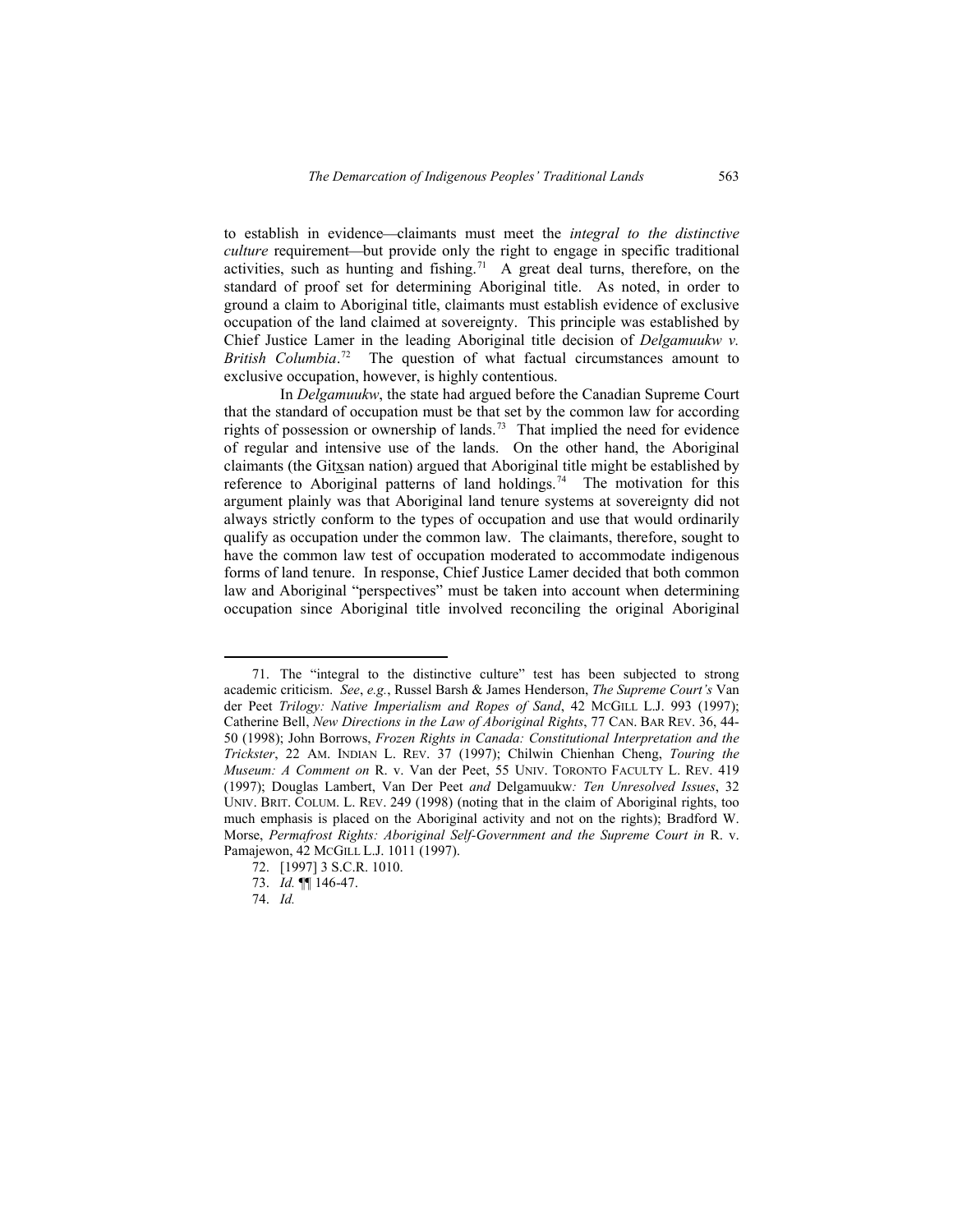occupation of lands with the Crown's assertion of sovereignty.[75](#page-21-0) The Aboriginal perspective could be gleaned in part, but not exclusively, from Aboriginal systems of law (including a land tenure system or laws governing land use).<sup>[76](#page-21-1)</sup>

In relation to the common law test, Chief Justice Lamer noted that occupation might be established in a variety of ways:

> [R]anging from the construction of dwellings through cultivation and enclosure of fields to regular use of definite tracts of land for hunting, fishing or otherwise exploiting its resources . . . In considering whether occupation sufficient to ground title is established, one must take into account the group's size, manner of life, material resources, and technological abilities, and the character of the lands claimed.<sup>[77](#page-21-2)</sup>

Significantly, then, it is clear that even the common law standard of occupation requires consideration of a broad range of circumstances, including the nature of the land and the "manner of life" pursued by indigenous peoples. Indeed, there is much common law authority for the view that occupation is a highly contextual standard dependent on matters such as the character of the land and the purposes for which it could be reasonably used.<sup>[78](#page-21-3)</sup>

As noted, there must also be evidence that the occupation at sovereignty was exclusive. But again, Chief Justice Lamer noted that the determination of exclusivity must consider both common law and Aboriginal perspectives, placing equal weight on each:

> [E]xclusive occupation can be demonstrated even if other aboriginal groups were present, or frequented the claimed lands. Under those circumstances, exclusivity would be demonstrated by the intention and capacity to retain exclusive control . . . Thus, an act of trespass, if isolated, would not undermine a

 <sup>75.</sup> *Id.* ¶ 148.

<sup>76.</sup> *Id.* ¶¶ 147-48.

<sup>77.</sup> *Id.* ¶ 149.

<span id="page-21-3"></span><span id="page-21-2"></span><span id="page-21-1"></span><span id="page-21-0"></span><sup>78.</sup> *See* R. v. Marshall, [2003] 218 N.S.R.2d 78, ¶¶ 113-38, *rev'd*, [2005] 2 S.C.R. 220 (Can.) (discussing relevant common law authorities); MCNEIL, *supra* note 39.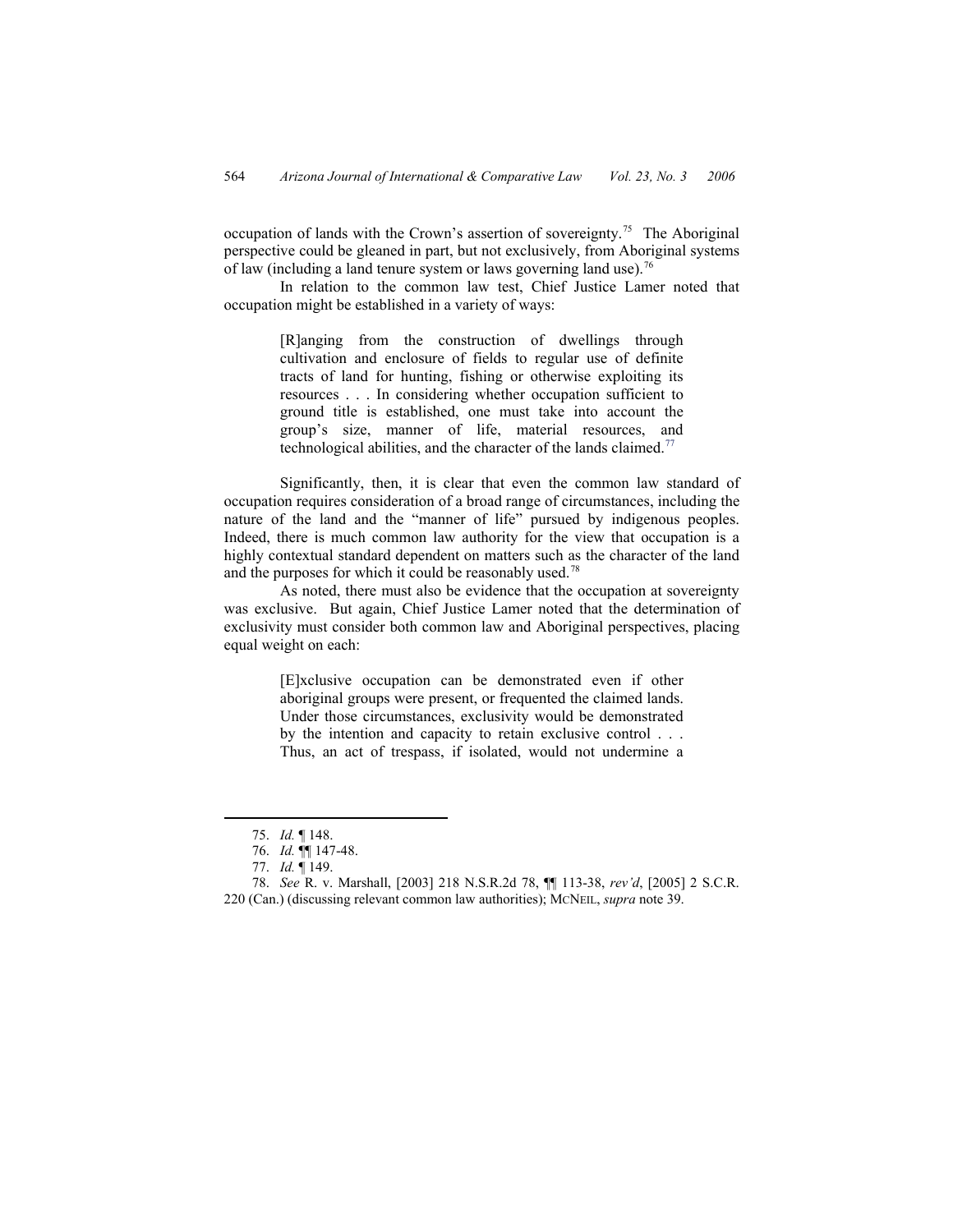general finding of exclusivity, if aboriginal groups intended to and attempted to enforce their exclusive occupation.<sup>[79](#page-22-0)</sup>

In addition, Chief Justice Lamer noted the possibility of "shared exclusivity," anticipating cases where two Aboriginal nations shared in the occupation of certain lands at sovereignty.[80](#page-22-1) In any event, the Supreme Court in *Delgamuukw* did not come to any final determination on the issue of Aboriginal title to the land in question as the case was directed back to the trial court for rehearing.<sup>[81](#page-22-2)</sup>

It was not until the very recent decision of *R. v. Marshall; R. v. Bernard*<sup>[82](#page-22-3)</sup> that the Supreme Court directly addressed the issues of occupation and exclusivity. The *Marshall; Bernard* decision concerned two separate appeals from criminal convictions for the logging of timber on state lands without authorization in the adjacent eastern seaboard provinces of Nova Scotia and New Brunswick.<sup>[83](#page-22-4)</sup> In each case, the defendants were Mi'kmaq Indians who claimed a logging right on the specific tracts of lands for commercial purposes pursuant to Aboriginal title.<sup>[84](#page-22-5)</sup>

In the *Marshall* case, the evidence at trial showed that the Mi'kmaq, at the date of sovereignty, were comprised of small communities living in most of mainland Nova Scotia and there was no other Aboriginal group there at that time.<sup>[85](#page-22-6)</sup> The Mi'kmaq were described as "moderately nomadic" peoples who did not have permanent settlements and "moved with the seasons and circumstances to follow their resources."<sup>[86](#page-22-7)</sup> Nonetheless, the trial judge found that the Mi'kmaq were familiar with their territory and considered all of Nova Scotia to be their

<span id="page-22-2"></span><span id="page-22-1"></span><span id="page-22-0"></span>84. *See supra* note 83. The defendants also raised a treaty right to harvest timber as a defense based on friendship treaties (not involving the cession of Aboriginal lands) that recognized a right to trade in items traditionally traded in 1760-1761. *Marshall; Bernard*, [2005] 2 S.C.R. 220, ¶¶ 7-15. This argument also failed in the Supreme Court. *Id.* ¶ 17.

<span id="page-22-7"></span><span id="page-22-6"></span><span id="page-22-5"></span><span id="page-22-4"></span><span id="page-22-3"></span>85. *Marshall; Bernard*, [2005] 2 S.C.R. 220, ¶ 79 (citing R. v. Marshall, [2001] 191 N.S.R.2d 323, ¶ 142).

86. *Id.*

 <sup>79.</sup> *Delgamuukw*, [1997] 3 S.C.R. 1010, ¶ 156.

<sup>80.</sup> *Id.* ¶ 158.

<sup>81.</sup> *Id.* ¶ 174.

<sup>82.</sup> R. v. Marshall; R. v. Bernard, [2005] 2 S.C.R. 220 (Can.).

<sup>83.</sup> R. v. Marshall, [2003] 218 N.S.R.2d 78, ¶ 136 (Nova Scotia Ct. App.), *rev'd*, [2005] 2 S.C.R. 220; R. v. Bernard, [2003] 262 N.B.R.2d 1, ¶ 119 (New Brunswick Ct. App.), *rev'd*, [2005] 2 S.C.R. 220.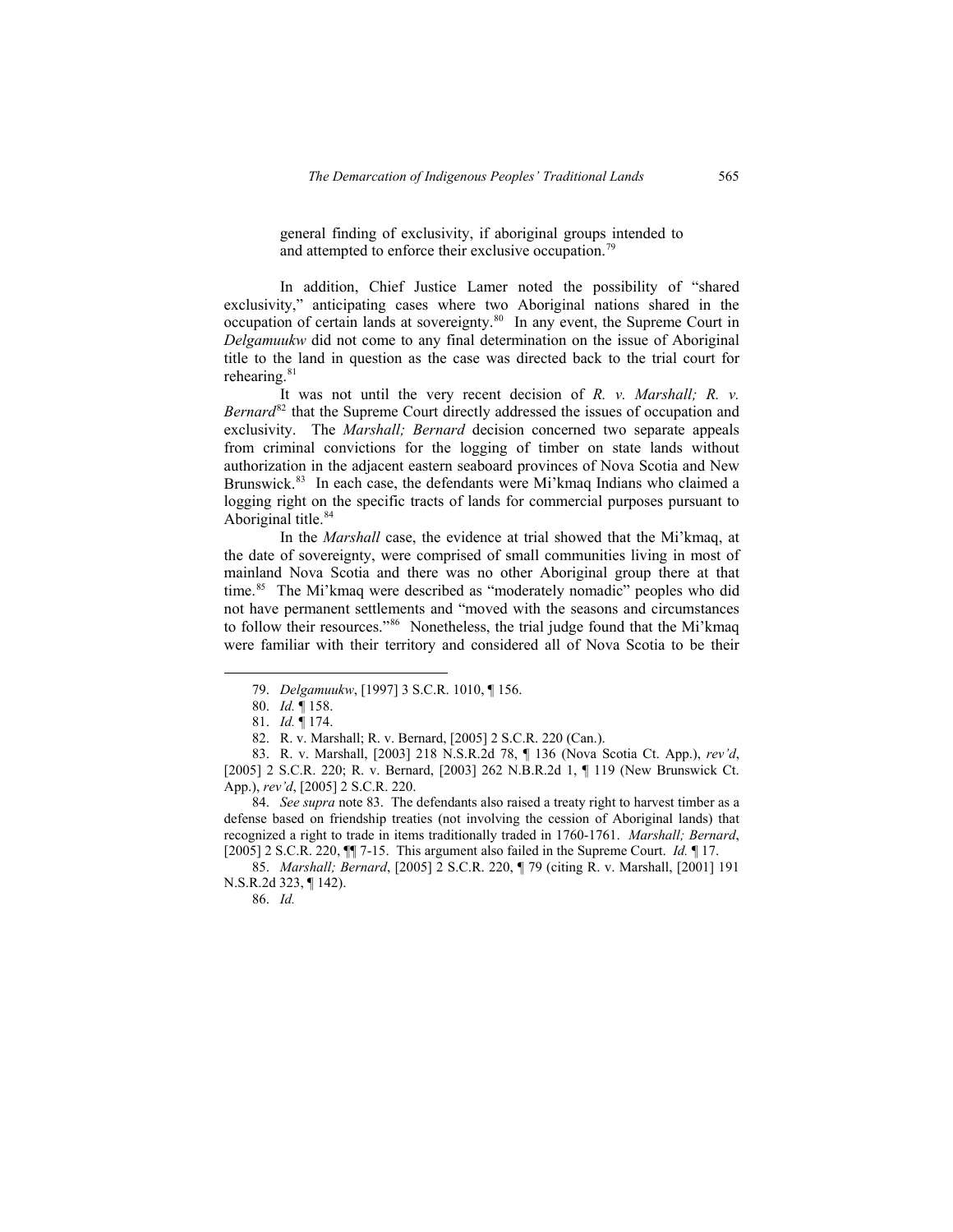territory.[87](#page-23-0) In the *Bernard* case, the trial evidence disclosed a similar nomadic existence for Mi'kmaq residing within New Brunswick.<sup>[88](#page-23-1)</sup>

The central issues were whether the Mi'kmaq had satisfied the *Delgamuukw* tests of occupation in relation to the specific cutting sites and whether that occupation was exclusive.<sup>[89](#page-23-2)</sup> The trial courts in each case concluded that exclusive occupation required proof of intensive, regular use of the cutting sites and that this had not been established in evidence.<sup>[90](#page-23-3)</sup> On appeal, both the Nova Scotia and New Brunswick Courts of Appeal ruled that these standards were too strict and that there was no need for the appellants to prove regular use of the cutting sites to establish Aboriginal title.<sup>[91](#page-23-4)</sup> In *Marshall*, the appellate court ruled that it was sufficient to prove occasional entry and acts on the logging sites.<sup>[92](#page-23-5)</sup> The appellate court in *Bernard* similarly concluded that it was only necessary to show that the Mi'kmaq had occupied an area near the cutting site, since "[t]his proximity permitted the inference that the cutting site would have been within the range of seasonal use and occupation by the Mi'kmaq."<sup>[93](#page-23-6)</sup>

In the Supreme Court, Chief Justice McLachlin, delivering the majority judgment, rejected the more expansive approach adopted by the appellate courts. According to Chief Justice McLachlin, the court's central task was to determine whether the pre-sovereignty Aboriginal practice comported with the modern legal right claimed.<sup>[94](#page-23-7)</sup> If the claim related to Aboriginal title—conferring a right to exclusive use and occupation of land—then it was essential that the pre-sovereignty practice demonstrate some correlation with that right.<sup>[95](#page-23-8)</sup> This did not require "absolute congruity" provided "the practices engage the core idea of the modern right."<sup>[96](#page-23-9)</sup> If the pre-sovereignty practice did not indicate exclusive occupation and use, it was still possible that the corresponding modern legal right was an Aboriginal right (either site- or non-site-specific). $97$  The Aboriginal

- 93. *Id.* ¶ 43 (citing R. v. Bernard, [2003] 262 N.B.R.2d 1, ¶ 119).
- 94. *Marshall; Bernard*, [2005] 2 S.C.R. 220, ¶ 48.
- 95. *Id.* ¶¶ 48, 51.
- 96. *Id*. ¶ 50.
- <span id="page-23-10"></span><span id="page-23-9"></span><span id="page-23-8"></span><span id="page-23-7"></span><span id="page-23-6"></span><span id="page-23-5"></span><span id="page-23-4"></span><span id="page-23-3"></span><span id="page-23-2"></span>97. *Id.* ¶ 54.

 <sup>87.</sup> *Id.*

<span id="page-23-1"></span><span id="page-23-0"></span><sup>88.</sup> *Marshall; Bernard*, [2005] 2 S.C.R. 220, ¶ 81 (citing R. v. Bernard, [2000] 3 C.N.L.R. 184, ¶¶ 107-08, 110).

<sup>89.</sup> *Id.* ¶ 40.

<sup>90.</sup> *Id.* ¶ 41.

<sup>91.</sup> *Id.*

<sup>92.</sup> *Id.* ¶ 42 (citing R. v. Marshall, [2003] 218 N.S.R.2d 78, ¶ 136).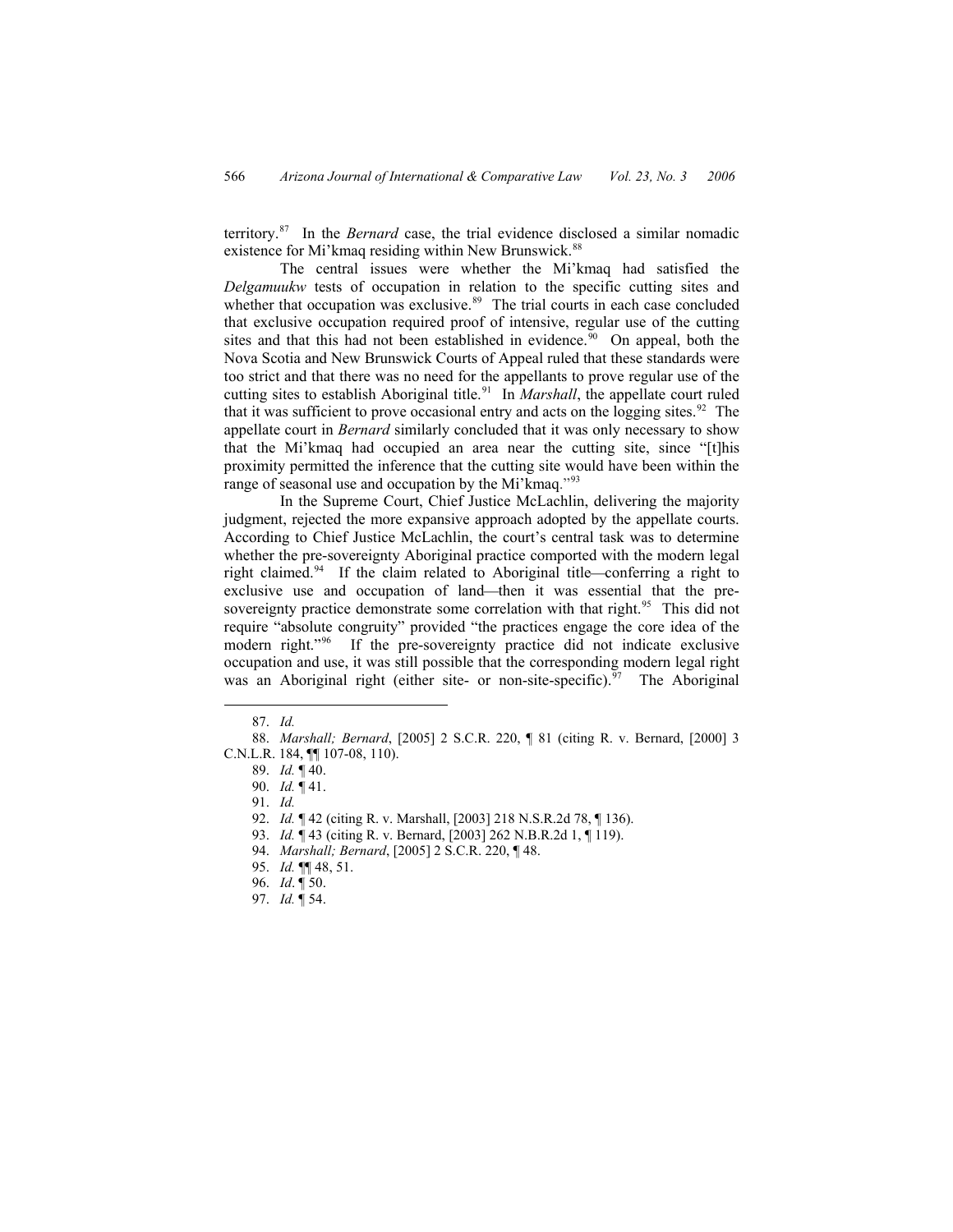perspective, according to Chief Justice McLachlin, would assist the Court in its assessment of the true nature of the pre-sovereignty right or practice.<sup>[98](#page-24-0)</sup>

From the outset of Chief Justice McLachlin's reasoning, we begin to see a significant departure from the principles outlined by Chief Justice Lamer in *Delgamuukw*. It is clear in *Delgamuukw* that the "Aboriginal perspective" was not employed as a mere interpretive tool to determine whether a pre-sovereignty practice corresponded with the rights embodied in Aboriginal title or Aboriginal rights.[99](#page-24-1) The "Aboriginal perspective" was used to temper the common law standards of occupation and exclusivity.<sup>[100](#page-24-2)</sup> Chief Justice Lamer ruled that the Aboriginal and common law perspective together, with equal weight being placed on both, would determine occupation and exclusivity[.101](#page-24-3) In Chief Justice McLachlin's analysis, the modern legal right becomes the focal point of the inquiry and sets the appropriate standard of proof. As Chief Justice McLachlin baldly stated, "[Aboriginal title] is established by aboriginal practices that indicate possession similar to that associated with title at common law.["102](#page-24-4)

Thus, to demonstrate occupation, the appellants needed to prove that the cutting sites were used on a regular and intensive basis at sovereignty. In relation to exclusivity, Chief Justice McLachlin considered that there was no need to produce evidence of overt acts of exclusion, especially in these cases where lands were sparsely occupied at sovereignty, but that there was a need to show "effective control of the land by the group, from which a reasonable inference can be drawn that it could have excluded others had it chosen to do so."<sup>[103](#page-24-5)</sup> Based on these propositions, the judge concluded that both trial decisions had correctly ruled that the Mi'kmaq had not occupied the logging sites in question on a regular and exclusive basis.<sup>[104](#page-24-6)</sup>

To obtain an Aboriginal title, then, Aboriginal peoples must show regular, intensive, and exclusive use of their lands at sovereignty. That approach will likely result in Aboriginal title being recognized in relation to principal habitations and more immediate gardens and possibly, depending on the evidence,

 <sup>98.</sup> *Id*. ¶¶ 48-50.

<sup>99.</sup> *See* Delgamuukw v. British Columbia, [1997] 3 S.C.R. 1010 (Can.).

<sup>100.</sup> *Id.* ¶¶ 112, 114.

<sup>101.</sup> *Id.*

<sup>102.</sup> *Marshall; Bernard*, [2005] 2 S.C.R. 220, ¶ 54.

<sup>103.</sup> *Id.* ¶ 65.

<span id="page-24-6"></span><span id="page-24-5"></span><span id="page-24-4"></span><span id="page-24-3"></span><span id="page-24-2"></span><span id="page-24-1"></span><span id="page-24-0"></span><sup>104.</sup> *Id.* ¶¶ 70, 72.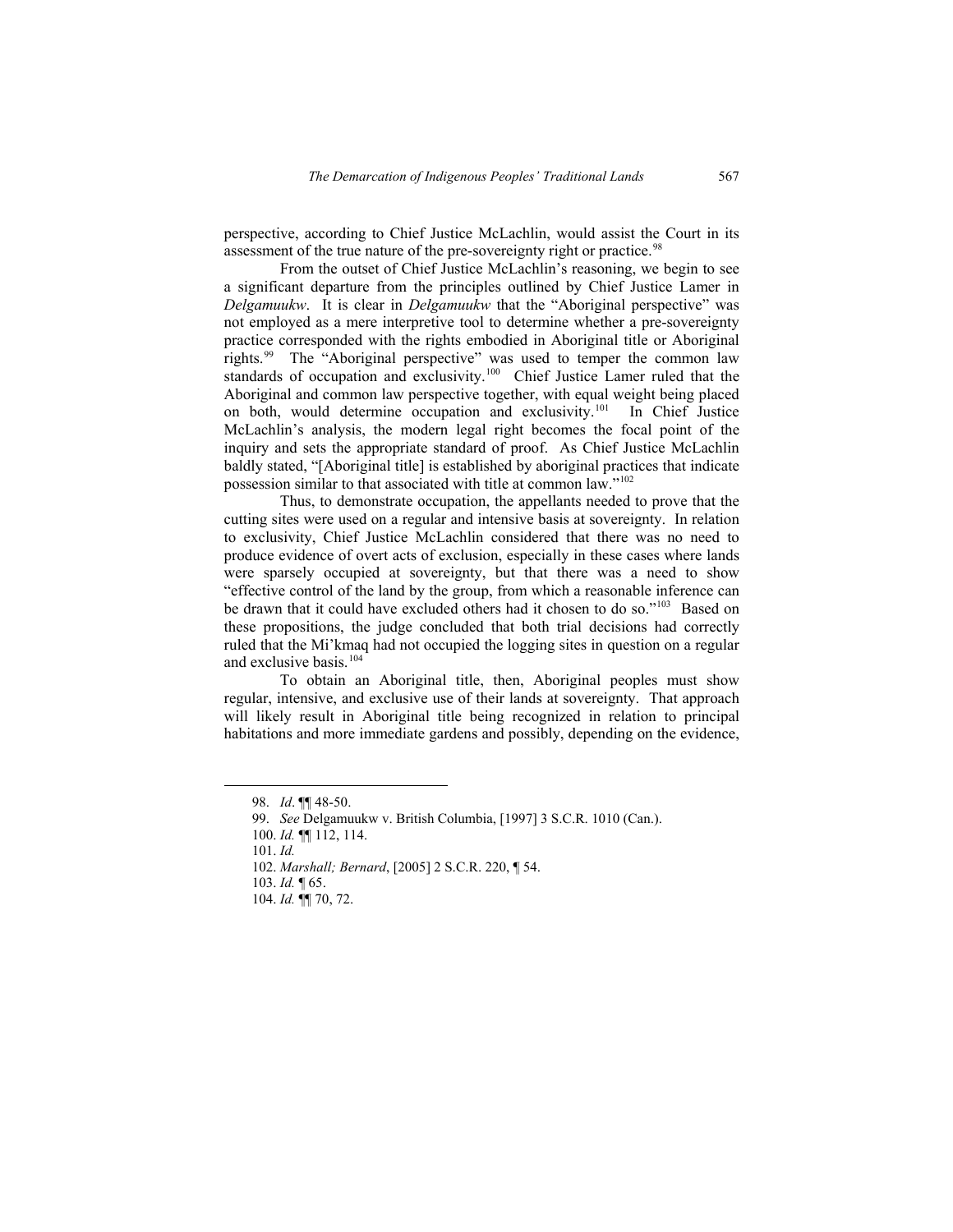less immediate hunting and fishing grounds.[105](#page-25-0) Other areas of land are, therefore, rendered in effect *terra nullius* subject only to the possibility of the recognition of site-specific or non-site-specific Aboriginal rights, which as noted are extremely difficult to prove. Aboriginal rights, then, are likely to be the only rights available to "nomadic peoples" but only in relation to those activities considered integral to their culture.<sup>[106](#page-25-1)</sup>

Chief Justice McLachlin's approach clearly reflects her view that moderating the common law standard of occupation to accommodate less intensive use of land would expand the rights of the Mi'kmaq Indians:

> As discussed, the task of the court is to sensitively assess the evidence and then find the equivalent modern common law right. The common law right to title is commensurate with exclusionary rights of control. That is what it means and has always meant. If the ancient aboriginal practices do not indicate that type of control, then title is not the appropriate right. To confer title in the absence of evidence of sufficiently regular and exclusive pre-sovereignty occupation, *would transform the ancient right into a new and different right*. [107](#page-25-2)

 <sup>105.</sup> For example, the trial judge in *Marshall* concluded that the Mi'kmaq "likely had aboriginal title to lands around some bays and rivers" on the basis of his findings that "the Mi'kmaq made intensive use of bays and rivers and at least nearby hunting grounds." [2001] 191 N.S.R.2d 323, ¶¶ 5, 142, *rev'd*, [2003] 218 N.S.R.2d 78, *aff'd*, [2005] 2 S.C.R. 220, ¶ 77 (Can.).

<span id="page-25-0"></span><sup>106.</sup> Clearly the reason for the claim to Aboriginal title in *Marshall; Bernard*, apart from the robust rights provided, was that an Aboriginal right to harvest timber would have been difficult to establish. It was not clear on the evidence that harvesting timber was an "integral" aspect of their culture at contact.

<span id="page-25-2"></span><span id="page-25-1"></span><sup>107.</sup> *Marshall; Bernard*, [2005] 2 S.C.R. 220, ¶ 77 (emphasis added). In addition, Chief Justice McLachlin's reasoning is influenced in large part by the distinction drawn by the Supreme Court between Aboriginal rights and Aboriginal title. Aboriginal title, with its modern legal right of exclusive occupation, logically requires a higher evidential threshold than an Aboriginal right, which confers simply the right to engage in a specific Aboriginal activity. To lower the standard of occupation would, in Chief Justice McLachlin's words, "obliterate the distinction that [the Supreme Court] has consistently made between lesser aboriginal rights like the right to fish and the highest aboriginal right, the right to title to land." *Id*. It is clear Chief Justice McLachlin saw the harvesting of timber as better suited to an Aboriginal rights claim.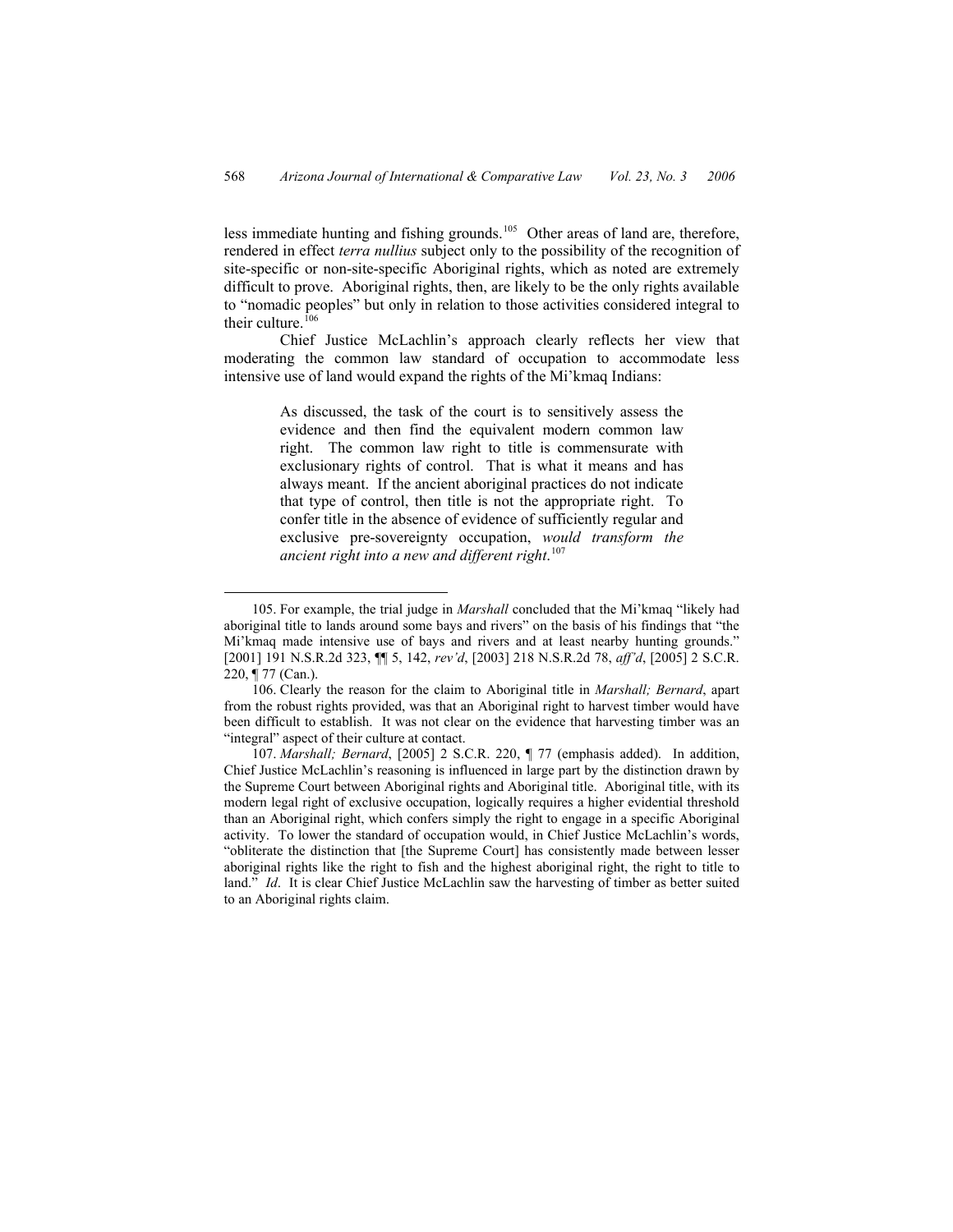Failing to adjust the common law standard to accord with Aboriginal forms of land tenure has the effect of penalizing Aboriginal peoples for normative divergence.<sup>[108](#page-26-0)</sup> The *Marshall; Bernard* view of occupation is consistent with an agricultural society that reflects traditional common law values. It posits not large expanses of land under Aboriginal title but rather specific tracts of land. Admittedly, the Aboriginal title right to exclusive occupation is an extensive right, and granting such a title where there is no evidence of regular and intensive use at sovereignty may, as Chief Justice McLachlin put it, "transform the ancient right into a new and different right."[109](#page-26-1) But that is an approach that accepts cultural difference and accords modern legal rights on the basis of indigenous forms of tenure. Instead of attempting to pour Aboriginal forms of tenure into common law molds, principles of nondiscrimination, cultural integrity, and self-determination require that occupation and exclusivity be determined by indigenous standards only. This, as will be shown below, is the approach mandated by international law principles. To deny title to less intensive use of land is to employ the discriminatory policies applied in less enlightened times to deny property rights to indigenous peoples.<sup>[110](#page-26-2)</sup>

Indigenous forms of occupation will require consideration of the way the land is actually used by the Aboriginal community in terms of the practices

 <sup>108.</sup> The minority decision of Justice LeBel in *Marshall; Bernard*, [2005] 2 S.C.R. 220, ¶¶ 110-45, disagreed with the standard of occupation set by the majority. In his view,

<sup>[</sup>A]boriginal conceptions of territoriality, land-use and property should be used to modify and adapt the traditional common law concepts of property in order to develop an occupancy standard that incorporates both the aboriginal and common law approaches. Otherwise, we might be implicitly accepting the position that aboriginal peoples had no rights in land prior to the assertion of Crown sovereignty because their views of property or land use do not fit within Euro-centric conceptions of property rights.

<span id="page-26-0"></span>*Id.*  $\parallel$  127 (LeBel, J., dissenting). Justice LeBel placed great emphasis on the "Aboriginal" nature of the claim, especially Aboriginal prior occupation of, and special relationship with, their lands. In his view, "[O]ccupation should therefore be proved by evidence not of regular and intensive use of the land but of the traditions and culture of the group that connect it with the land." *Id.* ¶ 140.

<sup>109.</sup> *Id.* ¶ 77 (majority opinion).

<span id="page-26-2"></span><span id="page-26-1"></span><sup>110.</sup> *See* LOCKE, *supra* note 6; VATTEL, *supra* note 6.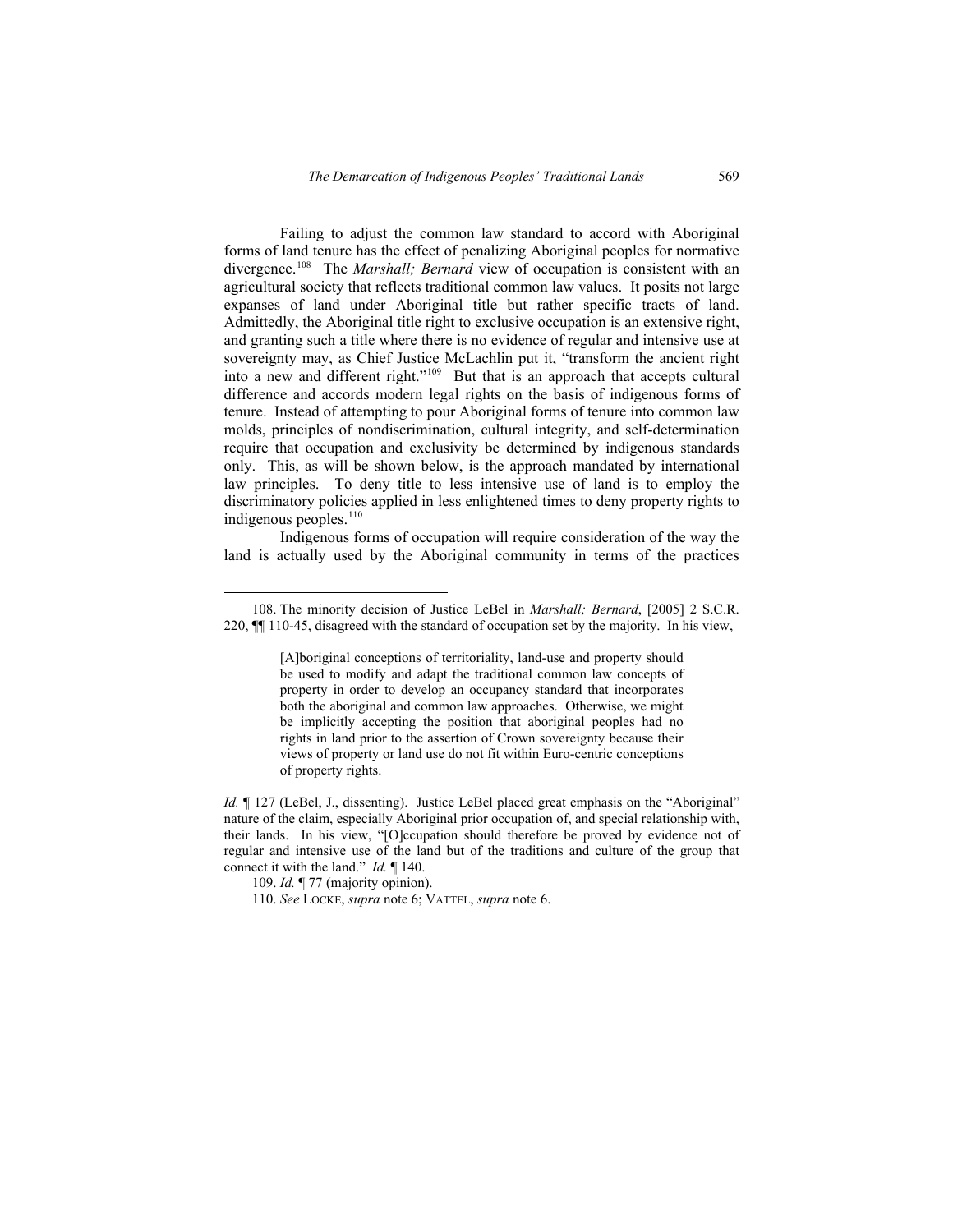conducted on the land—i.e., the construction of habitations and the use of particular gardens and hunting sites—as well as their spiritual, cultural, and socio-political attachment to the land.<sup>[111](#page-27-0)</sup> Aboriginal customary laws relating to land tenure and use will assist with this inquiry but so too will their manner of life, habits, and ideas.

### **C. The Requirement of Continuity of Indigenous Peoples' Land Rights**

The Australian Native Title Act 1993 (NTA) is directed at the recognition of native title rights that are supported by customary laws extant at the date of the judicial inquiry.<sup>[112](#page-27-1)</sup> The NTA thus assumes the continuous existence of

#### *Id.* at 127.

<span id="page-27-1"></span>112. Native Title Act, 1993, § 223 (Austl.). An issue not addressed to date in the common law jurisdictions is whether at the time of British sovereignty the indigenous claimant group possessed legitimate customary rights in lands *vis-à-vis* other indigenous peoples. The issue is avoided by the courts assuming tribes in possession at sovereignty hold legitimate customary rights. This issue has arisen before the New Zealand Waitangi tribunal in the context of the historical claims process. *See* WAITANGI TRIBUNAL TE WHANGANUI A TARA ME ONA TAKIWA, REPORT ON THE WELLINGTON DISTRICT (Legislation Direct 2003), *available at* http://www.waitangitribunal.govt.nz/reports/northislandwest. So

<span id="page-27-0"></span> <sup>111.</sup> *See* Kent McNeil, *Aboriginal Title and Aboriginal Rights: What's the Connection?*, 36 ALTA. L. REV. 117, 118-23 (1997).

To survive in what were often harsh environments, hunting and gathering peoples had to have an intimate knowledge of the land and the seasonal and other resources it provided. Rather than wander indiscriminately, they would return on a regular basis to the places where food and the other materials for the maintenance of their ways of life were available. They formed deep attachments with the land they knew and used, usually involving obligations to care for and conserve it as they derived their sustenance from it, all of which was intertwined with their spiritual and socio-political as well as their physical existence . . . Although of a different nature, the connection of huntergatherers with the land would be just as integral to their distinctive cultures as that of horticulturalists. Evaluating their connection with the land on the basis of their conditions of life and their own perspectives, they would no doubt be in occupation.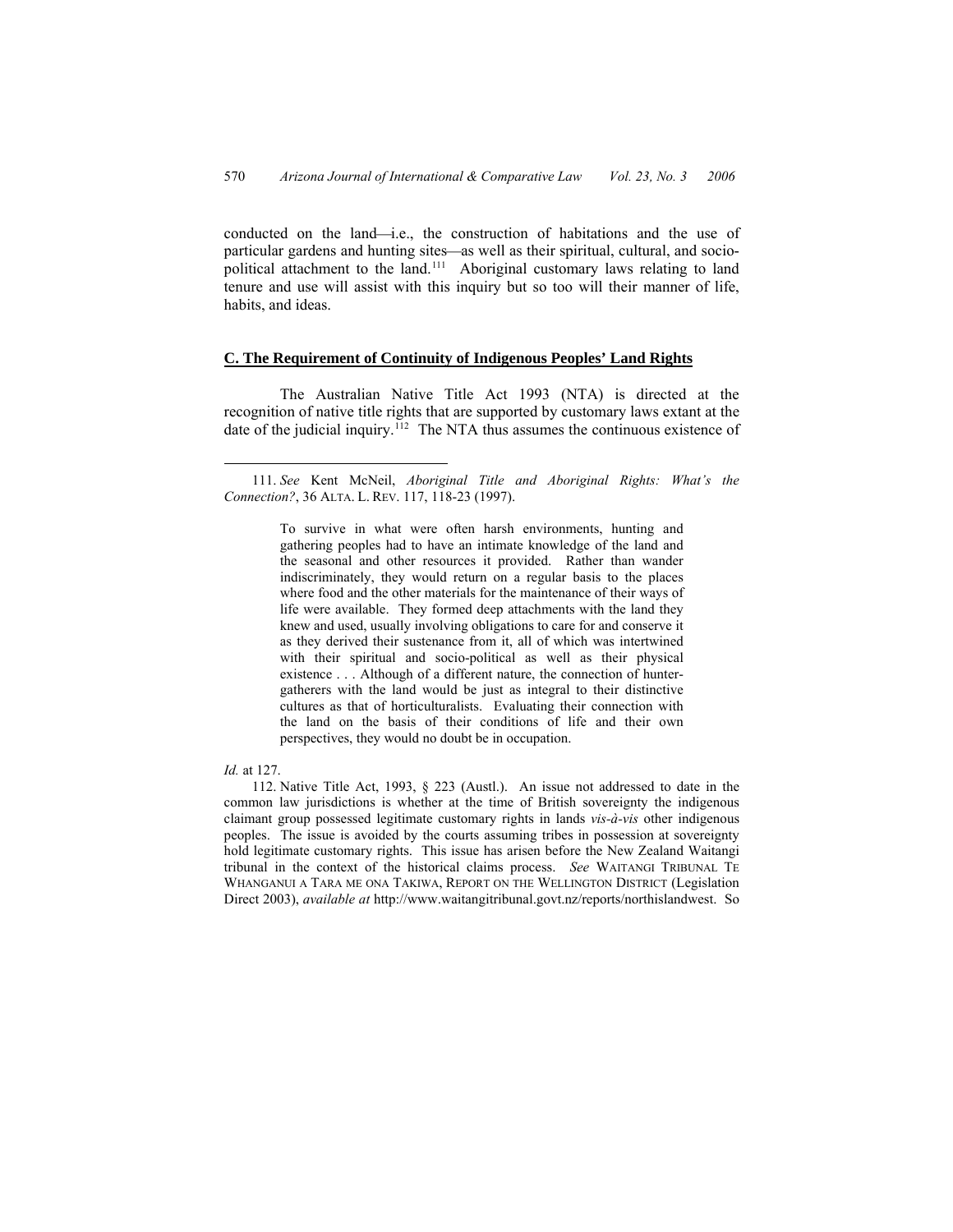a customary land tenure system since sovereignty. This notion of continuity has its origins in the judgment of Justice Brennan in *Mabo II*, where he stated:

> Where a clan or group has continued to acknowledge the laws and (so far as practicable) to observe the customs based on the traditions of that clan or group, whereby their traditional connexion with the land has been substantially maintained, the traditional community title of that clan or group can be said to remain in existence. . . . However, when the tide of history has washed away any real acknowledgment of traditional law and any real observance of traditional customs, the foundation of native title has disappeared. A native title which has ceased with the abandoning of laws and customs based on tradition cannot be revived for contemporary recognition.<sup>[113](#page-28-0)</sup>

This requirement of continuity has been elaborated in subsequent High Court decisions applying the NTA. First, there has to be some continuity between those who formerly occupied the land at sovereignty and the present claimants.<sup>[114](#page-28-1)</sup> Second, "traditional" law or custom, for the purposes of the NTA, must have its origins in the normative rules of the Aboriginal societies that existed before the Crown acquired sovereignty.<sup>[115](#page-28-2)</sup> In relation to this second requirement, there is some room for adaptation of customs, but the law of native title cannot give effect to rights and interests that are sourced in new customs established after sovereignty.<sup>[116](#page-28-3)</sup> Third, Aboriginal claimants must produce evidence of substantial maintenance of a connection with their native title lands through customary law

 $\overline{a}$ 

far, the tribunal has sought to address the issue by prioritizing competing tribal claims to land on the basis of the customary laws applied by Māori tribes at the time of sovereignty*. Id.* ch. 1.

<sup>113.</sup> Mabo v. Queensland II (*Mabo II*) (1992) 175 C.L.R. 1, ¶ 66 (Austl.).

<sup>114.</sup> Yorta Yorta Aboriginal Cmty. v. Victoria (2002) [214 C.L.R. 422](http://www.austlii.edu.au/au/cases/cth/high_ct/214clr422.html) (Austl.).

<sup>115.</sup> It is only those normative rules that can be "traditional" laws and customs. *Id.* ¶ 46. The customary laws must also have a normative basis. That does not mean that the laws have to resemble Western laws, but they must possess "normative content." *Id.* ¶ 42.

<span id="page-28-3"></span><span id="page-28-2"></span><span id="page-28-1"></span><span id="page-28-0"></span><sup>116.</sup> *Id.* ¶¶ 43-44. The justification for this rule is that after sovereignty, indigenous normative systems could not create new rights and interests that are recognized by the new sovereign order as "there could be no parallel law-making system after the assertion of sovereignty." *Id.* ¶ 44.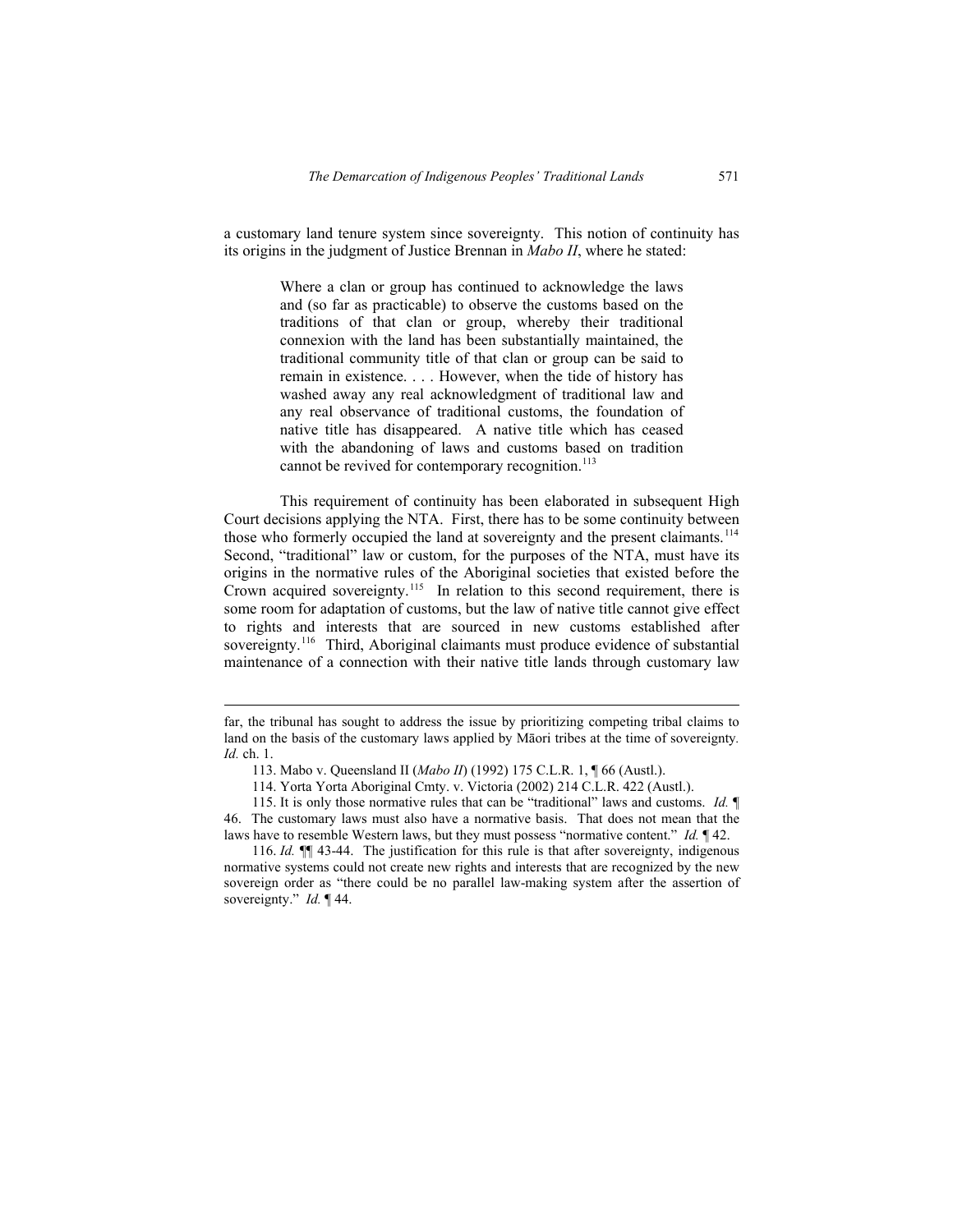from the date of the judicial inquiry back to the time of sovereignty.<sup>[117](#page-29-0)</sup> If this connection ceases, there can be no native title. This connection does not necessarily have to be supported by evidence of physical occupation,  $118$  and the High Court has yet to determine whether a spiritual connection with the land will establish the traditional connection.<sup>[119](#page-29-2)</sup> Yet, it is difficult to identify a decision in Australia where native title has been found in the absence of evidence of a continuous physical presence on the land. These standards applied together create significant evidential obstacles for Australian Aboriginal peoples, especially those who have felt the full effects of Western settlement and expansion.<sup>[120](#page-29-3)</sup>

<span id="page-29-0"></span>119. *Id*. But see the comments of Justice Callinan in *Ward* rejecting the notion that a religious connection with the land, in the absence of an actual physical presence, can give rise to native title rights in relation to the land. *Id.* ¶¶ 648-50 (Callinan, J., dissenting).

<span id="page-29-3"></span><span id="page-29-2"></span><span id="page-29-1"></span>120. *See Yorta Yorta* (2002) [214 C.L.R. 422](http://www.austlii.edu.au/au/cases/cth/high_ct/214clr422.html). In *Yorta Yorta*, the High Court concluded that native title did not exist because the society or community claiming it was not the same society with the same or similar rules as existed at the time sovereignty was acquired and which had continued to exist since that time. *Id.*; *see also* Kirsten Anker, *Law in the Present Tense: Tradition and Cultural Continuity in* Members of the Yorta Yorta Aboriginal Community v. Victoria, 28 MELB. U. L. REV. 1 (2004); Richard Bartlett, *An Obsession with Traditional Laws and Customs Creates Difficulty Establishing Native Title Claims in the South,* 31 W. AUSTL. L. REV. 35 (2003); Shaunnagh Dorsett & Shaun McVeigh, *An Essay on Jurisdiction, Jurisprudence, and Authority: The High Court of Australia in* Yorta Yorta *(2001)*, 56 N. IR. L.Q. 1 (2005); Ben Golder, *Law, History, Colonialism: An Orientalist Reading of Australian Native Title Law*, 9 DEAKIN L. REV. 41 (2004); David Lavery, *A Greater Sense of Tradition: The Implications of the Normative System Principles in* Yorta Yorta *for Native Title Determination Applications*, MURDOCK U. ELECTRONIC J.L., Dec. 2003, *available at* http://www.murdoch.edu.au/elaw/issues/ v10n4/lavery104.html; Greg McIntyre, *Native Rights After* Yorta Yorta, 9 JAMES COOK U. L. REV. (SPECIAL ISSUE) 268 (2002-03); Noel Pearson, *The High Court's Abandonment of "The Time-Honoured Methodology of the Common Law" in Its Interpretation of Native Title in* Mirriuwung Gajerrong *and* Yorta Yorta, 8 AUSTL. INDIGENOUS L. REP. 1 (2003); Peter Poynton, *Is* Yorta Yorta *Applicable in Queensland?*, 9 JAMES COOK U. L. REV. (SPECIAL ISSUE) 268 (2002-03); Peter Seidel, *Native Title: The Struggle for Justice for the Yorta Yorta Nation*, 29 ALTERNATIVE L.J. 70 (2004).

 <sup>117.</sup> *Id*. ¶¶ 46-47.

<sup>118.</sup> Western Australia v. Ward (2002) 213 C.L.R. 1, ¶ 64 ("[T]he absence of evidence of some recent use of the land or waters does not, of itself, require the conclusion that there can be no relevant connection. Whether there is a relevant connection depends, in the first instance, upon the content of traditional law and custom and, in the second, upon what is meant by 'connection' by those laws and customs.").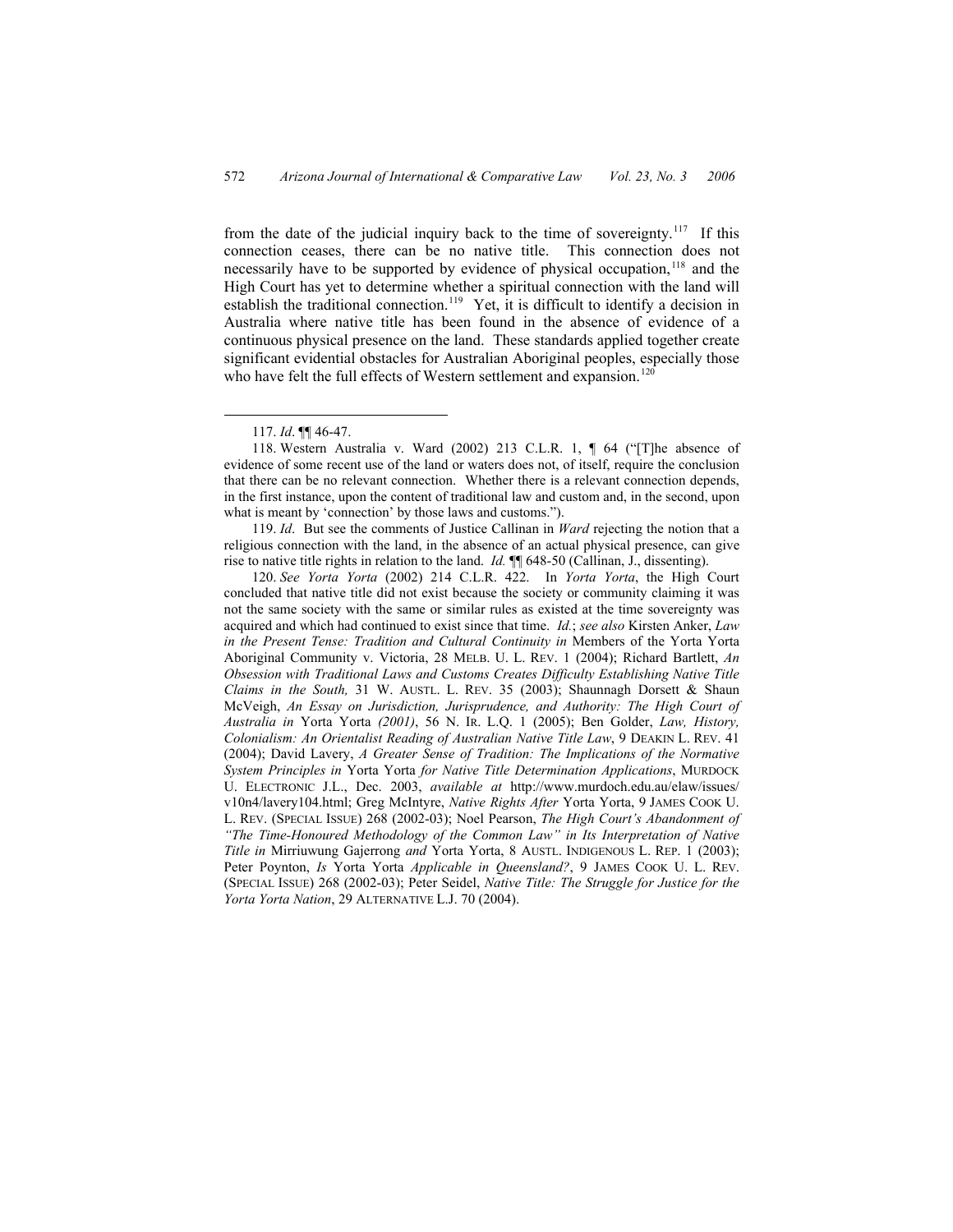In Canada, the courts have also developed rules of continuity. First, Aboriginal claimants must show that the group claiming rights today is connected with the group that held the rights at the time of sovereignty.<sup>[121](#page-30-0)</sup> Second, claimants of Aboriginal rights must show that the modern legal right claimed falls within the scope of the activity exercised in pre-colonial times.<sup>[122](#page-30-1)</sup> So, as noted in Chief Justice McLachlin's decision in *Marshall; Bernard*, to claim an Aboriginal title (with its rights of exclusivity), claimants must show exclusive occupation at sovereignty.<sup>[123](#page-30-2)</sup> Third, continuity arises where there is no evidence of exclusive occupation of the lands claimed at sovereignty (to establish Aboriginal title) or an Aboriginal practice at the time of contact (to establish Aboriginal rights).<sup>[124](#page-30-3)</sup> In such cases, claimants are able to establish Aboriginal title and Aboriginal rights indirectly by relying on evidence of current occupation or the current exercise of Aboriginal activities provided they show the substantial maintenance of occupation of the land in the case of Aboriginal title or of their pre-European contact practices in the case of Aboriginal rights.<sup>[125](#page-30-4)</sup> This continuity requirement is not used to determine whether rights have expired in the Australian sense, but to assist Aboriginal claimants in proving their rights.[126](#page-30-5) The Canadian Supreme Court has not imposed an Australian-type requirement of continuous occupation or pre-contact practices, acutely aware as it must be of the discriminatory effect of that rule on native title claimants in Australia.<sup>[127](#page-30-6)</sup> Thus, if Aboriginal title or rights

 <sup>121.</sup> R. v. Marshall; R. v. Bernard, [2005] 2 S.C.R. 220, ¶ 67 (Can.).

<sup>122.</sup> *Id.*

<sup>123.</sup> *See supra* note 107and accompanying text.

<sup>124.</sup> This analysis relies upon Professor Kent McNeil's discussion of the continuity issue in his recent article, *Continuity of Aboriginal Rights*, *in* ADVANCING ABORIGINAL CLAIMS: VISIONS, STRATEGIES, DIRECTIONS (K. Wilkins ed., Purich Publ'g Ltd. 2005).

<span id="page-30-2"></span><span id="page-30-1"></span><span id="page-30-0"></span><sup>125.</sup> *See* Delgamuukw v. British Columbia, [1997] 3 S.C.R. 1010, ¶¶ 152-54 (Can.). In relation to Aboriginal title, where current occupation is relied upon, that occupation does not have to be strictly continuous—there is no need to establish "[a]n unbroken chain of continuity" between the present and occupation at sovereignty. *Id.* ¶ 153. And changes in the nature of occupation will not ordinarily preclude a claim for Aboriginal title. *Id.* ¶ 154.

<sup>126.</sup> *See* McNeil, *supra* note 69.

<span id="page-30-6"></span><span id="page-30-5"></span><span id="page-30-4"></span><span id="page-30-3"></span><sup>127.</sup> While there are some conflicting and equivocal judicial comments on whether the Australian-type continuity test applies in Canada, Professor McNeil convincingly illustrates that, to date, the Supreme Court has not imposed such a test. McNeil, *supra* note 124; *see also* R. v. Marshall, [2003] 218 N.S.R.2d 78, ¶¶ 157-81, *rev'd*, [2005] 2 S.C.R. 220 (Can.) (reaching independently the same conclusion). The confusion seems due in part to the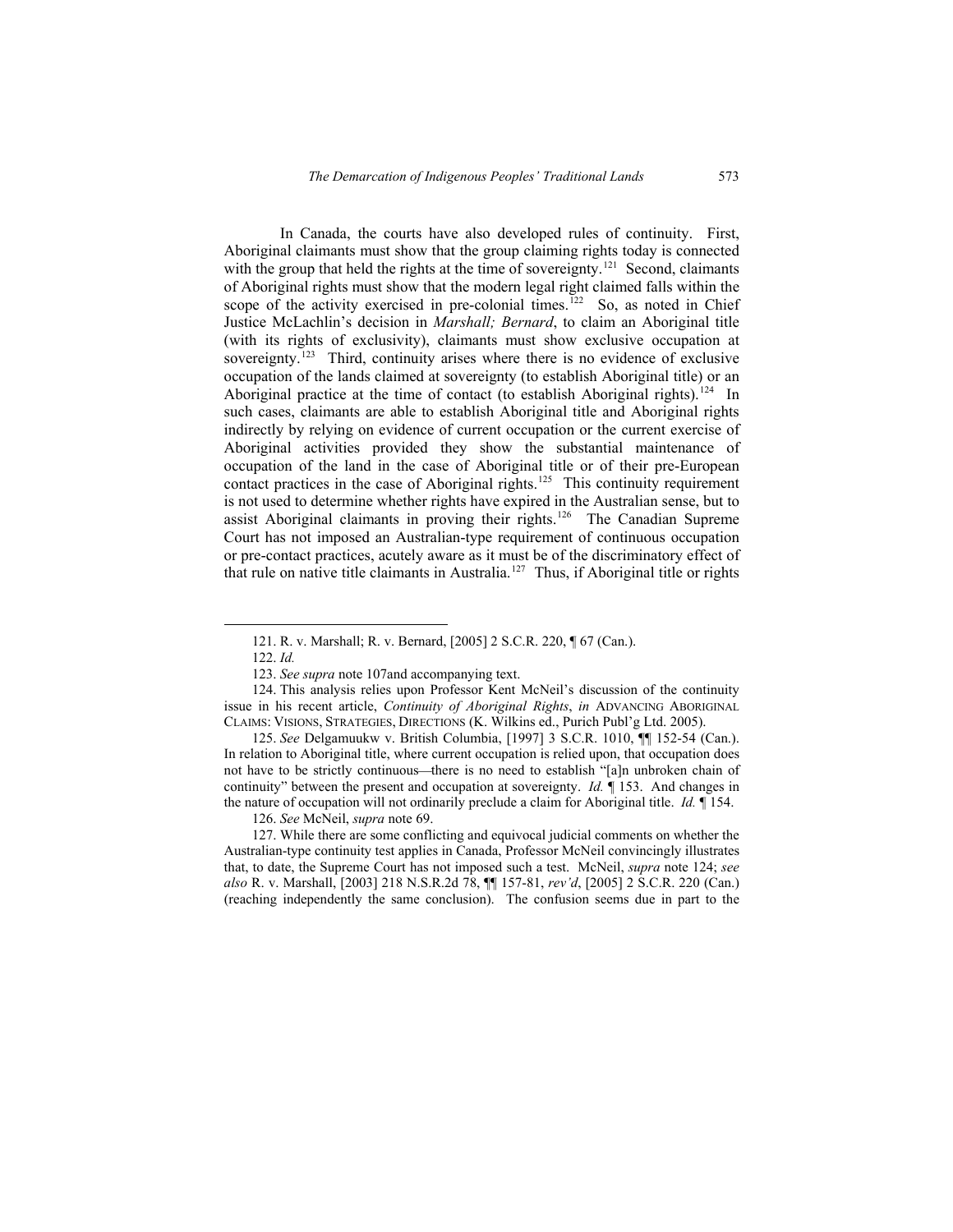are established directly, there is no need to show that those rights have been consistently maintained.<sup>[128](#page-31-0)</sup> Yet it remains to be seen whether the Supreme Court will impose an Australian-type continuity of connection test even in those cases where Aboriginal title and rights are established directly.<sup>[129](#page-31-1)</sup> While the Supreme Court has not imposed a test to date, it should be noted that it has not explicitly rejected such a test either. $130$ 

different types of continuity tests applied by the courts, making it unclear as to which particular form of continuity the judges are referring.

 $\overline{a}$ 

<span id="page-31-0"></span>128. Clearly, to obtain an Aboriginal title in such a case, the claimants would also need to show that they are connected with the group that held rights in the land at the time of sovereignty (the first continuity requirement) and that the lands have not been extinguished by the state. Justice Cromwell, of the Nova Scotia Court of Appeal, noted too the possibility of abandonment, but it is clear he was speaking of abandonment prior to, or at the time of, sovereignty and not subsequently since he expressly rejected the possibility of abandonment in cases where occupation was established at sovereignty. *Marshall*, [2003] 218 N.S.R.2d 78, ¶ 241, *rev'd*, [2005] 2 S.C.R. 220. Compare this to Professor McHugh, who notes that Justice Cromwell's reference to abandonment suggests the retention of a form of continuity of connection even in cases where occupation is established at sovereignty. McHugh, *Aboriginal Title in New Zealand*, *supra* note 15, at 165. Professor McHugh, in contrast to Professor McNeil, argues that Aboriginal title law in Canada necessitates proof of continuous occupation even where there is evidence of occupation at sovereignty. *See* McHugh, *New Dawn to Cold Light*, *supra* note 15, at 511.

<span id="page-31-1"></span>129. Nevertheless, in those cases where Aboriginal title claimants rely on their present occupation of lands to establish Aboriginal title, they will be required to provide evidence of a reasonably continuous connection to the land back to the time of sovereignty. That is a very long time, and in Canada, as with Australia, there is a well-known history of state oppression of Aboriginal peoples and tribal displacement. But note that Professor McNeil argues that Aboriginal title claimants relying on present occupation should not need to establish continuity all the way back to the time of sovereignty. McNeil, *supra* note 124, at 140. Otherwise, claimants could rely upon evidence of occupation at sovereignty to acquire an Aboriginal title. *Id.* All that should be required in his view is "sufficient evidence of post-sovereignty occupation . . . to raise a presumption that the land was occupied at the time of Crown assertion of sovereignty." *Id.* Note that in applying Professor McNeil's "possessory title" analysis, proof that an Aboriginal community had exclusive occupation of land at any time after the Crown's assertion of sovereignty should give rise to a presumptive title. *See* MCNEIL, *supra* note 39*.*

<span id="page-31-2"></span>130. Justice Cromwell, of the Nova Scotia Court of Appeal, ruled that "continuity of occupation from sovereignty to the present is not part of the test for aboriginal title if exclusive occupation at sovereignty is established by direct evidence of occupation before and at the time of sovereignty." *Marshall*, [2003] 218 N.S.R.2d 78, ¶ 181, *rev'd*, [2005] 2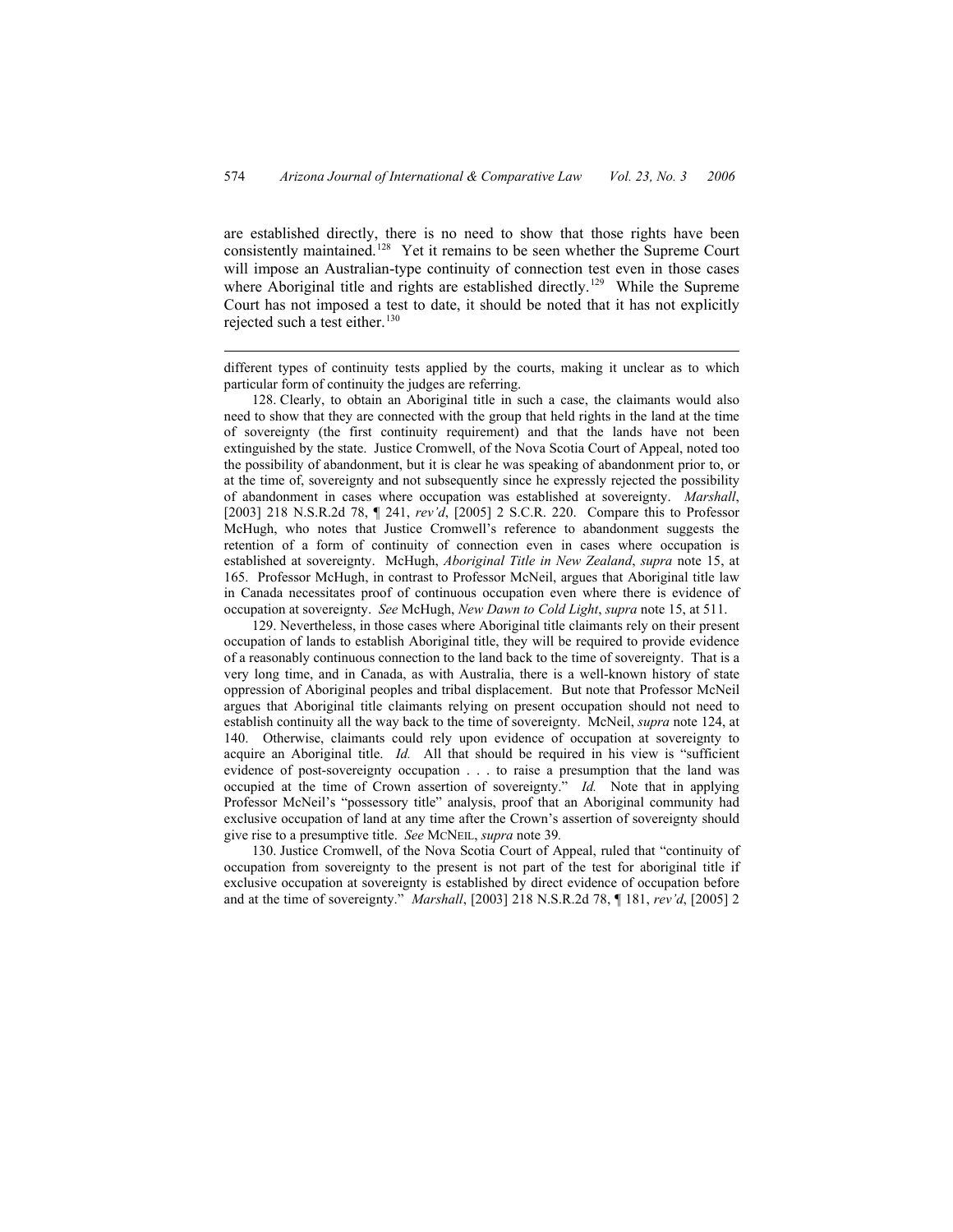#### **D. The Extinguishment of Indigenous Peoples' Land Rights**

As noted, the judicial recognition of indigenous peoples' land rights in Australia and Canada is a recent phenomenon. Indigenous peoples seeking demarcation of traditional lands will often find that their lands are now subject to competing rights and interests granted and acquired by the state. The question raised is: How does a state reconcile these non-indigenous interests with the land rights sought by Aboriginal peoples? As pointed out earlier, the Australian courts apply a standard whereby all identified native title rights and interests in land established are compared with the legal rights and interests created by the state.<sup>[131](#page-32-0)</sup> To the extent there is a conflict between the legal incidents of the two sets of rights, the state-created right prevails.[132](#page-32-1) The basis for this rule, laid down in the breakthrough decision of *Mabo II*, is that the assertion of British sovereignty "carries the power to create and to extinguish private rights and interests in land within the Sovereign's territory."<sup>[133](#page-32-2)</sup> This reflects the courts' adherence to the common law principle of parliamentary sovereignty—excepting constitutional protection of property rights, the legislature may lawfully acquire private property. What is significant in Australia, however, is that the High Court has ruled that governmental grants of lands can effect extinguishment of native title even in the absence of clear statutory authority for the grant.<sup>[134](#page-32-3)</sup> This is a clear departure from the fundamental common law principle that the Crown in its executive capacity cannot infringe or take away vested rights, especially rights in relation to land, without unequivocal statutory authority.<sup>[135](#page-32-4)</sup> Native title interests are subordinated to these non-indigenous grants because of the High Court's view that native title, as a *sui generis* title with its source in pre-sovereignty customary laws, is not amenable to the same protections that extend to property interests derived from

132. *Id*.

 $\overline{a}$ 

133. Mabo v. Queensland II (*Mabo II*) (1992) 175 C.L.R. 1, ¶ 73 (Austl.).

134. *Id*. ¶¶ 81-83.

<span id="page-32-4"></span><span id="page-32-3"></span><span id="page-32-2"></span><span id="page-32-1"></span><span id="page-32-0"></span>135. In *Attorney-General v. De Keyser's Royal Hotel Ltd.*, [1920] A.C. 508, 569 (H.L.) (U.K.), Lord Parmoor said: "Since Magna Carta the estate of a subject in lands or buildings has been protected against the prerogative of the Crown."

S.C.R. 220. Also, in *Bernard*, Justice Daigle said that the "requirement of continuity only applies in cases where present occupation is relied on as proof of pre-sovereignty occupation." [2003] 262 N.B.R.2d 1, ¶ 58, *rev'd*, [2005] 2 S.C.R. 220. Chief Justice McLachlin's decision does not expressly endorse this approach, though the opportunity was there for her to do so. *See* R. v. Marshall; R. v. Bernard, [2005] 2 S.C.R. 220.

<sup>131.</sup> Western Australia v. Ward (2002) 213 C.L.R. 1, ¶¶ 73-82.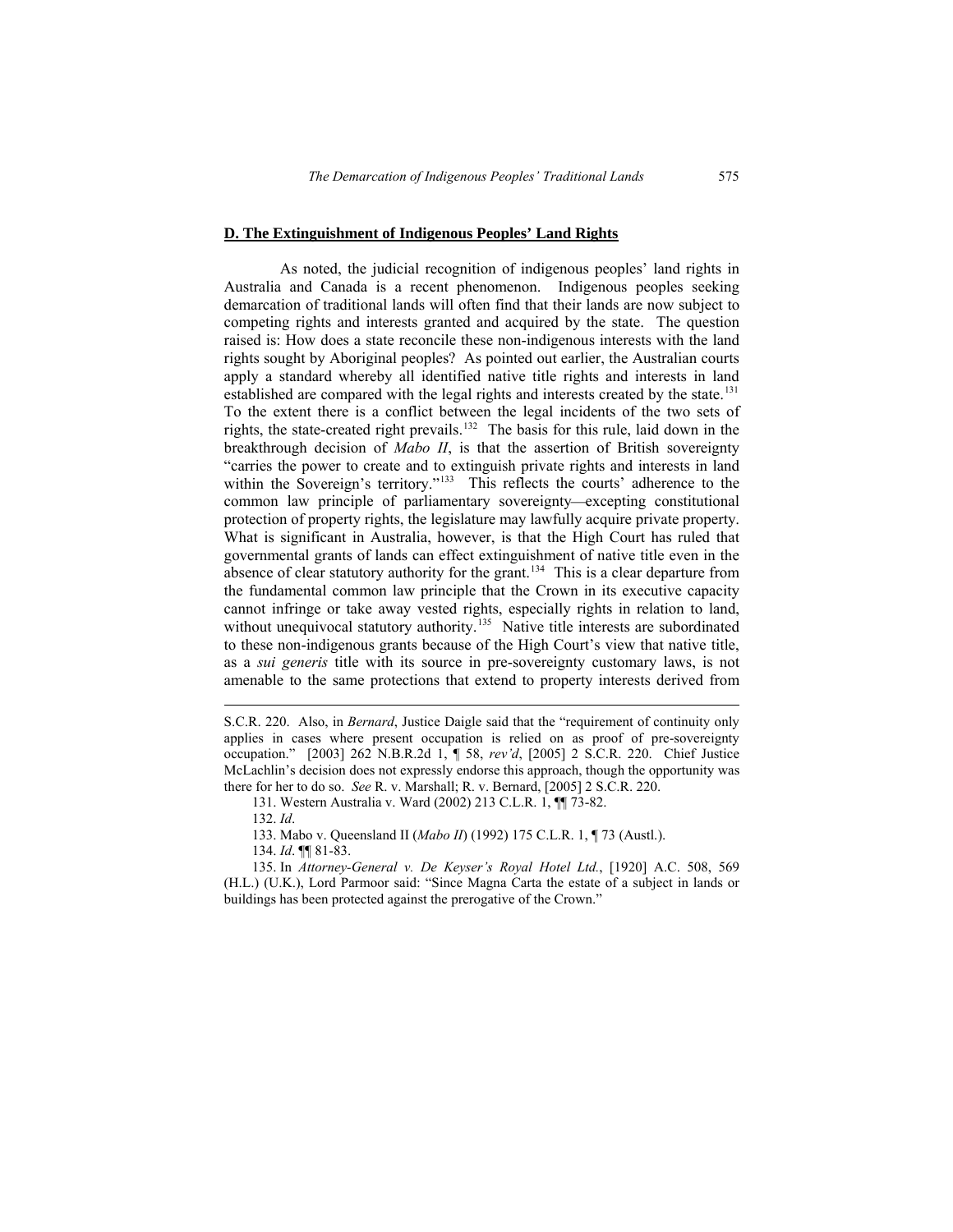the state.[136](#page-33-0) Native title rights will, as a result, be extinguished by the numerous conflicting non-indigenous grants issued by the state during the ever-expanding process of settlement. In addition, at common law, fair compensation is to be provided for the state expropriation of private property unless expressly denied by legislation.[137](#page-33-1) But the High Court majority in *Mabo II* rejected the need for compensation in cases of extinguishment of native title.<sup>[138](#page-33-2)</sup> Subsequent decisions handed down under the NTA have endorsed that approach.<sup>[139](#page-33-3)</sup> Compensation in respect of some acts of extinguishment are provided for in the NTA and certain provincial laws.<sup>[140](#page-33-4)</sup> But those seeking compensation under the NTA must first demonstrate the existence of native title in the relevant lands at the time of the act of extinguishment, which is not an easy task as we have seen.<sup>[141](#page-33-5)</sup>

In Canada, Aboriginal rights in existence in 1982 are accorded constitutional protection under section 35 of the Constitution Act and therefore, after 1982 cannot be extinguished by executive grant or the legislature in the same

137. *See* Att'y-Gen. v. De Keyser's Royal Hotel Ltd., [1920] A.C. 508 (H.L.) (U.K.).

138. *Compare Mabo II* (1992) 175 C.L.R. 1, ¶¶ 2, 61, *with* Te Runanganui o te Ika Whenua Inc. Soc'y v. Att'y-Gen, [1994] 2 N.Z.L.R. 20, at 24 (C.A) (*obiter dicta* comment of President Cooke noting that upon the extinguishment of customary title, there was an assumption that compensation would be paid).

<span id="page-33-1"></span>139. *See* Yorta Yorta Aboriginal Cmty. v. Victoria (2002) [214 C.L.R. 422](http://www.austlii.edu.au/au/cases/cth/high_ct/214clr422.html) (Austl.); Western Australia v. Ward (2002) 213 C.L.R. 1; Commonwealth v. Yarmirr (2001) 208 C.L.R. 1 (Austl.).

140. Native Title Act, 1993, §§ 17, 20, 23J (Austl.).

<span id="page-33-5"></span><span id="page-33-4"></span><span id="page-33-3"></span><span id="page-33-2"></span>141. *See, e.g.*, Jango v. Northern Territory (2006) 152 F.C.R. 150 (Austl.) (denying the compensation claim because the Aboriginal claimants were unable to establish native title rights in the land at the time of extinguishment).

<span id="page-33-0"></span> <sup>136.</sup> *Mabo II* (1992) 175 C.L.R. 1, ¶¶ 64-83. According to the High Court, it is the *indigenous* quality of land rights that makes indigenous land rights susceptible to extinguishment by Crown grant. *Id.* ¶ 74. Professor McNeil notes that this approach has also been applied under the NTA with the court ignoring the fact that there is no justification in legal principle or precedent to deny native title protection from executive action simply because that title is not derived from Crown grant. *See* McNeil, *supra* note 8. Justice Brennan relied solely on American authority for his position on extinguishment in *Mabo II*. However, as noted by Professor McNeil, American law does not in fact support it. *See* McNeil, *Extinguishment of Native Title: The High Court and American Law*, 2 AUSTL. INDIGENOUS L. REP. 365, 369 (1997). Compare also New Zealand law, where it is clear a Crown grant cannot extinguish customary title. *See* Faulkner v. Tauranga Dist. Council, [1996] 1 N.Z.L.R. 357, 363 (H.C.); Nireaha Tamaki v. Baker, [1901] N.Z.P.C.C. 371 (P.C.).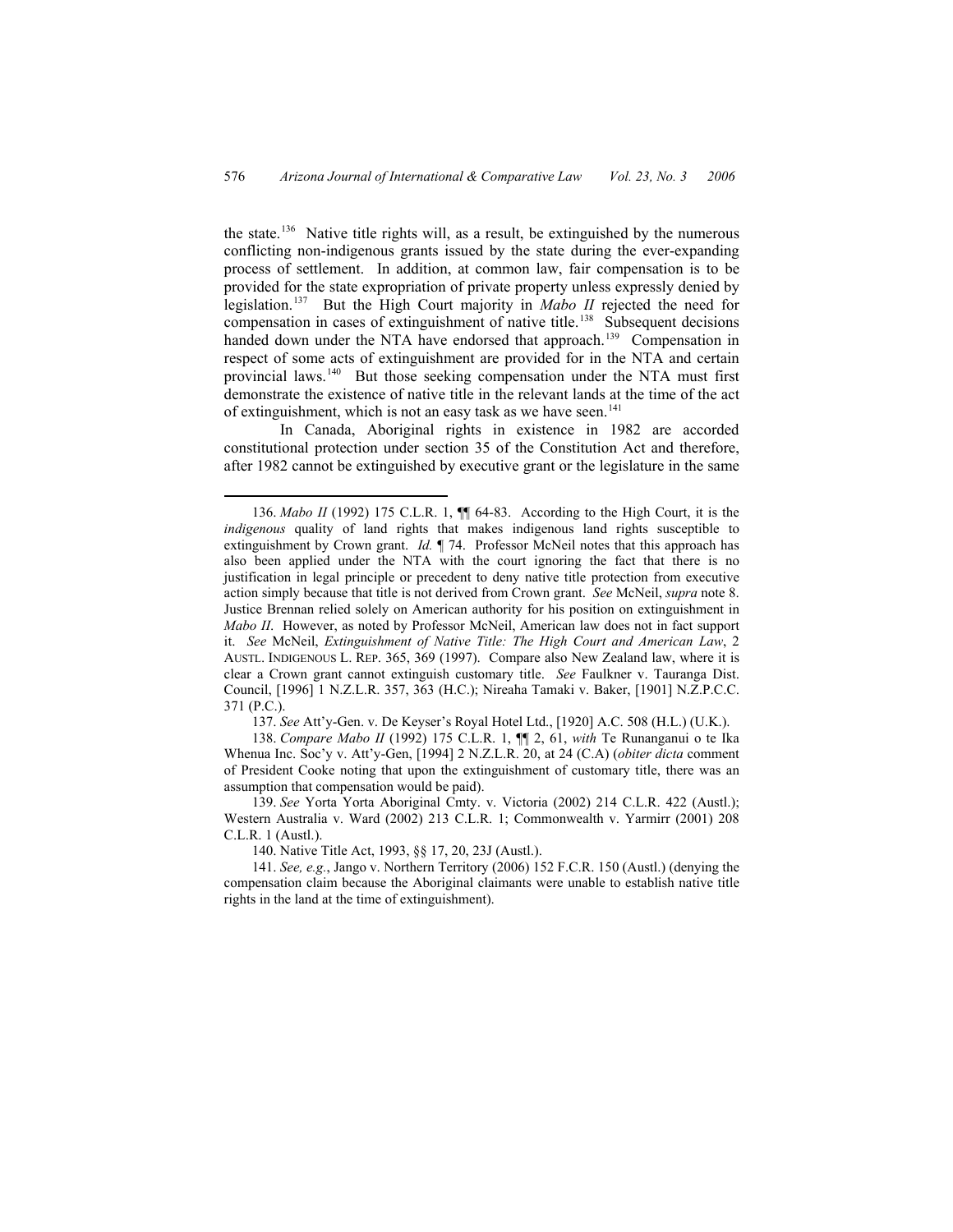manner as Australian native title.<sup>[142](#page-34-0)</sup> But Aboriginal rights established under section 35 may still be "infringed" under federal legislation where this infringement is justified by the needs of the larger society.<sup>[143](#page-34-1)</sup> The question of when infringement is justified has been developed by the courts on a case-by-case basis, but it is now clear, after *Delgamuukw*, that infringement in relation to Aboriginal title may occur in a broad range of circumstances, including the development of agriculture, forestry, and mining, and the "settlement of foreign populations to support those aims."<sup>[144](#page-34-2)</sup> Constitutional protection thus does not act as an absolute shield against conflicting non-indigenous interests.

In addition, the constitutional protection afforded to Aboriginal rights does not extend to extinguishments that occurred before 1982. Prior to 1982, the Canadian federal legislature had the power to extinguish Aboriginal rights provided the legislature's intention to do so was clear and plain.<sup>[145](#page-34-3)</sup> Like Australia, the rationale for this is that Crown sovereignty vests this power in the legislature. $146$ 

Compensation will ordinarily be available for those Aboriginal rights in existence at 1982 and subsequently infringed upon by the state.<sup>[147](#page-34-5)</sup> And on

<span id="page-34-3"></span><span id="page-34-2"></span><span id="page-34-1"></span>146. *See* Kent McNeil, *Extinguishment of Aboriginal Title in Canada: Treaties, Legislation, and Judicial Discretion*, 33 OTTAWA L. REV. 301, 320-22 (2001-02); McNeil, *supra* note 8.

 <sup>142.</sup> *See* R. v. Van der Peet, [\[1996\] 2 S.C.R. 507](http://www.lexum.umontreal.ca/csc-scc/en/pub/1996/vol2/html/1996scr2_0507.html), ¶ 28 (Can.) ("Subsequent to s. 35(1) aboriginal rights cannot be extinguished and can only be regulated or infringed consistent with the justificatory test laid out by this Court in *Sparrow*."); *see also* Delgamuukw v. British Columbia, [1997] 3 S.C.R. 1010, ¶¶ 160-69 (Can.).

<sup>143.</sup> *Delgamuukw*, [1997] 3 S.C.R. 1010, ¶¶ 160-64.

<sup>144.</sup> *Id*. ¶ 165.

<span id="page-34-0"></span><sup>145.</sup> The Canadian federal legislature acquired this exclusive right upon confederation under section 91(24) of the Constitution Act, 1867 (then known as the British North America Act), which gave the federal legislature exclusive jurisdiction over "Indians, and Lands reserved for the Indians." Constitution Act,  $1867$ ,  $30 \& 31$  Vict. Ch. 3, s. 91(24) (U.K.), *as reprinted in* R.S.C., No. 5 (Appendix 1985). According to Chief Justice Lamer, "While the requirement of clear and plain intent does not, perhaps, require that the Crown use language which refers expressly to its extinguishment of aboriginal rights . . . the standard is still quite high." *Delgamuukw*, [1997] 3 S.C.R. 1010, ¶ 180.

<span id="page-34-5"></span><span id="page-34-4"></span><sup>147.</sup> *See Delgamuukw*, [1997] 3 S.C.R. 1010, ¶ 169 ("In keeping with the duty of honour and good faith on the Crown, fair compensation will ordinarily be required when aboriginal title is infringed. The amount of compensation payable will vary with the nature of the particular aboriginal title affected and with the nature and severity of the infringement and the extent to which aboriginal interests were accommodated.").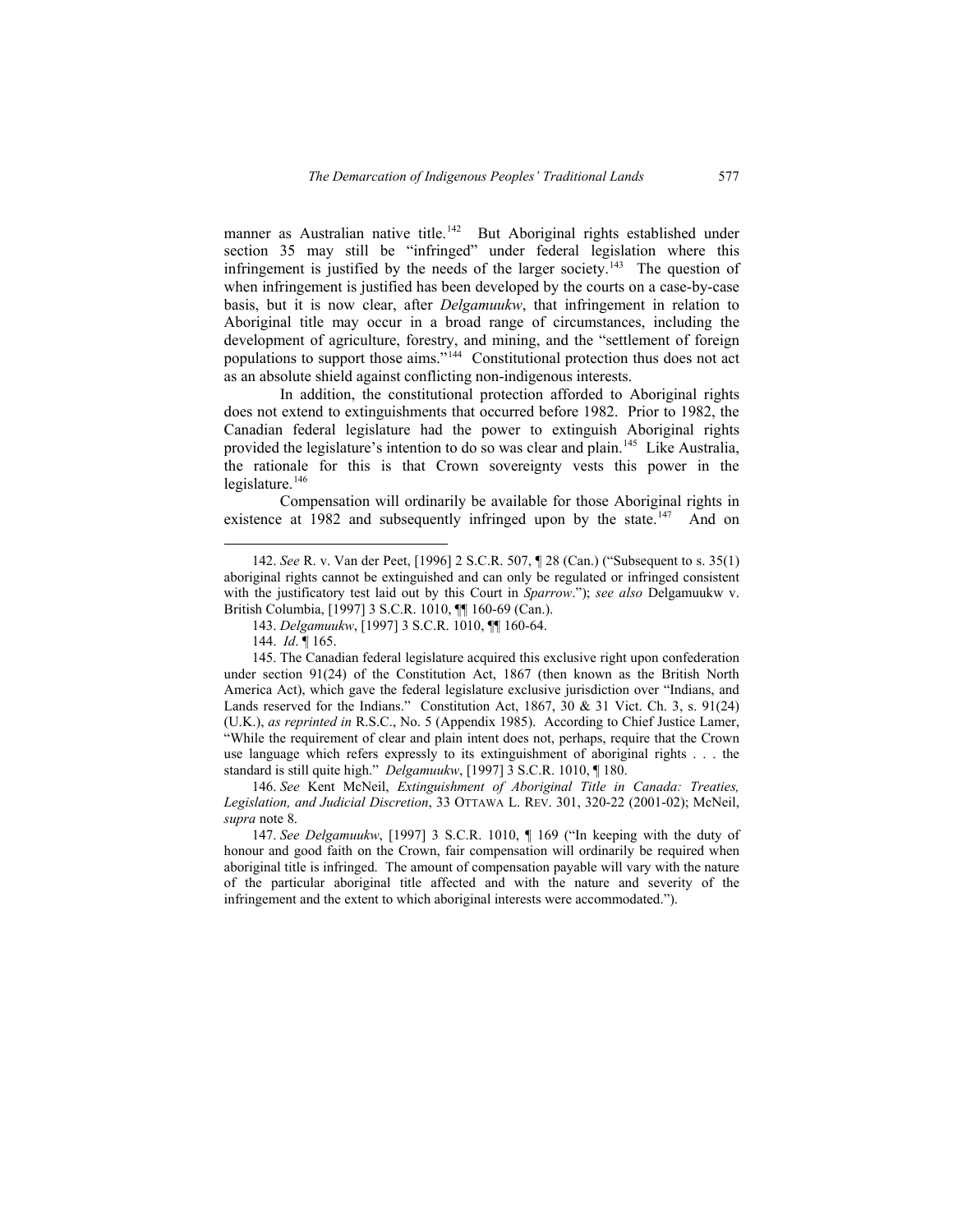standard common law principles, compensation should also be available for Aboriginal interests that are found by judicial inquiry to have been extinguished before 1982.<sup>[148](#page-35-0)</sup> In Canada, the question also arises as to the status of those lands that were subjected to treaties of cession in the early years of settlement. Extensive areas of Canada are subject to these treaties.<sup>[149](#page-35-1)</sup> These treaties contain "extinguishment clauses" that, according to the Canadian judiciary, preclude Aboriginal peoples from asserting Aboriginal rights (including title) to their ancestral lands in the courts.[150](#page-35-2) Canadian scholars have been highly critical of these treaties. Patrick Macklem, for example, notes:

> Assuming it can be proved that the aboriginal signatories actually consented to the extinguishment of their title, distributive justice demands more than the mere enforcement of such an agreement . . . and the judiciary should scrutinise the adequacy of consideration received in light of the actual agreement, concerning the extinguishment of aboriginal title.<sup>[151](#page-35-3)</sup>

There is a process in Canada for addressing Aboriginal claims of non-compliance by the state with the terms of these treaties,<sup>[152](#page-35-4)</sup> but no means to pursue issues of consent and adequacy of consideration.<sup>[153](#page-35-5)</sup>

 <sup>148.</sup> *See* Att'y-Gen. v. De Keyser's Royal Hotel Ltd., [1920] A.C. 508 (H.L.) (U.K.).

<sup>149.</sup> Siegfried Wiessner, *Rights and Status of Indigenous Peoples: A Global Comparative and International Legal Analysis,* 12 HARV. HUM. RTS. J. 66 (1999).

<sup>150.</sup> *See* R. v. Howard, [1994] 2 S.C.R. 299; *cf.* Indian and Northern Affairs Canada, Peace and Friendship Treaties, http://www.ainc-inac.gc.ca/ps/clm/atr/pft e.html (last visited Jan. 21, 2007) (Peace and Friendship Treaties were aimed at promoting peace between the British and Canadian Aboriginal peoples and did not involve the cession of traditional lands).

<sup>151.</sup> MACKLEM, *supra* note 11, at 183.

<span id="page-35-2"></span><span id="page-35-1"></span><span id="page-35-0"></span><sup>152.</sup> Efforts are afoot to reform this process due to its shortcomings. *See* STANDING SENATE COMM. ON ABORIGINAL PEOPLES, SPECIAL STUDY ON THE FEDERAL SPECIFIC CLAIMS PROCESS, FINAL REPORT, NEGOTIATION OR CONFRONTATION: IT'S CANADA'S CHOICE (2006), <http://www.parl.gc.ca/39/1/parlbus/commbus/senate/Com-e/abor-e/rep-e/rep05dec06-e.pdf> (last visited Jan. 21, 2007).

<span id="page-35-5"></span><span id="page-35-4"></span><span id="page-35-3"></span><sup>153.</sup> While there has been no statewide process to date, there are initiatives in the provinces of Manitoba and Saskatchewan. In Saskatchewan, the Federal Government, the Saskatchewan Provincial Government, and the Federation of Saskatchewan Indian Nations (FSIN) have agreed to establish various fora—the Common Table, Treaty Table, Fiscal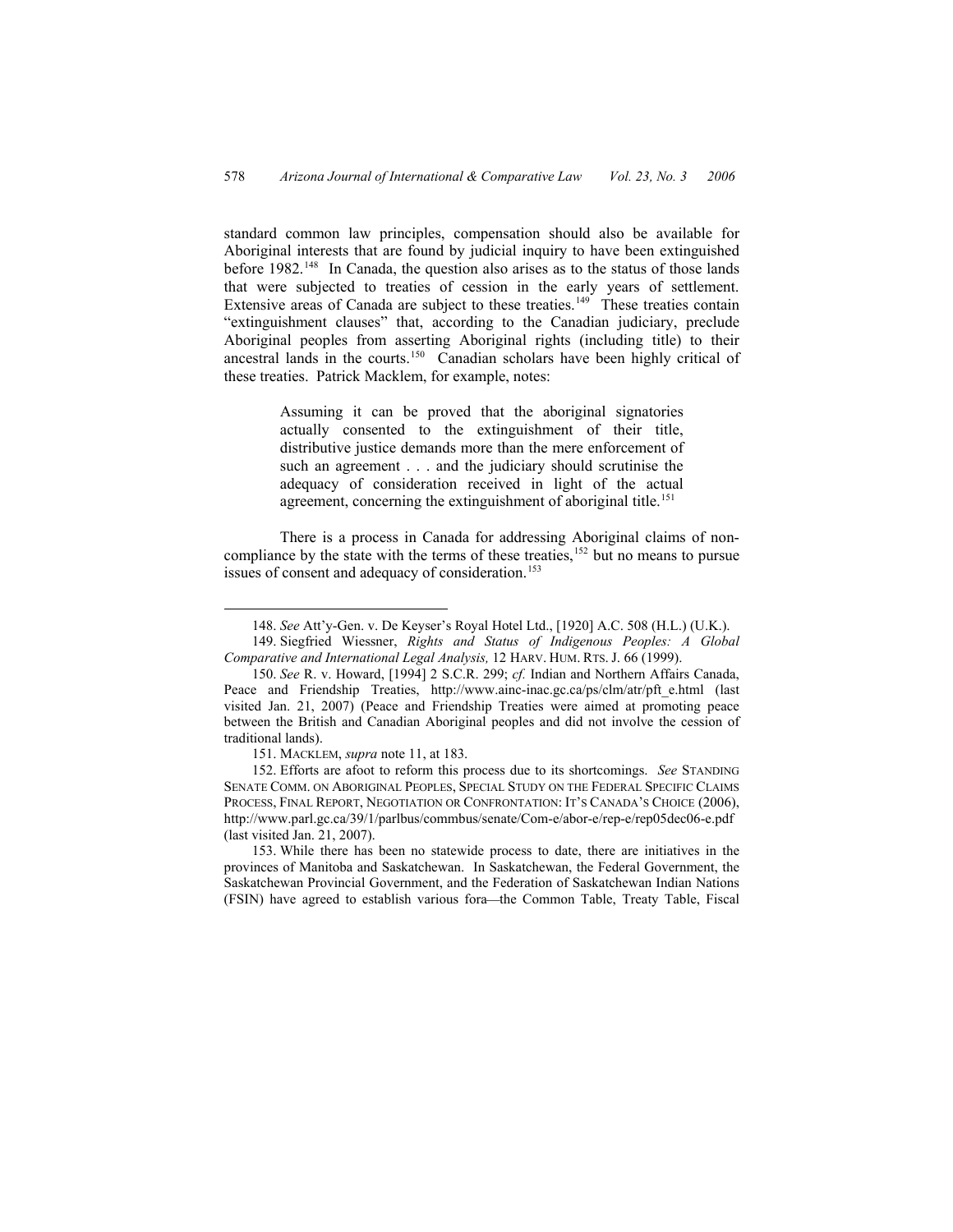#### **E. The Process of Recognizing Indigenous Peoples' Rights to Land**

It must be emphasized that the judicial recognition of indigenous traditional lands is an adversarial process dealing with highly contentious legal rights and, as a result, is intensely political. Judges, as one would expect in such circumstances, tend to err on the side of conservatism. As illustrated by native title and Aboriginal rights law in Australia and Canada, judges are accorded a high degree of discretion when determining issues of definition, continuity, and extinguishment, and that has not always resulted in favorable outcomes for indigenous peoples.

Additionally, litigating rights is not only an emotionally taxing, expensive, and time-consuming enterprise, it creates friction between and within indigenous claimant groups and is unable to address the unique cultural and political dimensions of indigenous property claims.<sup>[154](#page-36-0)</sup>

Many judges, aware of the limits of litigation, have expressed their preference for indigenous claims to lands to be addressed through a system of negotiation or arbitration.<sup>[155](#page-36-1)</sup> This illustrates the importance of states establishing

 $\overline{a}$ 

154. Litigation naturally pits the claims of indigenous peoples against other indigenous peoples in relation to overlapping claims and often leads to internecine conflicts over who should represent sub-groups in litigation.

<span id="page-36-1"></span><span id="page-36-0"></span>155. For example, the comments of Justice McHugh in *Ward* suggest the creation of "an arbitral system that declares what the rights of the parties ought to be according to the justice and circumstances of the individual case." Western Australia v. Ward (2002) 213 C.L.R. 1, ¶ 561. Also, Justice McHugh explained that "[i]t might have been better to redress the wrongs of dispossession by a true and unqualified settlement of lands or money than by an ultimately futile or unsatisfactory, in my respectful opinion, attempt to fold

Relations Table, and Governance Table—to begin a process of revisiting and discussing treaty-based governance. *See* Federation of Saskatchewan Indian Nations, http://www.fsin.com/treatygovernance/index.html (last visited Jan. 21, 2007). The historical practice of engaging in extinguishment treaties with indigenous peoples resonates with the general practice applied in the first years of settlement in the United States. *See* Russel Barsh, *Indian Land Claims Policy in the United States*, 58 N.D. L. REV. 1, 80 (1982). Again, no satisfactory process has been established in the United States to address these issues of consent and consideration. The Indian Claims Commission (ICC), established in the mid-twentieth century, was directed at these issues but has been criticized by many as simply inadequate. *See, e.g.*, Mary & Carrie Dann v. United States, Case 11.140, Inter-Am. C.H.R., Report No. 75/02, OEA/Ser.L/V/II.116, doc. 47 ¶ 128 (2002) [hereinafter *Dann Case*] (criticizing ICC conduct in relation to the Western Shoshone Nation in the Inter-American Human Rights Commission report).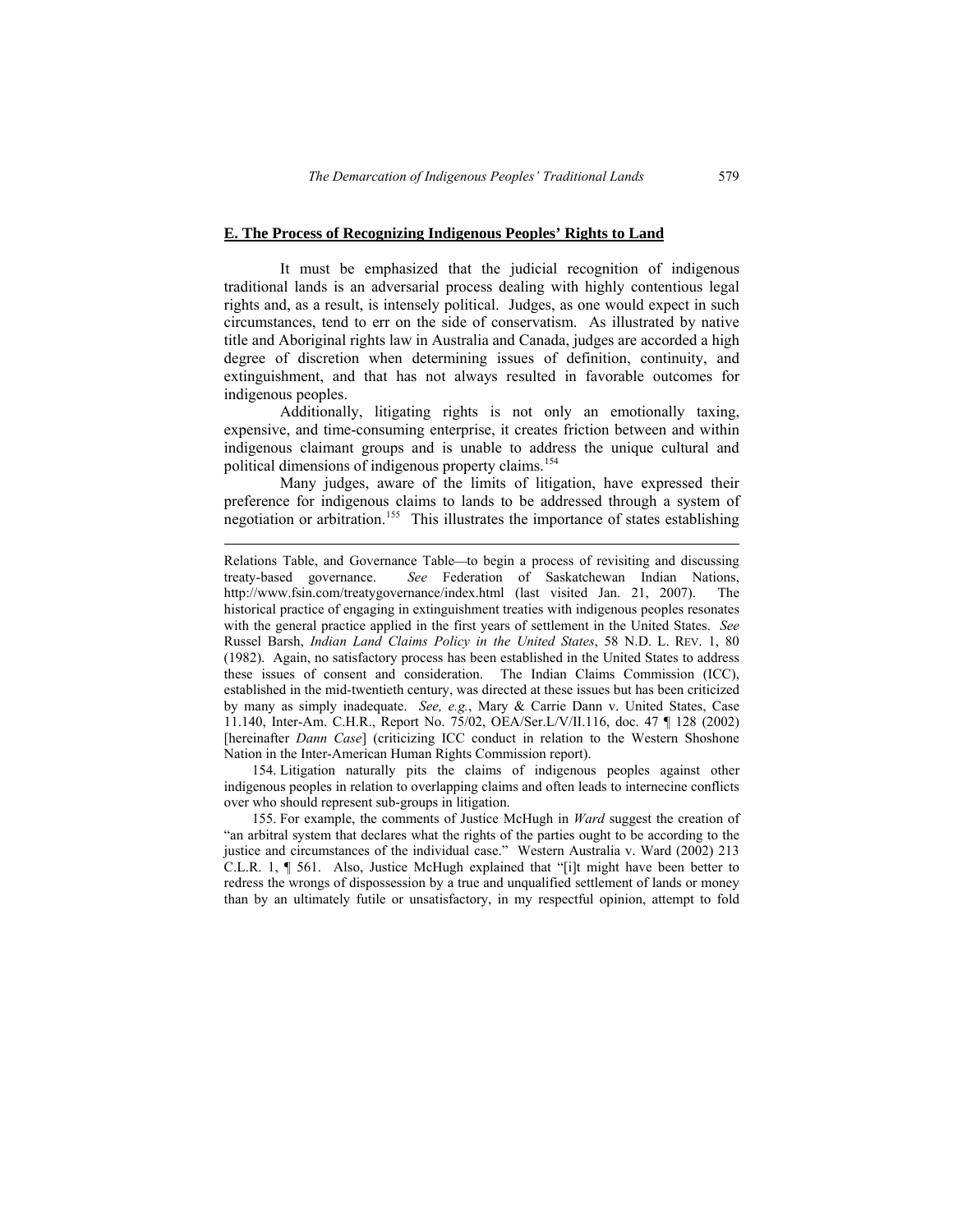mechanisms for recognition that are not weighed down by strict legal criteria and are sympathetic to the effects of colonization on indigenous communities. Negotiation of these claims enables all parties to seek mutually acceptable solutions and to address issues that litigation might otherwise foreclose. Canada has, since the early 1990s, established a system of negotiation in relation to claims to Aboriginal title.<sup>[156](#page-37-0)</sup> The process entails negotiating modern treaties in those areas where it is clear Aboriginal title has not been extinguished by historical treaties, which includes large areas in western, eastern, and northern Canada.<sup>[157](#page-37-1)</sup> Also, in Australia, Aboriginal communities have made some significant gains through negotiated agreements with local governments and private businesses.<sup>[158](#page-37-2)</sup> To date in Canada, only a few treaties have been negotiated, but they have all resulted in the demarcation of large areas of territory and recognition of forms of self-determination.<sup>[159](#page-37-3)</sup> These alternatives to litigation would appear to offer better outcomes for indigenous peoples, but they are far from perfect. Indigenous negotiators will almost invariably have to grapple with the disparate bargaining powers of the parties and the good-faith intentions of the state.<sup>[160](#page-37-4)</sup> In addition, the

native title rights into the common law." *Id.* ¶ 970. In relation to Canada, see the comments of Chief Justice Lamer in *Delgamuukw v. British Columbia*, [1997] 3 S.C.R. 1010, ¶ 186 ("Ultimately, it is through negotiated settlements, with good faith and give and take on all sides, reinforced by the judgments of this Court, that we will achieve what I stated in *Van der Peet* to be a basic purpose of s.  $35(1)$ —'the reconciliation of the preexistence of aboriginal societies with the sovereignty of the Crown.'").

156. *See*, *e.g.*, Nisga'a Final Agreement Act, 2000 S.C., ch. 7. In 1993, the Canadian government passed the Nunavut Land Claims Agreement Act, 1993 S.C., ch. 29, and the Nunavut Act, 1993 S.C., ch. 28, both of which grant significant land and political rights to the Inuit who inhabit the North West Territories. *See also* Agreement Between the Inuit of the Nunavut Settlement Area and Her Majesty the Queen in Right of Canada, May 25, 1993, *available at* http://www.ainc-inac.gc.ca/pr/agr/pdf/nunav\_e.pdf. Significantly these treaties tend to be confined to geographically isolated areas where the impact of new land rights on non-indigenous peoples is minimal.

157. *See supra* note 156.

 $\overline{a}$ 

<span id="page-37-0"></span>158. *See* Maureen Tehan, *A Hope Disillusioned, An Opportunity Lost? Reflections on Common Law Native Title and Ten Years of the Native Title Act*, 27 MELB. U. L. REV. 523 (2003) (noting that despite problems with the process of negotiating agreements and in the substance of those agreements, there is, at least after *Mabo II*, a new environment where negotiations and agreement are now commonplace).

159. *See supra* text accompanying note 156.

<span id="page-37-4"></span><span id="page-37-3"></span><span id="page-37-2"></span><span id="page-37-1"></span>160. *See* Ciaran O'Faircheallaigh, *Implementing Agreements Between Indigenous Peoples and Resource Developers in Australia and Canada* (Griffith Univ., Ctr. for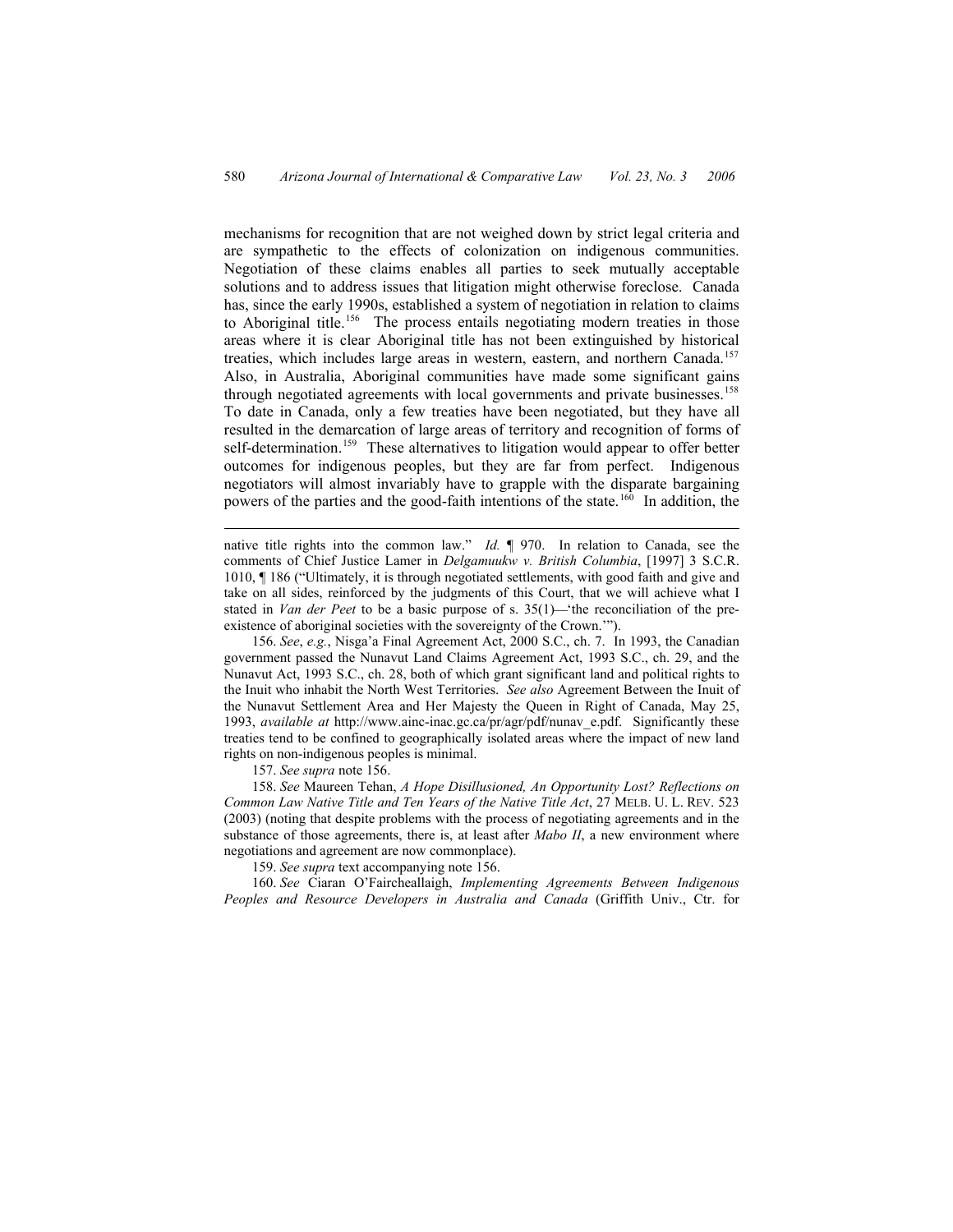standards of proof forged in litigation have an enduring influence in these negotiations. If Aboriginal peoples' potential claims to common law title are weak, they possess much less potential to negotiate meaningful agreements than if their claims were strong. In Canada and Australia, there is no doubt that the impetus for states to negotiate has diminished with recent court decisions denying rights to indigenous peoples.

### **F. Conclusions on Domestic Practice**

 $\overline{a}$ 

In relation to Australia, it is clear that the manner in which modern rights are defined—with a focus on specific Aboriginal customary laws—has hampered Aboriginal efforts to acquire exclusive rights to their lands. It is clear too that this is due to the manner in which the NTA has been interpreted and applied by the High Court. Characterizing native title as a "bundle of rights" not only imposes extraordinary evidential burdens on Aboriginal communities—with each right having to be proved—it leaves native title rights and interests vulnerable to Australian standards of extinguishment. The application of strict tests of continuity, especially the requirement that customs be rooted in pre-sovereignty "traditional" custom, means that many native title claims stumble at the first hurdle. For those communities who have lost their connection to their lands, even if they have been forcibly removed, there is no means to pursue native title and no right to compensation. Thus, the law of native title neglects those dispersed and less cohesive groups, who may have been subjected to an even more disruptive and violent history than other indigenous groups.

In Canada, the inquiry into Aboriginal practices and unique continuity tests alleviates the evidential burden considerably. The reference to Aboriginal perspectives in Aboriginal title claims also aims to accommodate indigenous differences. While it is clear these principles have emerged in the context of

Australian Pub. Sector Mgmt., Research Paper No. 13, 2003), *available at* http://www.griffith.edu.au/school/gbs/ppp/research/research\_papers/paper13.pdf; Ciaran O'Faircheallaigh, Research Paper, *Negotiating a Better Deal for Indigenous Land Owners: Combining "Research" and "Community Service*,*"* (Griffith Univ., Ctr. for Australian Pub. Sector Mgmt., Research Paper No. 11, 2003), *available at* http://www.griffith.edu.au/ school/gbs/ppp/research/research\_papers/paper11.pdf; Pearson, *supra* note 120; David Ritter, *So*, *What's New? Native Title Representative Bodies and Prescribed Bodies Corporate After* Ward, 21 AUSTL. MINING & PETROLEUM L.J. 302, 304-05 (2002).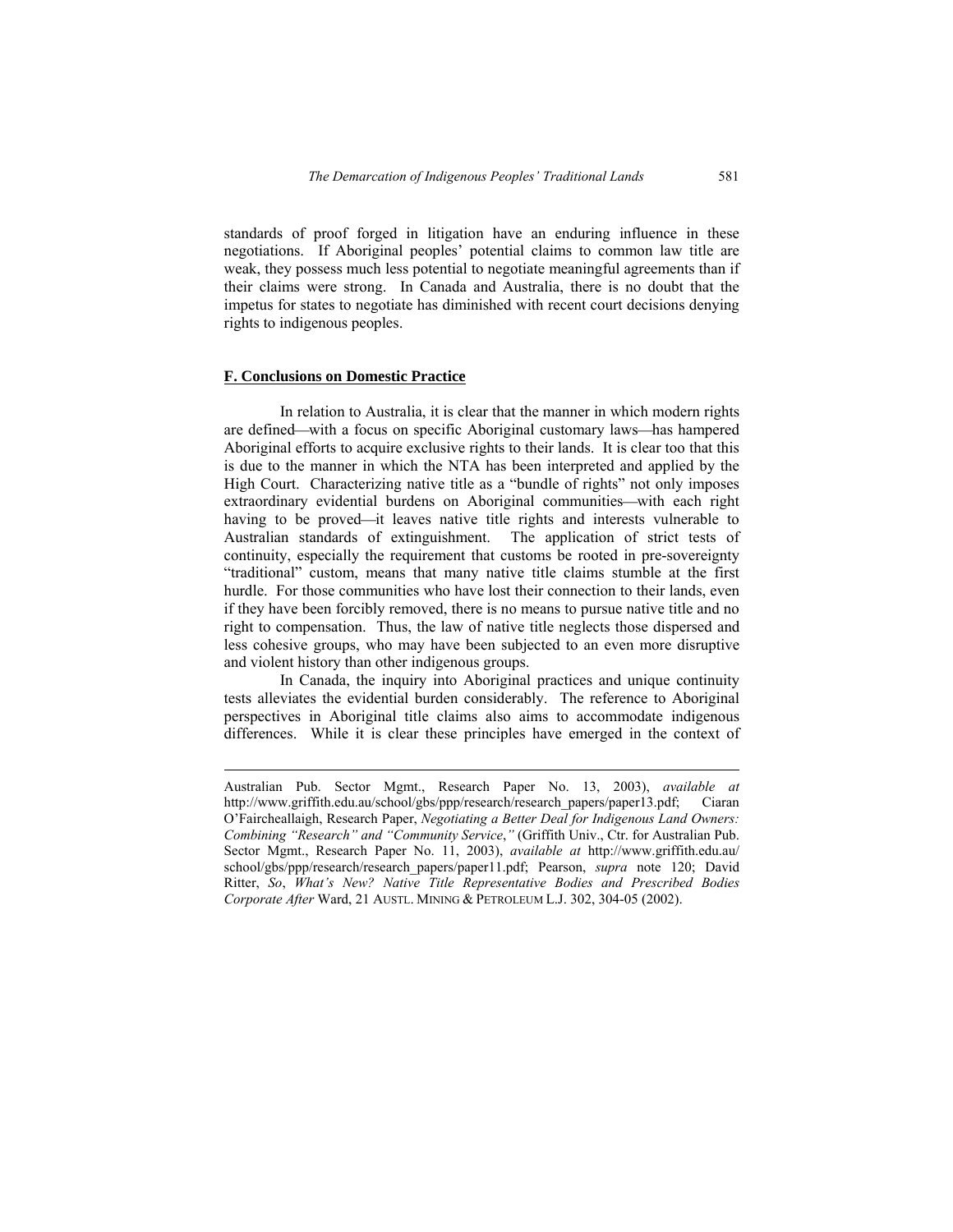section 35 of the Canadian Constitution Act's theme of reconciliation, there is no reason why similar standards cannot be adopted in other jurisdictions that lack constitutional protections for indigenous land rights.[161](#page-39-0) These states are also faced with reconciling pre-existing indigenous rights with the rights asserted by a new sovereign.

The occupation standard recently applied by the Canadian Supreme Court in *Marshall; Bernard*, however, will confine Aboriginal title to those areas of land used on a regular and intensive basis at sovereignty and will deny rights of title to tribes with a nomadic tradition. As with Australia, Aboriginal rights are vulnerable to extinguishment in relation to pre-1982 Aboriginal rights, and to infringement in relation to Aboriginal rights constitutionally protected after 1982.

The end result for these two jurisdictions is simply this: Few tribes will be able to establish a modern legal right to occupy their lands to the exclusion of others. The rights capable of legal recognition are those less intrusive rights to engage in the activities conducted in the distant past. While rights are recognized, the demarcation of lands—an essential step towards indigenous peoples maintaining and revitalizing their forms of self-determination—remains elusive.

It remains to be seen how this body of law will influence other states faced with indigenous claims to traditional lands, especially states in the Americas, Asia, and Africa. In Central and South America, for example, many states have enacted laws that purport to recognize indigenous communal property, yet this has rarely translated into the actual demarcation of indigenous lands.<sup>[162](#page-39-1)</sup>

The standards developed through common law litigation provide an attractive menu from which states may simply pick and choose those standards that will result ultimately in the recognition of only non-exclusive indigenous interests in land. This potential risk is most clearly illustrated by New Zealand's response to a recent "breakthrough" judicial decision, *Attorney-General v. Ngati Apa*, recognizing that Māori tribes could claim customary interests in the New

 <sup>161.</sup> *Cf.* Kirsten Matoy Carlson, *Does Constitutional Change Matter? Canada's Recognition of Aboriginal Title*, 22 ARIZ. J. INT'L & COMP. L. 449 (2005) (suggesting that it is unlikely that these principles would have emerged in the absence of section 35 of the Canadian Constitution Act, 1982).

<span id="page-39-1"></span><span id="page-39-0"></span><sup>162.</sup> *See Indigenous Peoples and Their Relationship to Land*, *supra* note 1. For example, Nicaragua's constitution and statutory law declare that indigenous peoples' property rights are recognized and protected, yet the state has failed to demarcate the lands of indigenous groups on the Atlantic Coast. *Awas Tingni Case*, *supra* note 19.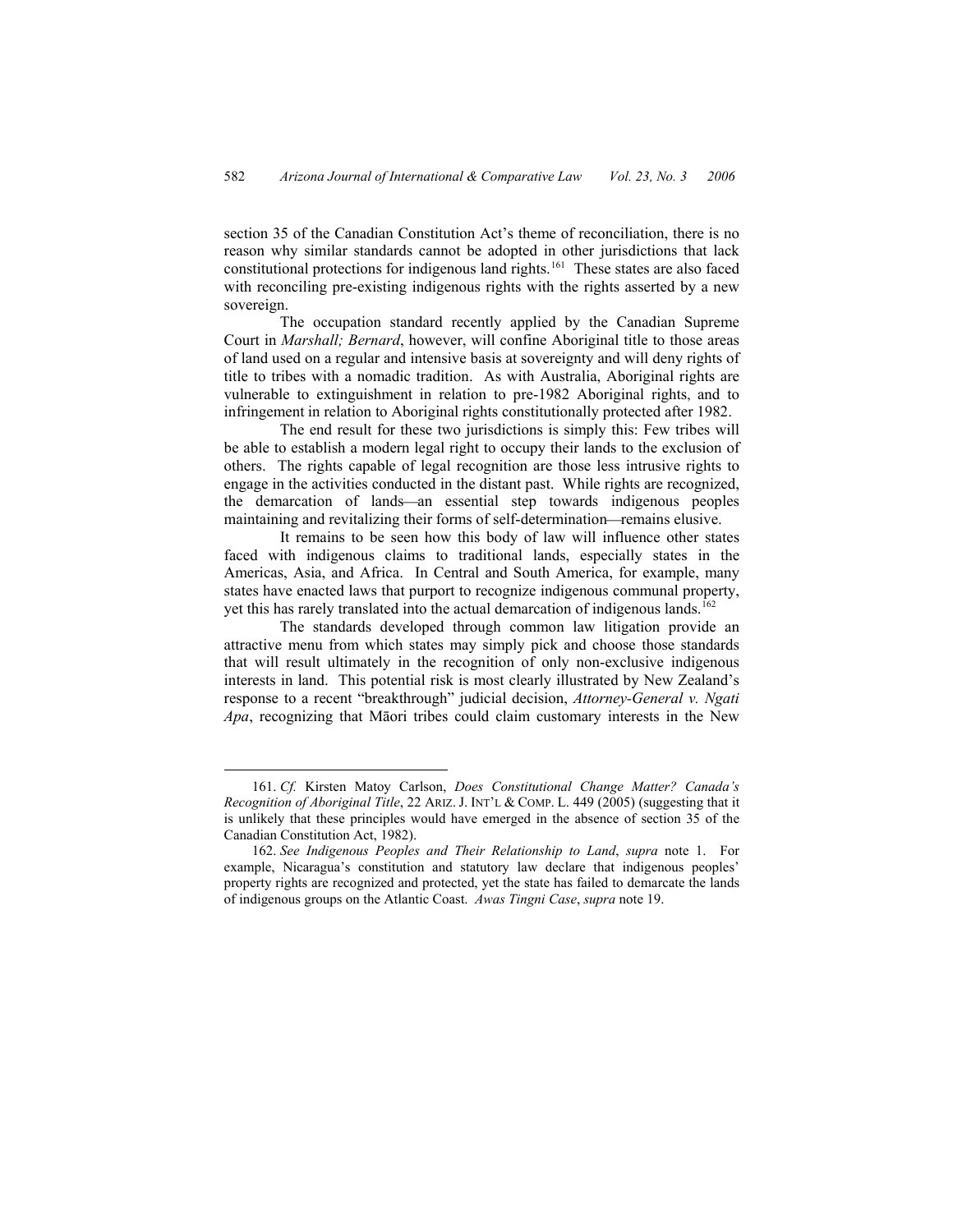Zealand foreshore and seabed area.<sup>[163](#page-40-0)</sup> New Zealand's response to this decision has been to establish a statutory scheme for the recognition of customary interests—the Foreshore and Seabed Act 2004 (FSA)<sup>[164](#page-40-1)</sup>—which borrows heavily from both Canadian Aboriginal rights and Australian native title law.<sup>[165](#page-40-2)</sup>

The FSA provides for the recognition by the High Court of a right akin to Canadian Aboriginal title called a "territorial customary right order" (TCRO).<sup>[166](#page-40-3)</sup> To obtain such an order, Māori tribes must prove that the foreshore land in question has been continuously occupied and exclusively so, without substantial interruption, from the date of the assertion of Crown sovereignty to January 2005.[167](#page-40-4) Thus, the standard of proof is made more onerous than Canada's by the application of the Australian continuity of connection test. "Occupation" is not defined by the FSA, and neither is "exclusive," leaving it open to argument whether both terms should be judicially determined with reference to the perspectives of Māori claimants and not common law tests. However, the FSA states that "exclusivity" will not be established where "any other group" has ever used the same area of foreshore (other than for rights to navigation) without the express or implied permission of the claimant group.<sup>[168](#page-40-5)</sup> Additionally, if such a right is proved, the TCRO holders are not entitled to the land; rather, the holders are entitled to enter into negotiations with government officials to discuss possible

 <sup>163.</sup> Att'y-Gen. v. Ngati Apa, [2003] 3 N.Z.L.R. 643 (C.A.). *Compare* P.G. McHugh, *Aboriginal Title in New Zealand*, *supra* note 15, *with* F.M. (Jock) Brookfield, *Māori Claims and the "Special" Juridical Nature of Foreshore and Seabed*, 2 N.Z. L. REV. 179 (2005) (offering conflicting comments on the possible judicial implications of the *Ngati Apa* decision).

<sup>164.</sup> Foreshore and Seabed Act 2004, 2004 S.N.Z. No. 93, §§ 3-4.

<span id="page-40-0"></span><sup>165.</sup> For comment on how the Foreshore and Seabed Act 2004 adopts aspects of Canadian and Australian law, see sources cited *supra* note 69.

<sup>166.</sup> Foreshore and Seabed Act 2004, 2004 S.N.Z. No. 93, §§ 32-39.

<sup>167.</sup> *Id.* § 32.

<span id="page-40-5"></span><span id="page-40-4"></span><span id="page-40-3"></span><span id="page-40-2"></span><span id="page-40-1"></span><sup>168.</sup> These non-members must also recognize the group's authority to exclude. *Id.* § 32(5). In addition, the FSA imports an evidential requirement that claimants establish in evidence that they have maintained ownership of dry land adjacent to the foreshore claimed from 1840 to January 2005. *Id.* § 32(2)(b). In addition, in determining occupation, the courts may not take into account "any spiritual or cultural association with the area, unless that association is manifested in a physical activity or use related to a natural or physical resource." *Id.* § 32(3).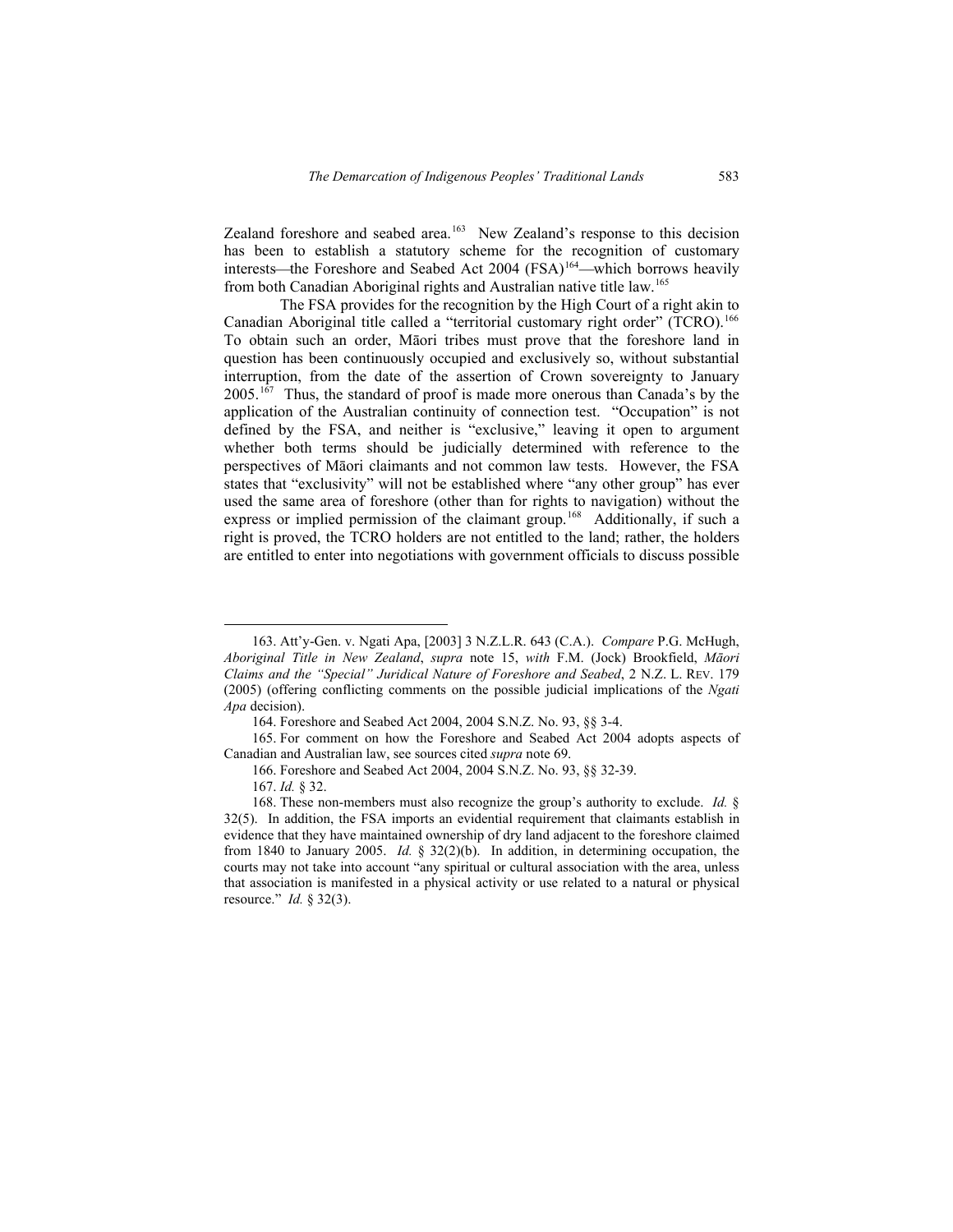forms of redress.<sup>[169](#page-41-0)</sup> To obtain a Customary Rights Order (CRO)—which confers the right to engage in traditional activities—tribes must prove that the activity is "integral" to tribal customary law and has been practiced in a substantially uninterrupted manner from 1840 to the commencement of the FSA.<sup>[170](#page-41-1)</sup> Therefore, not only is the Australian continuity of connection test applied, CROs incorporate the widely-criticized "integral to distinctive culture" test from Canadian "Aboriginal rights" law and require Māori claimants to support their claims with evidence of specific customary laws. In relation to extinguishment, the CROs may be extinguished by a broad range of conflicting non-indigenous rights, irrespective of whether the rights are permanent or only finite in duration (i.e., the Australian extinguishment standards), and there is no right under the FSA to compensation for the extinguishment of those rights.<sup>[171](#page-41-2)</sup> It is possible for Maori tribes to pursue compensation for the loss of these interests through the state's historical claims process—a process distinct to the FSA.<sup>[172](#page-41-3)</sup> However, this process has been heavily criticized for its failure to provide Māori with adequate forms of compensation and, in particular, lands and natural resources.[173](#page-41-4)

The evidential standards contained in the FSA are thus an inelegant amalgam of the evidential standards applied in Australia and Canada. What is more, the standards taken together are more onerous than those applied in either Canada or Australia. Despite the obvious historical and constitutional disparities

 <sup>169.</sup> *Id.* §§ 37-38. The term "redress" suggests that compensation will not be paid. In fact there is no guarantee that any redress will be provided, and there is no independent mechanism for determining the nature of any redress to be provided. *See id.* There is also the option of establishing a "reserve" for the environmental co-management of the land with the government. But no property interest in the foreshore is conferred. *Id.* § 40.

<sup>170.</sup> *Id.* § 50(1)(b).

<sup>171.</sup> *See id.* §§ 50(1)(c), 51(2).

<span id="page-41-0"></span><sup>172.</sup> The negotiation of historical claims is administered by the New Zealand Office of Treaty Settlements, which reports to the Minister in Charge of Treaty of Waitangi Negotiations. *See* New Zealand Office of Treaty Settlements, [http://www.ots.govt.nz](http://www.ots.govt.nz/) (last visited Jan. 26, 2007).

<span id="page-41-4"></span><span id="page-41-3"></span><span id="page-41-2"></span><span id="page-41-1"></span><sup>173.</sup> *See* ECOSOC, The Special Rapporteur, *Report of the Special Rapporteur on the Situation of the Human Rights and Fundamental Freedoms of Indigenous Peoples*, *Mission to New Zealand*, ¶¶ 26-27, U.N. Doc. E/CN.4/2006/78/Add.3 (Mar. 13, 2006) (*prepared by* Rodolfo Stavenhagen); *see also* Craig Coxhead, *Where Are the Negotiations in the Direct Negotiations of Treaty Settlements?*, 10 WAIKATO L. REV. 13 (2002); Annie Mikaere, *Settlement of Treaty Claims: Full and Final, or Fatally Flawed?*, 17 N.Z. U. L. REV. 425 (1997).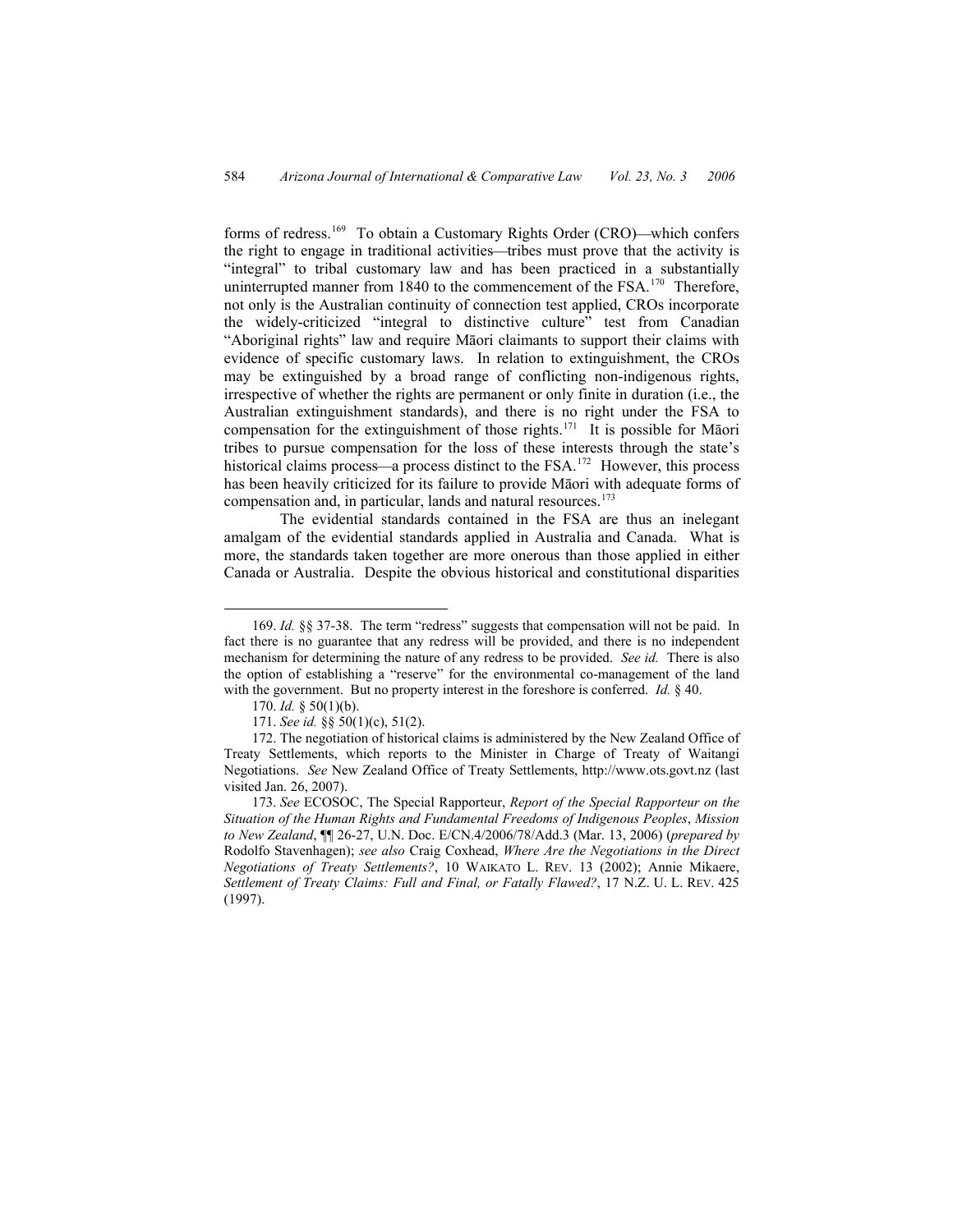between New Zealand and these jurisdictions (most notably the fact that Māori tribes entered into a treaty guaranteeing their rights to lands), and Australia's and Canada's very different approaches to land rights recognition, New Zealand has simply chosen the standards that, when applied together, set extraordinary standards of proof that can only result in the legal recognition of traditional activities and not rights to exclusive occupation. There is precious little appreciation of the effects colonization has had on Māori traditional tribes and tribal customary law.[174](#page-42-0)

### **IV. INTERNATIONAL LAW STANDARDS FOR DEMARCATION OF TRADITIONAL LANDS**

#### **A. International Instruments Directed at Indigenous Peoples' Rights**

While there is great diversity among the ways of life of indigenous peoples and their relationships with lands,<sup>[175](#page-42-1)</sup> the emerging international law standards for demarcation of traditional lands are quite uniform and directed at the demarcation and titling of lands that are currently occupied and used by

Because each indigenous community possesses its own unique social, political, and economic history, each has adapted and adopted methods of cultural survival and development suited to the unique environment and ecosystem inhabited by that community . . . each indigenous community creates its own customary laws for governing its lands and resources. This process of *jurisgenesis* means that indigenous societies' property rights systems possess the same particularity and divergence that characterize the property systems of non-indigenous societies.

<span id="page-42-0"></span> <sup>174.</sup> *See*, *e.g.*, WAITANGI TRIBUNAL, REPORT ON THE CROWN'S FORESHORE AND SEABED POLICY, WAI 1071*,* at 3.7.2 (2004), *available at* http://www.waitangitribunal.govt.nz/reports/generic (reporting on the state confiscation of Taranaki tribal traditional lands in the nineteenth century).

<sup>175.</sup> As noted by Professor Anaya and Professor Williams:

<span id="page-42-1"></span>S. James Anaya & Robert A. Williams, Jr., *The Protection of Indigenous Peoples' Rights over Lands and Natural Resources Under the Inter-American Human Rights System*, 14 HARV. HUM. RTS. J. 33, 43-44 (2001).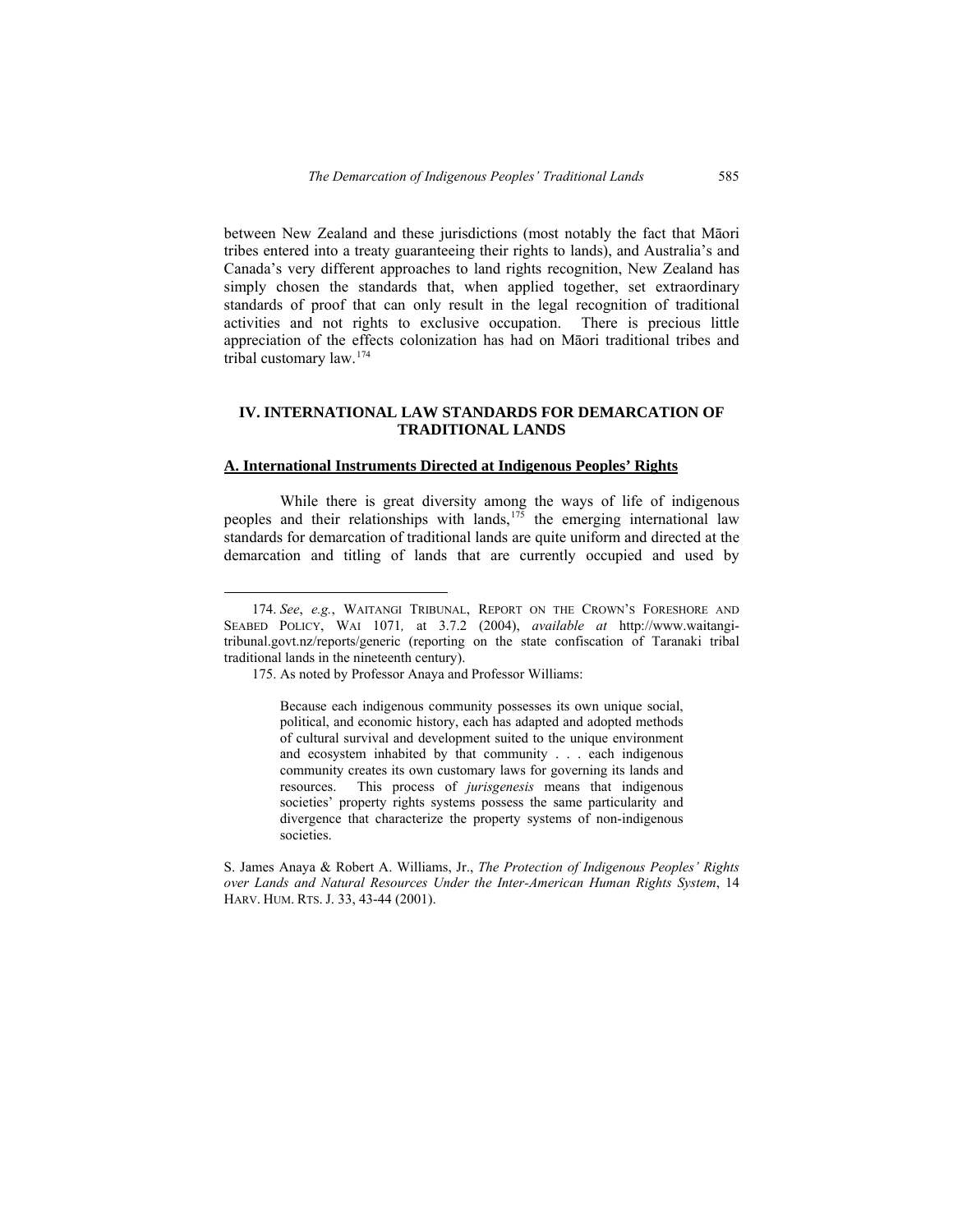indigenous peoples in accordance with their land tenure patterns.<sup>[176](#page-43-0)</sup> As noted by the former U.N. special rapporteur, Jose Martinez Cobo:

> Recognition [of indigenous traditional lands] here means acknowledgment of a *de facto* situation that provides a basis for the existence of a right. Official recognition and subsequent registration should follow as a matter of course, once possession and economic occupation are proved.<sup>[177](#page-43-1)</sup>

The reason for the protection of rights in lands currently inhabited by indigenous peoples is quite clear. International law has sought to protect those indigenous peoples who have historical continuity with a general territory and occupy lands under their land tenure systems, but have not received any official state recognition of their land rights.<sup>[178](#page-43-2)</sup> Significantly, international instruments are directed at according rights of *ownership* to indigenous peoples in relation to those lands occupied and used under traditional tenure.<sup>179</sup> As noted, ownership in this context is not the same as state forms of ownership (e.g., fee simple titles); the right of ownership of traditional lands is a communal right and will ordinarily be subject to limits on alienation.<sup>[180](#page-43-4)</sup> But with ownership comes the all-important right to control access to traditional lands and natural resources.<sup>181</sup> The objective is to provide indigenous property with the fullest form of protection available

<span id="page-43-5"></span>181. *See supra* note 4.

 <sup>176.</sup> *See infra* Parts IV.A.1-3, IV.B.1.

<sup>177.</sup> *See* ECOSOC, Sub-Comm'n on Prevention of Discrimination & Prot. of Minorities, *Study of the Problem of Discrimination Against Indigenous Populations*, at 217 U.N. Doc. E/CN.4/SUB.2/1986/7/Add.4, U.N. Sales No. E.86.XIV.3 (1986) (*prepared by* Jose Martinez Cobo).

<sup>178.</sup> *See Indigenous Peoples and Their Relationship to Land*, *supra* note 1, ¶ 50-54; *see also* cases *infra* Part IV.B.1.

<sup>179.</sup> *See infra* Part IV.A.1-3.

<span id="page-43-4"></span><span id="page-43-3"></span><span id="page-43-2"></span><span id="page-43-1"></span><span id="page-43-0"></span><sup>180.</sup> *See, e.g.*, ILO Convention No. 169, *supra* note 26, art. 17(2) ("[T]he peoples concerned shall be consulted whenever consideration is being given to their capacity to alienate their lands . . . outside their community."); Proposed OAS Declaration, *supra* note 26, art. 18(3)(i)-(ii) (noting states shall recognize traditional lands as "permanent, exclusive, inalienable" and shall have such title changed only by "mutual consent" when indigenous peoples have "full knowledge and appreciation of the nature or attributes of such property"); U.N. Declaration, *supra* note 26, art. 26.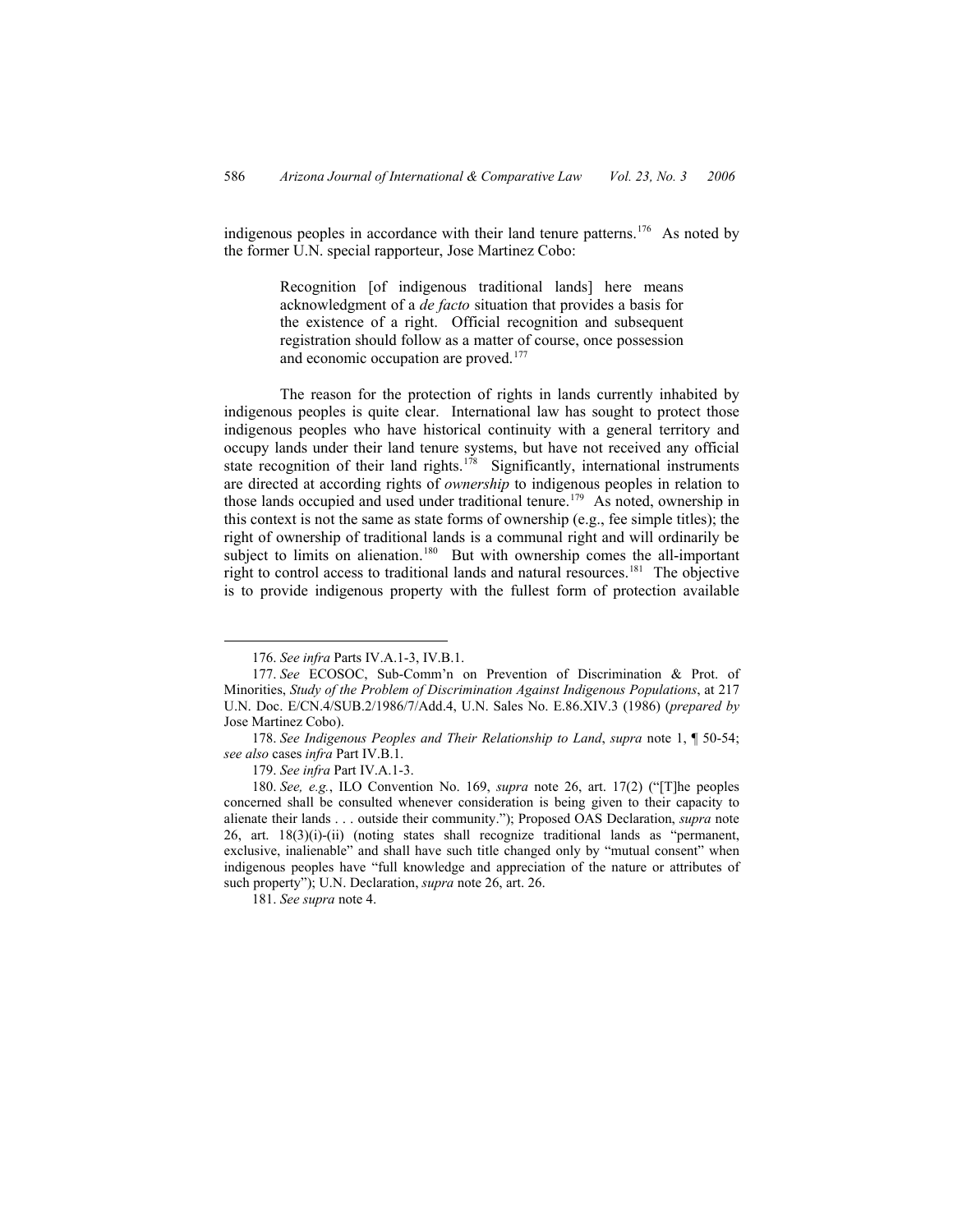from the state.<sup>[182](#page-44-0)</sup> This secure land base allows indigenous peoples to enjoy their rights to equality, culture, and self-determination free from outside intrusions.[183](#page-44-1) The demarcation of lands in this manner, then, promotes a broad range of indigenous and human rights and firmly rejects the notion that indigenous forms of property are not capable of state recognition.

The requirement to recognize indigenous peoples' rights of ownership on the basis of their traditional patterns of occupation and use is explicitly referred to in the ILO Convention on Indigenous and Tribal Peoples, No. 169 of 1989 ("ILO Convention No.  $169$ "),<sup>[184](#page-44-2)</sup> the U.N. Declaration on the Rights of Indigenous Peoples ("U.N. Declaration"),<sup>185</sup> and the Organization of American States' (OAS) Proposed American Declaration on the Rights of Indigenous Peoples ("Proposed OAS Declaration").<sup>186</sup> All of these instruments list an extensive range of indigenous and human rights. Additionally, these international instruments set standards of definition, continuity, and remedies for dispossession that far exceed those currently applied by the common law states. The principles contained in these instruments are not yet fully established principles of international law. However, they reflect growing support among states for the recognition and protection of indigenous peoples' rights, especially the need to demarcate indigenous lands and restore their lands in cases of dispossession.<sup>[187](#page-44-5)</sup>

 <sup>182.</sup> *See Indigenous Peoples and Their Relationship to Land*, *supra* note 1, ¶ 50-54; *see also* cases *infra* Part IV.B.1.

<sup>183.</sup> For example, the international instruments recognize the right of indigenous communities to create their own laws (including customary laws) in relation to the regulation and use of traditional lands as between members (transmission of use rights, dispute resolution, etc.). *See* ILO Convention No. 169, *supra* note 26, art. 17(1); Proposed OAS Declaration, *supra* note 26, arts. 18(1), 18(3)(iii); U.N. Declaration, *supra* note 26, art. 32 ("Indigenous peoples have the right to determine and develop priorities and strategies for the development or use of their lands or territories and other resources.").

<span id="page-44-1"></span><span id="page-44-0"></span><sup>184.</sup> *See* ILO Convention No. 169, *supra* note 26. ILO Convention No. 169 is a partial revision of ILO Convention No. 107-the Indigenous and Tribal Populations Convention, 1957. *Id.* pmbl. ILO Convention No. 107 contained strong protections for indigenous lands but was widely criticized as pursuing assimilationist goals. *See* Anaya & Williams, *supra* note 175, at 34.

<sup>185.</sup> U.N. Declaration, *supra* note 26.

<sup>186.</sup> Proposed OAS Declaration, *supra* note 26.

<span id="page-44-5"></span><span id="page-44-4"></span><span id="page-44-3"></span><span id="page-44-2"></span><sup>187.</sup> This general right to recognition and protection of indigenous property is so widely recognized that it is considered by scholars to be an established principle of customary international law. *See*, *e.g.*, ANAYA, *supra* note 9; Wiessner, *supra* note 149.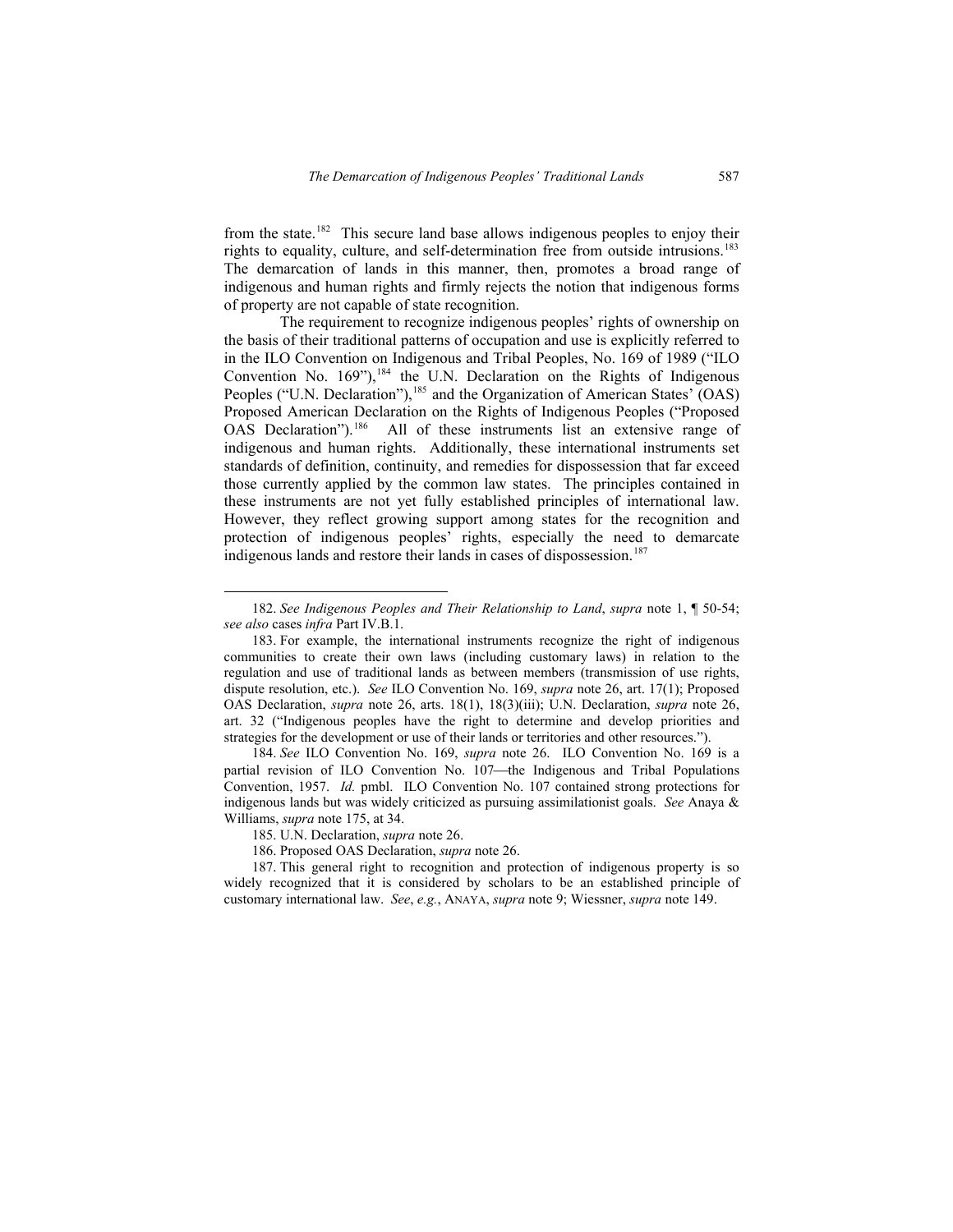The ILO Convention No. 169 is the only established international treaty directed specifically at indigenous peoples' rights.<sup>188</sup> While the treaty has not been universally adopted by states,<sup>[189](#page-45-1)</sup> this has been due in part to indigenous peoples' objections to their limited input into its formulation and to their belief that it does not sufficiently promote indigenous peoples' self-determination.<sup>[190](#page-45-2)</sup> Nevertheless, the ILO Convention No. 169 has assumed a key role in the international indigenous movement. It is frequently referred to in the decisions and reports of U.N. and OAS human rights treaty bodies.<sup>[191](#page-45-3)</sup> And, despite the ambivalence of some indigenous peoples towards the Convention, it has served as an important point of reference in the formulation of the rights contained in the U.N. Declaration and Proposed OAS Declaration.<sup>[192](#page-45-4)</sup>

The most significant instrument in relation to indigenous peoples' rights (including land rights) is the U.N. Declaration, drafted with considerable input from indigenous peoples and intended as a declaration of universal application by all states once it is adopted by the U.N. General Assembly.<sup>[193](#page-45-5)</sup> The U.N. Declaration is the most progressive and comprehensive international instrument dealing with indigenous rights. While technically not legally binding on states, it requires that "states in consultation and cooperation with indigenous peoples . . . take the appropriate measures, including legislative measures, to achieve the ends of the Declaration."<sup>194</sup> The original version of the U.N. Declaration was The original version of the U.N. Declaration was promulgated by the U.N. Working Group on Indigenous Populations in 1993, after almost a decade of discussions in which both states and indigenous peoples from throughout the world participated.<sup>[195](#page-45-7)</sup> That original version was then submitted to a further U.N. Working Group for elaboration, and again, both states and representatives of indigenous peoples participated in vigorous discussions on the

 <sup>188.</sup> *See* ILO Convention No. 169, *supra* note 26.

<sup>189.</sup> The eighteen states that have ratified ILO Convention No. 169 include Argentina, Bolivia, Brazil, Colombia, Costa Rica, Denmark, Dominican Republic, Ecuador, Fiji, Guatemala, Honduras, Mexico, Netherlands, Norway, Paraguay, Peru, Spain, and Venezuela. *See* ILOLEX Database of International Labour Standards, http://www.ilo.org/ ilolex/english/newratframeE.htm (last visited Jan. 26, 2007).

<sup>190.</sup> *See* ANAYA, *supra* note 9, at 59.

<sup>191.</sup> *See, e.g.*, *Maya Case*, *supra* note 43; *Awas Tingni Case*, *supra* note 19.

<span id="page-45-4"></span><span id="page-45-3"></span><span id="page-45-2"></span><span id="page-45-1"></span><span id="page-45-0"></span><sup>192.</sup> Many of the rights enumerated in both the U.N. Declaration and Proposed OAS Declaration are adapted from those in the ILO Convention No. 169.

<sup>193.</sup> U.N. Declaration, *supra* note 26, pmbl.

<sup>194.</sup> *Id.* art. 38.

<span id="page-45-7"></span><span id="page-45-6"></span><span id="page-45-5"></span><sup>195.</sup> *See* ANAYA, *supra* note 9.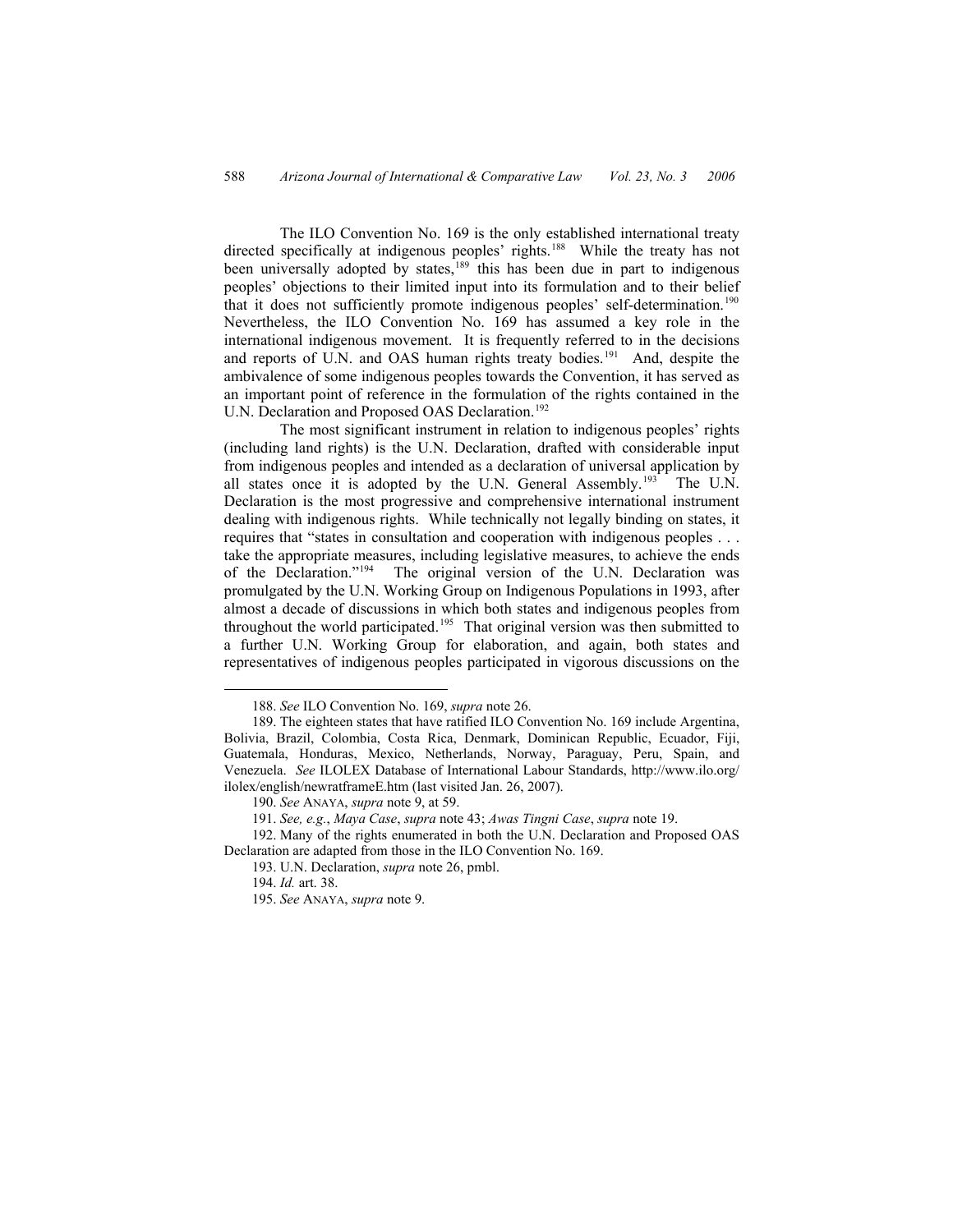specific wording and policy underpinning the rights in the Declaration. The final version of the U.N. Declaration was adopted by the U.N. Human Rights Council at its first meeting in June 2006.[196](#page-46-0)

The Proposed OAS Declaration is an initiative of the OAS General Assembly intended for application to all state members of the OAS.<sup>[197](#page-46-1)</sup> The original draft was prepared by the Inter-American Commission on Human Rights in consultation with OAS member states and representatives of indigenous peoples.[198](#page-46-2) Like the U.N. Declaration, the Proposed OAS Declaration is not binding on states, though it expressly provides that the OAS and its entities shall promote respect for, and full application of, rights enumerated in the Declaration.<sup>[199](#page-46-3)</sup>

In addition to these instruments, other sources for these emerging principles can be found in the decisions and reports of international human rights treaty bodies, which vet state compliance with various human rights instruments through reporting mechanisms and complaint procedures. Most significant are recent decisions and reports of the OAS Inter-American Court and Inter-American Commission, which consider treaties that have been widely ratified by OAS members, and the U.N. Racial Discrimination Committee<sup>[200](#page-46-4)</sup> and U.N. Human

 <sup>196.</sup> U.N. Declaration, *supra* note 26.

<sup>197.</sup> All thirty-five independent countries of the Americas have ratified the OAS Charter and belong to the Organization. *See* OAS Member States, http://www.oas.org/ documents/eng/memberstates.asp (last visited Jan. 6, 2007).

<span id="page-46-1"></span><span id="page-46-0"></span><sup>198.</sup> Commentary by OAS member states in relation to the Proposed OAS Declaration has reflected a range of views and some concern over terminology. But the commentary reflects a substantial core of consensus on basic principles of indigenous peoples' rights, including land rights. *See generally* OAS Permanent Council, Comm. on Juridical & Political Affairs, Working Group to Prepare the Proposed Am. Declaration on the Rights of Indigenous Populations, *Report of the Chair*, O.A.S. Doc. OEA/Ser.K/XVI, GT/DADIN/doc.5/99 (Dec. 1, 1999), *available at* http://www.oas.org/consejo/CAJP/docs/ cp06506e09.doc; Inter-Am. C.H.R., *Report on the First Round of Consultations Concerning the Future Inter-American Legal Instrument on Indigenous Rights*, *in* ANNUAL REPORT OF THE INTER-AMERICAN COMMISSION ON HUMAN RIGHTS 1992-93, OEA/Ser.L/V/II.83, doc. 14, corr. 1, ch. Vb, at 263 (Mar. 12, 1993), *available at* http://www.cidh.oas.org/annualrep/92eng/chap.5b.htm.

<sup>199.</sup> Proposed OAS Declaration, *supra* note 26, art. 27.

<span id="page-46-4"></span><span id="page-46-3"></span><span id="page-46-2"></span><sup>200.</sup> This committee is also called the Committee on the Elimination of Racial Discrimination (CERD) and is charged with implementing the International Convention on the Elimination of All Forms of Racial Discrimination [ICERD], G.A. Res. 2106, Annex, U.N. Doc. A/RES/2106/ANNEX (Dec. 21, 1965).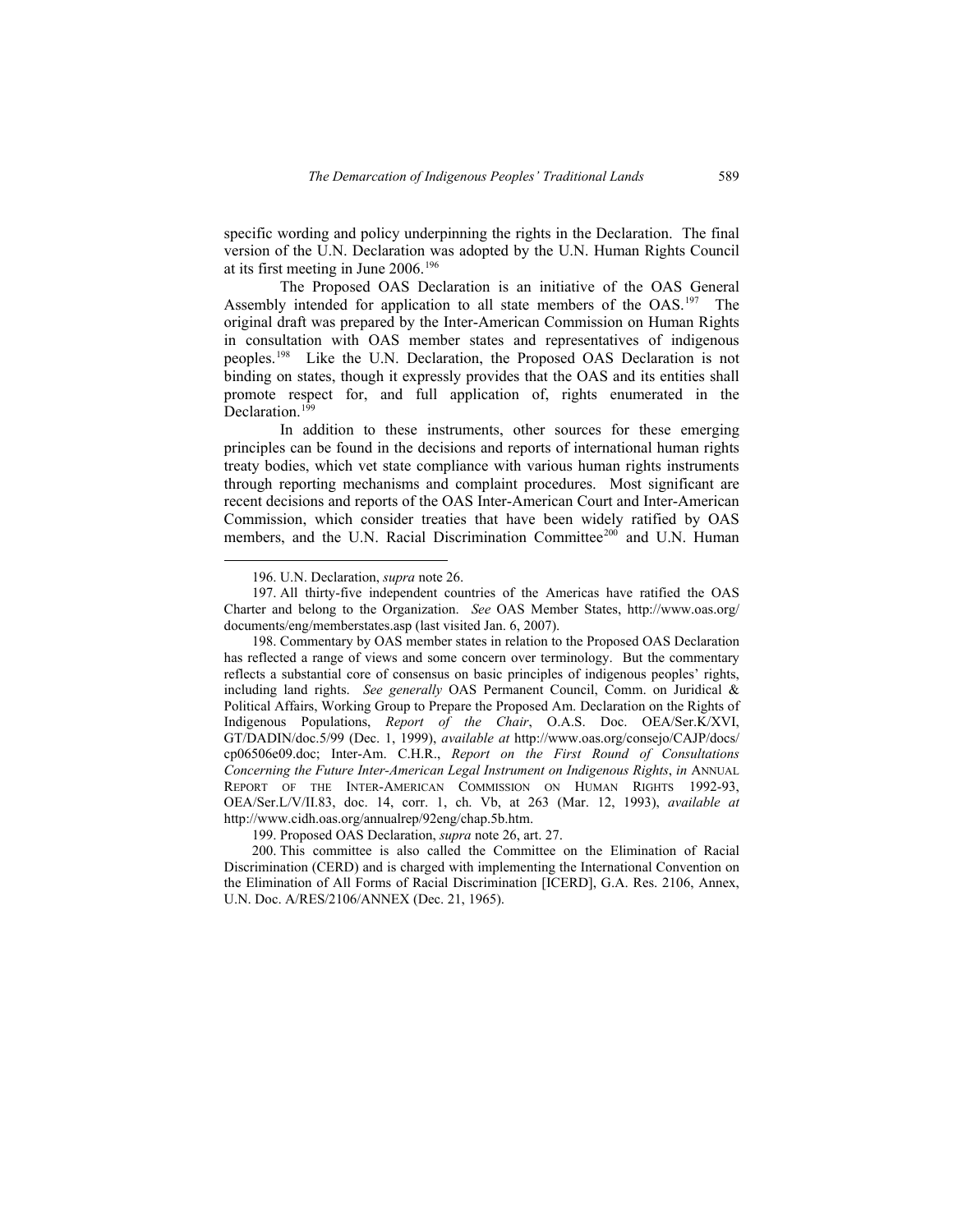Rights Committee, $201$  which vet compliance with U.N. treaties that have been ratified by many states around the globe. $202$ 

As noted, the general principle of demarcation is that indigenous peoples are accorded rights of ownership in those lands that they traditionally occupy and use. But just how must states apply these principles on the ground? What does occupation mean in the international instruments? Or more precisely what is *traditional* occupation? And must indigenous peoples have occupied their lands since pre-colonial times to be accorded rights of ownership today? And what is the status of those lands no longer occupied by indigenous peoples? The interpretation offered below not only accords with the language used in the international instruments—applying a literal or formalistic approach—it is commensurate with modern conceptions of property, the interpretative approach of international human rights treaty bodies, and the fundamental principles of cultural integrity, self-determination, and nondiscrimination.<sup>[203](#page-47-2)</sup>

## 1. The ILO Convention on Indigenous and Tribal Peoples, No. 169 of 1989 ("ILO Convention No. 169")

The ILO Convention No. 169 contains strong measures for the demarcation and state recognition of indigenous lands.<sup>[204](#page-47-3)</sup> The cultural and

 <sup>201.</sup> This committee monitors the implementation of the International Covenant on Civil and Political Rights [ICCPR], G.A. Res. 2200A, U.N. Doc. A/6316 (Dec. 16, 1966).

<sup>202.</sup> In 2004, the International Covenant on Civil and Political Rights (ICCPR) was ratified by 152 states, and the International Convention on the Elimination of All Forms of Racial Discrimination (ICERD) was ratified by 169 states. Office of the U.N. High Comm'r for Human Rights, *Status of Ratifications of the Principal International Human Rights Treaties* (June 9, 2004), http://www.unhchr.ch/pdf/report.pdf.

<span id="page-47-1"></span><span id="page-47-0"></span><sup>203.</sup> Professor James Anaya advocates a realist approach to the interpretation of international treaties. For example, he notes that it is possible to interpret the right to property in human rights treaties as supportive of indigenous peoples' land rights if one avoids formalism in favor of this realist approach. Anaya, *supra* note 11.

<span id="page-47-3"></span><span id="page-47-2"></span><sup>204.</sup> *See* Russel Barsh, *An Advocate's Guide to the Convention on Indigenous and Tribal Peoples*, 15 OKLA. CITY U. L. REV. 209 (1990); Lee Swepston, *A New Step in the International Law on Indigenous and Tribal Peoples: ILO Convention No. 169 of 1989*, 15 OKLA. CITY U. L. REV. 677 (1990) (discussing the standards set in the ILO Convention No. 169 and the process leading to its establishment).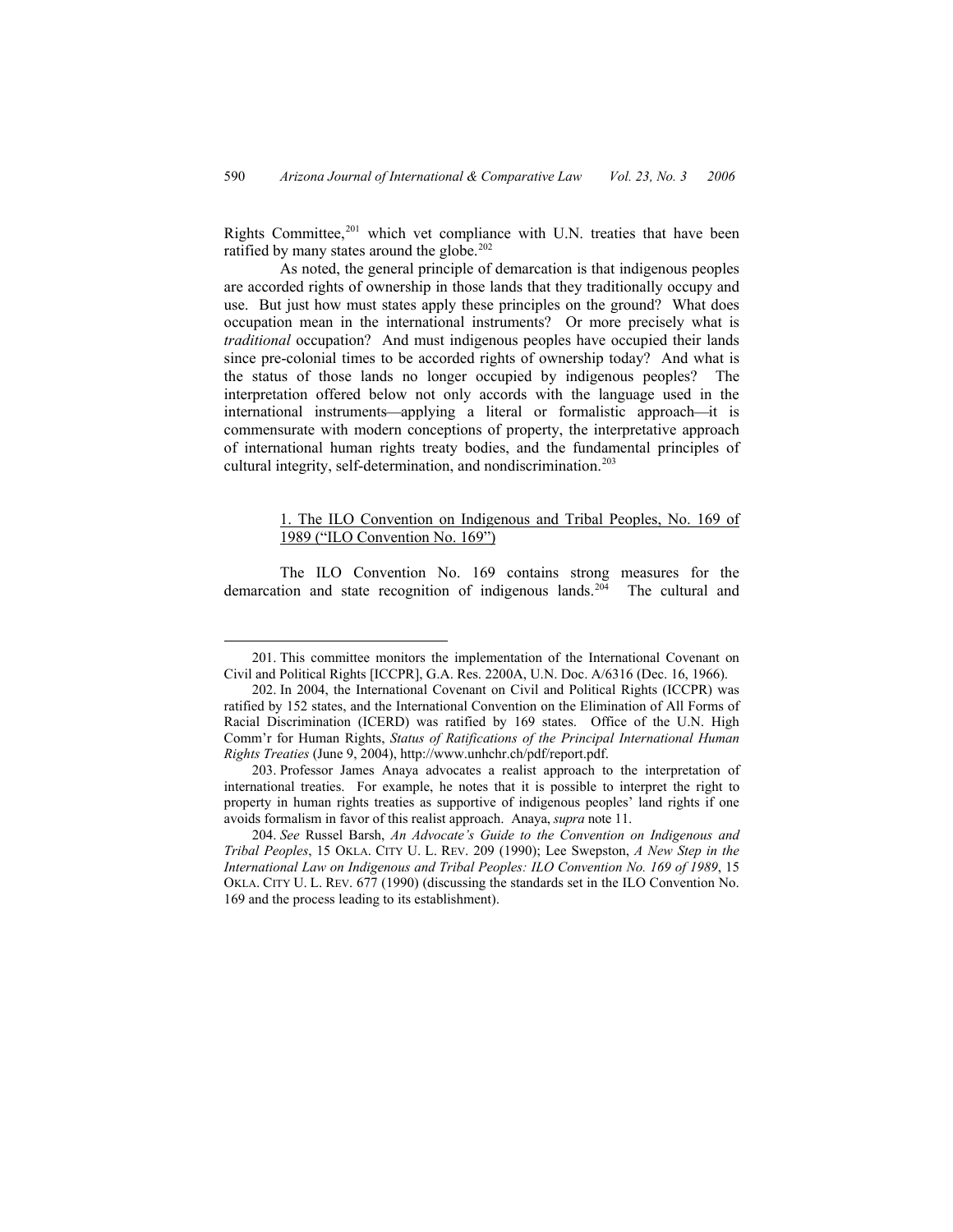spiritual significance of traditional lands to indigenous peoples is emphasized by article 13(1) of ILO Convention No. 169, which states:

> In applying the provisions of this Part of the Convention governments shall respect the special importance for the cultures and spiritual values of the peoples concerned of their relationship with the lands or territories, or both as applicable, which they occupy or otherwise use, and in particular the collective aspects of this relationship.<sup>[205](#page-48-0)</sup>

Article 14 provides for the legal recognition of indigenous lands and the creation of mechanisms to address claims of dispossession:

- 1. The rights of ownership and possession of the peoples concerned over the lands which they traditionally occupy shall be recognised. In addition, measures shall be taken in appropriate cases to safeguard the right of the peoples concerned to use lands not exclusively occupied by them, but to which they have traditionally had access for their subsistence and traditional activities. Particular attention shall be paid to the situation of nomadic peoples and shifting cultivators in this respect.
- 2. Governments shall take steps as necessary to identify the lands which the peoples concerned traditionally occupy, and to guarantee effective protection of their rights of ownership and possession.
- 3. Adequate procedures shall be established within the national legal system to resolve land claims by the peoples concerned.[206](#page-48-1)

Article 14(1) requires states to recognize indigenous peoples' rights of "ownership and possession" to the lands they "traditionally occupy."<sup>[207](#page-48-2)</sup> The

 <sup>205.</sup> ILO Convention No. 169, *supra* note 26, art. 13(1).

<span id="page-48-2"></span><span id="page-48-1"></span><span id="page-48-0"></span><sup>206.</sup> *Id.* art. 14; *see also* ILO, Comm. of Experts on the Application of Conventions & Recommendations, *General Report and Observations Concerning Particular Countries*, 81st Sess., rpt. 3, pt. 4A, at 348-52 (1994) (regarding land rights of indigenous peoples in Bangladesh and Brazil).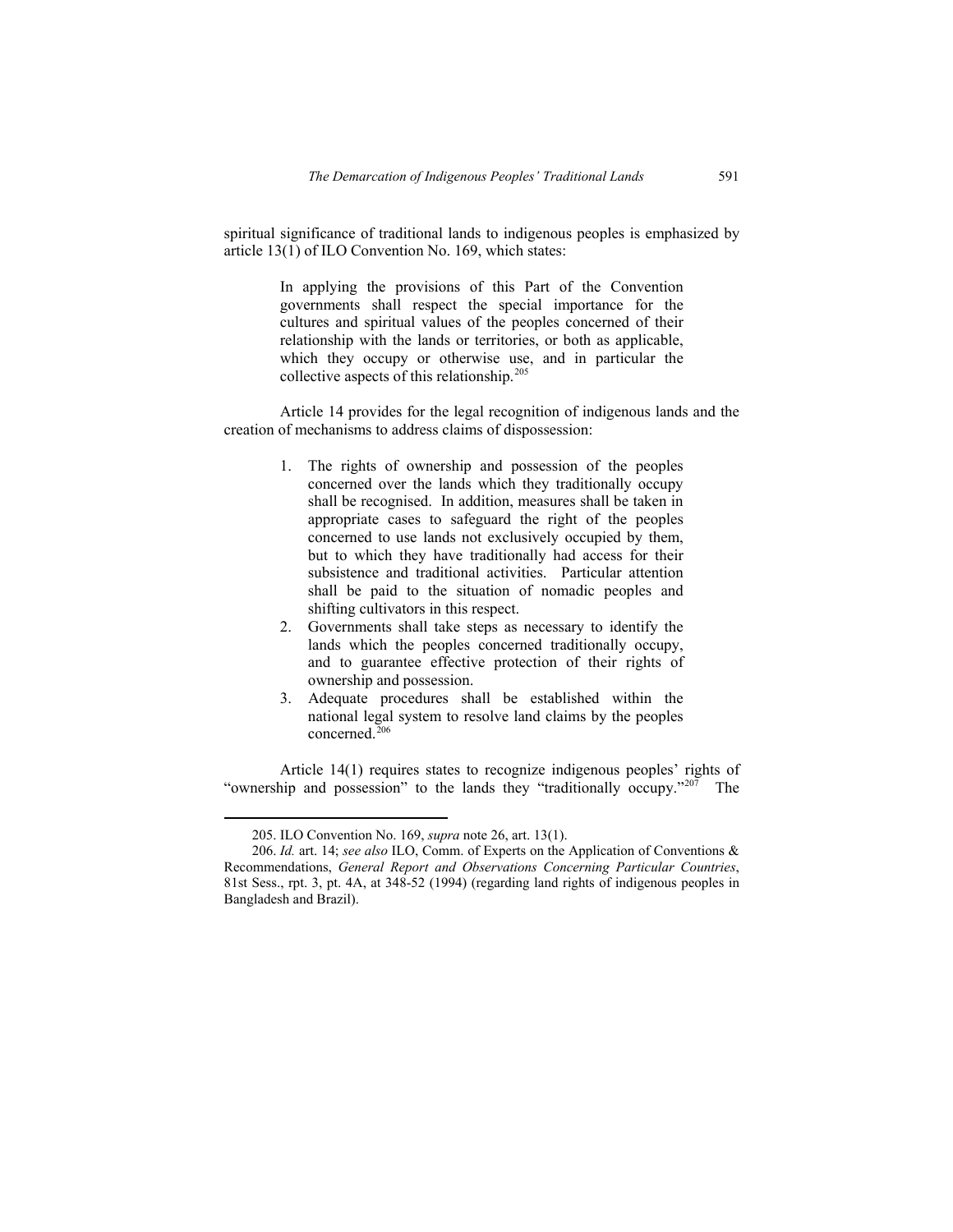provision thus focuses on the factual standard of occupation and not the content of specific customary laws. The reference to "traditional" occupation indicates that the factual inquiry into occupation is to be determined with regard to indigenous perspectives and not state conceptions of what amounts to occupation. In this regard, customary laws or land tenure rules may provide insights into the indigenous perspective. Additionally, there is no suggestion in article 14 that indigenous peoples must have continuously occupied the land in question from pre-colonial times; only that the occupation be an established fact at the time of demarcation—the reference to "occupy" is in the present tense—and that it be "traditional."[208](#page-49-0)

Article 14(1) makes a specific reference to nomadic peoples and shifting cultivators.[209](#page-49-1) It draws a distinction between lands traditionally occupied and those areas not occupied exclusively but to which indigenous peoples have traditionally had access for subsistence and traditional activities.<sup>[210](#page-49-2)</sup> This suggests that the right to own land is confined to only those areas of land occupied exclusively by indigenous peoples. Therefore, ILO Convention No. 169, in similar ways to Canadian Aboriginal rights law, draws distinctions based on indigenous peoples' degree of association with lands. However, once again, the reference to "traditionally occupy" would indicate that the factual inquiry into whether there is exclusive occupation must be considered through the eyes of the relevant indigenous peoples. If, in applying that standard, areas of lands are not occupied exclusively, indigenous peoples nonetheless obtain a right to use lands traditionally accessed for subsistence and traditional activities.

The focus on present occupation of lands might appear to rule out claims for the legal recognition of traditional lands that are no longer occupied by indigenous peoples. This is a real concern for indigenous peoples and scholars. Professor James Anaya, for example, has argued that the ILO Convention No. 169's requirement in article 13(1) of respect for cultural values related to land would suggest that "a sufficient present connection with lost lands may be

 <sup>207.</sup> ILO Convention No. 169, *supra* note 26, art. 14(1). The fact that indigenous peoples possess the ownership right to exclude third parties from their lands is confirmed by article 18 of the ILO Convention No. 169, which provides that "adequate penalties shall be established by law for unauthorised intrusion upon, or use of, the lands of the peoples concerned, and governments shall take measures to prevent such offences." *Id.* art. 18.

<sup>208.</sup> *See id.* art. 14. 209. *Id.* art. 14(1).

<span id="page-49-2"></span><span id="page-49-1"></span><span id="page-49-0"></span><sup>210.</sup> *See id.*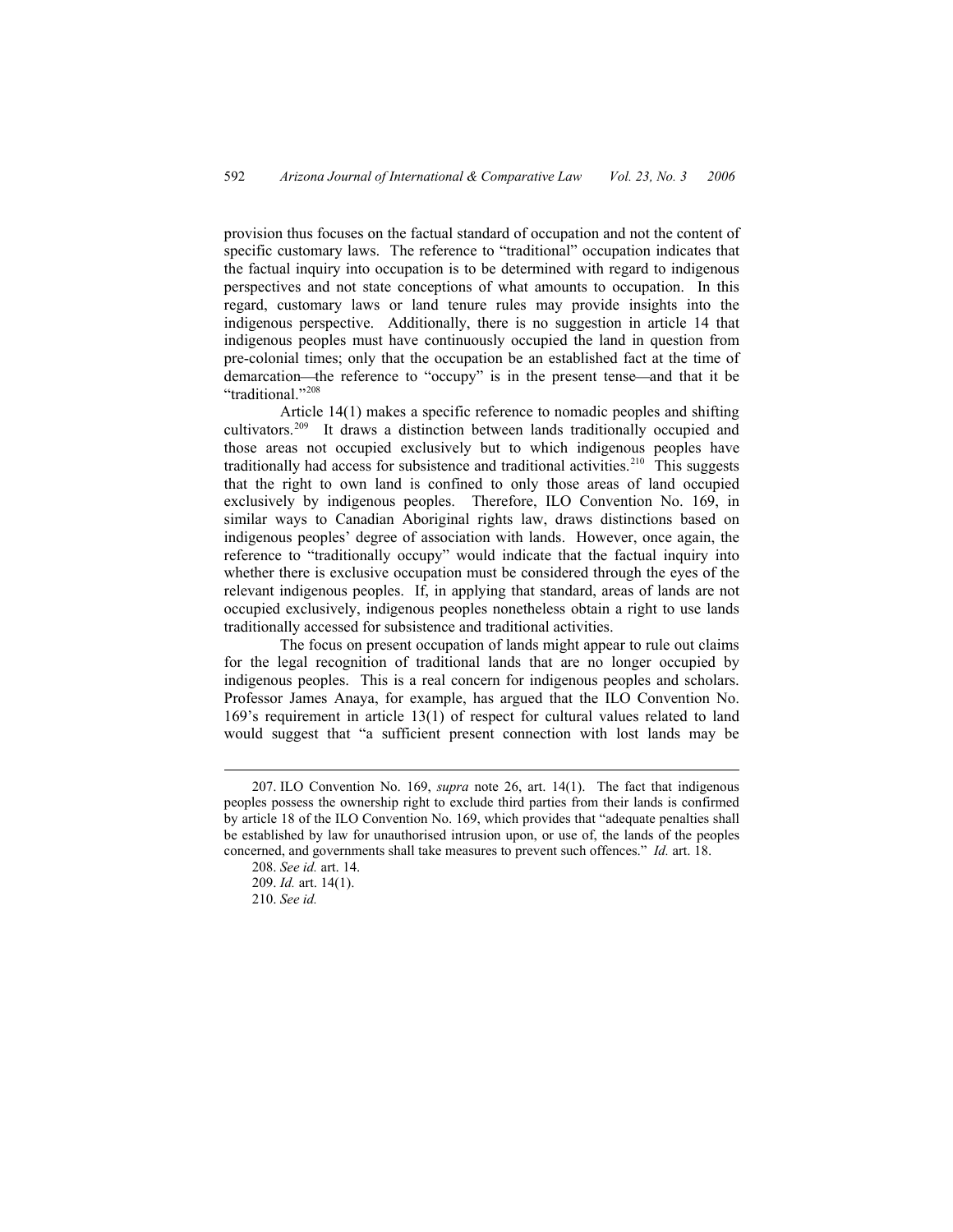established by a continuing cultural attachment to them, particularly if dispossession occurred recently."<sup>[211](#page-50-0)</sup> Professor Anaya also notes that in cases of dispossession, indigenous peoples may rely upon the remedial provisions in article 14(3) of the ILO Convention No. 169, which requires states to create adequate procedures to resolve land claims by the peoples concerned.<sup>[212](#page-50-1)</sup> Anaya notes there is no temporal limitation imposed by this provision, meaning that it extends to historical forms of dispossession.<sup>[213](#page-50-2)</sup> For the purposes of assessing restitution or compensation in relation to historical forms of dispossession, the extent of territory lost—in terms of the lands once traditionally occupied—ought to be determined from the perspective of the affected indigenous community.<sup>[214](#page-50-3)</sup>

In terms of the process of demarcation and claims to dispossessed lands, the ILO Convention No. 169 mandates that indigenous peoples be consulted in relation to the establishment of these processes, $215$  and that states respect indigenous peoples' social, cultural, religious, and spiritual values.<sup>[216](#page-50-5)</sup>

 <sup>211.</sup> ANAYA, *supra* note 9, at 144.

<sup>212.</sup> *Id*. at 144.

<sup>213.</sup> *Id.* 

<span id="page-50-3"></span><span id="page-50-2"></span><span id="page-50-1"></span><span id="page-50-0"></span><sup>214.</sup> *See* ILO Convention No. 169, *supra* note 26, art. 16. Similarly, the ILO Convention No. 169 addresses state endeavors to relocate indigenous communities. Where (in "exceptional cases and under prescribed conditions") indigenous peoples are to be relocated from their lands, article 16 of the ILO Convention No. 169 provides indigenous peoples with the right to return to those lands as soon as the grounds for relocation cease to exist. *Id.* art. 16. Where the lands are unable to be returned to indigenous peoples, they are entitled to new lands of "quality and legal status at least equal to that of the lands previously occupied by them" or, if they so decide, compensation. *Id.* art. 16(4). In addition, the reference to "relocation" instead of removal implies that where indigenous peoples are relocated they must be given new lands.For the purposes of assessing compensation or the provision of new lands, the extent of territory lost, in relation to lands traditionally occupied, should be determined from the perspective of the affected indigenous community.

<sup>215.</sup> *Id.* art. 6.

<span id="page-50-5"></span><span id="page-50-4"></span><sup>216.</sup> *Id.* art. 5.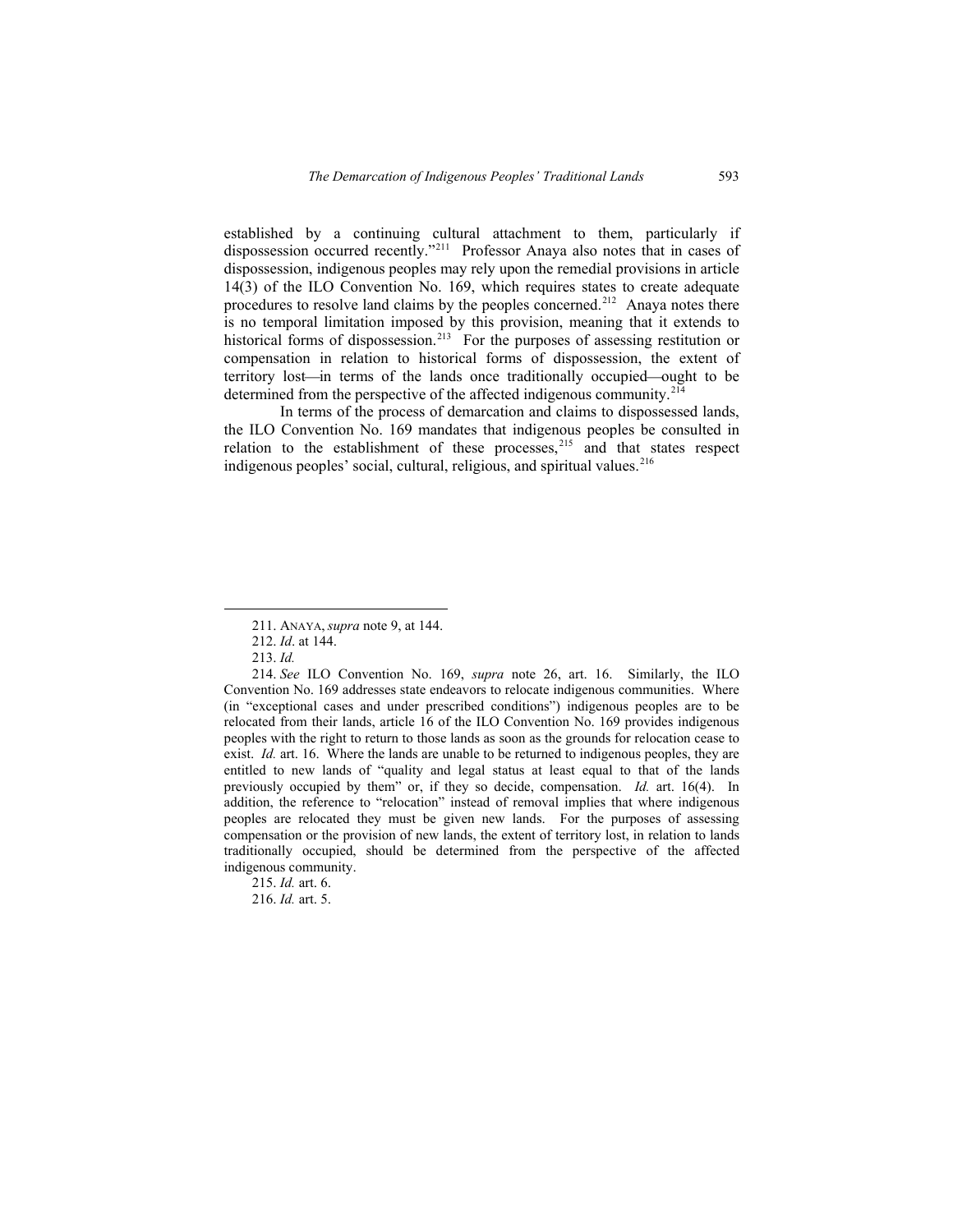2. U.N. Declaration on the Rights of Indigenous Peoples ("U.N. Declaration")

The U.N. Declaration recognizes the importance of land demarcation in promoting indigenous peoples' rights to culture, equality, and self-determination. This is clearly set out in the Declaration's preamble, which recognizes that:

> [C]ontrol by indigenous peoples over developments affecting them and their lands, territories and resources will enable them to maintain and strengthen their institutions, cultures and traditions, and to promote their development in accordance with their aspirations and needs. $217$

Article 25 of the U.N. Declaration emphasizes the inter-generational and spiritual dimensions of indigenous land ownership:

> Indigenous peoples have the right to maintain and strengthen their distinctive spiritual relationship with their traditionally owned or otherwise occupied and used lands, territories, waters and coastal seas and other resources and to uphold their responsibilities to future generations in this regard.<sup>[218](#page-51-1)</sup>

The actual demarcation of traditional lands is provided for in article 26:

- 1. Indigenous peoples have the right to the lands, territories and resources which they have traditionally owned, occupied or otherwise used or acquired.
- 2. Indigenous peoples have the right to own, use, develop and control the lands, territories and resources that they possess by reason of traditional ownership or other traditional occupation or use, as well as those which they have otherwise acquired.
- 3. States shall give legal recognition and protection to these lands, territories and resources. Such recognition shall be

<span id="page-51-1"></span><span id="page-51-0"></span> <sup>217.</sup> U.N. Declaration, *supra* note 26, pmbl., para. 9. 218. *Id.* art. 25.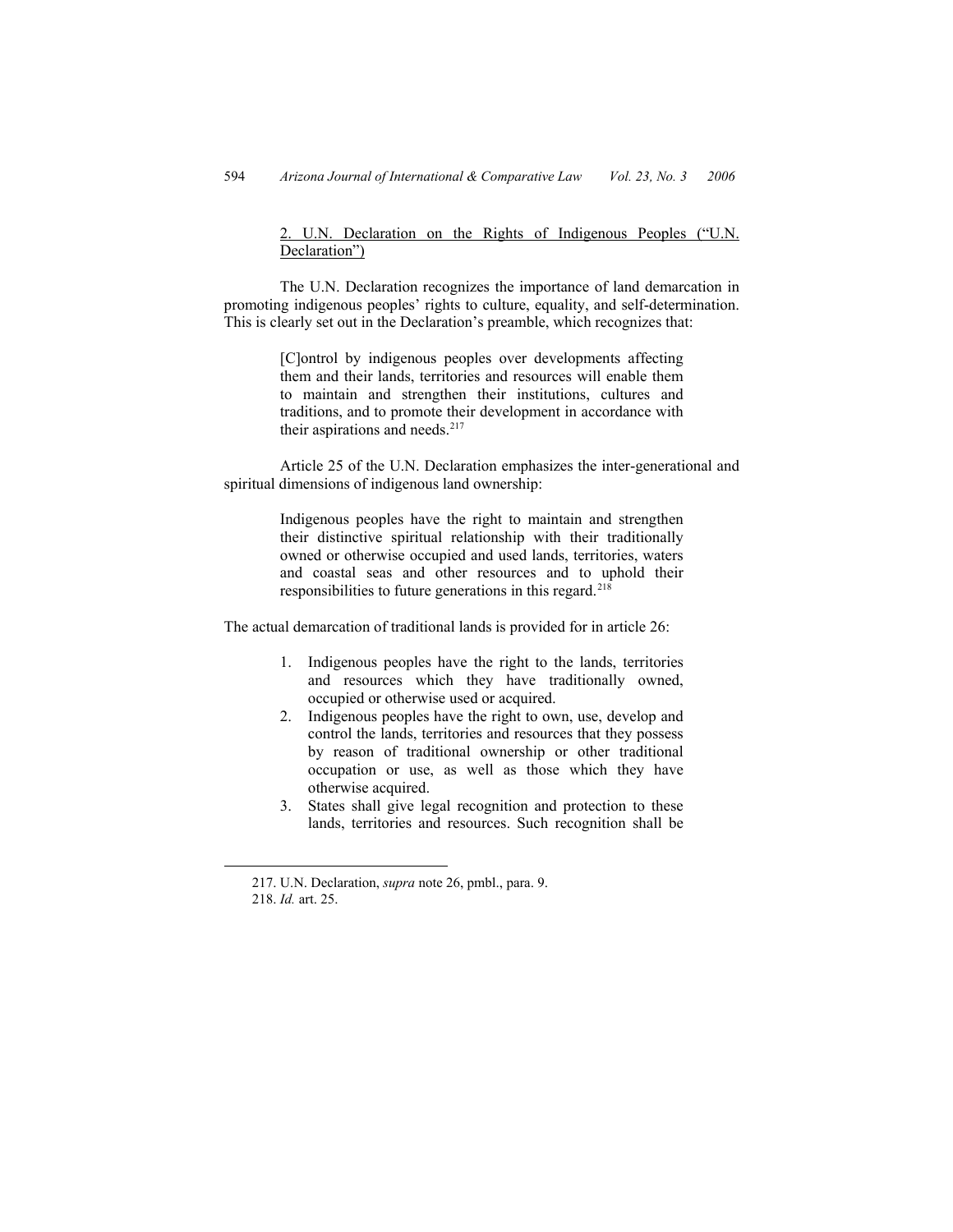conducted with due respect to the customs, traditions and land tenure systems of the indigenous peoples concerned.<sup>[219](#page-52-0)</sup>

Article 27 of the U.N. Declaration requires states to establish a fair process for the legal recognition of traditional lands:

> States shall establish and implement, in conjunction with indigenous peoples concerned, a fair, independent, impartial, open and transparent process, giving due recognition to indigenous peoples' laws, traditions, customs and land tenure systems, to recognize and adjudicate the rights of indigenous peoples pertaining to their lands, territories and resources, including those which were traditionally owned or otherwise occupied or used. Indigenous peoples shall have the right to participate in this process.<sup>[220](#page-52-1)</sup>

According to article 26(2), the right of indigenous peoples to "own, use, develop and control" their lands, territories, and resources arises where indigenous peoples currently possess lands and resources "by reason of traditional ownership or other traditional occupation or use."<sup>[221](#page-52-2)</sup> That is, the evidential standard for recognizing traditional lands is essentially the same as that provided for in article 14 of ILO Convention No. 169-the present possession of lands that are traditionally owned or occupied and used by indigenous peoples. Thus, factual occupation and use, and not specific, extant customary laws, provides the touchstone standard for defining lands. The reference to "traditional" ownership again suggests that ownership, occupation, and use are to be determined from the perspective of indigenous peoples. The use of the indigenous perspective is also supported by the requirement in articles 26(3) and 27 to conduct legal recognition with due respect to the customs, traditions, and land tenure systems of the indigenous peoples concerned.<sup>[222](#page-52-3)</sup> As with article 14 of ILO Convention No. 169,

 <sup>219.</sup> *Id.* art. 26.

<sup>220.</sup> *Id.* art. 27.

<sup>221.</sup> *Id.* art. 26(2).

<span id="page-52-3"></span><span id="page-52-2"></span><span id="page-52-1"></span><span id="page-52-0"></span><sup>222.</sup> *Id.* arts. 26(3), 27. Additionally, the right of ownership is not confined to those areas traditionally owned or occupied but extends to lands subject to traditional use. In this way, the U.N. Declaration indicates that lands traditionally used, but not occupied, would be entitled to rights of ownership.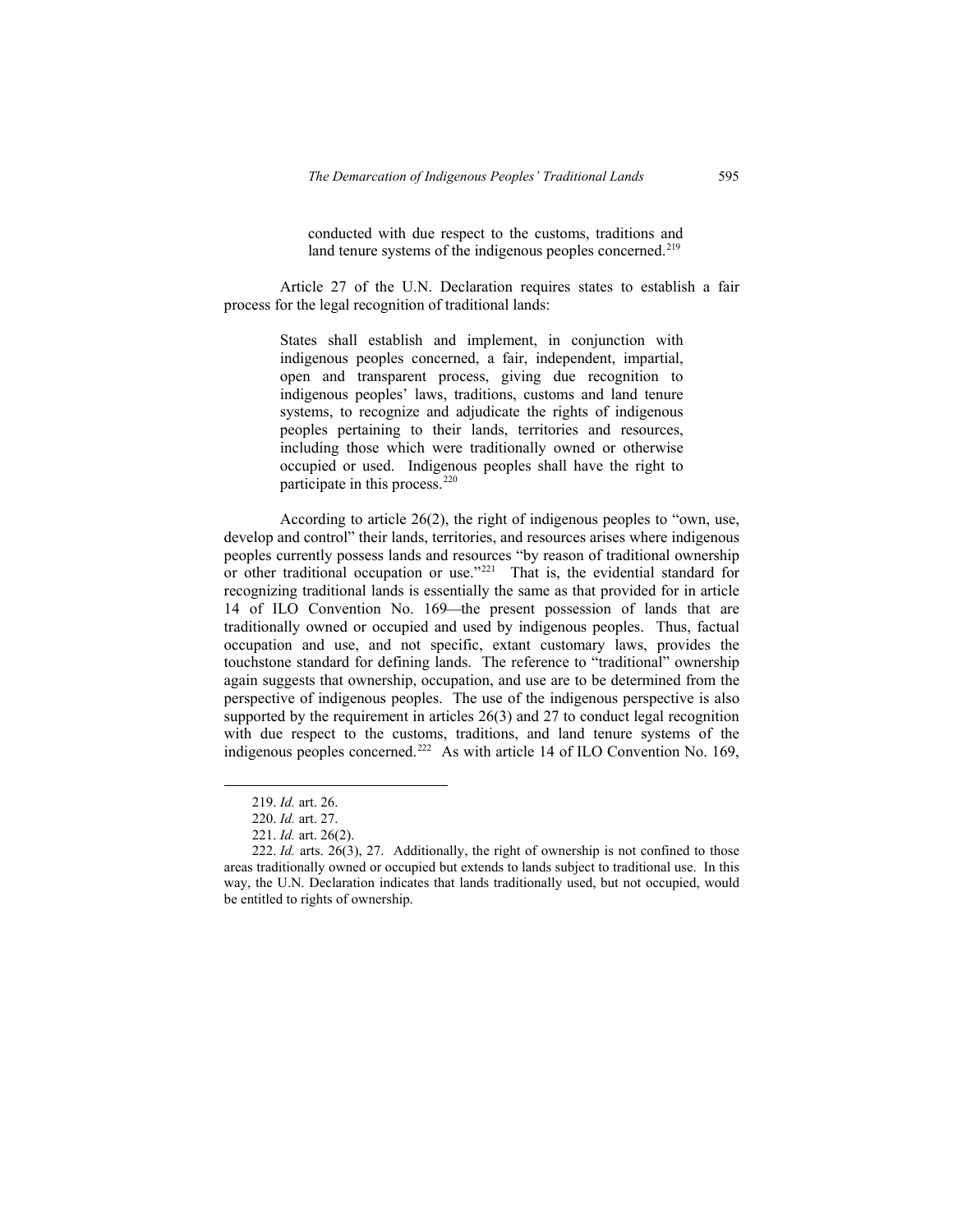there is no suggestion that indigenous peoples must have occupied the land in question from pre-colonial times.

Article 28 of the U.N. Declaration contains remedial measures in relation to the dispossession of traditional lands:

- 1. Indigenous peoples have the right to redress, by means that can include restitution or, when this is not possible, of a just, fair and equitable compensation, for the lands, territories and resources which they have traditionally owned or otherwise occupied or used, and which have been confiscated, taken, occupied, used or damaged without their free, prior and informed consent.
- 2. Unless otherwise freely agreed upon by the peoples concerned, compensation shall take the form of lands, territories and resources equal in quality, size and legal status or of monetary compensation or other appropriate redress.<sup>[223](#page-53-0)</sup>

In those cases where indigenous peoples have been deprived of their lands, whether this occurred recently or many years ago, indigenous peoples are entitled to redress. This may involve the return of the lands actually taken (i.e., restitution) or other lands equal in quality, size, and legal status to those taken. Like the ILO Convention No. 169, it is clear that for the purposes of assessing redress, the extent of territory lost must be determined from the perspective of the affected indigenous community. This is clear because redress is provided for the loss of those "lands, territories and resources which they have traditionally owned or otherwise occupied or used.["224](#page-53-1)

What is curious, though, is that the U.N. Declaration also contains a general right to lands traditionally owned and occupied<sup>[225](#page-53-2)</sup> and a right to pursue

 <sup>223.</sup> U.N. Declaration, *supra* note 26, art. 28.

<span id="page-53-0"></span><sup>224.</sup> *Id.* art. 28(1). In addition, the U.N. Declaration strictly prohibits relocation of indigenous peoples from their lands without their "free, prior and informed consent" and only "after agreement on fair and just compensation . . . with the option of return." *Id.* art. 10. In these cases too, the extent of territory lost (those lands traditionally occupied) for the purposes of compensation would need to be assessed from the perspective of indigenous peoples.

<span id="page-53-2"></span><span id="page-53-1"></span><sup>225.</sup> *Id.* art. 26(1).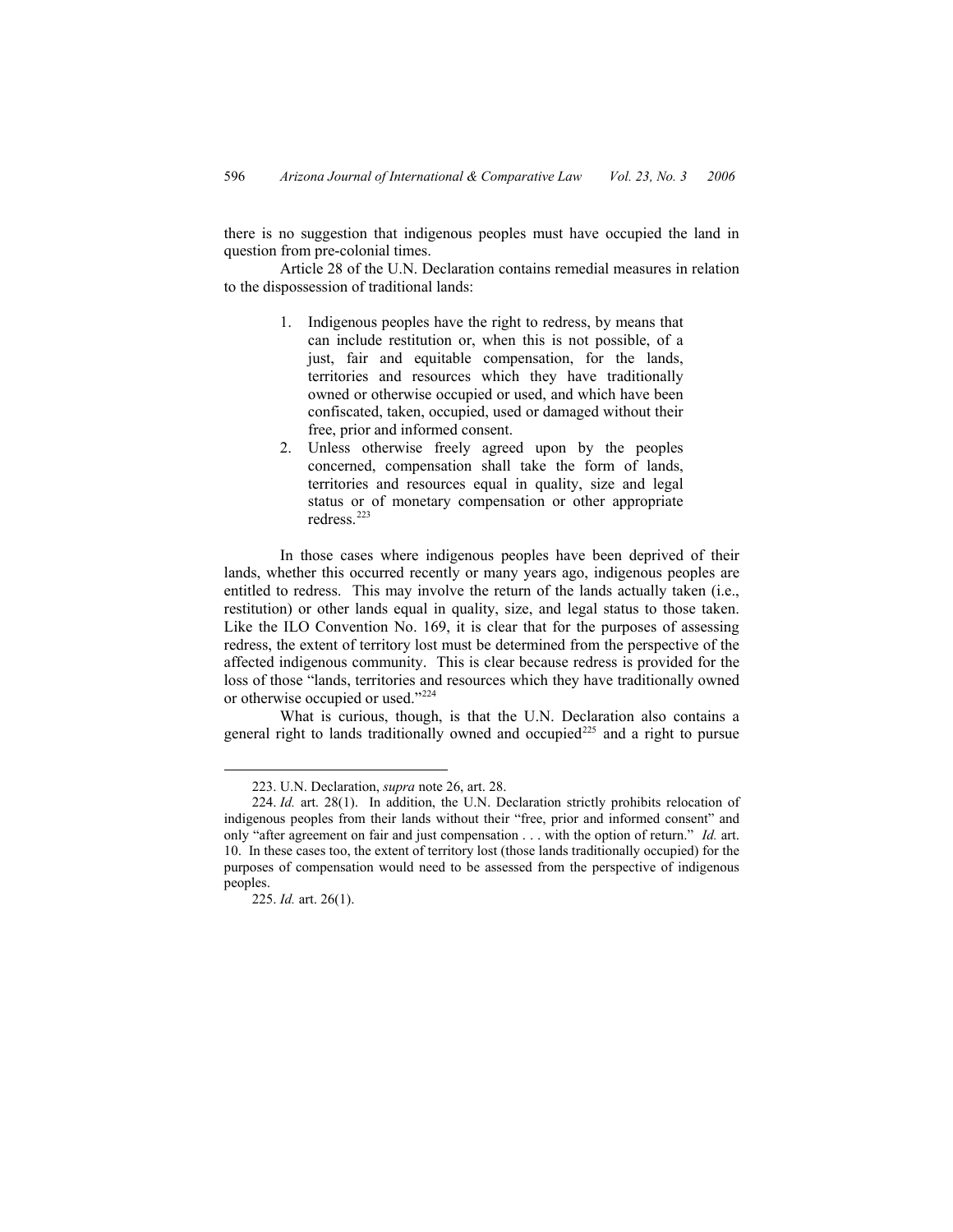that right through mechanisms established by the state, $226$  but does not describe what that right might be. Presumably, it relates to a right to legal ownership of lands formerly occupied by indigenous peoples but that have not been "confiscated, taken, occupied, used or damaged."[227](#page-54-1) An example could be lands formerly occupied by an indigenous community that have not been expropriated by the state or third parties.

In terms of the process of demarcation, article 27 requires that indigenous peoples participate in the design of a fair and transparent process that accommodates indigenous peoples' values and traditions.[228](#page-54-2)

### 3. OAS Proposed American Declaration on the Rights of Indigenous Peoples ("Proposed OAS Declaration")

The Proposed OAS Declaration requires that all OAS member states give "maximum priority on the demarcation and recognition of properties and areas of indigenous use."<sup>[229](#page-54-3)</sup> In terms of demarcation, indigenous peoples have the right to the "legal recognition of their varied and specific forms and modalities of their control, ownership, use and enjoyment of territories and property."<sup>[230](#page-54-4)</sup> This provision clearly seeks to recognize existing indigenous patterns of land ownership and use as seen through indigenous peoples' eyes. Again, the provision's focus is on the legal recognition of the present *de facto* circumstances of indigenous peoples and not whether the lands occupied are "ancestral" lands. Once demarcated, these lands are to be recognized as "permanent, exclusive, inalienable, imprescriptible and indefeasible" titles.<sup>[231](#page-54-5)</sup>

The Proposed OAS Declaration recognizes that indigenous peoples may have been dispossessed of their lands due to the lands being "confiscated,

 <sup>226.</sup> *Id.* art. 27.

<sup>227.</sup> *Id.* art. 28.

<sup>228.</sup> *Id.* art. 27; *see also id.* art. 18 ("Indigenous peoples have the right to participate in decision-making in matters which would affect their rights.").

<sup>229.</sup> Proposed OAS Declaration, *supra* note 26, art. 18(8).

<sup>230.</sup> *Id.* art. 18(1).

<span id="page-54-5"></span><span id="page-54-4"></span><span id="page-54-3"></span><span id="page-54-2"></span><span id="page-54-1"></span><span id="page-54-0"></span><sup>231.</sup> *Id.* art. 18(3)(i). That the right to ownership and property confers rights of exclusivity is confirmed by article 18(8), which provides: "The states shall take all measures, including the use of law enforcement mechanisms, to avert, prevent and punish, if applicable, any intrusion or use of those lands by unauthorized persons to take possession or make use of them." *Id.* art. 18(8).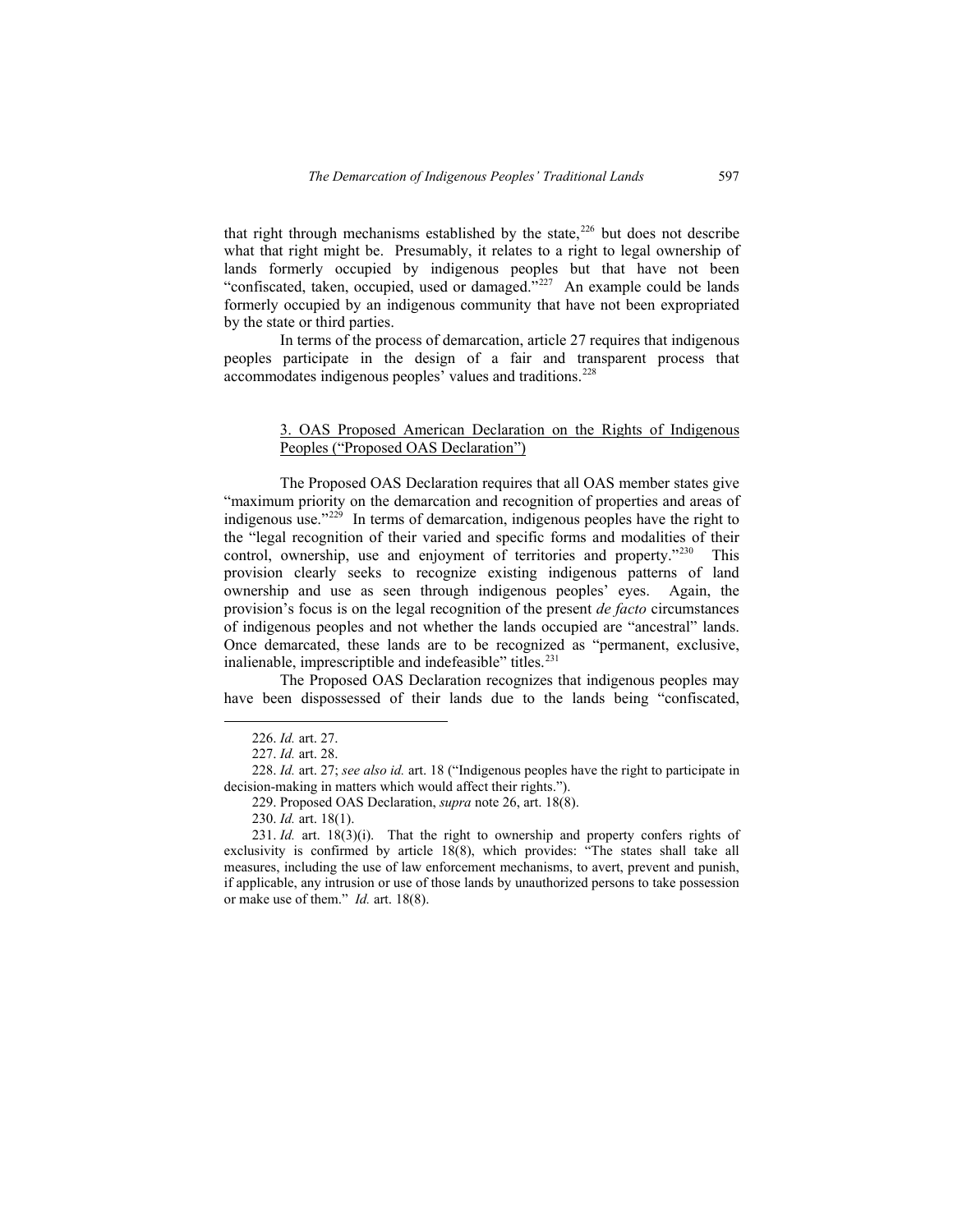occupied, used or damaged" by the state and presumably third parties.<sup>[232](#page-55-0)</sup> In cases of confiscation, occupation, use, or damage, indigenous peoples have the right to the restitution of traditional lands or, when restitution is not possible, the right to compensation  $233$  Again, as with the ILO Convention No. 169 and U.N. Again, as with the ILO Convention No. 169 and U.N. Declaration, the extent of territory lost in cases of dispossession must be determined from the perspective of the affected indigenous peoples.<sup>[234](#page-55-2)</sup>

Indigenous peoples also have the right to "ownership" of "lands, territories and resources they have historically occupied, as well as to the use of those to which they have historically had access for their traditional activities and livelihood."<sup>[235](#page-55-3)</sup> This provision contains no temporal limitation—it refers to lands "historically occupied" in the past tense—and so it could extend to lands formerly occupied and used by indigenous peoples. However, the provision, like the first paragraph of article 26 of the U.N. Declaration, seems to be directed at those lands no longer occupied by indigenous peoples and which have not been clearly expropriated by the state or third parties.

#### **B. Decisions of International Human Rights Treaty Bodies**

International treaty bodies have increasingly been called upon to consider indigenous peoples' claims to traditional lands. The most progressive and comprehensive decisions from treaty bodies on traditional lands have come from the Inter-American system of human rights established by the OAS.<sup>[236](#page-55-4)</sup> The Inter-American Commission and Court (the top appellate forum) have heard petitions from indigenous peoples in Nicaragua, Belize, and the United States alleging breach of specific rights, especially the right to property, in OAS human rights treaties.[237](#page-55-5) In addressing these petitions, the Commission and Court have made

 <sup>232.</sup> *Id.* art. 18(7).

<sup>233.</sup> *Id*.

<span id="page-55-1"></span><span id="page-55-0"></span><sup>234.</sup> *Id.* art. 18(6). The Proposed OAS Declaration also recognizes that states may relocate indigenous peoples in "exceptional and justified circumstances." *Id.* In cases of relocation, the Proposed OAS Declaration guarantees "prior compensation and prompt replacement of lands taken, which must be of similar or better quality and which must have the same legal status" and "the right to return if the causes that gave rise to the displacement cease to exist." *Id.*

<sup>235.</sup> Proposed OAS Declaration, *supra* note 19, art. 18(2).

<span id="page-55-2"></span><sup>236.</sup> *See* ANAYA, *supra* note 9.

<span id="page-55-5"></span><span id="page-55-4"></span><span id="page-55-3"></span><sup>237.</sup> *See infra* Part IV.B.1.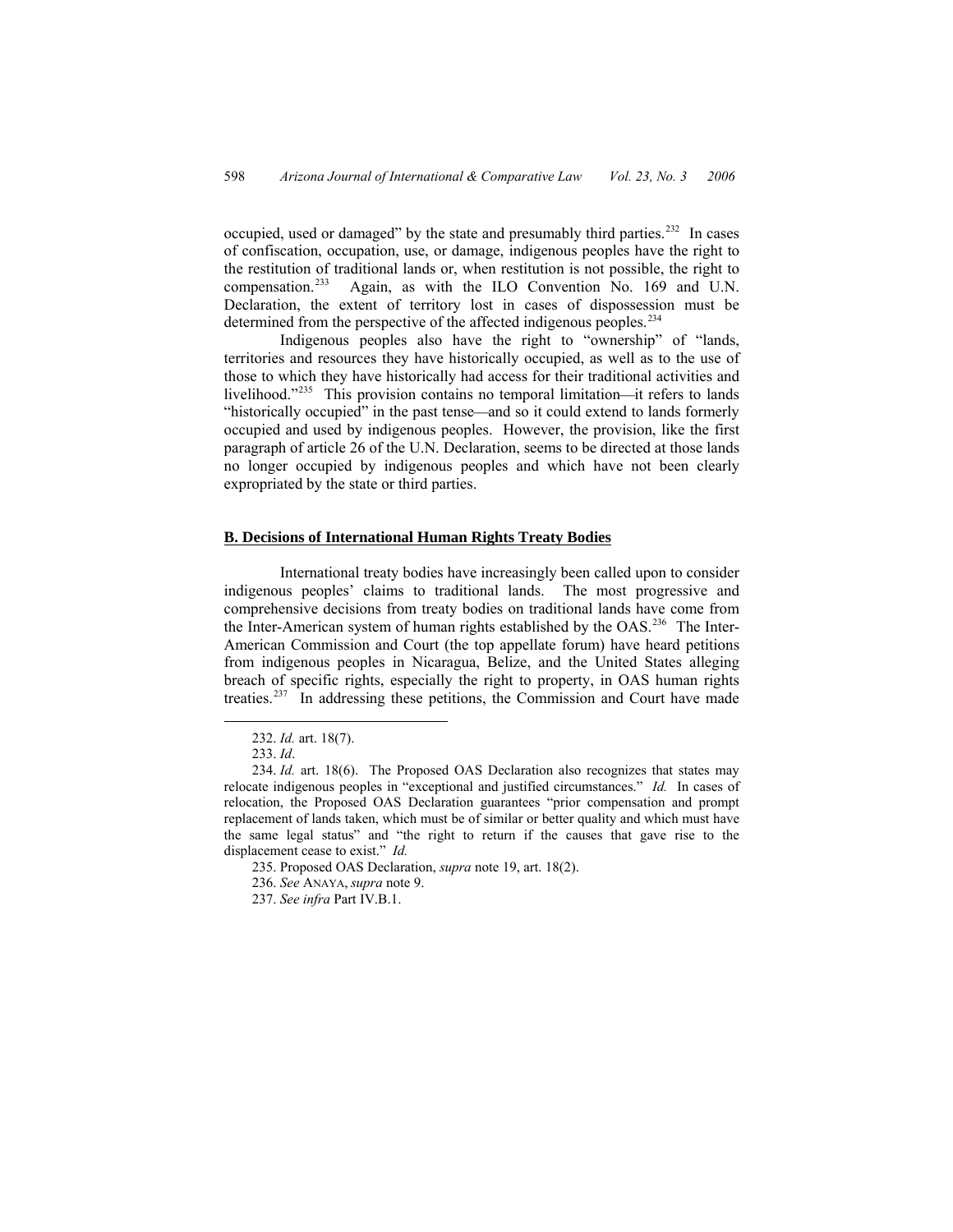important rulings on matters of definition, continuity, extinguishment, and process.[238](#page-56-0) What is significant in these cases is that the aforementioned international standards have been argued before and applied by the Commission and Court.

The U.N. Racial Discrimination Committee and the U.N. Human Rights Committee have also issued strong statements, observations based on state reports, and decisions critical of the modes of demarcation in Australia and New Zealand, and many other states.<sup>[239](#page-56-1)</sup>

# 1. OAS Inter-American Human Rights System

The *Mayagna (Sumo) Awas Tingni Community v. Nicaragua*[240](#page-56-2) decision of the Inter-American Court and the *Maya Indigenous Communities of the Toledo District v. Belize*<sup>[241](#page-56-3)</sup> decision of the Inter-American Commission both apply the aforementioned international law standards in relation to the demarcation of indigenous lands and thus illustrate alternatives to the modes of demarcation seen in the common law jurisdictions of Australia, Canada, and New Zealand.<sup>[242](#page-56-4)</sup> There

241. *Maya Case*, *supra* note 43. Where the Inter-American Commission on Human Rights brings the case, it acts as the victim's representative before the Court.

 <sup>238.</sup> *Id*.

<sup>239.</sup> *See infra* Part IV.B.2.

<sup>240.</sup> *Awas Tingni Case*, *supra* note 19.

<span id="page-56-4"></span><span id="page-56-3"></span><span id="page-56-2"></span><span id="page-56-1"></span><span id="page-56-0"></span><sup>242.</sup> The Inter-American Commission on Human Rights hears petitions from individuals or groups who claim the violation of any right under the American Convention on Human Rights, and the American Declaration on the Rights and Duties of Man. *See* OAS, American Convention on Human Rights, Nov. 22, 1969, O.A.S.T.S. No. 36, 1144 U.N.T.S. 123 [hereinafter American Convention]; American Declaration on the Rights and Duties of Man, O.A.S. Res. XXX, adopted by the Ninth International Conference of American States (1948), *reprinted in* BASIC DOCUMENTS PERTAINING TO HUMAN RIGHTS IN THE INTER-AMERICAN SYSTEM, OEA/Ser.L/V.II.82, doc.6 rev.1, at 17 (1992) [hereinafter American Declaration]. While the Inter-American Commission's decisions are recommendatory, if states fail to respond, appeals can be made to the Inter-American Court of Human Rights, a judicial body which may issue binding decisions if the state concerned is a party to the American Convention and has consented to the Court's jurisdiction. The *Awas Tingni* decision resulted from a petition lodged by the Inter-American Commission on behalf of the Awas Tingni indigenous communities of the Atlantic Coast after Nicaragua had failed to comply with a direction from the Commission to demarcate and officially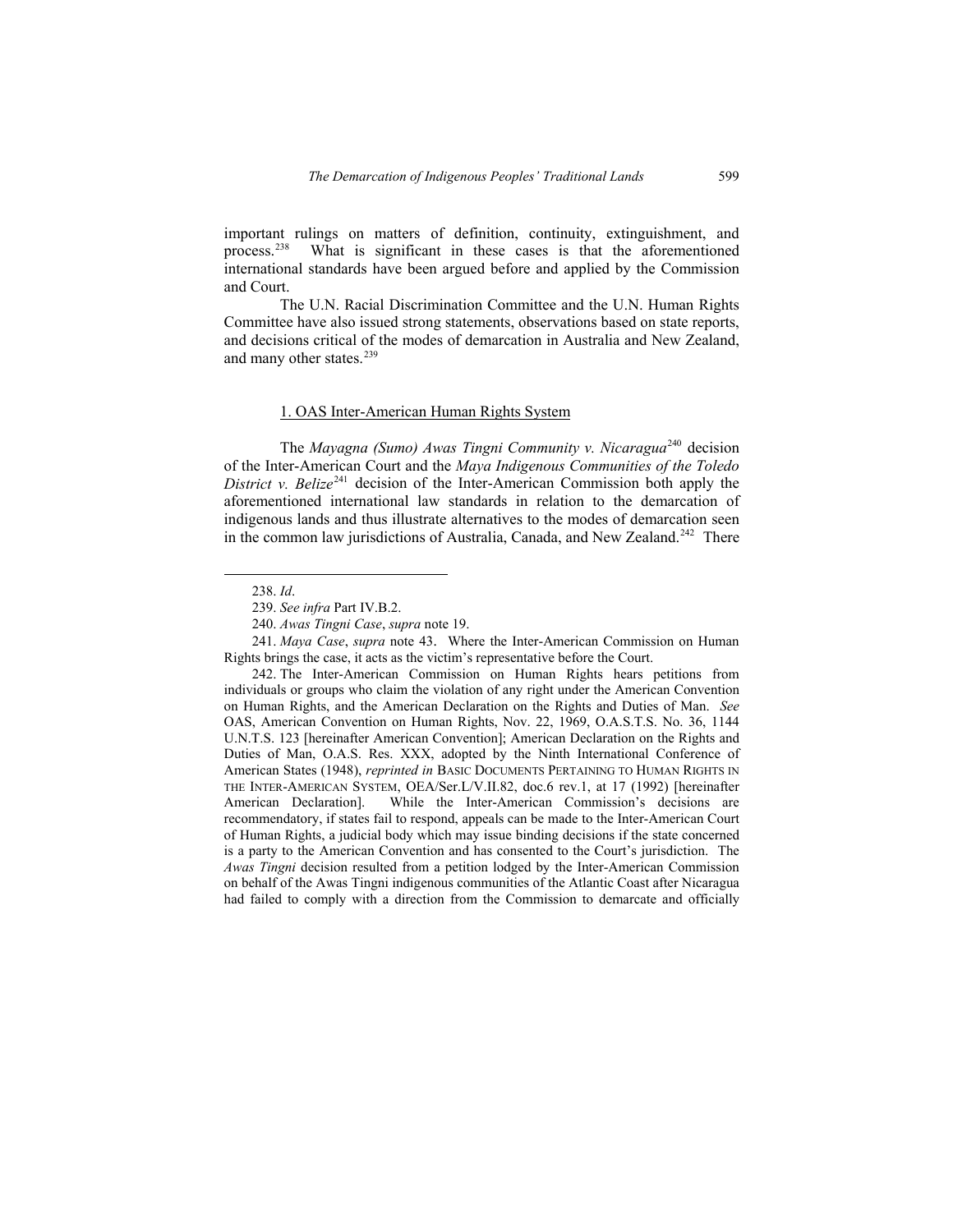are many similarities between the circumstances that led to the two decisions, indicating the status of many indigenous peoples throughout Central America. In each case, the communities were in occupation of traditional lands but, despite repeated efforts domestically, had been unable to obtain legal recognition of their right to own those lands. $243$  In the meantime, the states had treated the lands as state lands and granted concessions over them to third parties for resource exploitation.<sup>[244](#page-57-1)</sup>

The indigenous communities' principal argument before the Commission and Court was that the states were in violation of the "right to property" under OAS human rights treaties.<sup>[245](#page-57-2)</sup> It was argued that the reference to property in these human rights treaties should be interpreted to encompass not only Western property rights recognized by the state, but also the property interests that arise from indigenous systems of land tenure.<sup>[246](#page-57-3)</sup> In fact, the states' key arguments were not so much that indigenous forms of tenure could not amount to property, but rather that the *extent* of territory claimed was excessive, given the size of the communities, and overlapped with the claims of adjacent indigenous groups. $247$ The evidence in each case was that the land claimed was not confined to principal habitations but extended to surrounding gardens and forest lands that were used for subsistence and other traditional purposes. For example, in the *Maya* decision, the evidence disclosed the use of extensive areas of land emanating from several

245. *Maya Case*, *supra* note 43, ¶¶ 18-19; *Awas Tingni Case*, *supra* note 19, ¶ 140(b). The "right to property" is grounded in the American Convention, *supra* note 242, art. 21 ("Everyone has the right to the use and enjoyment of his property."), and the American Declaration, *supra* note 242, art. 23 (affirming the right of every person "to own such private property as meets the essential needs of decent living and helps to maintain the dignity of the individual and the home"). In the *Maya* decision, it was also alleged that the states breached numerous other rights, including the rights to life, equality, family, and a fair trial. *Maya Case*, *supra* note 43, ¶ 5.

246. *See supra* note 245.

 $\overline{a}$ 

<span id="page-57-4"></span><span id="page-57-3"></span><span id="page-57-2"></span><span id="page-57-1"></span><span id="page-57-0"></span>247. *See Awas Tingni Case*, *supra* note 19, ¶ 141(g); Reply of the Republic of Nicaragua to the Complaint Presented Before the Inter-American Court of Human Rights in the Case of the Mayagna Community of Awas Tingni, *reprinted in* 19 ARIZ. J. INT'L & COMP. L. 101 (2002).

recognize their lands. *See Awas Tingni Case*, *supra* note 19, ¶¶ 1-3. The *Maya* decision resulted from a petition lodged by representatives of Maya communities of the Toledo District of Southern Belize. *See Maya Case*, *supra* note 43, ¶ 1.

<sup>243.</sup> *See Maya Case*, *supra* note 43, ¶ 5; *Awas Tingni Case*, *supra* note 19, ¶ 103.

<sup>244.</sup> *See* sources cited *supra* note 243.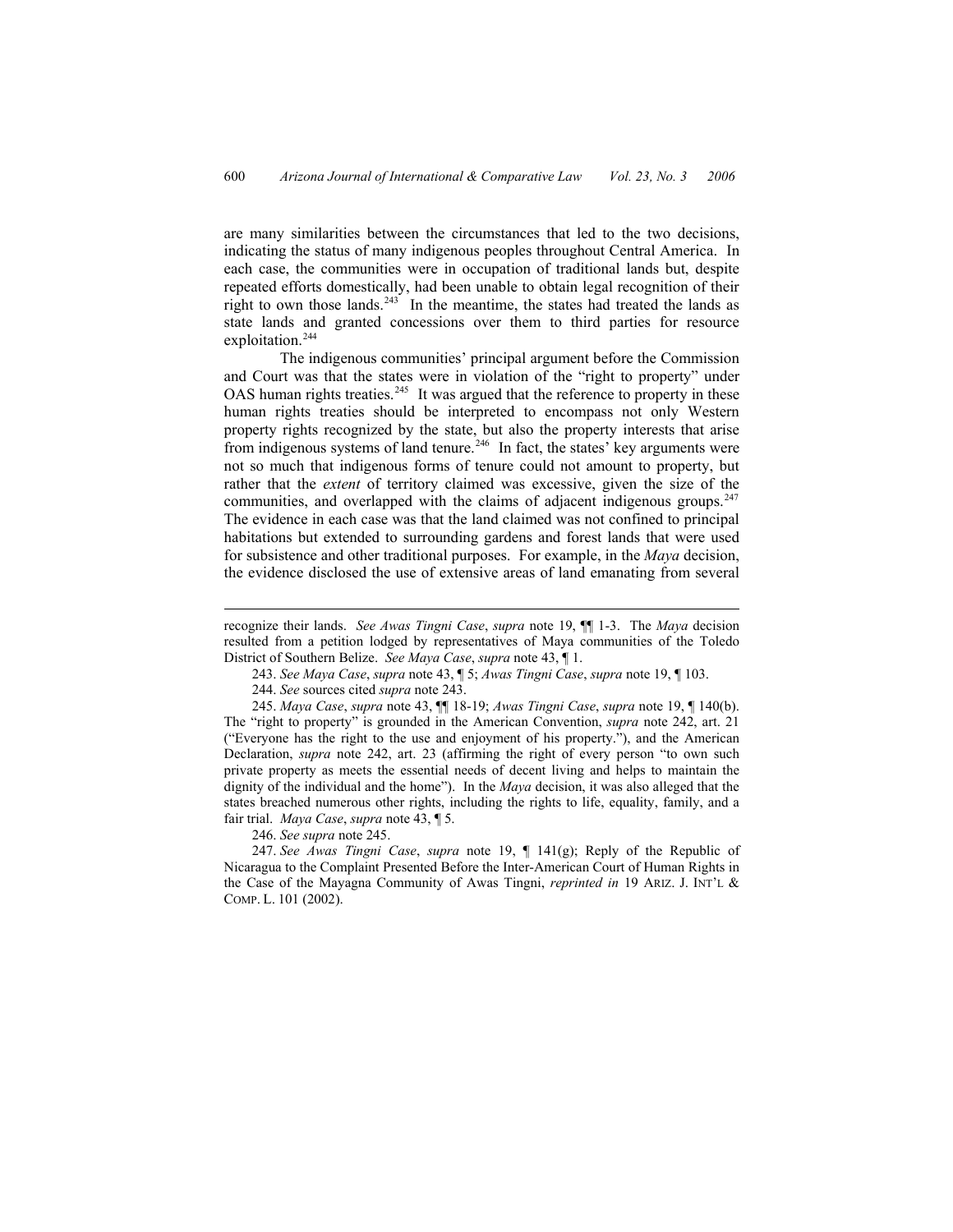villages in concentric zones, including agricultural zones extending up to ten kilometers from villages (where crops were planted on a rotational system) and a broader zone of up to nineteen kilometers comprised of forest lands used for hunting and the gathering of food.<sup>[248](#page-58-0)</sup> Nicaragua and Belize thus objected to the demarcation and titling of this *form* of indigenous property.

In addition, the states in both cases argued that the claims lacked continuity in that the lands under claim had not been possessed by the claimants in pre-colonial times. Belize, for example, argued that as a common law colony the law of Aboriginal rights would apply, and in order to obtain an Aboriginal title, the Maya communities would need to show that they had continuously occupied the lands claimed since sovereignty.[249](#page-58-1) In relation to the *Awas Tingni* case, Nicaragua argued that the community was a recent migrating group, with a nomadic life-style, that had traveled to the land in question after splitting from an original community in the mid-twentieth century.<sup>[250](#page-58-2)</sup> According to Nicaragua, their claims were not, therefore, "ancestral," as their ancestral lands were elsewhere.<sup>[251](#page-58-3)</sup> From the evidence, it was clear that the Maya and especially the Awas Tingni communities had not historically been confined to any one area but had varied the location of their settlements over time within a general territory that had been used and occupied by their ancestors for many generations (in the Maya communities' case, well before the arrival of Spanish settlers in the sixteenth century).<sup>[252](#page-58-4)</sup>

In the *Awas Tingni* and *Maya* decisions, the Court and Commission, respectively, upheld the claimants' arguments that they possessed a "property" right to lands and natural resources for the purposes of the OAS human rights treaties based on their "traditional, ancestral patterns of use and occupation."[253](#page-58-5)

 <sup>248.</sup> *Maya Case*, *supra* note 43, ¶¶ 122-23.

<sup>249.</sup> *Id.* ¶¶ 20-21.

<sup>250.</sup> *Awas Tingni Case*, *supra* note 19, ¶ 141.

<sup>251.</sup> *Id*.

<sup>252.</sup> *Maya Case*, *supra* note 43, ¶¶ 122-30; *Awas Tingni Case*, *supra* note 19, ¶¶ 83, 103.

<span id="page-58-5"></span><span id="page-58-4"></span><span id="page-58-3"></span><span id="page-58-2"></span><span id="page-58-1"></span><span id="page-58-0"></span><sup>253.</sup> *See Maya Case*, *supra* note 43, ¶¶ 20-21 ("The State violated the right to property enshrined in Article [23] of the American Declaration to the detriment of the Maya people, by failing to take effective measures to recognize their communal property right to the lands that they have traditionally occupied and used, without detriment to other indigenous communities, and to delimit, demarcate and title or otherwise established the legal mechanisms necessary to clarify and protect the territory on which their right exists."); *Awas Tingni Case*, *supra* note 19, ¶¶ 138, 164.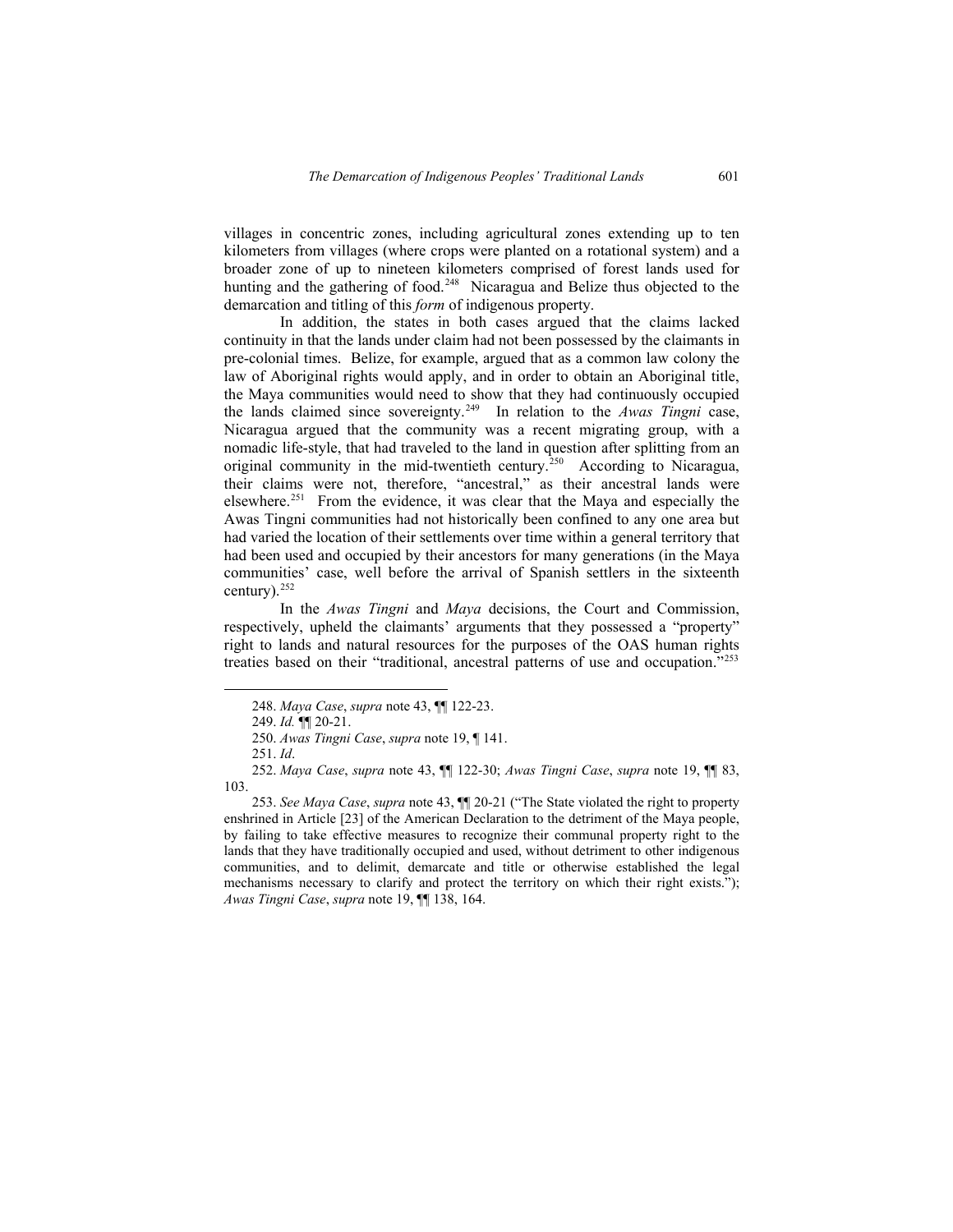The Commission and Court found that these indigenous forms of property rights existed independently of state laws for the recognition of property and were recognized and upheld by international human rights law.<sup>[254](#page-59-0)</sup> In reaching this conclusion, the Commission and Court employed an evolutionary interpretive approach taking into account normative developments internationally since the inception of the OAS human rights treaties, including the ILO Convention No. 169, the U.N. Declaration, and the Proposed OAS Declaration.<sup>[255](#page-59-1)</sup>

According to the Commission and Court, while it was recognized that any process of demarcation must consider the rights of adjacent communities, the land to be demarcated and recognized as the communal property of the Maya and Awas Tingni communities would be that land which they *traditionally occupied and used*. [256](#page-59-2) For example, in the *Maya* decision, the Commission recommended that Belize:

> [P]rovide the Maya people with an effective remedy, which includes recognising their communal property right to the lands that they have traditionally occupied and used, without detriment to other indigenous communities, and to delimit, demarcate and title the territory in which this communal

 <sup>254.</sup> *See* sources *supra* note 253.

<sup>255.</sup> *See Awas Tingni Case*, *supra* note 19, ¶ 148.

<span id="page-59-2"></span><span id="page-59-1"></span><span id="page-59-0"></span><sup>256.</sup> It should be noted that in the *Awas Tingni* decision, this point is more equivocal than the statements made in the *Maya* decision. The Court's final direction to Nicaragua is that it must identify and demarcate the Awas Tingni lands "in accordance with their customary law, values, customs and mores." *Id.* ¶ 164. However, in the judgment summary, the Court noted that "[a]s a result of customary *practices*, possession of the land should suffice for indigenous communities lacking real title to property of the land to obtain official recognition of that property." *Id.* ¶ 151. That statement indicates that "possession of the land" arises from land tenure practices or traditional occupation and not customary laws only. The Court also observed that, pursuant to the Constitution of Nicaragua, "the members of the Awas Tingni Community have a communal property right to the lands they currently *inhabit*." *Id.* ¶ 153 (emphasis added). The Court's reference to "customary law, values, customs and mores" suggests, in my view, that custom law may play a role in determining the nature and extent of those lands occupied (like the Canadian Aboriginal title decisions) but is not to be limited to that criterion only. In addition, the Court in its reasoning relied a great deal on the international instruments that set traditional *occupation* as the standard for demarcation of traditional lands. *Id.*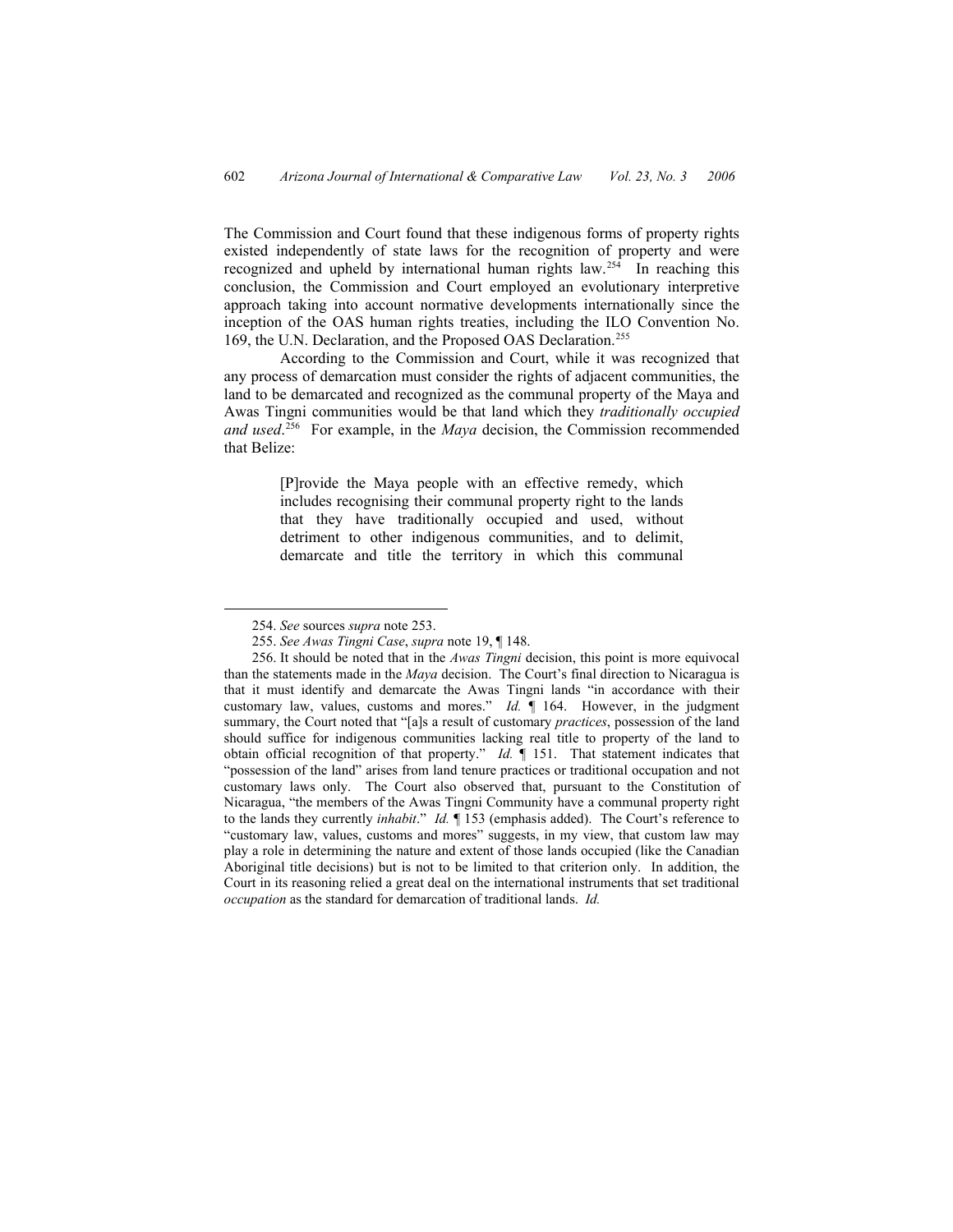property right exists, in accordance with the customary land use practices of the Maya people.<sup>257</sup>

In their decisions, the Commission and Court did not identify precise territorial boundaries, which is seen as the task of the state, but the decisions do provide useful guiding standards for any domestic body established to demarcate traditional lands. The extent of territory to be demarcated is that area of land occupied and used by the indigenous communities in accordance with their unique traditions and perspectives.[258](#page-60-1) Therefore, the lands to be demarcated would not be limited to only those areas of land occupied on a regular basis, such as principal habitations, but would extend to other surrounding areas occupied on a traditional basis. $259$ 

On the issue of continuity, the Commission and Court clearly rejected the claim that there must be evidence of a continuous connection to the lands claimed from the time of sovereignty.<sup>[260](#page-60-3)</sup> There was a clear historical continuity between the communities and pre-colonial peoples, and the communities had occupied and used the land in question for a long duration.<sup>[261](#page-60-4)</sup> The fact was that due to the passage of time and the effects of colonization, these communities could not be expected to have continuously resided within fixed ancestral territories from pre-colonial times.<sup>[262](#page-60-5)</sup>

In terms of remedies, in each case the Commission and Court directed the states to adopt in their domestic law the legislative, administrative, and other measures necessary to "create an effective mechanism for the delimitation,

 <sup>257.</sup> *Maya Case*, *supra* note 43, ¶ 6.

<sup>258.</sup> *Id.* ¶ 197; *Awas Tingni Case*, *supra* note 19, ¶ 164.

<span id="page-60-1"></span><span id="page-60-0"></span><sup>259.</sup> In *Moiwana Village v. Suriname Case*, Inter-Am. Ct. H.R. (ser. C) No. 125 (June 15, 2005), the Inter-American Court of Human Rights reached similar conclusions in relation to a claim from the N'djuka community to traditional lands from which they were expelled by force. The traditional lands claimed included their village sites and traditional hunting, farming, and fishing territory, which extended for tens of kilometers into the forest outside of these villages. The Court ruled that "their traditional occupancy of Moiwana Village and its surrounding lands—which has been recognized and respected by neighboring N'djuka clans and indigenous communities over the years—should suffice to obtain State recognition of their ownership." *Id.* ¶ 133.

<span id="page-60-2"></span><sup>260.</sup> *See Maya Case*, *supra* note 43, ¶¶ 127-30.

<sup>261.</sup> *See id.*

<span id="page-60-5"></span><span id="page-60-4"></span><span id="page-60-3"></span><sup>262.</sup> *See id.*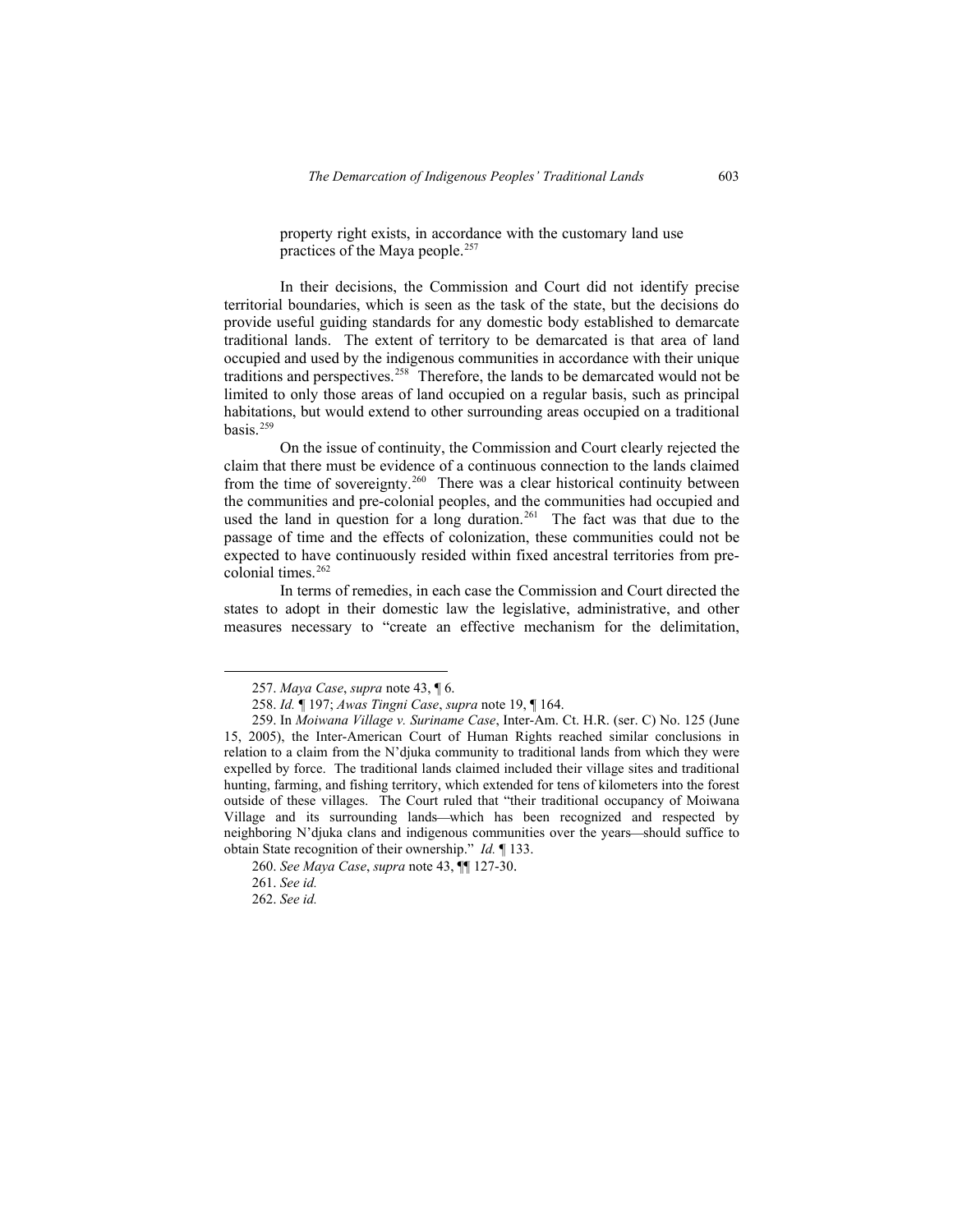demarcation, and titling of the property of indigenous communities."<sup>[263](#page-61-0)</sup> It was also emphasized that the process of demarcation had to take place with the full participation of the indigenous communities.<sup>[264](#page-61-1)</sup>

Of importance also is the Inter-American Commission's decision in *Mary and Carrie Dann v. United States<sup>[265](#page-61-2)</sup> on U.S. domestic extinguishment* policy and process in relation to demarcation of lands. The petitioners, members of the Shoshone Nation, argued before the Commission that the United States had consistently failed to recognize their traditional rights to lands occupied by them since pre-colonial times and therefore breached the rights to property, equality, and fair trial under the relevant OAS human rights treaty.<sup>[266](#page-61-3)</sup> The United States in response argued that the lands in question, over twenty million acres, had been determined by the Indian Claims Commission (ICC)—established in the midtwentieth century to inquire into indigenous claims to lands—to be extinguished in the late eighteenth century by "the gradual encroachment of Western settlers."[267](#page-61-4) On the facts, the Commission ruled that the ICC had failed to adequately consider the issue of extinguishment and that Western settlement was not a sufficient justification for the extinguishment of indigenous claims, including those of the Western Shoshone.<sup>[268](#page-61-5)</sup> The Commission also noted that the ICC failed to ensure that all members of the Shoshone Nation participated in its process of inquiry. According to the Commission, the ICC process of inquiry was "not sufficient to comply with contemporary international human rights norms, principles and standards that govern determination of indigenous property interests."<sup>[269](#page-61-6)</sup> Any inquiry into the status of lands had to be "based upon a process of fully informed and mutual consent on the part of the indigenous community as a whole.<sup>"[270](#page-61-7)</sup>

<span id="page-61-7"></span><span id="page-61-6"></span><span id="page-61-5"></span><span id="page-61-4"></span><span id="page-61-3"></span>270. *Id.* ¶ 140.

 <sup>263.</sup> *Awas Tingni Case*, *supra* note 19, ¶ 164; *see also Maya Case*, *supra* note 43, ¶ 190.

<span id="page-61-1"></span><span id="page-61-0"></span><sup>264.</sup> *See* cases cited *supra* note 263; *see also Dann Case*, *supra* note 153 (concluding that any determination of indigenous peoples' interests in land must be based on a process of informed and mutual consent by the indigenous community as a whole); Brief for the National Congress of American Indians as Amici Curiae Supporting Petitioners, Awas Tingni Case, *supra* note 19 (No. 11.555), *available at* http://www.law.arizona.edu/Depts/ iplp/advocacy\_clinical/awas\_tingni/documents/AmicusATbrief-NCAI.pdf.

<sup>265.</sup> *Dann Case*, *supra* note 153, ¶ 128.

<sup>266.</sup> *Id.* ¶¶ 2, 35-43.

<sup>267.</sup> Barsh, *supra* note 153 (accounting the inception and work of the ICC).

<sup>268.</sup> *Dann Case*, *supra* note 153, ¶ 145.

<span id="page-61-2"></span><sup>269.</sup> *Id.* ¶ 139.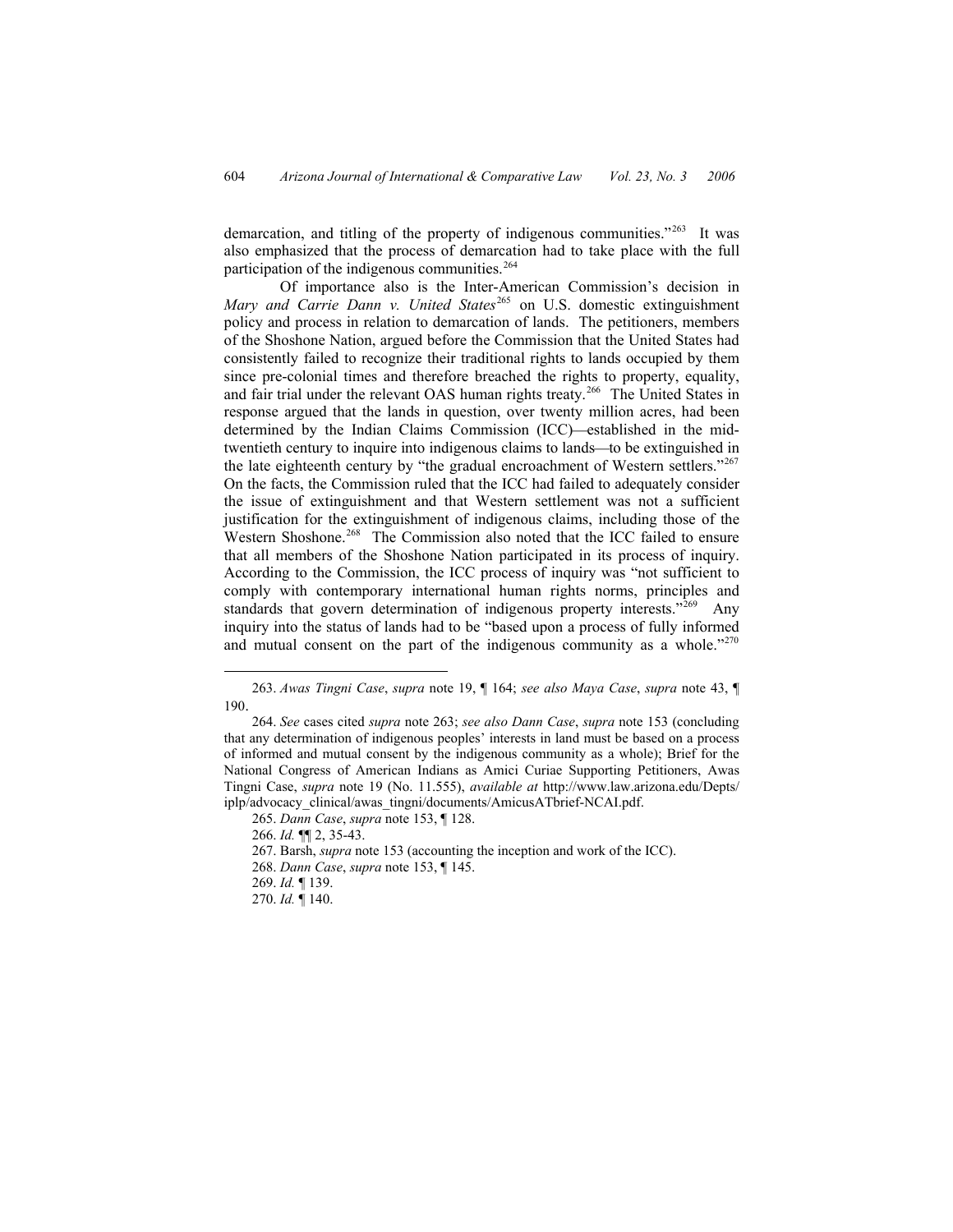Thus, the Commission concluded that the United States had failed to comply with the rights to property, equality, and fair trial under the OAS human rights treaty and recommended that the U.S. government provide a fair legal process to determine the Danns' and other Western Shoshones' land rights.<sup>[271](#page-62-0)</sup>

### 2. U.N. Racial Discrimination Committee and Human Rights Committee

While it has not provided detailed indications on how to demarcate lands, the U.N. Racial Discrimination Committee has issued strong statements and decisions encouraging states to demarcate lands and restore lands taken from indigenous peoples. The Racial Discrimination Committee, in a special statement on indigenous peoples issued in 1997, noted that in many regions of the world, indigenous peoples have been, and are still being, discriminated against, especially with regard to the loss of their traditional lands, and that it is therefore vital that states recognize and respect indigenous peoples' distinct culture and identity.[272](#page-62-1) On the subject of traditional lands, the statement requests states to:

> [R]ecognise and protect the rights of indigenous peoples to own, develop, control and use their communal lands, territories and resources and, where they have been deprived of their lands and territories traditionally owned or otherwise inhabited or used without their free and informed consent, to take steps to return those lands and territories.<sup>[273](#page-62-2)</sup>

The Committee, through its evaluation of state reports, has urged states to recognize indigenous property rights and has expressed concern at the standards of proof imposed in the demarcation of lands.[274](#page-62-3) In recent years, the Committee

 <sup>271.</sup> *Id.* ¶¶ 172-73.

<sup>272.</sup> U.N. Comm. on the Elimination of Racial Discrimination [CERD]*, General Recommendation No. 23: Indigenous Peoples*, Annex V, U.N. Doc. A/52/18/Annex (Aug. 18, 1997).

<sup>273.</sup> *Id.* ¶ 5.

<span id="page-62-3"></span><span id="page-62-2"></span><span id="page-62-1"></span><span id="page-62-0"></span><sup>274.</sup> *See, e.g.*, CERD, *Concluding Observations of the Committee on the Elimination of Racial Discrimination: Brazil*, ¶ 15, U.N. Doc. CERD/C/64/CO/2 (Apr. 28, 2004) (noting the "fact that effective possession and use of indigenous lands and resources continues to be threatened and restricted by recurrent acts of aggression against indigenous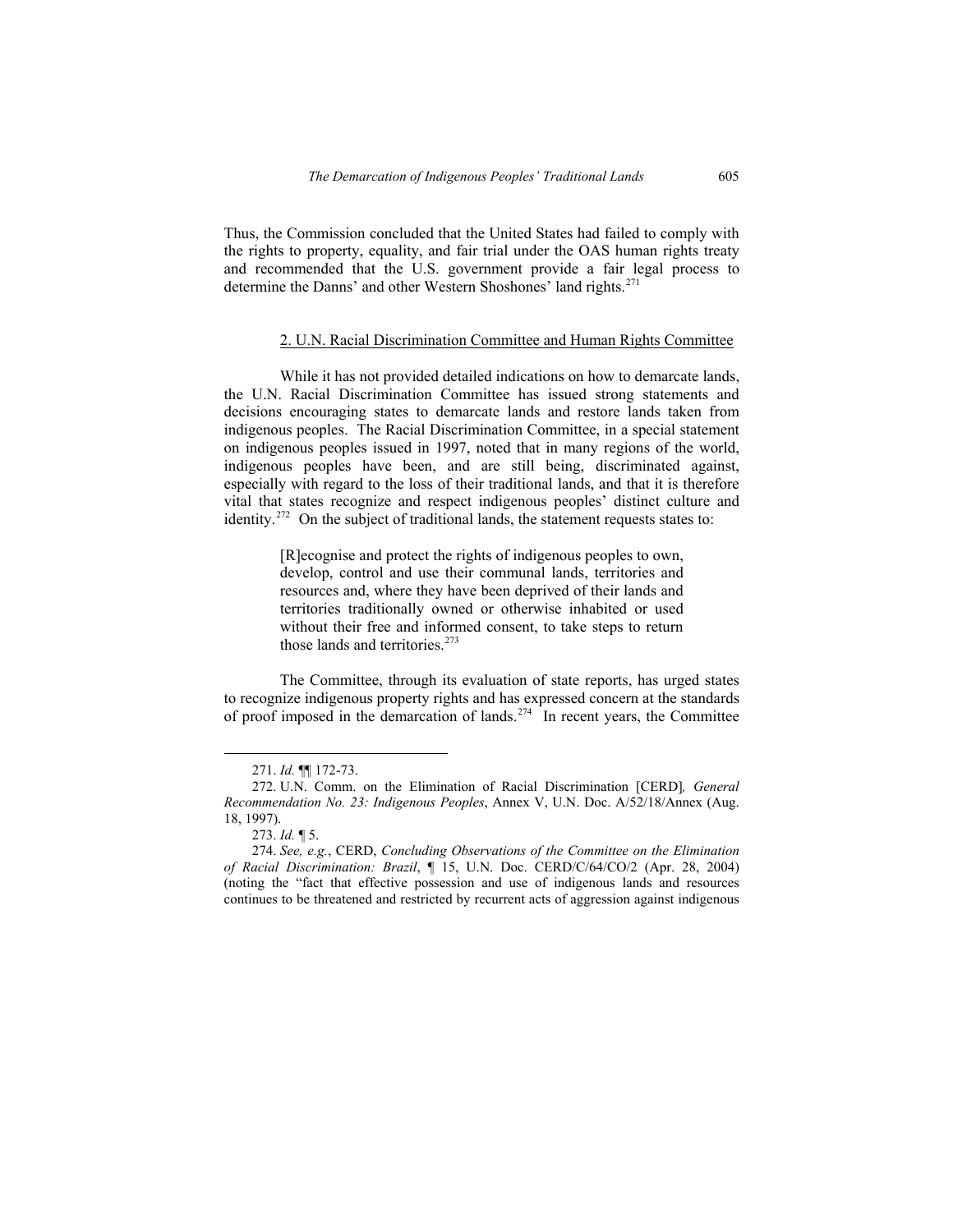has invoked its early warning procedure to hand down important decisions criticizing Australia and New Zealand in relation to the NTA and the FSA.<sup>[275](#page-63-0)</sup> In each case, the decisions stress the inequality present in those statutes, favoring non-indigenous property rights over the property rights of indigenous peoples and call upon the states to establish procedures, with indigenous peoples, that comply with principles of equality.<sup>[276](#page-63-1)</sup>

In 2006, the Racial Discrimination Committee directed its attention to the United States and its failure to recognize the land rights of the Shoshone

<span id="page-63-0"></span>275. After reviewing Australia's state report in February/March 2005, the U.N. Racial Discrimination Committee criticized the priority afforded to certainty over "indigenous title" under the Australian Native Title Act 1993. CERD, *Australia*, Decision 2(54)*,* ¶ 21(2), U.N. Doc. A/54/18 (Mar. 18, 1999); *see also* CERD, *Concluding Observations of the Committee on the Elimination of Racial Discrimination: Australia*, ¶ 16, U.N. Doc. CERD/C/AUS/CO/14 (Mar. 2005). The Racial Discrimination Committee criticized the removal by the FSA of the right of Māori to claim a customary title in the New Zealand foreshore and seabed. CERD, *New Zealand Foreshore and Seabed Act 2004*, Decision 1(66), U.N. Doc. CERD/C/DEC/NZL/1 (Mar. 11, 2005); *see also* Claire Charters & Andrew Erueti, *Report from the Inside: The CERD Committee's Review of the Foreshore and Seabed Act 2004*, 36 VICTORIA U. WELLINGTON L. REV. 257 (2005) (commentary on the decision and the events preceding it).

<span id="page-63-1"></span>276. *See* sources cited *supra* note 275.

 $\overline{a}$ 

peoples"); CERD, *Concluding Observations of the Committee on the Elimination of Racial Discrimination: Suriname*, ¶ 12, U.N. Doc. CERD/C/64/CO/9 (Apr. 28, 2004) (recommending "urgent action by the State party in cooperation with the indigenous and tribal peoples concerned to identify the lands which those peoples have traditionally occupied and used"); CERD, *Concluding Observations of the Committee on the Elimination of Racial Discrimination: Argentina*, ¶ 16, U.N. Doc. CERD/C/65/CO/1 (Aug. 24, 2004) (urging Argentina to "adopt, in consultation with indigenous peoples, a general land tenure policy and effective legal procedures to recognize indigenous peoples' titles to land and demarcate territorial boundaries"); CERD, *Concluding Observations of the Committee on the Elimination of Racial Discrimination: Uganda*, ¶ 14, U.N. Doc. CERD/C/62/CO/11 (June 2, 2003) (expressing concern at reports of "the difficult human rights situation of the Batwa people, particularly in relation to the enjoyment of their rights over lands traditionally occupied by them"); CERD, *Concluding Observations of the Committee on the Elimination of Racial Discrimination: Canada*, ¶ 330, U.N. Doc. A/57/18 (Nov. 1, 2002) (expressing concern about "the difficulties which may be encountered by Aboriginal peoples before the courts in establishing Aboriginal title over land"); CERD, *Concluding Observations of the Committee on the Elimination of Racial Discrimination: Australia*, U.N. Doc. A/49/18 (Sept. 19, 1994) (expressing its concern with the NTA's continuity of connection test and extinguishment provisions).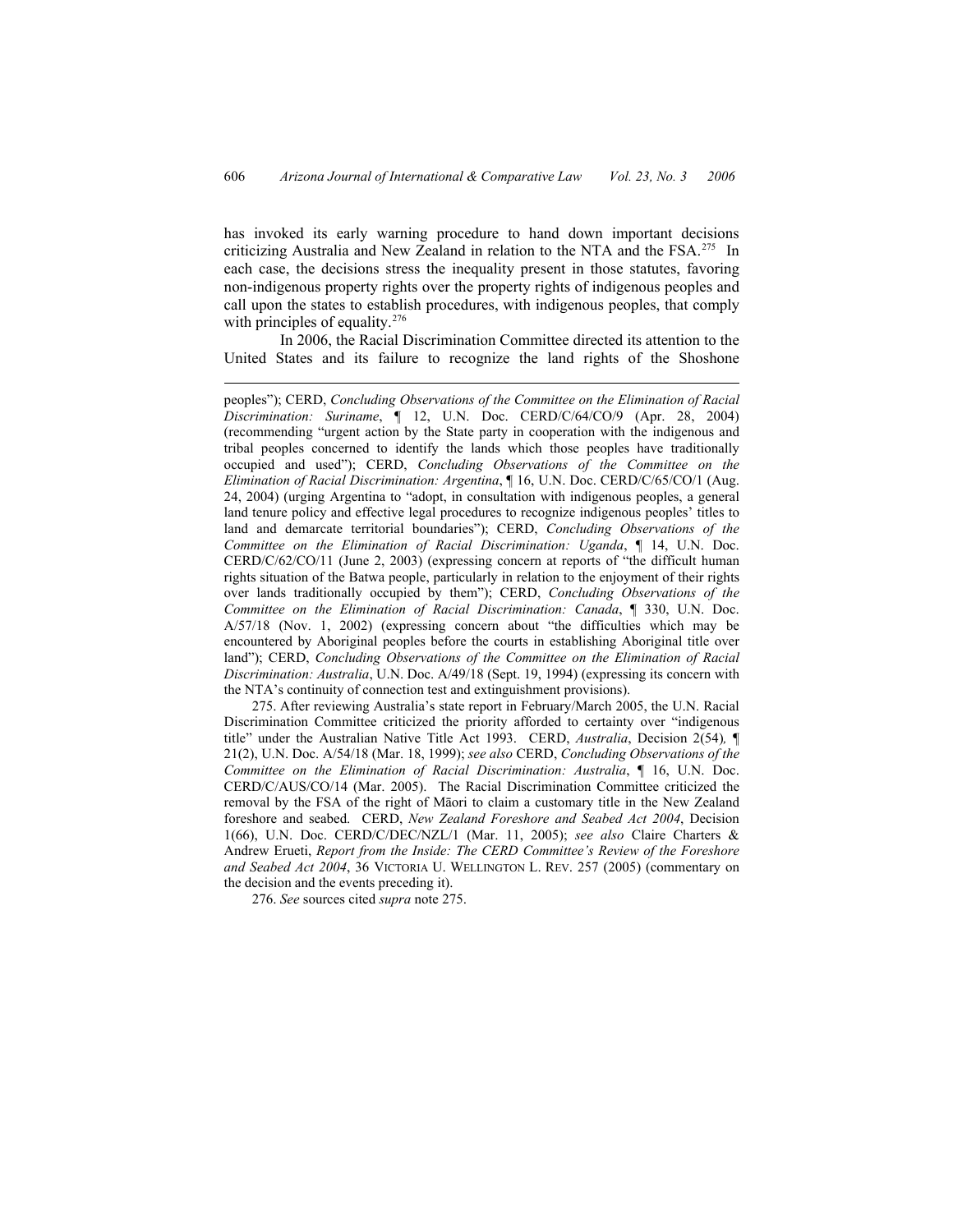Nation.<sup>[277](#page-64-0)</sup> Under its early warning procedure, the Committee noted, with reference to the Inter-American Human Rights Commission's findings in the *Dann* decision, the procedural flaws inherent in the Indian Claims Commission operations and the lack of any legitimate determination as to the legal status of the Shoshone Nation traditional lands.<sup>[278](#page-64-1)</sup> The Committee recommended that the United States desist from intrusions onto the Shoshone lands and enter into a dialogue with the Shoshone Nation with the aim of reaching a determination as to the land's status that complies with the due process of law and the Racial Discrimination Convention.<sup>[279](#page-64-0)</sup>

Many of the Human Rights Committee's decisions on indigenous peoples relate to communications in relation to article 27 of the International Covenant of Civil and Political Rights (ICCPR), which affirms the right of individual members of minorities to enjoy their right to culture.<sup>[280](#page-64-2)</sup> Individual members of indigenous communities have invoked this provision in communications to the Human Rights Committee to protect their right to membership of a traditional tribe,  $281$  rights to lands and natural resources,  $282$  and right to engage in specific traditional activities.<sup>[283](#page-64-5)</sup> The Human Rights Committee, in comments on state reports, has consistently encouraged states to demarcate indigenous peoples' lands.<sup>[284](#page-64-6)</sup> In addition, through the state reporting process, the

281. *See, e.g.*, Lovelace v. Canada, Human Rights Comm. Commc'n. No. 24/1977, U.N. Doc. CCPR/C/OP/1, at 37 (1984).

<span id="page-64-2"></span><span id="page-64-1"></span><span id="page-64-0"></span>282. *See* Chief Ominyak & the Lubicon Lake Band v. Canada, Human Rights Comm. Commc'n No. 167/1984, U.N. Doc. Supp. No. 40 (A/45/40), at 1 (1990). The Human Rights Committee found a violation of article 27 of the ICCPR due to the historical failure to provide the band with a land base to which it had a strong claim, the poor economic conditions of the band members, and the exploitation of resources on their traditional lands. *Id*.

<span id="page-64-3"></span>283. *See* Kitok v. Sweden, Human Rights Comm. Commc'n No. 197/1985, U.N. Doc. CCPR/C/33/D/197/1985 (1988).

<span id="page-64-6"></span><span id="page-64-5"></span><span id="page-64-4"></span>284. ECOSOC, Human Rights Comm., *Concluding Observations of the Human Rights Committee: Canada*, ¶ 8, U.N. Doc. CCPR/C/CAN/CO/5 (Apr. 20, 2006) (expressing its concern at the state's practice of extinguishing Aboriginal title in modern treaties);

 <sup>277.</sup> CERD, *Early Warning and Urgent Action: United States of America*, Decision 1(68), U.N. Doc. CERD/C/68/USA/Dec.1 (Mar. 10, 2006).

<sup>278.</sup> *Id*.

<sup>279.</sup> *Id*.

<sup>280.</sup> International Covenant on Civil and Political Rights (ICCPR) art. 27, *opened for signature* Dec. 19, 1966, 999 U.N.T.S. 171.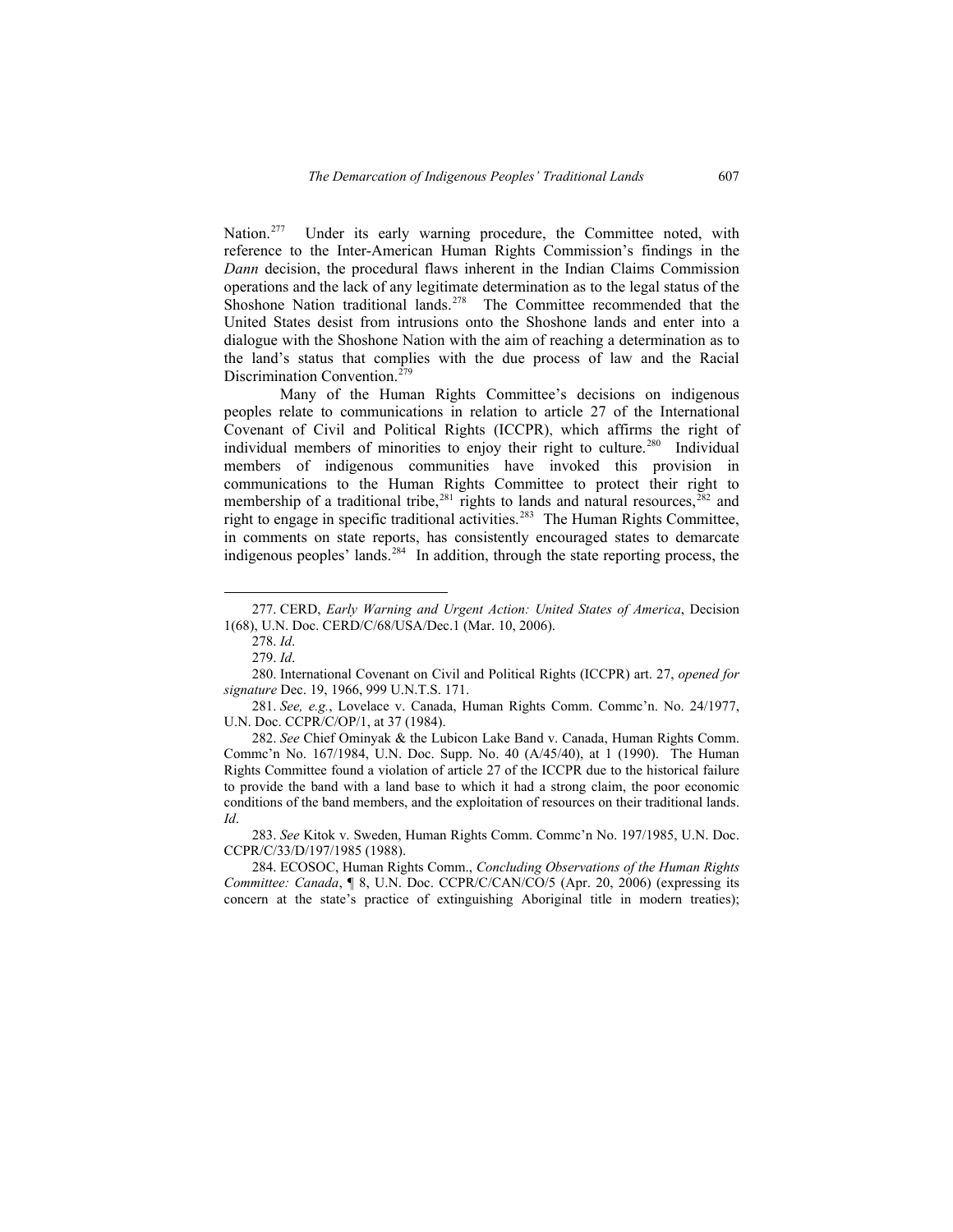Human Rights Committee has joined the Racial Discrimination Committee in criticizing Australia and the effect of the NTA on Aboriginal claims to native title.<sup>[285](#page-65-0)</sup>

### **V. COMPARING INTERNATIONAL STANDARDS WITH DOMESTIC STANDARDS OF DEMARCATION**

The emerging international law principles for demarcation are directed at formalizing the *de facto* rights of property held by indigenous peoples. According to these principles, indigenous peoples should be accorded rights of ownership to lands they traditionally occupy and use, even if their traditional practices do not conform to Western common law standards of occupation. It is the indigenous peoples' perspective that determines the meaning of occupation and use. It is clear these international principles seek to transform Aboriginal practices into more expansive and robust modern legal rights. This is plainly a reaction to the long-held practice of states not viewing indigenous peoples' traditional land tenure as constituting real property rights. The international law principles are directed at addressing these injustices by recognizing their right to occupy their territories on an exclusive basis. This approach as we have seen accords with modern conceptions of property and several fundamental human rights norms, including the rights to self-determination, culture, and nondiscrimination.

In addition, the international law principles do not require that indigenous land rights be defined with reference only to indigenous custom laws. Rather, custom law may provide a useful *indication* as to whether lands are traditionally occupied. Finally, the international principles reject the need for indigenous peoples to establish that the lands occupied by them are ancestral lands

 $\overline{a}$ 

<span id="page-65-0"></span>285. ECOSOC, Human Rights Comm., *Concluding Observations of the Human Rights Committee: Australia*, ¶¶ 498-528, U.N. Doc. A/55/40 (July 24, 2000).

ECOSOC, Human Rights Comm., *Concluding Observations of the Human Rights Committee: Suriname*, ¶ 21, U.N. Doc. CCPR/CO/80/SUR (May 4, 2004) (expressing its concern at "the lack of legal recognition and guarantees for the protection of indigenous and tribal rights to land and other resources"); ECOSOC, Human Rights Comm., *Concluding Observations of the Human Rights Committee: Guyana*, ¶ 21, U.N. Doc. CCPR/C/79/Add.121 (Apr. 25, 2000) (expressing concern "that the right of Amerindians to enjoy their own culture is threatened by logging, mining and delays in the demarcation of their traditional lands, that in some cases insufficient land is demarcated to enable them to pursue their traditional economic activities").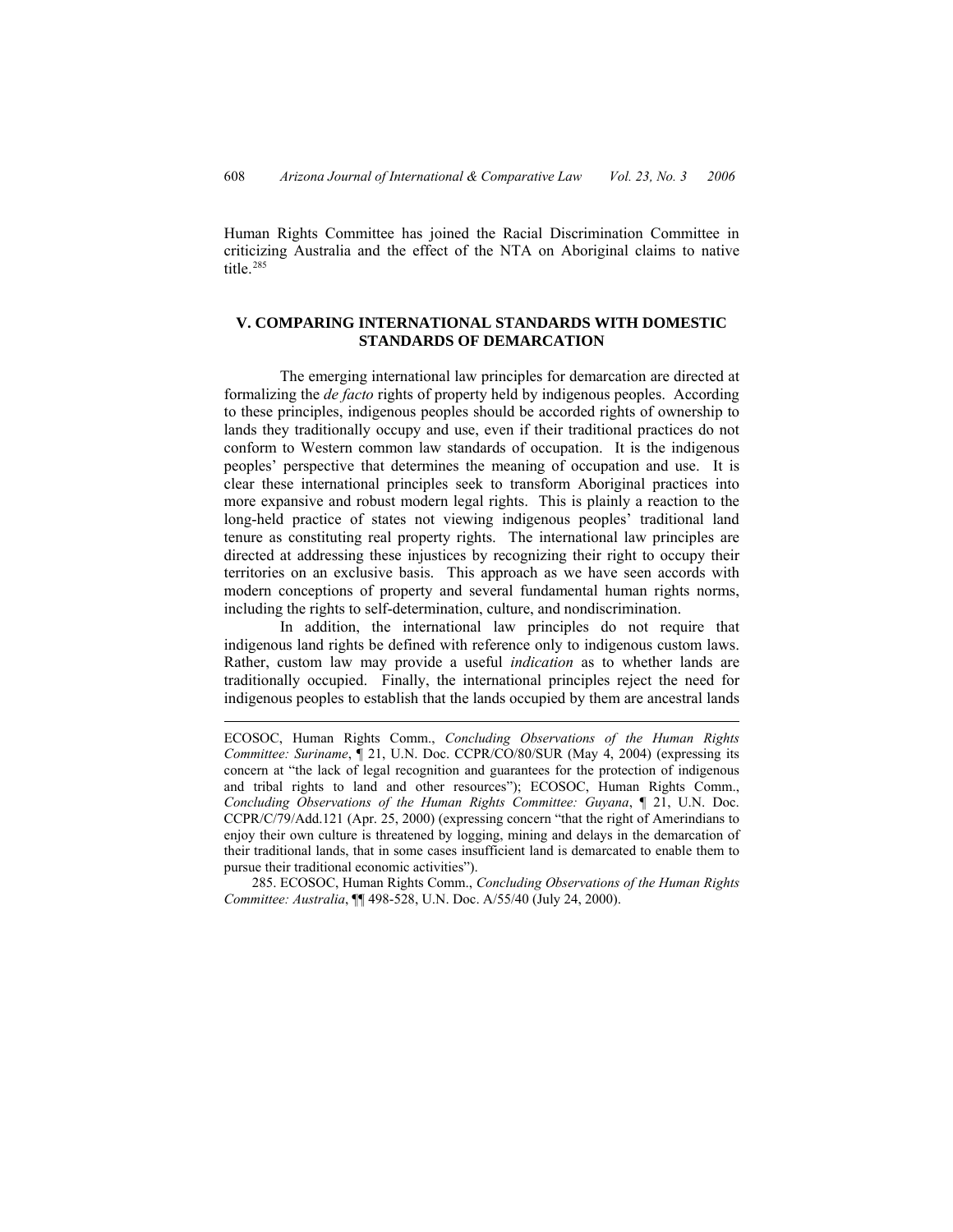that have been occupied since pre-colonial times. There is recognition, then, of the extraordinary effects colonization has had on their cultures and way of life. Without doubt there will often be contests in relation to overlapping claims and issues of extinguishment, but international law mandates the implementation of an open, inclusive, and culturally appropriate process for resolving these issues. In appropriate cases, that may result in the recognition of areas of shared exclusivity by two or more indigenous groups

These international law principles should provide direction for states and state courts proposing to demarcate indigenous peoples' lands (especially in the Americas, and Asian and African states). And they should also influence the future development of the common law jurisprudence in Australia, Canada, and New Zealand. As we have seen, the demarcation of indigenous lands typically raises issues of definition, continuity, and extinguishment. In addressing these issues, states—whether through their executive, legislative, or judicial organs⎯have a great deal of discretion, and there is no reason why they should not be guided by these international principles, especially if they would provide advantages to indigenous peoples in proving or protecting their land rights.<sup>[286](#page-66-0)</sup> The jurisprudence of the Inter-American Commission and Court, for example, illustrates how these international law principles may be used by judicial organs to formulate rules for the demarcation of indigenous lands that do not penalize indigenous peoples for normative divergence and recognizes the effects of colonization on their way of life.

As we have seen, in the common law jurisdictions of Australia, Canada, and New Zealand, the choices made by courts and lawmakers have made it extremely difficult for indigenous peoples to obtain legal recognition of their rights to land, especially the right of exclusive occupation. What is also clear is that to date these courts and lawmakers have made little use of these international law principles when formulating standards of proof.<sup>[287](#page-66-1)</sup> In relation to these

<span id="page-66-0"></span> <sup>286.</sup> ANAYA, *supra* note 9, at 156; *see also* John D. Smelter, *Using International Law More Effectively to Secure and Advance Indigenous Peoples' Rights: Towards Enforcement in U.S. and Australian Domestic Courts*, 15 PAC. RIM L. & POL'Y J. 301 (2006). Smelter argues that the common law courts should be guided by these emerging principles of international law when addressing indigenous peoples' rights. He argues that this should apply with particular force to Australia and the United States given that these states were first established under principles of international law. *Id.* 

<span id="page-66-1"></span><sup>287.</sup> As noted by Professor Anaya in relation to Australian native title jurisprudence: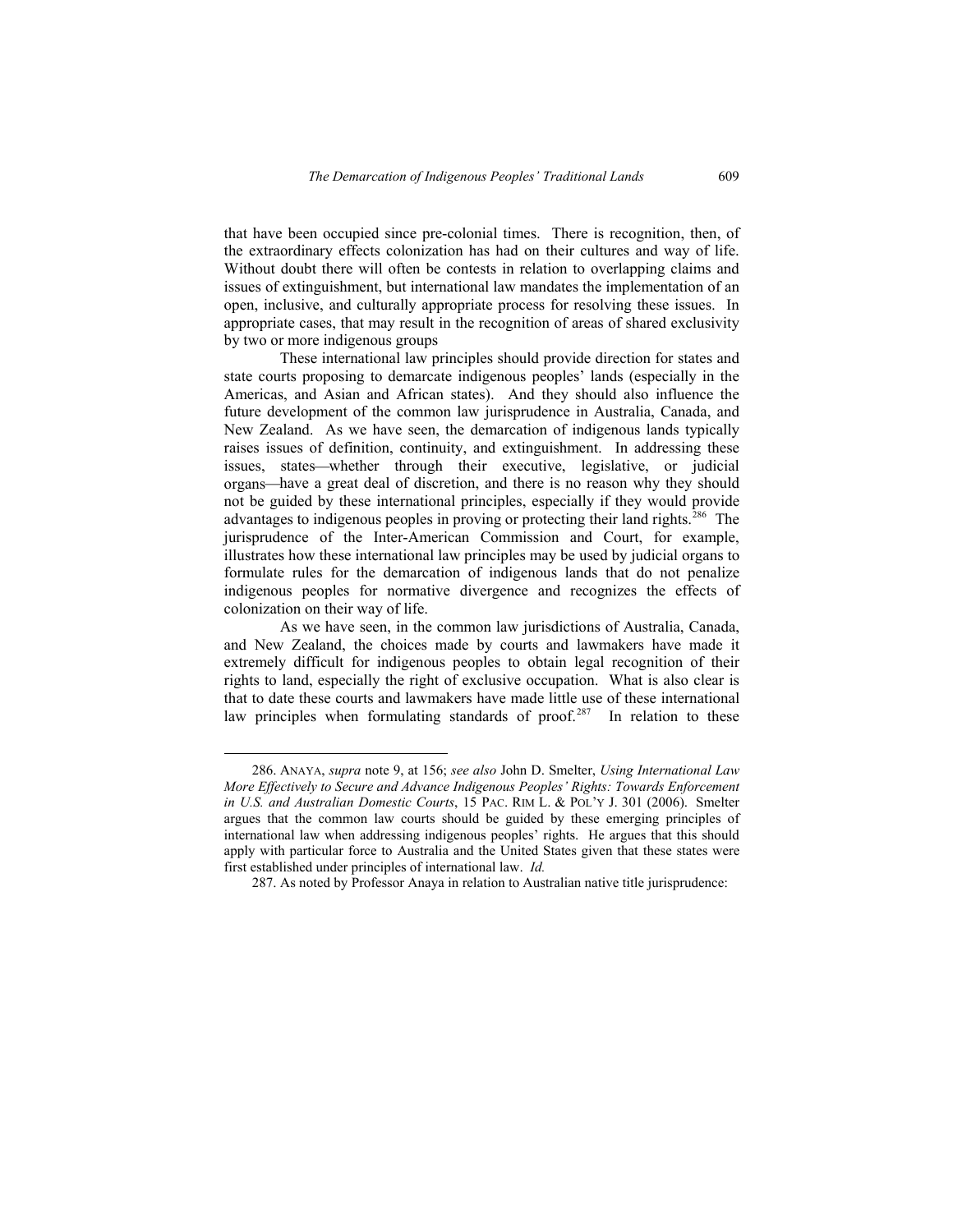jurisdictions, several specific points can be made. First, international law standards require that the characterization of occupation and exclusivity in Aboriginal title claims in Canada should be determined with reference to indigenous conceptions only. The same principle would extend to the requirement in New Zealand to demonstrate "exclusive use and occupation" of foreshore lands to acquire Territorial Customary Rights Orders under the Foreshore and Seabed Act of 2004. Second, Australia should not use specific customary laws, rooted in the pre-colonial past, as the sole basis for recognizing contemporary land rights. Rather, the international law standard of traditional occupation and use provides a more accessible means of determining the nature and extent of indigenous territories. Third, Australia and New Zealand should not expect indigenous peoples to comply with strict tests of continuity (and Canada should not impose such a test in future decisions). Fourth, international law requires that indigenous peoples are involved in the establishment of processes for demarcation and that these processes are consistent with indigenous peoples' values and traditions.

That brings us to the issue of legal extinguishment and the expiration of land rights where continuous occupation has been disrupted. As pointed out earlier, one perceived difficulty with the international standard of demarcation is that it does not appear to accommodate those cases where indigenous peoples have been dispossessed (even recently) of their lands through measures such as confiscation and forced removal. Demarcation is directed at the present

 <sup>[</sup>T]he Court in *Mabo* may be faulted for not invoking contemporary international human rights norms that have developed specifically with regard to indigenous land rights in order to inform its assessment of the incidents of native title. Recourse to contemporary international standards, which require attention to the cultural and spiritual significance that indigenous peoples typically attach to lands and to a larger territorial environment, may well have strengthened the character of the land rights recognized in *Mabo*.

ANAYA, *supra* note 9, at 199. In the Australian High Court, Justice Kirby, frequently the dissenting judge in these native title decisions, has been one of the few judges to draw upon international human rights law in his decisions. *See, e.g.*, Western Australia v. Ward (2002) 213 C.L.R. 1, ¶¶ 566-67, 575 (Justice Kirby's application of principles of equality); *see also* Kartinyeri v. Commonwealth (1998) 195 C.L.R. 337 (Austl.). In addition, Canada has made little use of these international standards in Aboriginal title decisions. This is all the more significant because Canada is subject to the Proposed OAS Declaration—the treaty applied by the Inter-American Human Rights Commission in the *Maya* decision.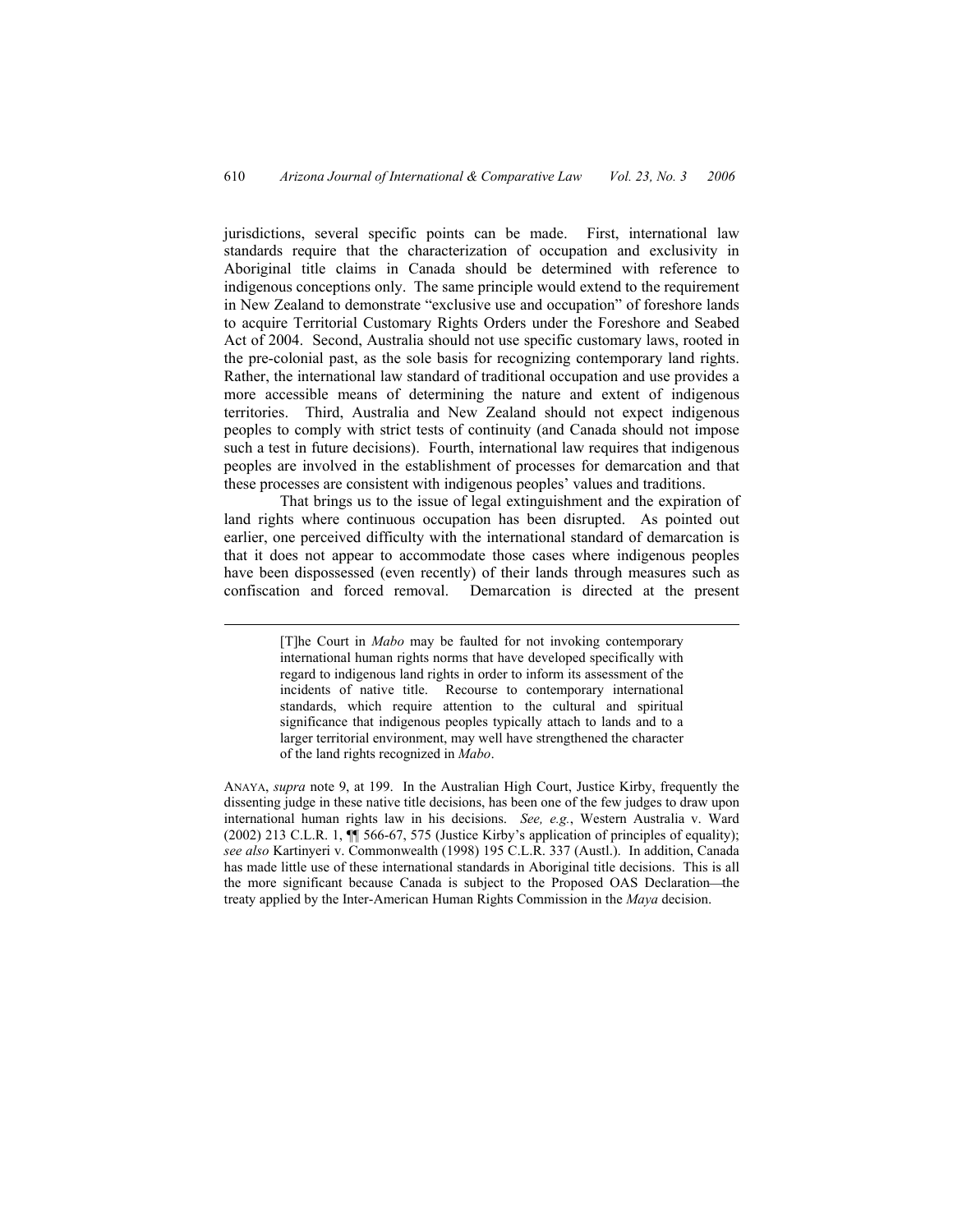occupation of lands. This corresponds with state practice. As noted, the common law doctrine of Aboriginal rights and native title generally holds that where indigenous peoples' lands have been acquired by the state, or where the state has granted those lands to non-indigenous peoples, the indigenous interest in the lands is "extinguished." Additionally, in Australia and New Zealand, where indigenous peoples have lost their physical connection with the land (even though this may be due to the effects of settlement), indigenous property rights can "expire." The common law recognizes only *extant* rights (with Canadian Aboriginal rights law providing the exception that proves the rule). In addition, the opportunities for seeking compensation for the extinguishment and expiration of indigenous lands are extremely limited. Domestically, the legal recognition of extant interests in traditional lands is often an all-or-nothing game for indigenous peoples.

Where continuous occupation has been disrupted, indigenous peoples might see the appeal of relying upon a cultural or spiritual connection established through customary law to demonstrate a right to unoccupied lands.<sup>[288](#page-68-0)</sup> There is some support for that notion in Australian native title law.<sup>[289](#page-68-1)</sup> Alternatively, indigenous peoples in states with a common law tradition might argue for the type of "Aboriginal title" recognized by Canadian law, so that evidence of occupation at sovereignty would ground a modern legal right to exclusive occupation of  $lands.<sup>290</sup>$  $lands.<sup>290</sup>$  $lands.<sup>290</sup>$ 

But what is clear is that international law imposes strong remedial guarantees for those indigenous peoples dispossessed of their lands, whether it occurs through legal extinguishment or the expiration of rights. Accordingly, international law blurs the sharp distinction drawn in the common law states between the legal recognition of extant rights and claims for the dispossession of lands. Under international law, states must either restore lands or provide

 <sup>288.</sup> An advantage of relying on traditional laws and customs rather than occupation as the basis of title is that it emphasizes that the title gets its strength from an alternative system of governance, and it allows for claims to title to be made where continuous occupation has been disrupted though a strong spiritual connection has been maintained with the land. Lisa Strelein, *Conceptualising Native Title*, 23 SYDNEY L. REV. 95, 115 (2001).

<span id="page-68-0"></span><sup>289.</sup> Nevertheless, as noted, it is difficult to identify a decision in Australia where native title has been found in the absence of some physical presence on the land. *See Ward* (2002) 213 C.L.R. 1, ¶¶ 57-61, 252.

<span id="page-68-2"></span><span id="page-68-1"></span><sup>290.</sup> Additionally, indigenous peoples could argue that they have a right to ownership of lands based not on Aboriginal rights law but on the "possessory title" advocated by Kent McNeil. *See* MCNEIL, *supra* note 39.